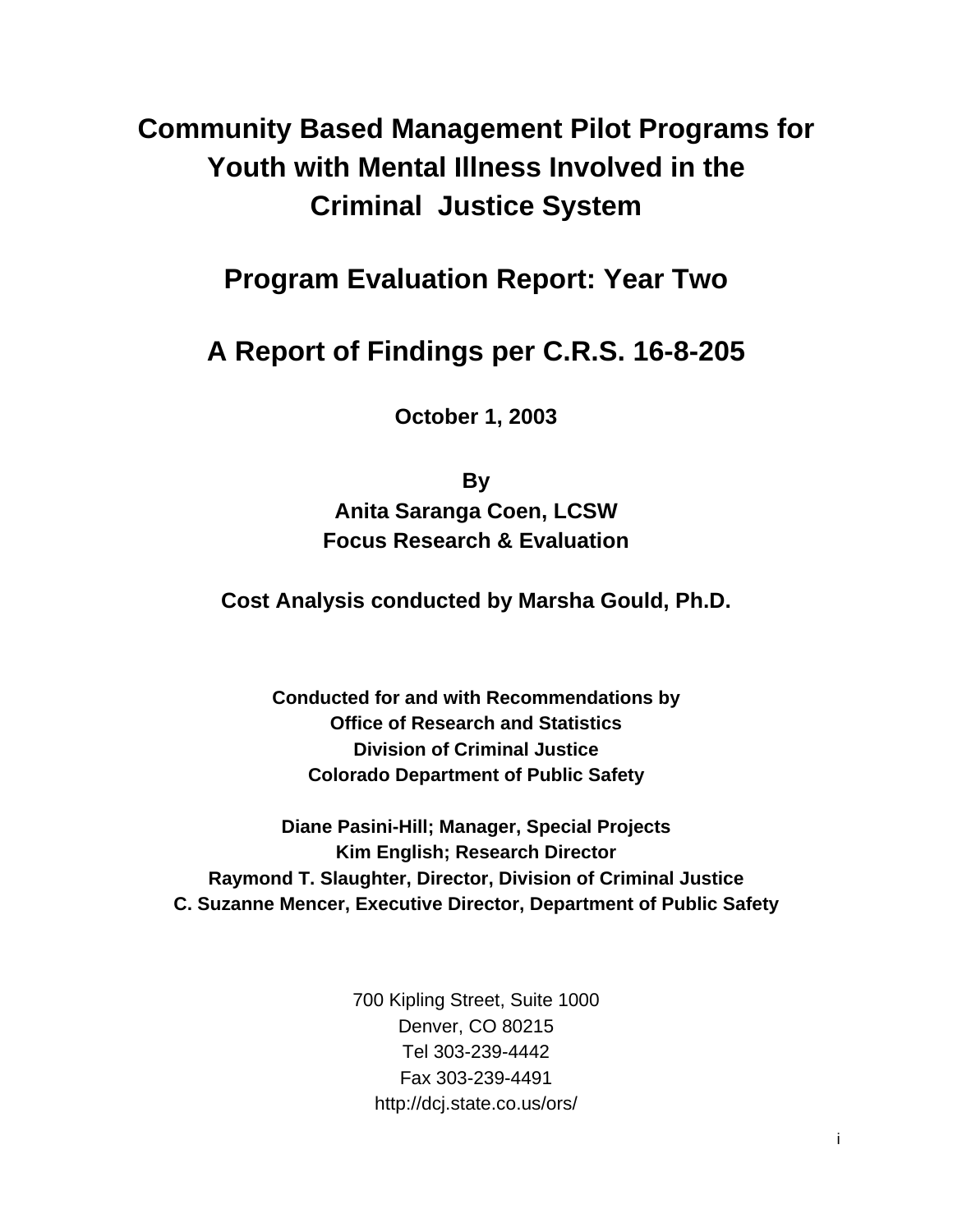# **ACKNOWLEDGEMENTS**

It takes the diligent effort of many individuals to conduct a program evaluation.

Thank you to the youth and their families who consented to participate in the evaluation and shared their personal information and invaluable insight.

Thank you to the clinicians, case managers, coordinators, and others at the Sterling Pilot Program and the Colorado Access/Access Behavioral Care University of Colorado Hospital Multisystemic Therapy Team. You honored the evaluation and took the time to collect the data from the youth and families and assist in clarifying and interpreting the data. For that we are extremely appreciative.

Thank you to Linda Harrison at the Department of Public Safety, Division of Criminal Justice, Office of Research and Statistics, for providing critical information and support in the interpretation and documentation of criminal records, data extraction, and file preparation.

Thank you to the many agencies that assisted with the data collection and determination of cost for various events, including: the Colorado Judicial Branch, the Division of Youth Corrections, the Colorado Mental Health Institutes at Ft. Logan and Pueblo, The Denver Safe City Diversion Program, Sterling Youth Services, the Denver Police Department, and the Sterling Police Department.

And finally, thank you to Colorado MST Services and the Sterling Pilot Program for their financial support of the program evaluation effort.

Anita Saranga Coen Diane Pasini-Hill Kim English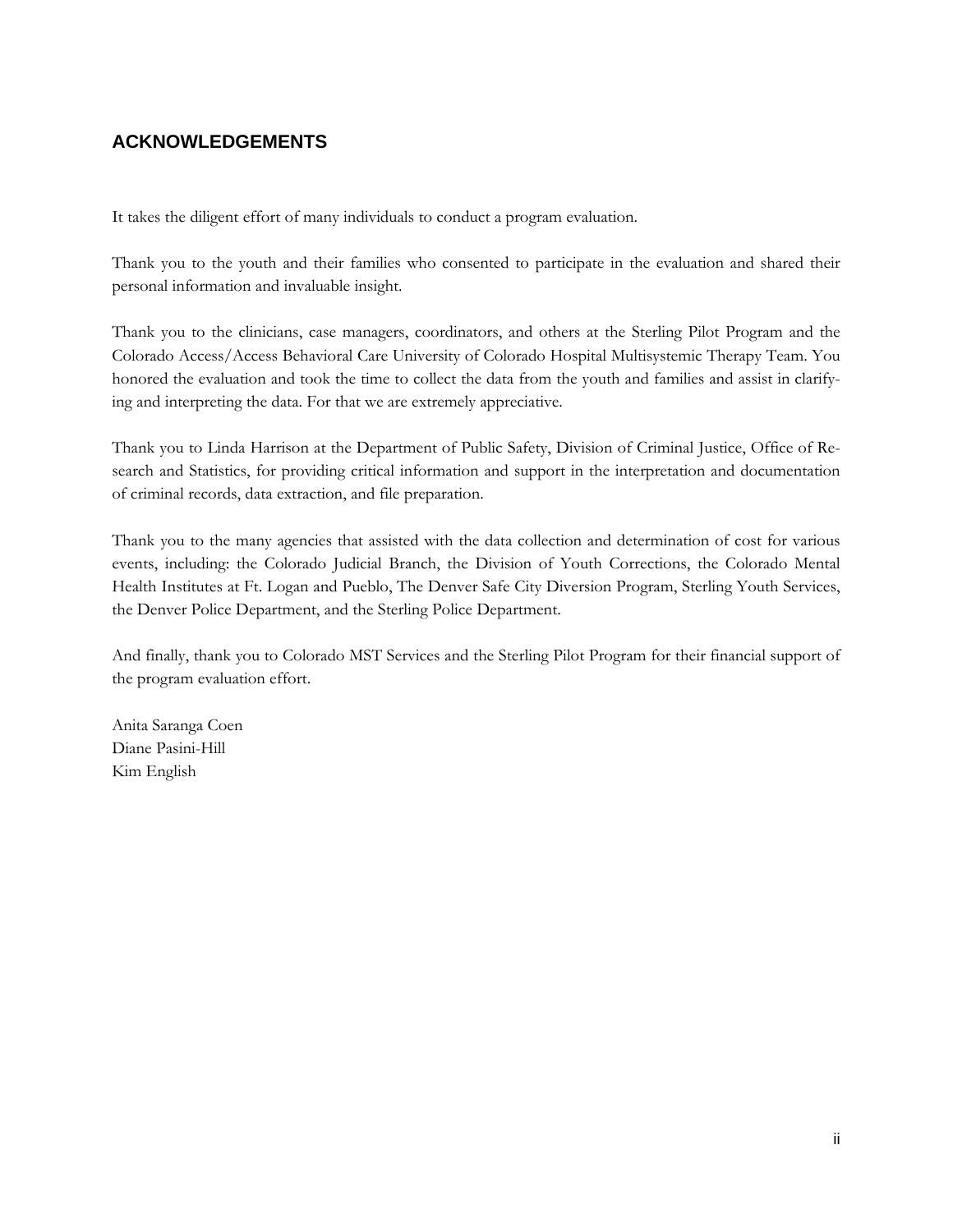# **Table of Contents**

| The Colorado Access/Access Behavioral Care: The University of Colorado Hospital Multisystemic |  |
|-----------------------------------------------------------------------------------------------|--|
|                                                                                               |  |
|                                                                                               |  |
|                                                                                               |  |
|                                                                                               |  |
|                                                                                               |  |
|                                                                                               |  |
| Mental Health Problems, Symptom Severity and Functioning, Includgin Inpatient and Residential |  |
|                                                                                               |  |
|                                                                                               |  |
|                                                                                               |  |
|                                                                                               |  |
|                                                                                               |  |
|                                                                                               |  |
|                                                                                               |  |
|                                                                                               |  |
|                                                                                               |  |
|                                                                                               |  |
|                                                                                               |  |
|                                                                                               |  |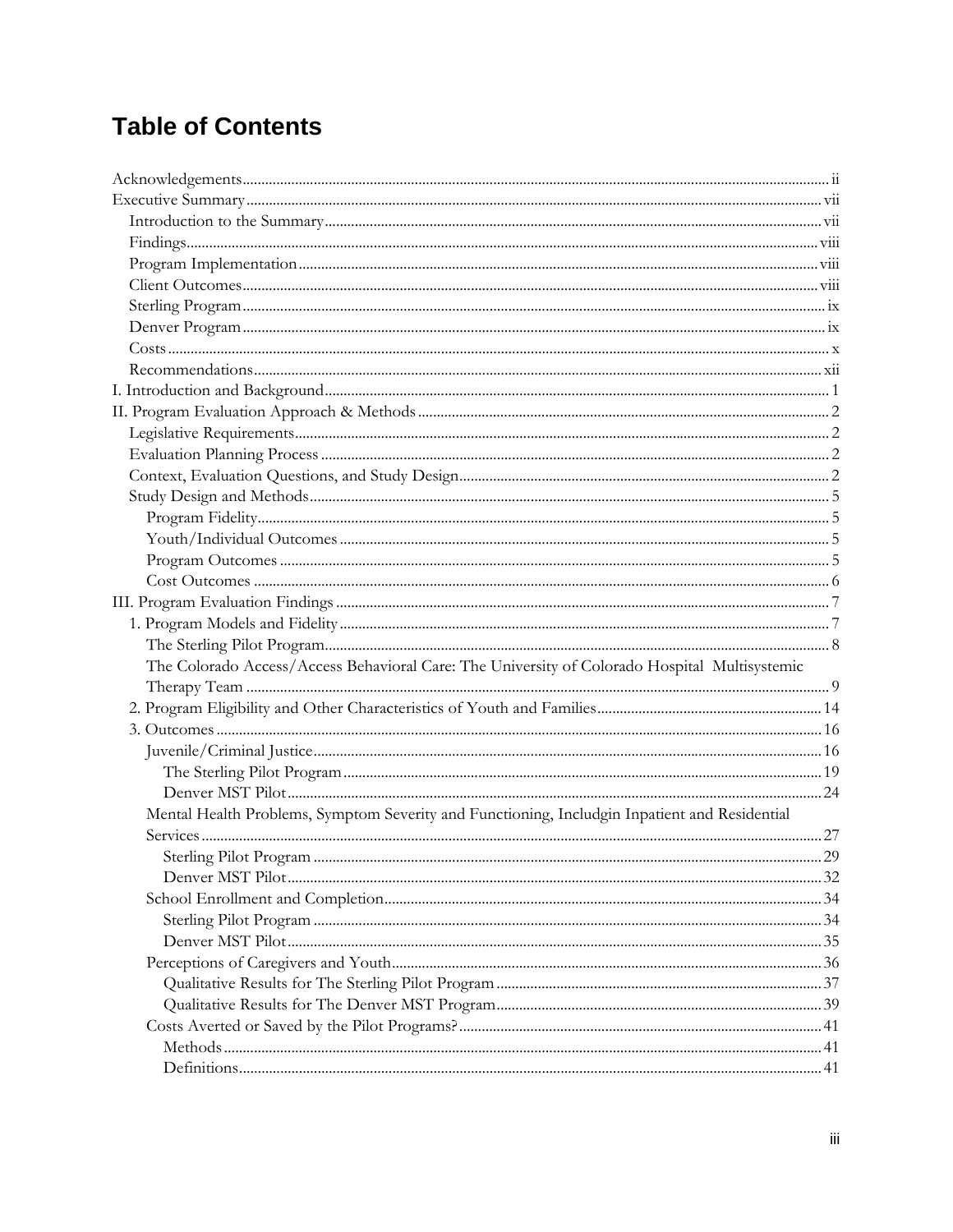| Outcomes Achieved by Youth after Enrollment in the Community Based Pilot Programs54           |  |
|-----------------------------------------------------------------------------------------------|--|
|                                                                                               |  |
|                                                                                               |  |
|                                                                                               |  |
|                                                                                               |  |
|                                                                                               |  |
|                                                                                               |  |
| Mental Health Problems, Symptom Severity and Functioning, Including Inpatient and Residential |  |
|                                                                                               |  |
|                                                                                               |  |
|                                                                                               |  |
|                                                                                               |  |
|                                                                                               |  |
|                                                                                               |  |
|                                                                                               |  |
|                                                                                               |  |
|                                                                                               |  |

# **List of Figures**

| Percent of Pilot Youth with High Risk Behaviors, Experiences, Abuse, and Family Factors<br>Figure 3.<br>at Admission: Sterling Pilot ( $n=47$ ) and Denver MST ( $n=37$ ) Compared to Statewide<br>Sterling Pilot Program: CCAR Problem Scales at Admission and Discharge (n=34,30)<br>Figure 4.<br>Sterling Pilot Program: Ratings of Improvement in Mental Health Status by Clinician at<br>Figure 5.<br>Denver MST: Paired CCAR Problem Scales at Admission and Discharge (n=24)32<br>Figure 6.<br>Denver MST: Ratings of Improvement in Mental Health Status by Clinician at Discharge<br>Figure 7.<br>The Sterling Pilot Program: School Enrollment Status at Admission Compared to<br>Figure 8.<br>The Denver MST Pilot Program: School Enrollment Status at Admission Compared to<br>Figure 9. | Figure 1. |  |  |  |  |
|-------------------------------------------------------------------------------------------------------------------------------------------------------------------------------------------------------------------------------------------------------------------------------------------------------------------------------------------------------------------------------------------------------------------------------------------------------------------------------------------------------------------------------------------------------------------------------------------------------------------------------------------------------------------------------------------------------------------------------------------------------------------------------------------------------|-----------|--|--|--|--|
|                                                                                                                                                                                                                                                                                                                                                                                                                                                                                                                                                                                                                                                                                                                                                                                                       |           |  |  |  |  |
|                                                                                                                                                                                                                                                                                                                                                                                                                                                                                                                                                                                                                                                                                                                                                                                                       |           |  |  |  |  |
|                                                                                                                                                                                                                                                                                                                                                                                                                                                                                                                                                                                                                                                                                                                                                                                                       |           |  |  |  |  |
|                                                                                                                                                                                                                                                                                                                                                                                                                                                                                                                                                                                                                                                                                                                                                                                                       |           |  |  |  |  |
|                                                                                                                                                                                                                                                                                                                                                                                                                                                                                                                                                                                                                                                                                                                                                                                                       |           |  |  |  |  |
|                                                                                                                                                                                                                                                                                                                                                                                                                                                                                                                                                                                                                                                                                                                                                                                                       |           |  |  |  |  |
|                                                                                                                                                                                                                                                                                                                                                                                                                                                                                                                                                                                                                                                                                                                                                                                                       |           |  |  |  |  |
|                                                                                                                                                                                                                                                                                                                                                                                                                                                                                                                                                                                                                                                                                                                                                                                                       |           |  |  |  |  |
|                                                                                                                                                                                                                                                                                                                                                                                                                                                                                                                                                                                                                                                                                                                                                                                                       |           |  |  |  |  |
|                                                                                                                                                                                                                                                                                                                                                                                                                                                                                                                                                                                                                                                                                                                                                                                                       |           |  |  |  |  |
|                                                                                                                                                                                                                                                                                                                                                                                                                                                                                                                                                                                                                                                                                                                                                                                                       |           |  |  |  |  |
|                                                                                                                                                                                                                                                                                                                                                                                                                                                                                                                                                                                                                                                                                                                                                                                                       |           |  |  |  |  |
|                                                                                                                                                                                                                                                                                                                                                                                                                                                                                                                                                                                                                                                                                                                                                                                                       |           |  |  |  |  |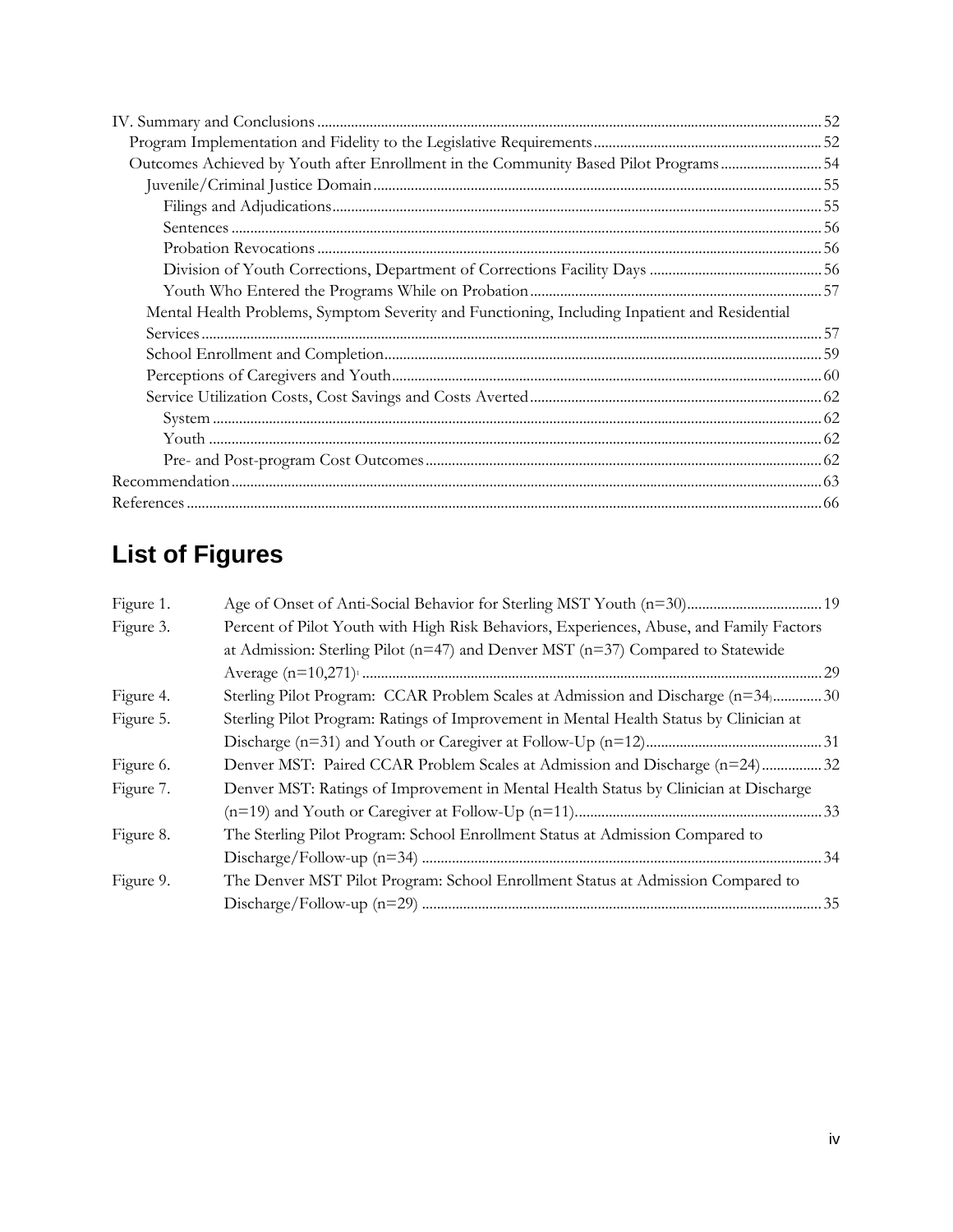# **List of Tables**

| Table 1.  | Outcomes for Young Adults: Comparison of U.S. General Population to Youth with              |
|-----------|---------------------------------------------------------------------------------------------|
|           | Different Levels of Psychiatric Impairment and Prior Treatment of Youth                     |
|           |                                                                                             |
| Table 2.  | Community Based Pilots Program Evaluation: Data Collection Instruments,                     |
|           |                                                                                             |
| Table 3.  | Program Structure Characteristics of the Sterling Pilot Program and the Denver MST          |
|           |                                                                                             |
| Table 4.  | Services Provided by the Sterling Pilot Program and the Denver MST Program 12               |
| Table 5.  | Program Enrollment Characteristics of the Youth who were Admitted to the Sterling Pilot     |
|           |                                                                                             |
| Table 6.  | Eligibility Characteristics of Youth who were admitted into the Sterling Pilot Program and  |
|           |                                                                                             |
| Table 7.  | Characteristics of Sterling Pilot and Denver MST Youth at Admission to the Pilot Programs   |
|           |                                                                                             |
| Table 8.  | Number and Percent of Youth by Time Period Post Discharge for the Sterling Pilot            |
|           |                                                                                             |
| Table 9.  | Sterling Pilot Program: Comparison of and Percent change in Juvenile Justice Involvement    |
|           | for All Youth: Prior to Admission and After Admission (including During Enrollment and      |
|           |                                                                                             |
| Table 10. | Sterling Pilot Program: New Filings, Adjudications, and Revocations for Youth               |
|           |                                                                                             |
| Table 11. | Number and Percent of Youth by Time Period Post Discharge for The Denver MST                |
|           |                                                                                             |
| Table 12. | Denver MST Program: Comparison of and Percent change in Juvenile Justice Involvement        |
|           | for All Youth: Prior to Admission and After Admission (including During Enrollment and      |
|           |                                                                                             |
| Table 13. | Denver MST: New Filings, Adjudications, and Revocations for Youth on Probation Prior to     |
|           |                                                                                             |
| Table 14. | Sterling: Inpatient, Residential Treatment, and Other Residential Services Before and After |
|           |                                                                                             |
| Table 15. | Denver MST: Inpatient, Residential Treatment, and Other Residential Services Before and     |
|           | After Admission to the MST Pilot, Number of Youth & Number of Episodes33                    |
| Table 16. | Follow-up Interviews with Youth and Caregivers from the Sterling Pilot Program and the      |
|           |                                                                                             |
| Table 17. | Career Costs for Total Cohort for All Time Periods: Denver MST and Sterling Pilot           |
|           |                                                                                             |
| Table 18. | Career Costs for 82 Youth by Public System Incurring the Cost for the Total Pre-admission   |
|           | Period and the Total Post-admission Period and Percent Change in Cost Between the           |
|           |                                                                                             |
| Table 19. |                                                                                             |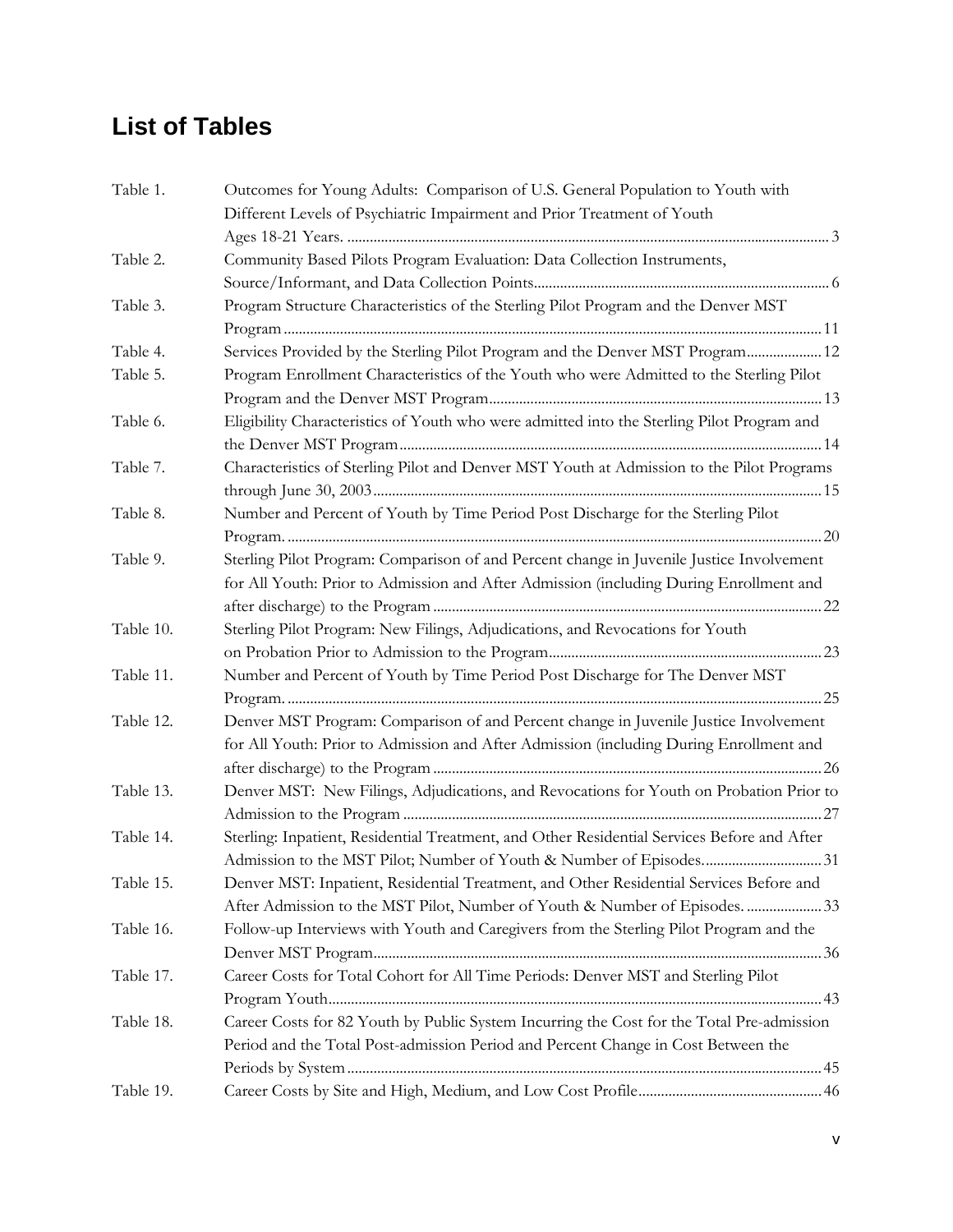| Table 20. | Pre-program Cost Profiles of Total Cohort and Denver and Sterling Youth                    |
|-----------|--------------------------------------------------------------------------------------------|
|           |                                                                                            |
| Table 21. | Number and Percent of Youth by Time Period Post-discharge for the Total Cohort and         |
|           |                                                                                            |
| Table 22. | Post-program Cost Outcomes of Total Cohort and Denver and Sterling Youth, N=82             |
|           |                                                                                            |
| Table 23. | Comparison of Pre-program Cost Profiles and Post-program Cost Outcomes for Youth           |
|           |                                                                                            |
| Table 24. | Comparison of Total Pre Program and Short Term Post Program Cost for Youth 6 months        |
|           |                                                                                            |
| Table 25. | Cost Averted/Not Averted for Youth $> 6$ Mos. Post-discharge – Total Cohort ( $N = 57$ )49 |
| Table 26. |                                                                                            |
| Table 27. | Cost Averted/Not Averted for Youth 18mos Post-discharge - Total Cohort ( $N = 21$ )  50    |
| Table 28. | Comparison of Program Cost and Post-program System Costs - Total Cohort 50                 |
| Table 29. | Comparison of Program Cost and Post-program Costs - Program Completers 51                  |
| Table 30. | Number and Percent of Youth by Time Period Post-discharge for The Sterling Pilot           |
|           |                                                                                            |

# **List of Appendices**

| Appendix 5: Colorado Access/Access Behavioral Health Pilot Program: UCH/MST Program |
|-------------------------------------------------------------------------------------|
|                                                                                     |
|                                                                                     |
|                                                                                     |
|                                                                                     |
|                                                                                     |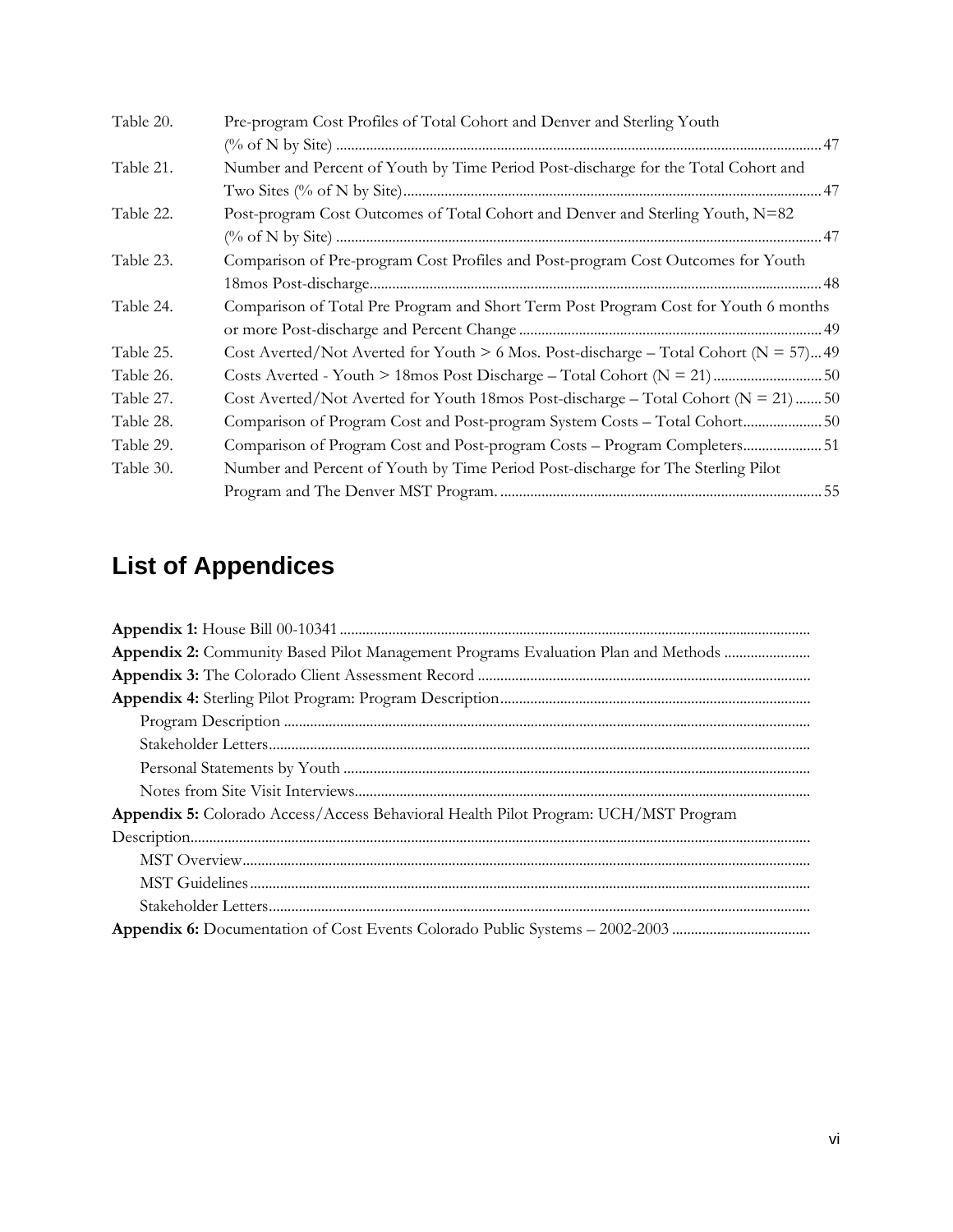# **EXECUTIVE SUMMARY**

#### **Introduction to the Summary**

Pursuant to C.R.S. 16-8-205, passed in FY 2000 by the General Assembly, this report represents a comprehensive process and outcome evaluation of the programs authorized by the statute: the Community Based Management Pilot Programs for Persons with Mental Illness who are Involved in the Criminal Justice System. This legislation resulted from the work of the Colorado Legislative Interim Committee on the Study of the Treatment of Persons with Mental Illness in the Criminal Justice System, established by House Joint Resolution 99-1042 (1999).

The pilot programs were intended to target youth who had co-occurring mental health and criminal/juvenile justice involvement. The specific purpose of the pilot programs was to reduce incarceration, out-of-home placement, and hospitalization rates among these groups of high-risk juveniles.

## **SUMMARY OF FINDINGS**

*As of August 15, 2003, 53 of 88 (60%) youth had not received a new court filing and 68 (77%) had not been adjudicated after their admission to the pilot programs. For every criminal career averted, researchers estimate that \$1 million are saved over the lifetime of that individual.* 

*Lifetime social costs averted by the lack of negative outcomes by high-risk youth can only be discussed from a theoretical perspective. Therefore, only actual costs incurred during the study period were factored into the primary cost analysis.* 

*However, these youth are at particularly high risk of negative life outcomes. Mental illnesses and antisocial behavior have converged, and without focused and intense intervention, the problems encountered by these youth will likely escalate. Yet this detailed evaluation of individual outcomes reveal improvement on measures of social and mental health indicators and high school completion. Seven youth received GEDs during enrollment or after discharge. Because they are no longer at risk for being dropouts, this accomplishment also represents \$3 million in potential lifetime cost savings to society.* 

*The greatest costs incurred after the pilot programs were the result of DYC and DOC sentences imposed on 7% of the youth. Developing and implementing alternatives to institutionally based sanctions for very high-risk youth such as these holds the promise of reaping long-term individual and social benefits. These include social costs averted from increased high school completion rates, decreased delinquent activity, improved family functioning and quality of life, and improved community safety. This 2-year snapshot of 88 youth engaged in intensive programming prescribed in legislation reveals 60% (conservatively) of the youth remain positioned for positive life outcomes.*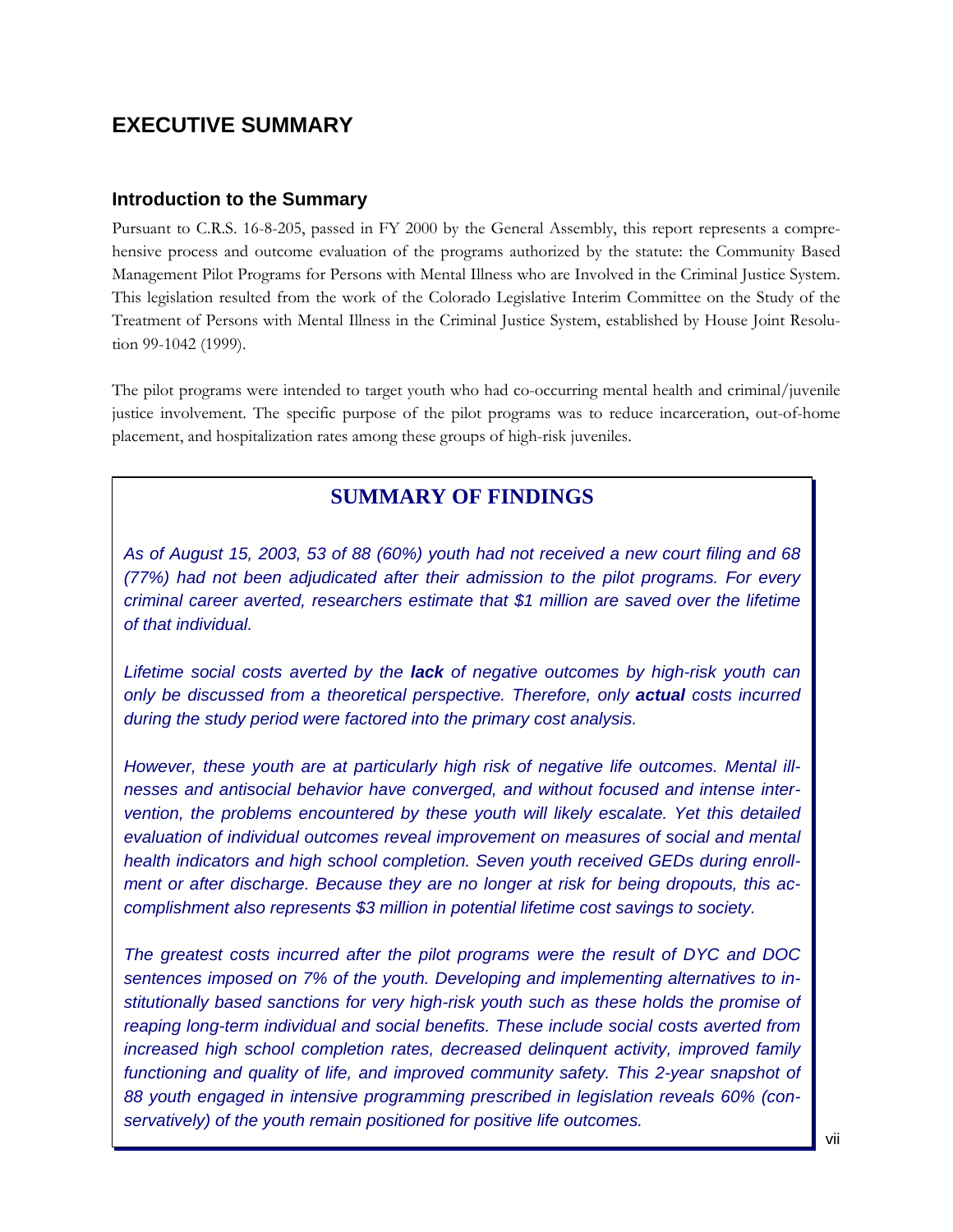## **Findings**

The findings presented in this report suggest that the original program purposes have been achieved and the intent of the General Assembly has been realized. The methodology employed here for establishing program and client outcomes was ambitious and complex. The careful analysis and calculation of costs averted is ultimately conservative and most likely underestimates the potential savings generated by programs of this sort. This Executive Summary is intended to synthesize the information detailed in the full report and highlight the study findings.

### **Program Implementation**

The *2002 Interim Report of Early Findings and Recommendations* prepared for the Department of Human Services concluded that the Denver MST Pilot Program met the expectations specified in the original legislation and identified a lack of family and non-CMHC based services in the Sterling Pilot. Recommendations for program improvement were made for both sites. The programs responded to these recommendations for modifications and changes so that, overall, the programs were implemented as intended.

One exception remains: there is insufficient family-based treatment in the Sterling program, as required by the legislation, Although the Sterling Pilot has implemented a successful Multi-Family Parenting Program, only 1% of program time involved family therapy. In addition, the RFP required that the services be research based with regard to effectiveness. The overwhelming majority of evidence-based practices for this population include home or other non-agency based services. Almost all of the Sterling Pilot Program Services are still provided on-site. These reflect a significant deficiency in the original intent of pilot project.

The characteristics of the program participants when they entered the two programs were different in important ways. On average, the Sterling youth were older, with a longer history of delinquency. The Denver youth were significantly more severe in their mental health symptoms and behaviors than the Sterling group. The average length of program participation for those who completed the program in Denver was 4.5 months compared to 10 months in the Sterling program.

The Denver program started eight months later than the Sterling program. This means that considerably more post-program time had elapsed for the Sterling youth compared to the Denver youth. In fact, 20 youth in Sterling logged a post-program discharge period of 18 or more months compared to one youth in Denver.

For these reasons, the program outcomes are not comparable. In particular, the cost analysis will reflect more post-discharge costs as well as savings associated with the Sterling youth since many more youth were in the long-term follow-up phase of the study.

### **Client Outcomes**

As intended by the General Assembly, the programs targeted high-risk youth. Thirty percent of the Sterling program participants reported the onset of anti-social behavior by the age of 11; in Denver, 30% reported onset by age 9, and only 11% reported onset after age 13. *This early age of onset, combined with the serious mental*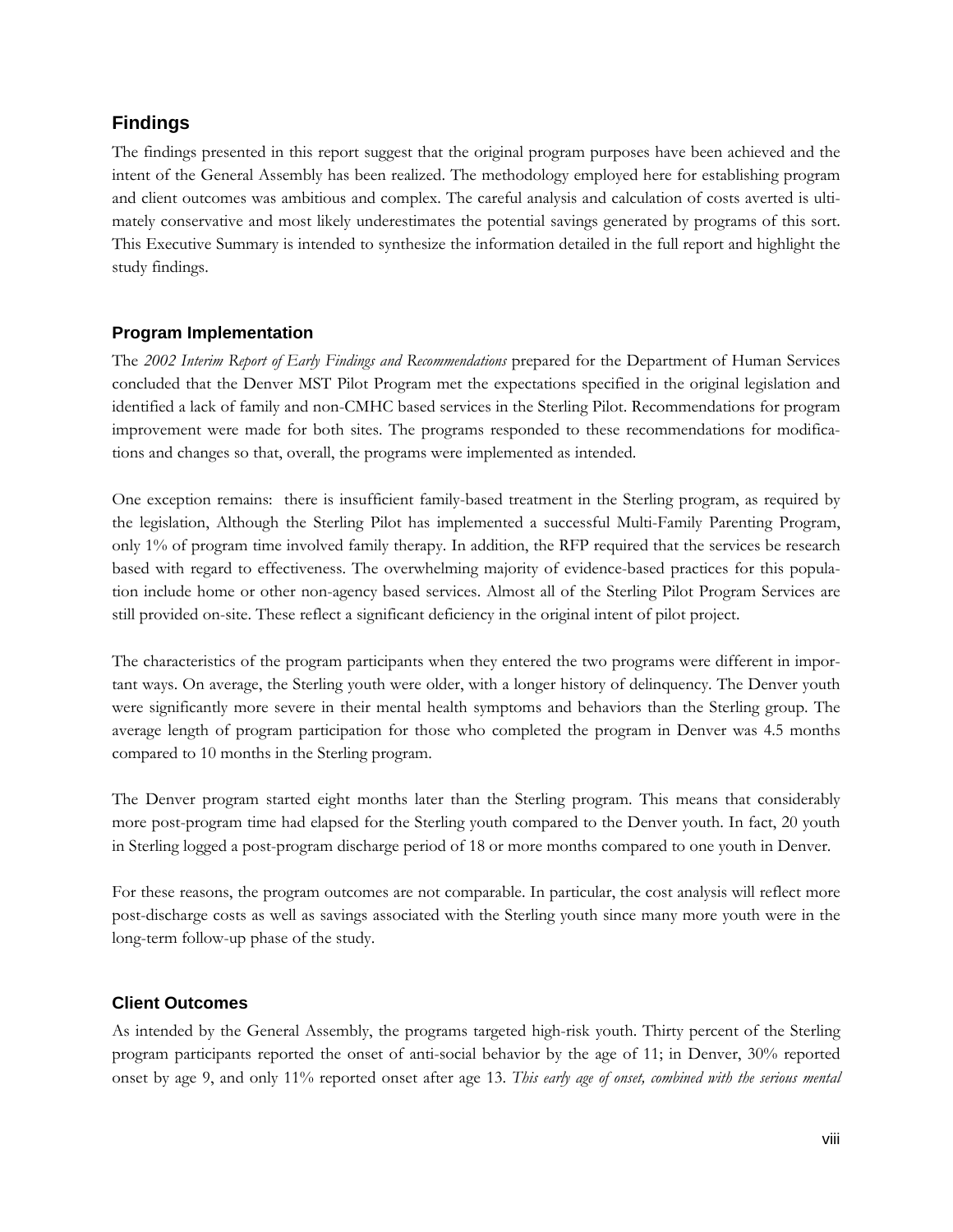*health diagnoses required for participation in the pilot programs, suggests that many, if not most, of these youth are at high-risk to continue, and perhaps even escalate, their delinquent behavior.* 

## *Sterling Program*

**Mental Health Symptoms and Behavior.** Youth in the Sterling Pilot Program showed improvement on ten of twelve CCAR scales measuring social problems, although it reached significance on only two: Overall Problem Severity, a single overall variable, and Aggressiveness/Dangerousness to Others. These improved domains were particularly relevant for this study. One domain reflects the high probability of imminent shortand long-term costs to the community and the State and the other reflects public safety concerns.

**School.** Seven youth had dropped out or been expelled at program discharge or follow-up, but another seven received their GED. Two other youth who were not enrolled in school at program admission were enrolled in school at program discharge or follow-up. Only one youth who was enrolled in school at admission had dropped out at discharge or follow-up.

**Delinquency.** The number of Sterling youth with new filings decreased by more than 30%, from 33 to 22, and the number of youth who were adjudicated fell by 57%, from 30 to 13 youth.

Non-violent misdemeanors, and violent felonies decreased substantially from pre- to post-admission, while violent misdemeanors and non-violent felonies increased among the Sterling youth.

With regard to use of DYC and DOC facility days from pre- to post-admission, the number of:

- **§** Detention days used by youth decreased by 12%;
- **§** Commitment days used by youth increased by 34%, as a result of the commitment of three youth to DYC; and
- **§** One youth was committed to DOC.

### *Denver Program*

**Mental Health Symptoms and Behaviors.** Upon entry into the program the Denver MST youth demonstrated statistically significant higher scores than Sterling on all twelve of the CCAR scales measuring mental health symptoms and behaviors, indicating a substantially higher level of overall severity. Furthermore, Denver MST youth showed statistically significant improvement at discharge on nine of the twelve domains as well as the Overall Problem Severity score.

**School.** Most of the youth admitted to the Denver MST Pilot Program were enrolled in school at the time of their admission to the program and stayed in school through discharge/follow-up. Success in school (or not) was considered a risk factor for later delinquency. While two youth were not enrolled at follow-up, three youth who were not enrolled in school at admission were enrolled at discharge or follow-up.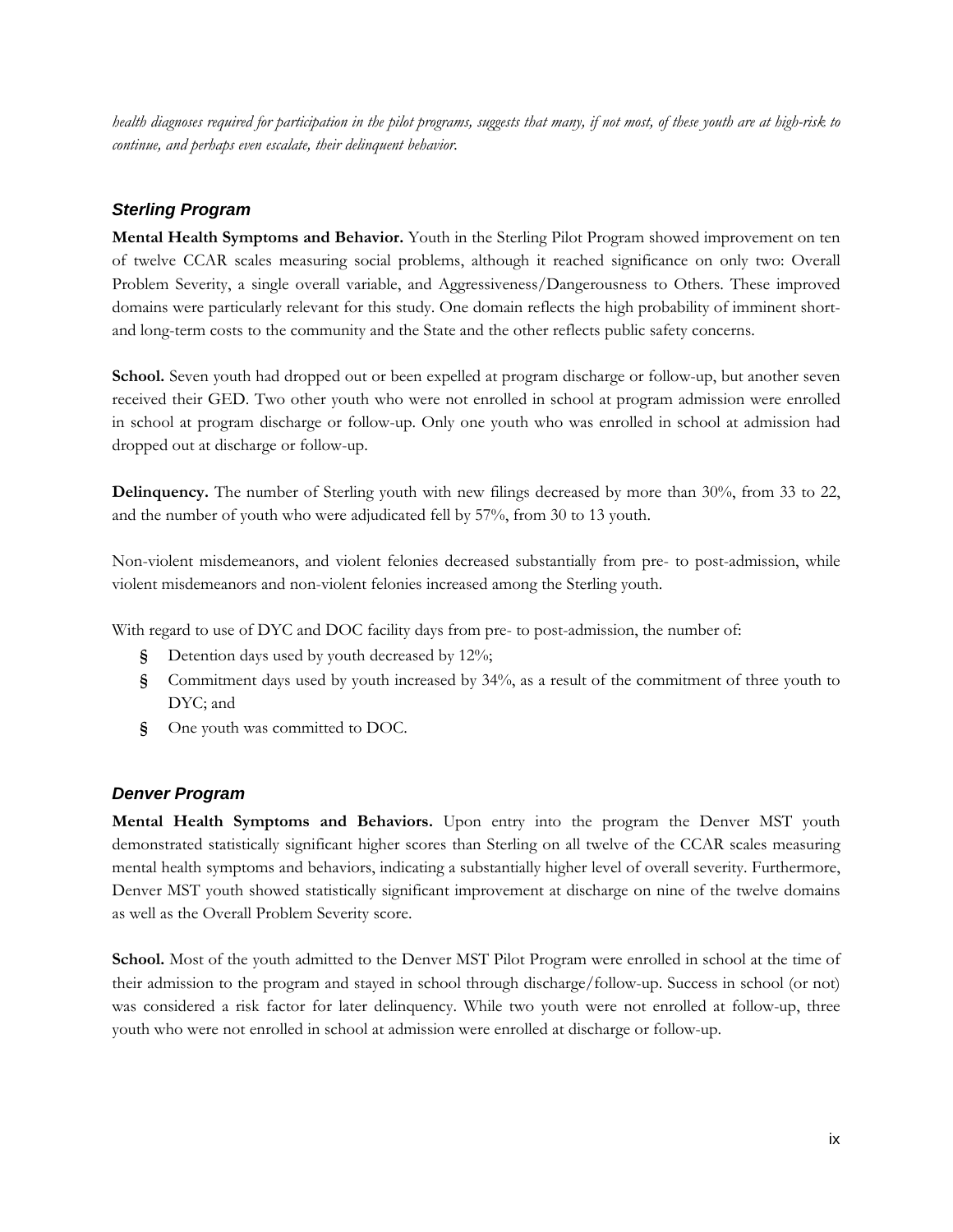# **A Word About the Cost Analysis**

*Rarely does the system invoke consequences that decrease in seriousness and restrictiveness as offenders progress through their criminal careers. Rather, sanctions for antisocial behavior become more restrictive and longer in length over time, and the costs for these sanctions escalate accordingly. Any failure on the part of this high-risk group will result in significant post-program costs because these youth -- by virtue of their prior crime history, mental health issues and current involvement in the juvenile justice system -- will further penetrate these expensive systems. Researchers estimate that the lifetime social costs associated with a "typical career criminal" are over \$1 million; of a heavy drug user, approximately \$500,000; and of a high school dropout more than \$300,000. All 82 youth in this cost study are at high risk for negative life outcomes given their age of onset, substance abuse, offending histories, and mental health issues. These lifetime costs are not included in this analysis.* 

**Delinquency.** As of August 15, 2003, about one-third of the Denver youth had sustained a court filing during all post-admission time periods, a 41% reduction from the pre-admission period. The number of youth with new adjudications decreased by 46% after admission to the program.

Non-violent misdemeanors, non-violent felonies, and violent felonies decreased substantially, while violent misdemeanors increased.

Fewer Denver MST youth had diversion, community service, probation, and jail sentences in the post-admission periods.

The number of youth with detention sentences increased and three youth were committed to DYC.

## **Costs**

Of the 90 youth who had enrolled in the two Community Based Pilot Programs by June 30, 2003, non-pilot program costs were documented for 82 youth. These 82 youth have cost the state of Colorado more than \$2.3 million dollars through August 15, 2003. Total career costs incurred by these youth ranged from a low of \$106 to a high of \$173,748.

**Post-program costs decreased substantially** for services related to Child Welfare (residential treatment and other group placements), new filings with the court, and new arrests in Denver and Sterling.

**Costs averted to date total more than \$300,000** for 10 of the 82 program participants who were included in the long-term (18 months postdischarge) cost analyses. As a result of Sterling's earlier start-up, all but one of these youth were Sterling Pilot Program youth.

**Two-thirds of the pre- and post-program costs were incurred by the state Department of Human Services**. Child Welfare (residential treatment and other group care) accounted for the majority of preprogram costs, while Youth Corrections' facility utilization accounted for the highest percentage of postprogram costs.

Seven percent of the program participants ( $n=6$ ) accounted for 25% of the total career costs (pre- and postadmission combined) of the entire cohort  $(n=82)$  because these youth received institutional sentences—one of the most costly placements; one youth was sentenced to the Department of Corrections.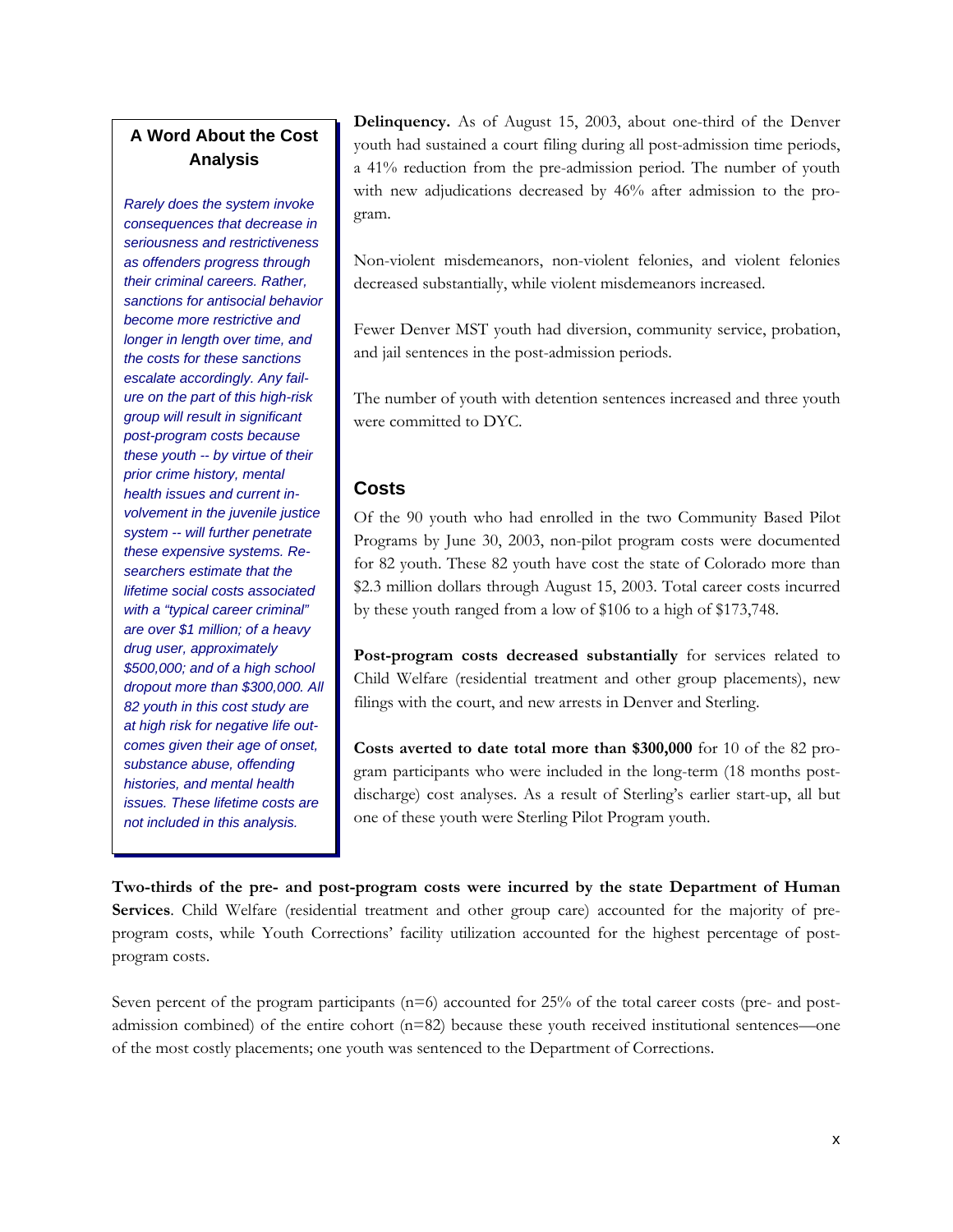**Costs shifted over time from the local jurisdictions to the state.** The Division of Probation Services almost doubled its costs while municipality costs decreased by more than 50% between the pre- and postprogram periods. This is not surprising since youth who sustain multiple "episodes" will forfeit local diversion opportunities and be placed on more restrictive state sentences.

**Youth were classified into High, Medium, and Low Cost based on the distribution of actual costs** that each of 82 youth actually accrued before and after participation in the pilot program. Low Cost youth were those engaged in services totaling less than \$10,000. The Medium Cost category designated youth who incurred costs between \$10,000 and \$50,000. High Cost was any amount greater than \$50,000.

- **§** When Career Costs (all pre- and post-admission periods) were examined for 82 youth, the 20% of youth who were in the High Cost category incurred approximately two thirds of the total cost.
- **§** Of the 82 youth, three-quarters were in the Low Cost category before the program and threequarters were in the Low Cost category in the post-admission periods, as of August 15, 2003.
- **§** From the pre- to the post-admission periods, however, some youth shifted among cost categories, Low-to-High Cost and High-to-Low Cost, indicating that Post-program Costs cannot necessarily be predicted from Pre-program Costs.
- **§** Twenty-one of the 82 youth in the cost study had been out of the program for 18 months or more, all but one of these Sterling youth. Of these, 13 were in the low-cost category before the program and 10 (77%) were in the low cost category afterwards.
- § Of these 21 youth, there were no High Cost youth before the program; Four youth were High Cost afterward.
- § Three who were Low Cost before the program moved into the High Cost category after the program.

**Post-program costs exceeded pre-program costs by 3.2% for the 82 youth who participated in the program,** a surprisingly low figure since post-program costs represent considerably more expensive governmental interventions.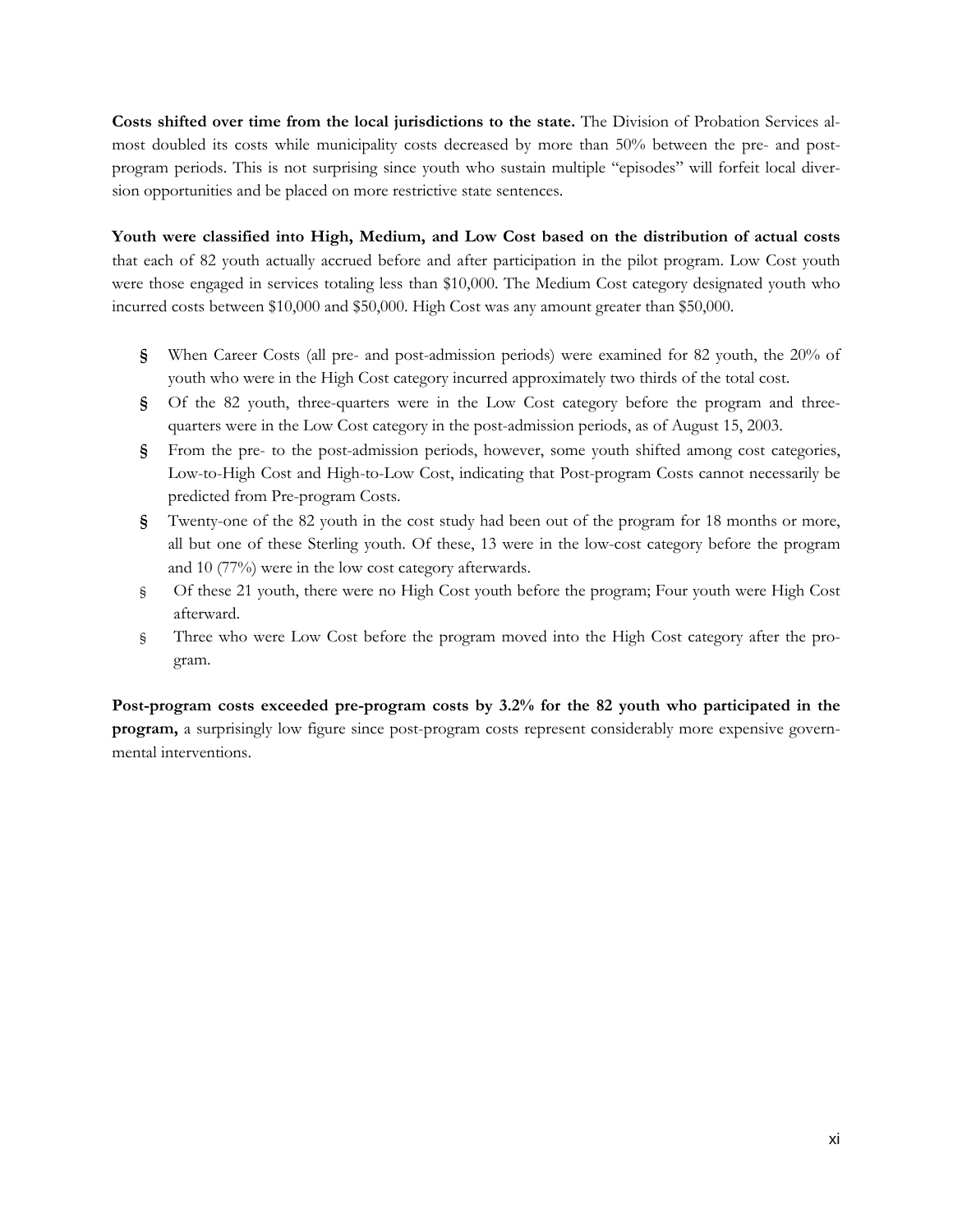## **Recommendations**

Based on the empirical findings presented in this report, the Division of Criminal Justice, Office of Research and Statistics makes the following recommendations for enhanced program implementation for the purpose of maximizing positive client outcomes.

- 1) **We recommend that the Children's Health and Rehabilitation Unit, Office of Child and Family Services, Colorado Department of Human Services provide ongoing technical assistance to ensure the full implementation of the objectives specified in C.R.S. 16-8-205.** 
	- **§** The Sterling Pilot Program demonstrated a 33% completion rate and 15% of the youth who were admitted to the program did not meet the criteria for serious mental disturbance (SED) as required. We also recommend that Sterling Pilot Program administrators and staff and representatives from the state oversight agency work together to address these issues.
	- **§** Since the interim evaluation findings were reported one year ago, the **Sterling Pilot Program** has made efforts to increase the involvement of families in the youth's intervention. The program is to be commended for its response to recommendations presented last year, particularly for the development of the Multi-Family Parenting Program, which has provided direct services to nine families.

However, family therapy still represented only 1% of overall services delivered in this model. The General Assembly intended that a substantial component of the pilot programs would be familybased; the General Assembly and the subsequent RFP drafters were responding to research that describes such an approach, along with home or non-agency based services as a best practice for reducing delinquency. For this reason, **we recommend that Sterling Pilot Program administrators and staff fully implement a family-based intervention rooted in outreach activities that include home or other non-agency-based services.** 

In particular, the Sterling Pilot Program staff and administrators need technical assistance with developing a response to the research findings that the program lacks sufficient family involvement. **We recommend that representatives from the state oversight agency:**

- Meet with program staff to review the barriers to full family involvement identified in the research report.
- Work with program staff to develop a strategic plan with measurable objectives and timelines that address the barriers and incorporate a plan to track the objectives with the evaluator.
- Monitor the implementation of the strategic plan by conducting quarterly site visits, surveying parents, and documenting progress in this area.

#### **We also recommend that Sterling Pilot Program administrators and staff:**

 Work to further identify, understand, and overcome barriers to full implementation of a familybased intervention that includes non-agency based services, e.g., the economic downturn and the expensive and time-consuming travel time to family homes for staff or to the mental health center for families and issues that may be related to the rural culture.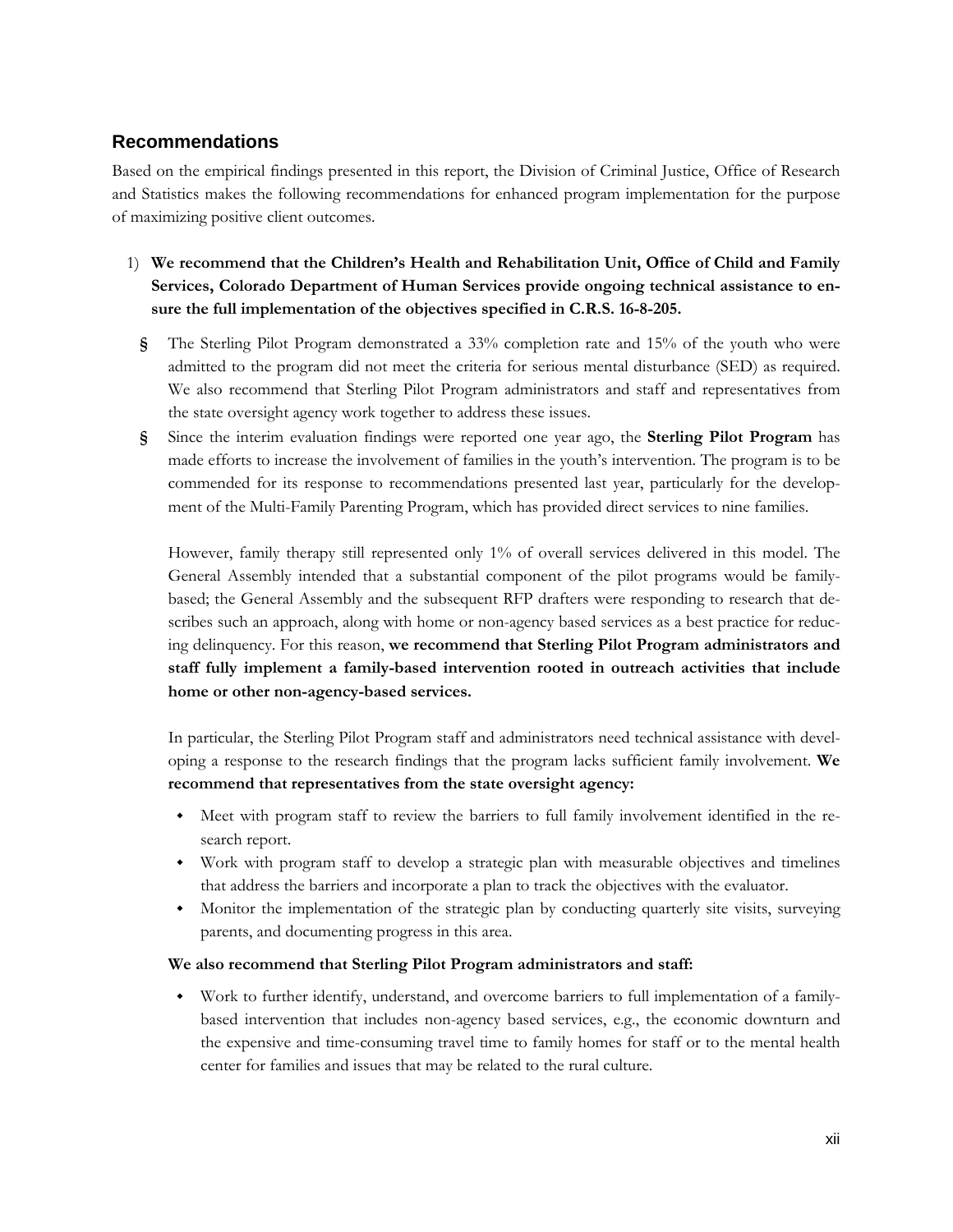Work with the state program administrator to develop a strategic plan to fully implement a strong family-based intervention that includes non-agency centered services.

The program evaluation demonstrated that youth who completed their respective programs had improved cost outcomes. The Sterling Pilot Program demonstrated a 33% program completion rate. The Denver MST had a completion rate of 82%.

Therefore, **we also recommend that Sterling Pilot Program administrators and staff along with representatives from the state oversight agency work together to address this issue by:** 

- Developing a strategic plan with measurable objectives and timelines that address program completion rates and incorporates a plan to track the objectives with the evaluator.
- **§ Colorado Access/Access Behavioral Care** would benefit from assistance regarding their strategy for securing regular non-Medicaid referrals and the required matching funds and services. This will involve representatives from the **state oversight agency accomplishing the following:**
	- Meeting with program staff to review program operations related to obtaining matching funds.
	- Reviewing with staff the barriers to implementing a match-funding scenario and identifying alternative strategies.
	- Developing a strategic plan with measurable objectives and timelines that can be tracked by the evaluator.
- 2) **Representatives from the state oversight agency must document how matching funds and services are obtained and used in both sites.**
- 3) **We recommend that the state and these local agencies continue to build on the pilot programs' considerable strengths**, including:
	- **§** Extremely solid community-based collaborations;
	- **§** Commitment to creative solutions to enormously challenging situations in the lives of the participants;
	- **§** Strong focus on school enrollment and completion; and
	- **§** Staff dedication, energy, resourcefulness, and expertise.
- 4) Program effectiveness would be enhanced by **developing strategies to increase the number of referrals of younger at-risk youth** who are less involved in the criminal/juvenile justice system but who would benefit from early interventions. Programs would benefit from applying their two years of experience **to identify the youth who succeed and target those who will benefit the most for enrollment**.
	- **§** Specific attention should be paid to identifying youth who meet the criteria for serious emotional disturbance (SED); 15% of Sterling's and 8% of Denver's enrollees did not meet this criterion.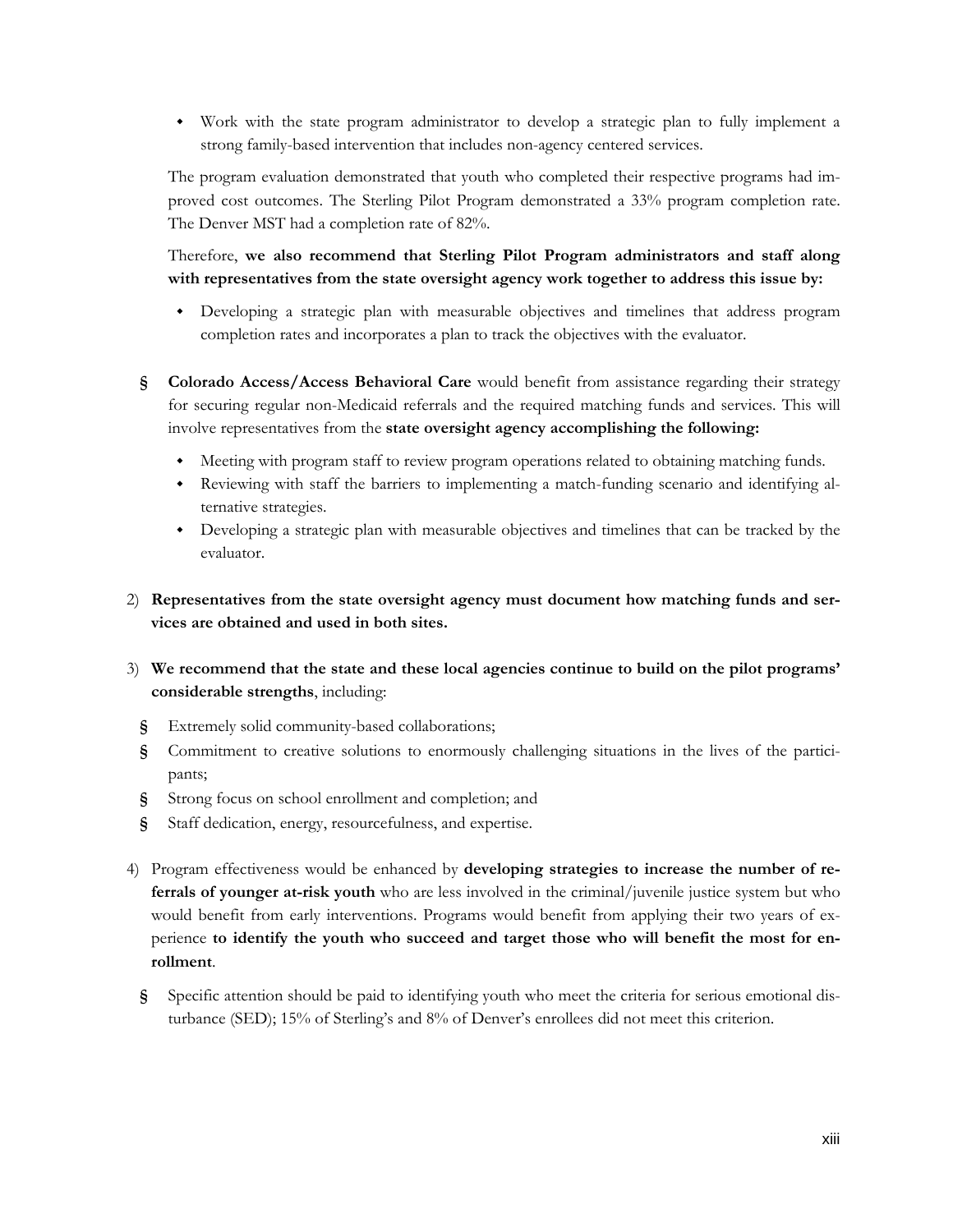- 5) **This program evaluation has demonstrated that the prediction of success is not straightforward and the collection of accurate data for these types of studies is challenging.** We recommend:
	- **§** The evaluation place an emphasis on examining the complex relationships between youth and family characteristics and successful youth and cost outcomes.
	- **§** The evaluator continues to identify barriers to and develop strategies for collecting inpatient psychiatric hospitalization and follow-up data.

The sites are committed to continuing to improve and respond to recommendations. The general assembly can expect continued positive outcomes and resources devoted to these programs resulting in significant cost savings and immeasurable improvements in the quality of life for those that participate.

The general assembly is to be commended for incorporating program evaluation in the overall program design expectations. Without the comprehensive analysis presented here, the program outcomes would remain unclear.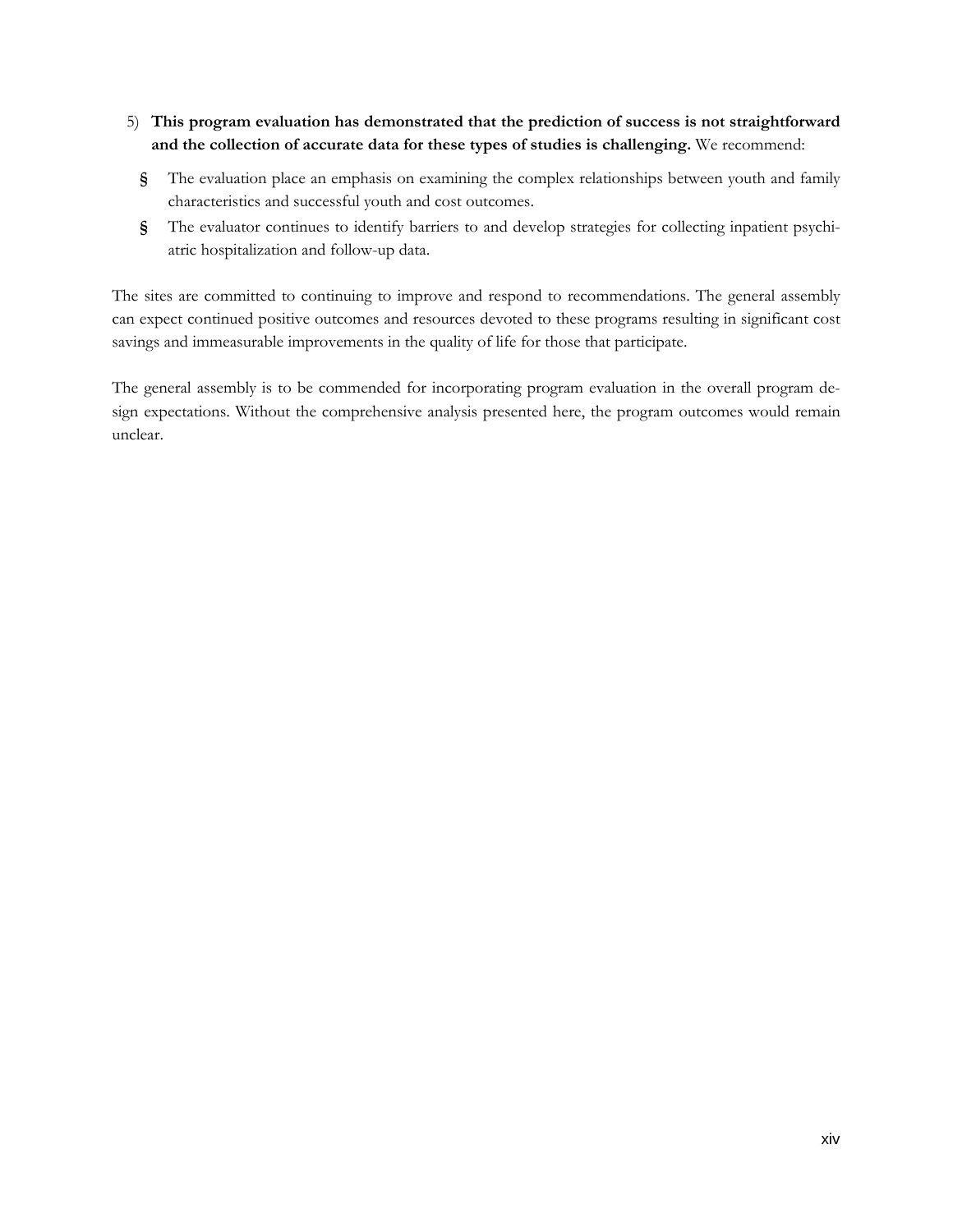## **I. INTRODUCTION AND BACKGROUND**

This is the two-year performance evaluation report of the implementation of The Community Based Management Pilot Programs for Persons with Mental Illness Who are Involved in the Criminal Justice System. The programs target youth who have co-occurring mental health and criminal/juvenile justice involvement and were to be designed specifically to reduce incarceration, out of home placement, and hospitalization rates.

The pilot programs were established by HB 00-1034 in fiscal year 2000 (Appendix 1) and were the direct result of the work of the Colorado Legislative Interim Committee on the Study of the Treatment of Persons with Mental Illness in the Criminal Justice System, established by Colorado House Joint Resolution 99-1042 (1999). The Advisory Task Force of the Committee published a Report of Recommendations on November 3, 1999 (Colorado Legislative Interim Committee, 1999), which included a recommendation to introduce legislation to expand intensive community management approaches, including Assertive Community Treatment (ACT) and Multisystemic Therapy (MST) programs, for persons with mental illness who are involved in the justice system.

HB 00-1034 details specific requirements, including the definition of Eligible Juvenile Offender, the types of services the programs were to provide, and the need to collaborate with community partners both programmatically and financially. After an RFP process and review, proposals submitted by Colorado Access/Access Behavioral Care in Denver (urban) and Centennial Mental Health Center in Sterling (rural) were selected for funding. Dollars became available for program implementation January 1, 2001. Meetings of key stakeholders and staff representing both newly funded sites began in early February 2001. Stakeholders included representatives of Children's Health and Rehabilitation Services, the Division of Youth Corrections, and the Alcohol and Drug Abuse Division (all in the Colorado Department of Human Services - CDHS), the Division of Criminal Justice in the Department of Public Safety, the Denver District Attorney Diversion Program, the Denver Department of Social Services, the Mental Health Corporation of Denver, and the Treatment Accountability for Safer Communities (TASC) program of the Denver Juvenile Justice Integrated Treatment Network (DJJITN). The meetings were designed to identify implementation barriers and strategies to facilitate implementation in both sites, including clarifying legislative intent, language, and financing, and defining terminology, eligibility requirements, and timelines. Meetings continue, with regular representation from Mental Health Services, Youth Corrections, the Division of Criminal Justice, both Pilot Sites, and the program evaluator.

This report includes:

- **§** A brief overview of the program evaluation approach, including the Evaluation Questions, Design, and Methods;
- **§** Evaluation findings for the Sterling Pilot Program and the Colorado Access/Access Behavioral Care-University of Colorado Hospital Multisystemic Therapy Team and the youth and families who were enrolled;
- **§** Summary; and
- **§** Recommendations and Next Steps.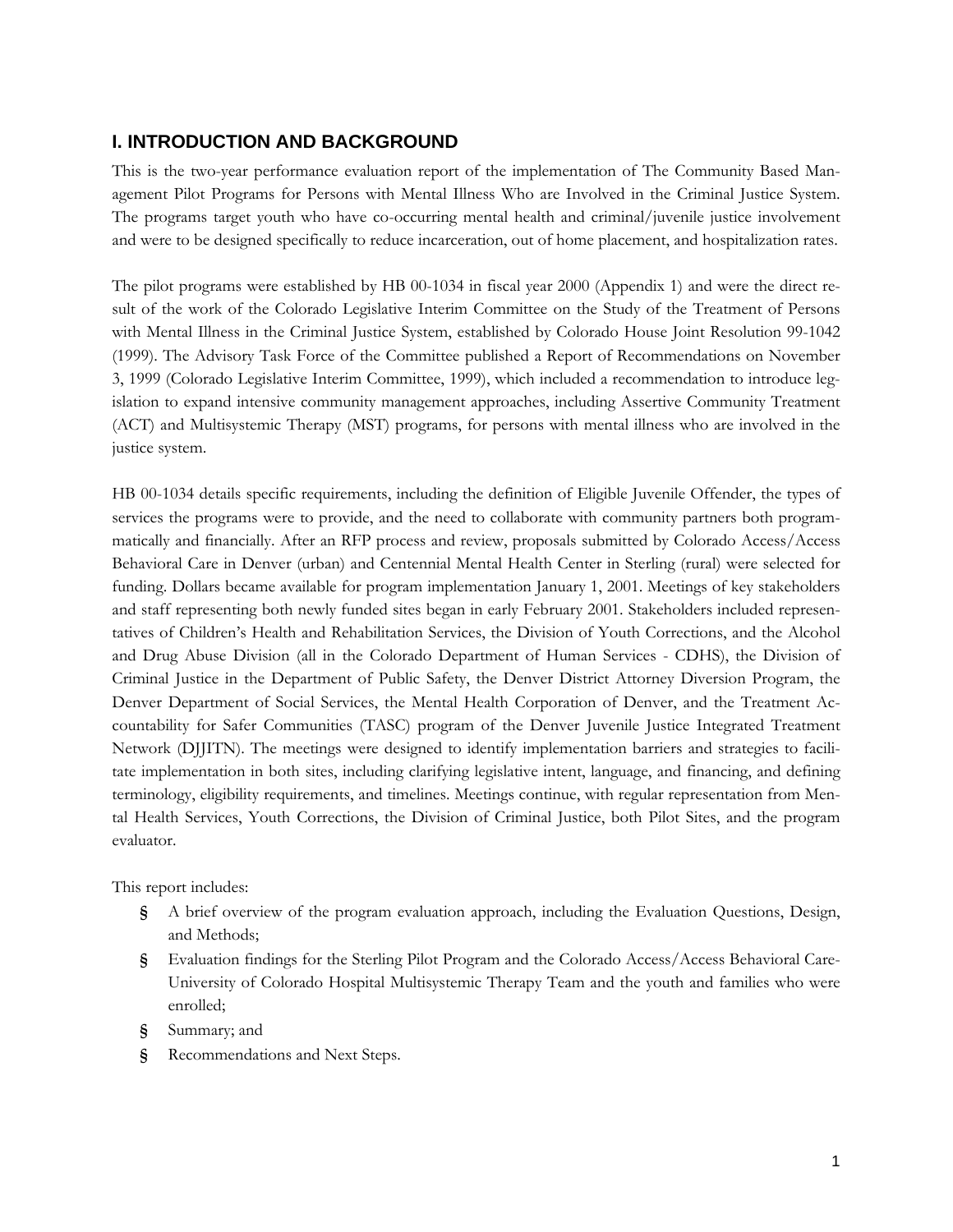## **II. PROGRAM EVALUATION APPROACH & METHODS**

### **Legislative Requirements**

Dollars for the programs were appropriated to the Department of Human Services; dollars for the evaluation component were appropriated to the Department of Public Safety, Division of Criminal Justice (DCJ). The legislation detailed several requirements for the evaluation, including:

- **§** Collection and reporting information evaluating the program, to include at a minimum:
- § Number Participating;
- § Overview of services provided;
- § Revocations;
- § New offenses; and
- § Hospitalizations.
- **§** Outcomes achieved by juveniles receiving services.
- **§** Identification of the cost avoidance/cost savings.

### **Evaluation Planning Process**

The Division of Criminal Justice contracted with Focus Research & Evaluation to conduct the evaluation of the Community Based Pilots. Beginning in the spring of 2001, the evaluator met with DCJ and the various stakeholders to discuss the requirements of the legislation, determine the evaluation needs of the various agencies involved in the project, and reach consensus on the evaluation questions and scope.

While most of the legislative language is defined, the requirement to report "outcomes achieved by youth" and "costs averted or cost savings" necessitated that both be operationalized and their scope defined. This was accomplished primarily through examination of relevant mental health and criminal justice literature, which documents the risks, outcomes, and costs that are most often associated with this population. Experts who work in Criminal Justice, Public Mental Health, and Substance Abuse as administrators and direct service providers augmented this information by sharing their experience-based expectations for the two pilot programs.

### **Context, Evaluation Questions, and Study Design**

The program evaluation design was built around what is known about the economic and social impacts of youth who fail to transition to adulthood successfully.

For example, the benefits of high school completion or the receipt of a General Equivalency Degree (GED) Certificate have been well documented (Greene, 2002). Economically, high school graduates' median annual earnings are 91% greater than those of non-graduates (U.S. Department of Commerce, 2000, Schwartz, 1995). Those who do not graduate are more likely to become single parents, have children at a young age, and are more likely to receive public assistance or be in prison (Kaufman, Kwon, & Klein, 2000).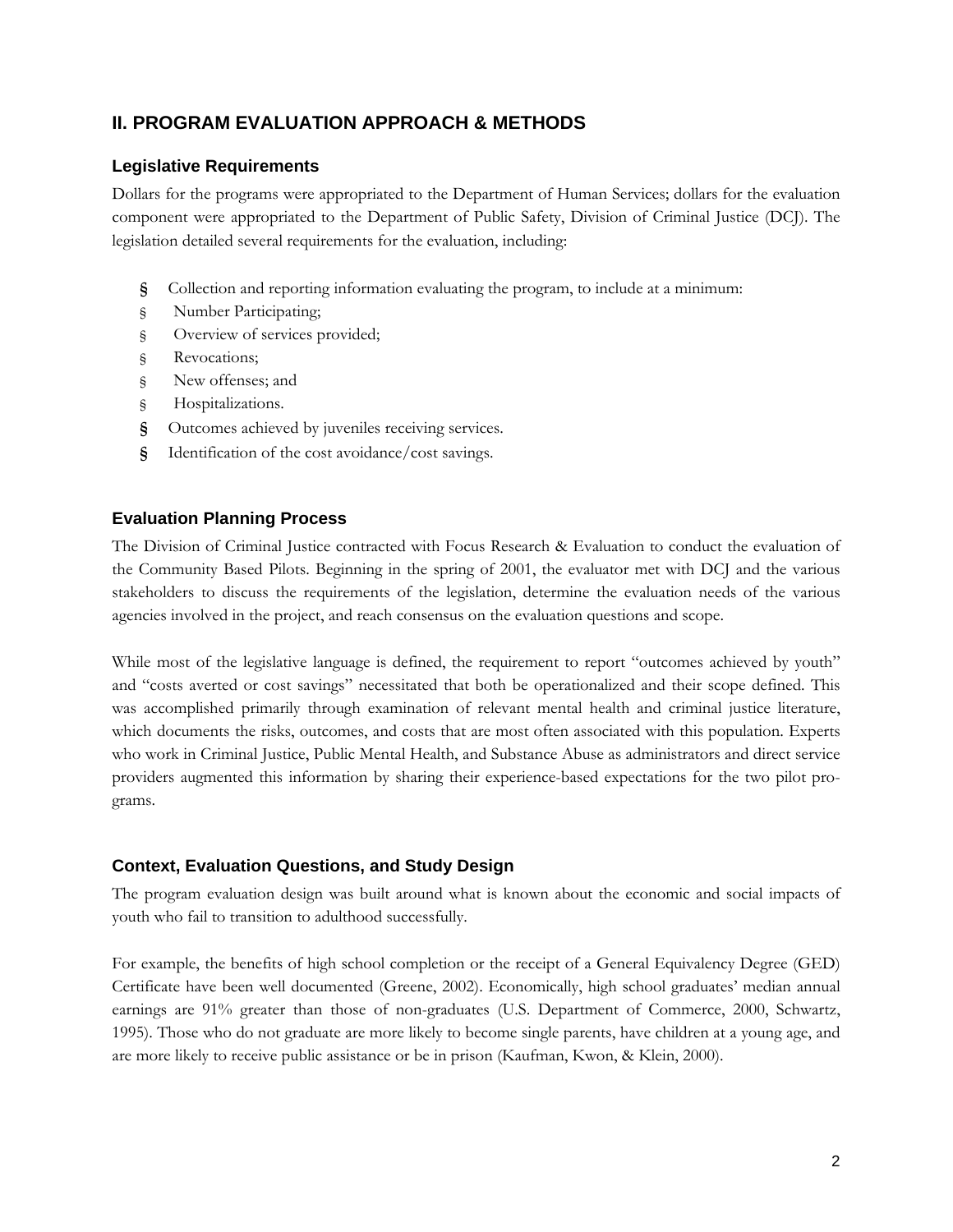It is also well known that the addition of emotional or behavioral problems impacts graduation rates (Vander Stoep, Davis, & Collins, 2000; Greenbaum, Dedrick, Friedman, Kutash, Brown, et al., 1998). Table 1 was replicated from that contained in a landmark review of outcomes for youth in transition to adulthood and includes information for key outcome domains across several studies (Vander Stoep, Davis, & *Collings*, pp 13, 2000). Studies are listed in approximate decreasing order of mental health severity, with the McGraw study subjects having the most severe mental health-related disorders and treatment history. As Table 1 displays dramatically, emotional disturbance has severe consequences on youth achieving important developmental expectations, including graduation from high school. It is interesting to note that young adults with emotional disturbances are less likely to be living at home than their non-emotionally disturbed peers, a characteristic the author suggests might in part be due increased homelessness among this population (Vander Stoep, Evens, & Taub, 1997).

Youth with SED enter the transition phase delayed in their developmental maturation and face additional challenges relative to their non-disabled peers. As a group, they are undereducated, underemployed and have limited social supports. Homelessness, delinquent activity, and drug use are prevalent (Davis, Vander Stoep, 1997, p 400).

| Table 1. Outcomes for Young Adults: Comparison of U.S. General Population to Youth with Different |
|---------------------------------------------------------------------------------------------------|
| Levels of Psychiatric Impairment and Prior Treatment of Youth Ages 18-21 Years.                   |

| <b>Outcome</b><br><b>Domain</b>           | U.S.<br><b>GENERAL</b><br>Pop. | <b>MCGRAW:</b><br><b>RECEIVED</b><br><b>LONG TERM</b><br><b>RESIDENTIAL</b><br><b>TREATMENT</b> | <b>NACTS:</b><br><b>HALF RECEIVED</b><br><b>RESIDENTIAL:</b><br><b>HALF RECEIVED</b><br>SPECIAL ED. <sup>3</sup> | <b>NLTS:</b><br><b>SERIOUSLY</b><br><b>EMOTIONALLY</b><br><b>DISTURBED</b><br>(SED); ALL<br><b>RECEIVED</b><br><b>SPECIAL ED.</b> <sup>4</sup> | CICS:<br><b>COMMUNITY</b><br><b>STUDY: YOUTH</b><br>W/<br><b>PSYCHIATRIC</b><br><b>DISORDERS</b> <sup>3</sup> | CICS:<br><b>COMMUNITY</b><br><b>STUDY: YOUTH</b><br>W/O<br><b>PSYCHIATRIC</b><br>DISORDERS <sup>11</sup> |
|-------------------------------------------|--------------------------------|-------------------------------------------------------------------------------------------------|------------------------------------------------------------------------------------------------------------------|------------------------------------------------------------------------------------------------------------------------------------------------|---------------------------------------------------------------------------------------------------------------|----------------------------------------------------------------------------------------------------------|
| <b>High School</b><br>Completion          | 81%                            | 23%                                                                                             | 26%                                                                                                              | 48%                                                                                                                                            | 61%                                                                                                           | 93%                                                                                                      |
| Employed                                  | 78%                            | 46%                                                                                             | 52%                                                                                                              | 48%                                                                                                                                            | 59%                                                                                                           | 80%                                                                                                      |
| Resides w/ Family<br><b>Recent Police</b> | 56%                            | 43%                                                                                             | 45%                                                                                                              | 45%                                                                                                                                            | 68%                                                                                                           | 74%                                                                                                      |
| Incident/Arrest                           | 13%                            | 37%                                                                                             | 22%                                                                                                              | 21%                                                                                                                                            | 24%                                                                                                           | 11%                                                                                                      |
| Pregnancy for Women                       | 17%                            | 50%                                                                                             | 38%                                                                                                              | 48%                                                                                                                                            | 29%                                                                                                           | 14%                                                                                                      |

*Source: Vander Stoep, A., et al., pp. 13, 2000* 

 $\overline{a}$ 

<sup>1</sup> U.S. Department of Commerce, 1993

<sup>2</sup> The McGraw Center Study, Vander Stoep, 1992

<sup>3</sup> The National Adolescent and Child Treatment Study; Kutash, Greenbaum, Brown, & Foster-Johnson, 1995

<sup>4</sup> National Longitudinal Transition Study; Valdes, Williamson, & Wagner, 1990

<sup>5</sup> Children in Community Study; Vander Stoep, Bresford, Weiss, McKnight, Cauce, & Cohen, 2000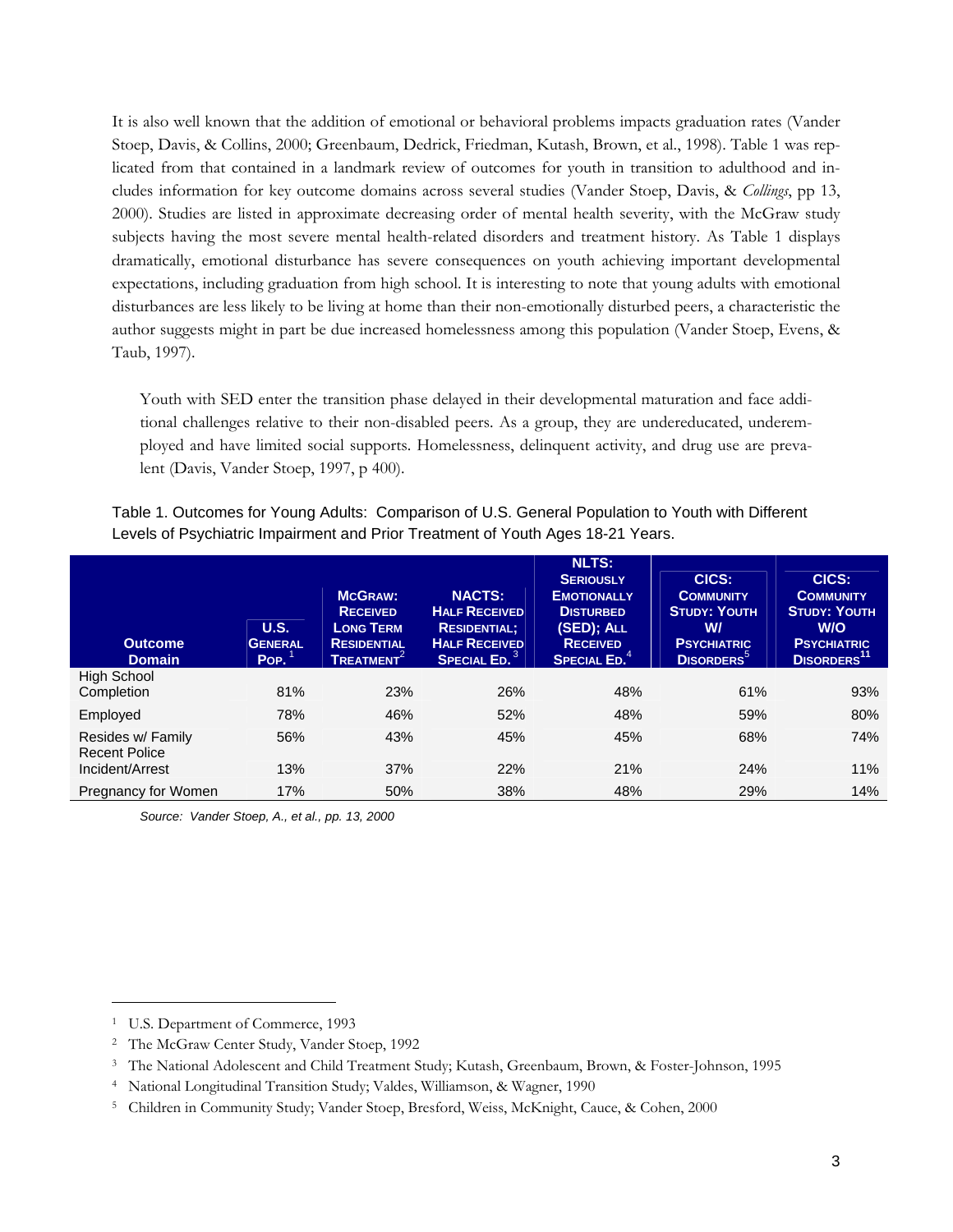**Key evaluation questions** focus on program implementation, youth and family characteristics, outcomes, and cost.

- 1. Do the program models implemented reflect the requirements set forth in the legislation? What type and amount of services do the youth and families enrolled in the programs receive?
- 2. Do the youth served in the programs meet the eligibility requirements of the legislation? What are other important characteristics of the youth and families served by the Pilot programs?
- 3. What outcomes are achieved by youth at the time of discharge and after discharge from services? Specifically,
	- § What is the depth and severity of criminal justice involvement for youth prior to and after their enrollment in the pilot programs?
	- § Do youth receive fewer new filings and probation revocations during and subsequent to receiving services?
	- § Do youth spend fewer days in out-of-home placement, including psychiatric hospitals and residential treatment, during and subsequent to receiving services?
	- § Do youth show improvement in other critical domains, including:
		- § Criminal/Juvenile Justice;
		- § Mental Health (problem and symptom severity);
		- § Education (performance, attendance, school completion);
		- § Substance Use (amount and type of substances, impact on functioning);
		- § Family Functioning (parenting skills {supervision, involvement, and discipline}, cohesion, and basic needs/resources);
		- § Risk Factors/Behaviors; and
		- § Strengths/Resiliency.
	- **§** What are the caregivers and youths perceptions of the pilot programs?
		- § What did they hope the pilot program would achieve?
		- § How much help have they received before enrollment from other programs and how much help did they receive from the pilot programs?
		- § What additional services are needed and what recommendations do caregivers and youth have?
		- § What are the costs averted or saved by these programs?
	- **§** Are the program costs per youth in the two programs offset by the savings (cost averted) from reductions in out-of-home placement, arrests, probation, filings, incarceration, etc?
		- § Are other high cost events (teen child birth, school failure, substance abuse) averted during the intervention and follow-up period, and how much would it have cost, had they occurred at expected frequencies?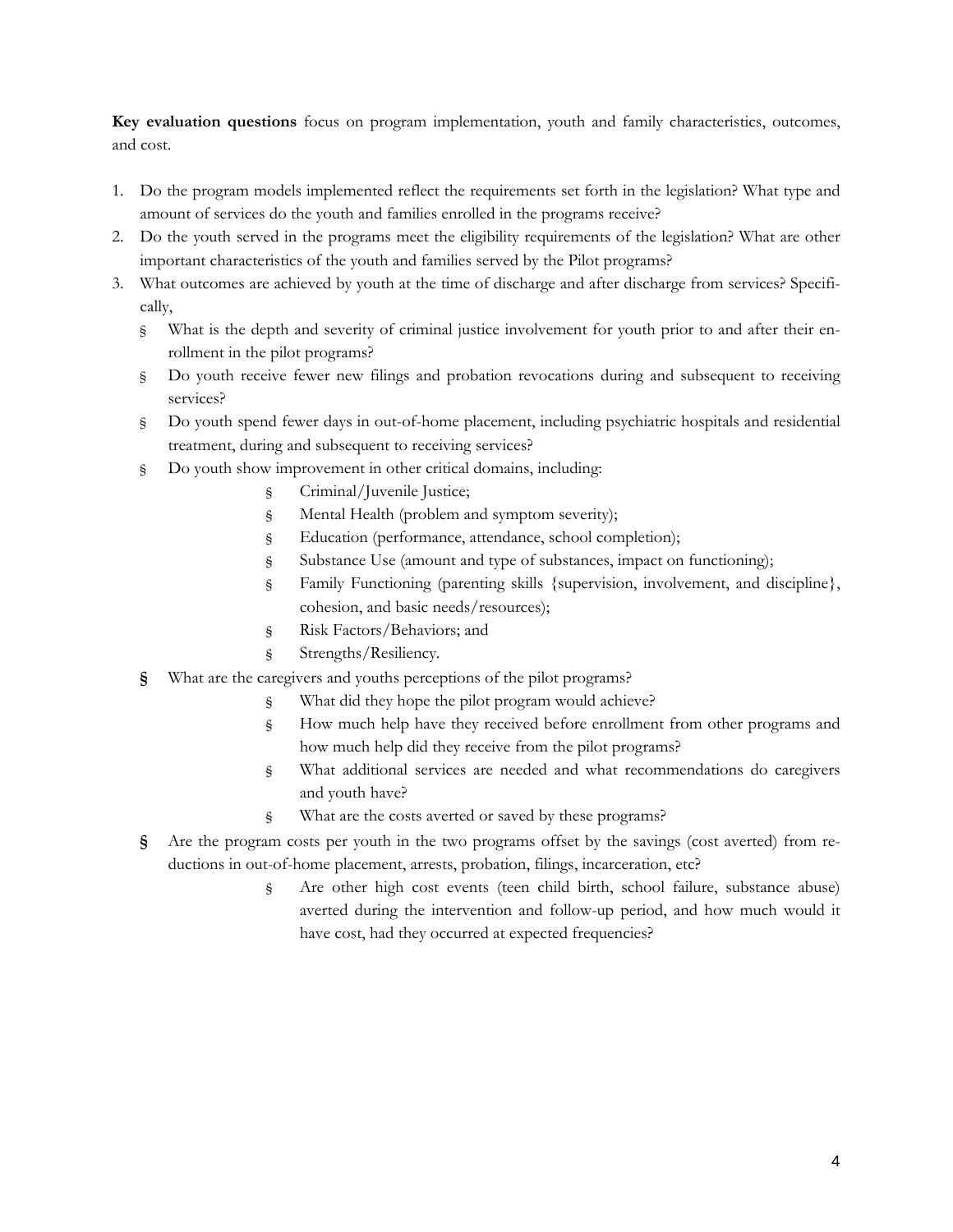#### **Study Design and Methods**

The study focused on the following three areas:

#### **Program Fidelity**

The evaluator used qualitative information, including document reviews, site visits and interviews, to determine whether the programs adhered to the legislative guidelines.

#### **Youth/Individual Outcomes**

Quantitative data were collected at Admission, Discharge, and Post Discharge to measure change in system expenditures, delinquency behavior and criminal justice involvement, mental health symptoms and problems, school enrollment and performance, substance use, family functioning, high-risk behaviors, and strengths and resiliency factors. Except for the documentation of cost-related events, which was collected by the evaluator, the programs collected Admission and Discharge Data. The evaluator collected all Post-discharge Data.

These youth in particular, owing to their involvement in justice, serious emotional disturbance, and high rate of substance use, are at considerable risk for escalation in mental health problems and delinquent behavior. Therefore, these analyses are predicated on the assumption that the best predictor of youths' future high-risk behavior is their past high-risk behavior and that youth prior to intervention, can serve as their own comparison following intervention. In almost all cases, events that occurred during youths' enrollment in the program, i.e., after admission and before discharge, are pooled with events that occurred after discharge. The exceptions are several of the cost comparisons, which control for the amount of time the youth has been discharged from the program.

#### **Program Outcomes**

The program evaluator or research interviewer conducted phone or in-person interviews with caregivers and/or youth approximately six months after discharge. Location information and written consent to allow post-discharge contact for research purposes was sought, and in most cases obtained, by the sites prior to each youth's discharge from the program.

Data were collected from caregivers and youth with modified versions of the instruments used at admission and discharge. Qualitative interviews were also conducted and addressed the following: reason for enrollment; age of onset and types of problems youth experienced, service system experiences prior to involvement in the pilot programs; helpfulness of the program and changes for youth since leaving the program; additional services that might have been helpful and/or are still needed; and their level of and satisfaction with family involvement.

It should be noted that this stage of the data collection effort was particularly challenging. This was due to several factors, including: youth were discharged without consent for follow-up; families refused follow-up contact; families moved and could not be located with available resources; and problems with interviewer staffing, par-

*It should be noted that this stage of the data collection effort was particularly challenging.*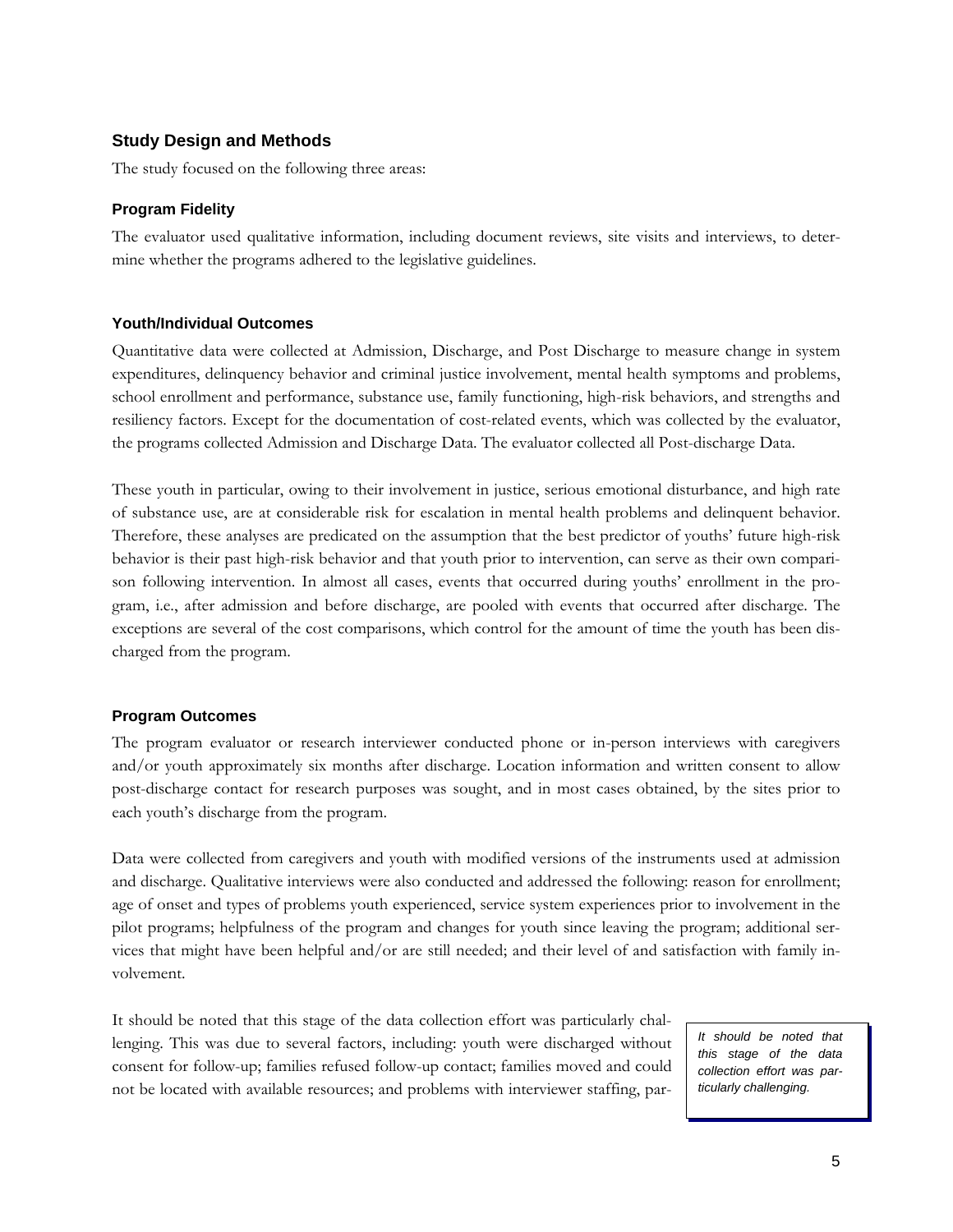ticularly in Sterling. In addition, even when consent to follow-up was obtained, this population overall was very wary of allowing information to be released, most notably in Sterling.

Table 2 lists each questionnaire/data collection instrument, its source/informant, and data collection point. The Evaluation Plan, which includes a complete description of each instrument, the domains it is designed to capture, as well as administration and data collection procedures, is in Appendix 2.

Table 2. Community Based Pilots Program Evaluation: Data Collection Instruments, Source/Informant, and Data Collection Points

| <b>Data Collection Instrument</b>         | Source/Informant                   | <b>Date Collection Points</b> |
|-------------------------------------------|------------------------------------|-------------------------------|
| The Colorado Client Assessment Record     |                                    |                               |
| (CCAR); See Appendix 3 for a copy of the  |                                    |                               |
| CCAR.                                     | Therapist/Case Manager             | Admission/Discharge           |
| The Community Based Pilot Record (CBPR)   | Therapist/Case Manager             | Admission/Discharge/Follow-up |
| The Adolescent Self Assessment Profile II |                                    |                               |
| (ASAP II), (Wanberg, 1999); modified with |                                    |                               |
| permission of Ken Wanberg, Ph.D.          | Self-report by Youth               | Admission/Discharge/Follow-up |
| The Family Resource Scale                 | Self-report by Caregiver           | Admission/Discharge/Follow-up |
| The Family Assessment Device              | Self-report by Caregiver and Youth | Admission/Discharge/Follow-up |
| The Parenting Measure                     | Self-report by Caregiver and Youth | Admission/Discharge/Follow-up |
|                                           | State Agencies; Integrated Colo-   |                               |
|                                           | rado Online Network (ICON); Colo-  |                               |
| <b>Cost-related Units/Events</b>          | rado Trails <sup>6</sup>           | Continuous                    |
| Program Evaluation/Satisfaction Follow-Up |                                    |                               |
| Interview                                 | Self-report by Caregiver and Youth | Follow-Up                     |

*Source: Program Evaluation Records* 

#### **Cost Outcomes**

<u>.</u>

**§** Cost studies examine the participants, their system involvement, the program interventions, and the outcomes achieved from the perspective of what they cost and what savings can be inferred. The cost methodology operates on very specific assumptions, which will be presented in the cost section of this report.

<sup>6</sup>Filing, adjudication, sentencing, and conditions of sentencing data (ICON) were obtained using the State of Colorado's Criminal Justice Decision Support System, a research-specific 'data mart' recently developed under SAC Grant # 2001- MU-CX-K006, OJJDP grant 2000-JB-VX-0008, and BJA NCHIP grants 20-RU-15b-16-1, 95-RU-15b-17-1, and 95-RU-15b-12-1. Records were matched on name or social security number and extracted electronically.

Colorado Trails is the automated data system that documents Child Welfare and Youth Corrections events. This system features a statewide client/server network that links state and county child welfare caseworkers, supervisors, and support staff, as well as Division of Youth Corrections staff.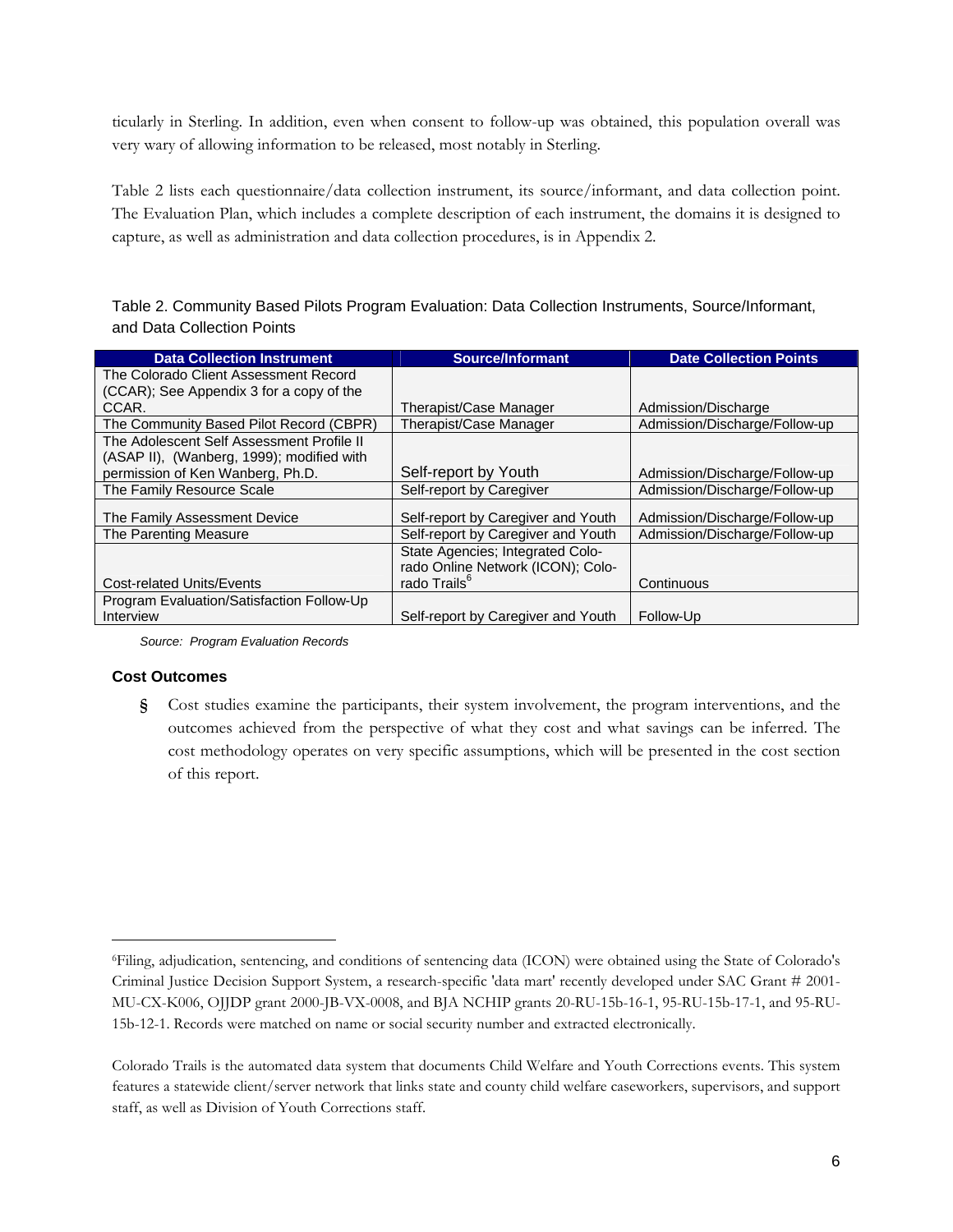## **III. PROGRAM EVALUATION FINDINGS**

### **1. Program Models and Fidelity**

Do the program models implemented reflect the requirements set forth in the legislation? What type and amount of services do the youth and families enrolled in the programs receive?

The pilot programs were mandated to provide, at a minimum:

- **§** A low client-to-staff ratio;
- **§** Documentation of research regarding the cost effectiveness and/or cost avoidance of the service proposed<sup>7</sup>;
- **§** Services designed to reduce delinquent activity and other destructive behaviors such as drug and alcohol abuse;
- **§** Psychiatric services, medication supervision, and crisis intervention, as necessary;
- **§** Treatment focused on the offender, the offender's family and peers, and the offender's educational and vocational performance;
- **§** Integrative, cost-effective, family-based treatment; and
- **§** The promotion of the development of neighborhood and community support systems for offenders and their families.

In addition, HB 00-1034 mandated that:

 $\overline{a}$ 

- **§** The programs operate collaboratively with key agencies, including the District Attorney, The Division of Youth Corrections, Child Welfare Services, Judicial, Community Corrections, local law enforcement, substance abuse treatment agencies, county departments of social services, community mental health centers, and others.
- **§** The collaborating agencies contribute money, services, or a combination of both equal to the amount provided by State General Fund for program operation.

The Sterling Pilot Program was developed within Centennial Mental Health Center, Inc. (CMHC), a private

not-for-profit Community Mental Health Center. Through a contract with Colorado Mental Health Services, Centennial Mental Health Center provides public mental health services to a ten county region of northern and eastern Colorado. It is also a partner in the Northeast Behavioral Health (NBH) Mental Health Assessment and Service Agency (MHASA), which provides mental health services to Medicaid recipients in the same region. A full description of the pilot program is provided in Appendix 4.

*The Sterling Pilot Program was developed within Centennial Mental Health Center, Inc. (CMHC), a private not-for-profit Community Mental Health Center. Through a contract with Colorado Mental Health Services, Centennial Mental Health Center provides public mental health services to a ten county region of northern and eastern Colorado.* 

<sup>7</sup> This requirement was added by the Department of Human Services in RFP # IHANC109053CMHS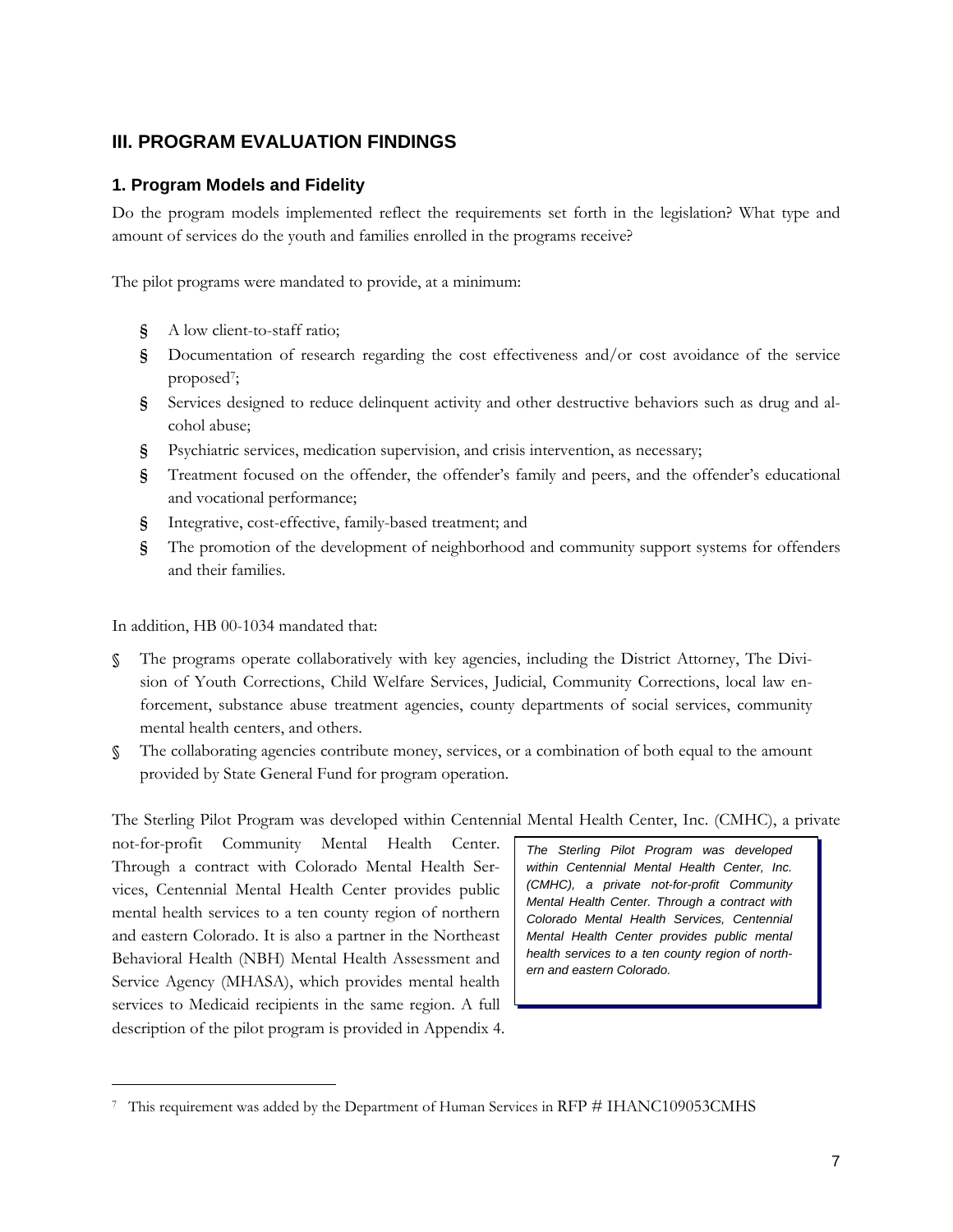Colorado Access/Access Behavioral Care (CA/ABC) is the Mental Health Assessment and Service Agency (MHASA) for Denver, providing, among other services, both directly and through provider contracts, public mental health services to Medicaid eligible individuals in the Denver area. ABC contracted with The University of Colorado Hospital (UCH)/Colorado Psychiatric Hospital, to design, develop, and implement a Multisystemic Therapy Team that followed the requirements and

*Colorado Access/Access Behavioral Care (CA/ABC) is the Mental Health Assessment and Service Agency (MHASA) for Denver, providing, among other services, both directly and through provider contracts, public mental health services to Medicaid eligible individuals in the Denver area.* 

guidelines of MST Services in Charleston, NC. As a result of organizational restructuring at the University, the UCH MST did not become fully operational until October 2001. A full description of the program is provided in Appendix 5.

Tables 3, 4, and 5 describe the structural, service, and enrollment characteristics, respectively, of each program.

#### **The Sterling Pilot Program**

As is shown in Table 3, the Sterling program model demonstrates important areas of fidelity to the legislative requirements and intent, including the low client to staff ratio of one Intensive Case Manger/Clinician to four to six youth. It is impossible to calculate the exact ratio because in this model a youth may be involved in individual, family, or group therapy with other CMHC staff in addition to their work with the Intensive Case Manager/Clinicians.

*The Sterling program model demonstrates important areas of fidelity to the legislative requirements and intent, including the low client to staff ratio of one Intensive Case Manger/Clinician to four to six youth.* 

The co-location of a state certified alcohol and drug program reflects service integration in this challenging area. All youth entering the program are screened for substance abuse problems and, if appropriate, provided complete evaluations. In addition, both of the pilot program's full time staff have completed Certified Alcohol Counselor (CAC II) Training and conduct the Substance Abuse Treatment Group. Bi-lingual services have been an integral factor for at least one family where the caregiver spoke little or no English.

During the second year of program implementation, a formal Transitional Program, a seven-week Multi-Family Parenting Group, and Motivational Interviewing were added to routine operations. Using input from youth, families, and the interim program evaluation report, the pilot program worked specifically to increase parent involvement and develop strategies to assist youth in their transition from services. Five families have completed the Multi-Family Parenting Group Program and another four will have completed the program by

*Interviews with staff indicated that at the program's onset, youth identified by Probation Officers as challenging and most in need of additional services were admitted first. This is a clear reflection of the pilot program's commitment to the collaboration and addressing local community needs.* 

October 1.

Perhaps the most notable strength of this program is its ongoing collaboration with the community. Since the program's inception, Centennial MHC and pilot program staff worked to build a strong coalition of com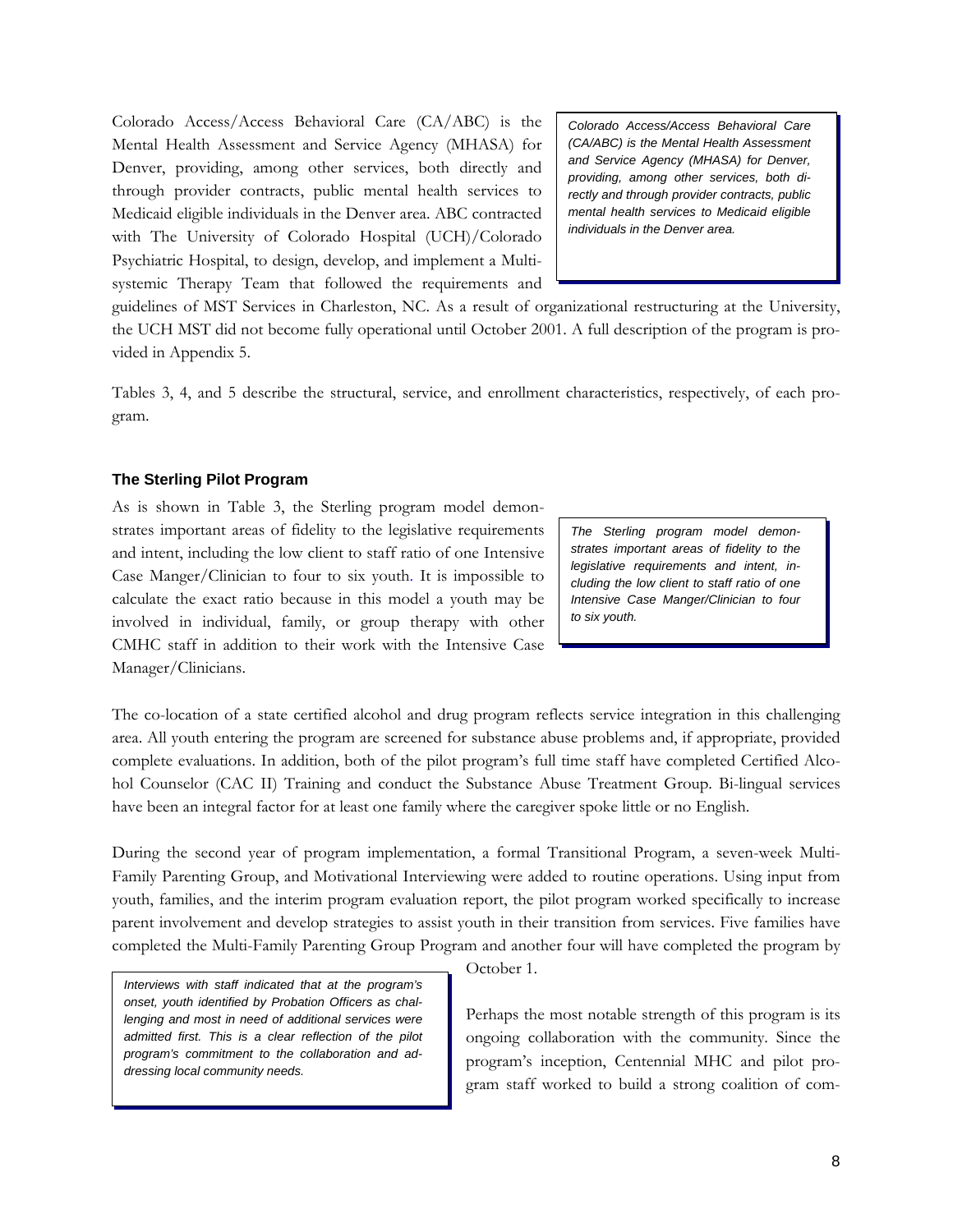munity support and participation. Interviews with staff indicated that at the program's onset, youth identified by Probation Officers as challenging and most in need of additional services were admitted first. This is a clear reflection of the pilot program's commitment to the collaboration and addressing local community needs. The monthly program/case review meetings, combined with frequent contacts between the staff and Probation in particular, are additional indicators of solid community collaboration.

Appendix 4, which contains the program materials for the Sterling Pilot Program, includes several letters that were submitted from significant stakeholders in the Sterling community. These include, Chief Judge Steven Shinn from the 13th Judicial District, Melissa Brown, a Senate Bill 94 Case Manager, and Betty Zimmerman, a Social Services Manager in the Logan County Department of Social Services. These letters confirm the critical need for this resource, and the collaborative role stakeholders have in its operation.

While there have been substantial programming changes, particularly in attempts to involve families, family therapy comprises less than one percent of the services provided, with almost all of the services provided on the grounds of the community mental health center in Sterling. While the model is community based compared to institutionally based treatment, the intention of the RFP was to provide research-based services for this population. Most of the pertinent literature cites the success of services provided in the home or other non-agency based site, within the youth's natural community and building on family, peer, and community strengths (U.S. DHHS, 2001). Pilot program staff members have determined that their current approach and model best reflects the cultural, economic, and service needs of the community it serves.

### **The Colorado Access/Access Behavioral Care: The University of Colorado Hospital Multisystemic Therapy Team**

In addition to the legislative and Request For Proposal (RFP) requirements, implementation of a licensed MST Program requires the completion of a full site assessment to determine that the site has all the elements in place to be certified by MST Services as an MST site. The UCH team has been certified and has had regular contact first with MST, Inc. in North Carolina, and now with Colorado MST Services, for ongoing consultation and training. The team also makes an effort to collect data that measure therapist adherence to MST core principles. Since the legislative and the RFP requirements were modeled after those of a Multisystemic Therapy Team Model, it follows that the UCH MST demonstrates fidelity with all of the requirements.

The addition of the half-time Spanish-speaking Family Resource Coordinator (FRC) position was intended to be an enhancement to MST Therapy, providing follow-up services specifically to aid families as they transition out of MST services. This position has evolved somewhat during implementation. In addition to taking on some data collection responsibilities, the FRC has case management responsibilities, including assisting families with meeting their basic needs by providing, food, clothing, public assistance, housing and other resources. The position also provides advocacy, determines eligibility and facilitates enrollment into community and government programs (e.g., TANF, SSI), manages complaints, and provides support during crises.

Stakeholders in Denver also showed their involvement with and support of the MST Pilot Program. Letters, which are located in Appendix 5, were received from Betty Virdin, a senior caseworker with the Delinquency Unit of the Denver Department of Human Services, Ingrid Oliphant, a Senior Probation Officer from Den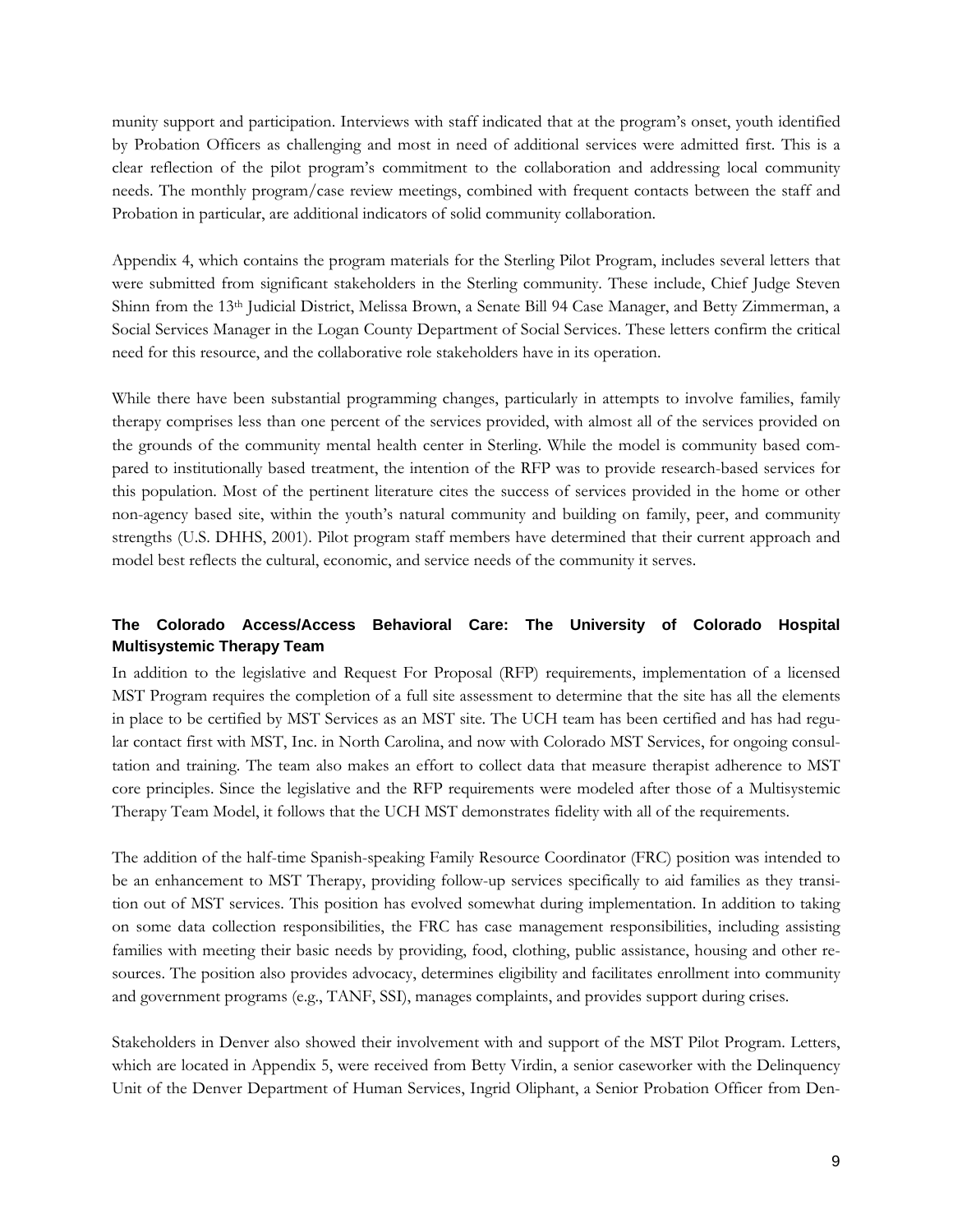ver County Court Probation, and Miguel Nunez, a Case Manager with the Second Judicial District in the Detention Reduction program. Supporters referred to the effectiveness of the program in promoting long-term stability in the home and the community and decreasing the need for out-of-home placement and incarceration as well as an appreciation for the hard work and professionalism of the clinicians.

In the second year of the program, responding to findings from the first-year process evaluation, follow-up telephone contacts by therapists with family members were implemented. Therapists attempt to contact the family at one, three and six month intervals to see how things are going, reinforce MST strategies, and determine if additional services/referrals are needed. Also in the second year, the team implemented a Diversion Log on which clinicians record their specific interventions that have resulted in diversions from inpatient hospitalizations or out of home placement. A deidentified copy of the log is included in Appendix 5, with the other MST program materials. Both of these efforts demonstrate the UCH team's ongoing priority to monitor and improve outcomes.

The UCH team prioritized efforts to advance its ability to monitor and improve client outcomes.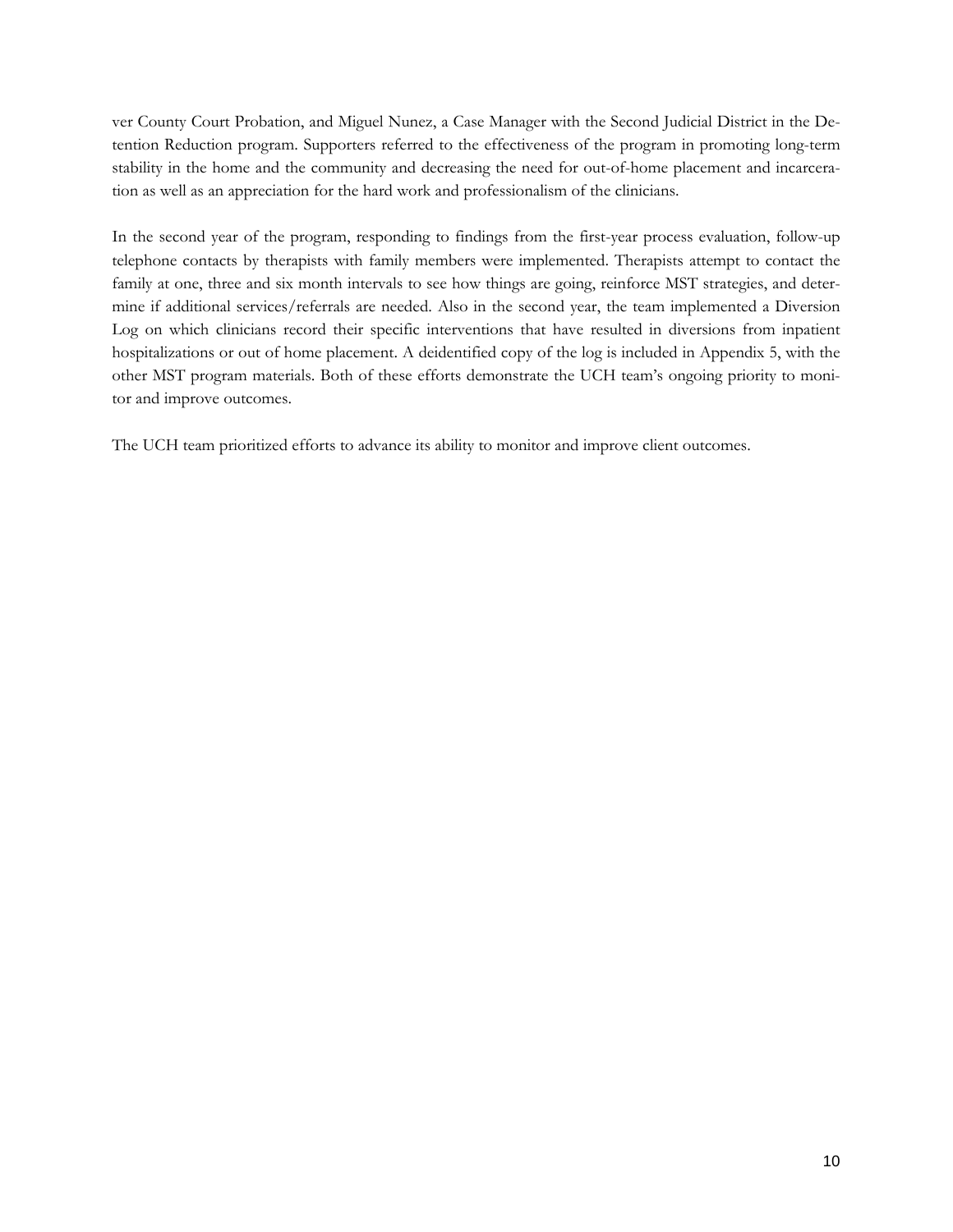| <b>Program Characteristics</b>                  | <b>Sterling Pilot</b><br><b>Program Description</b>                                                                                                                                                                                                                                                                                                                                                                                                                           | <b>Denver MST</b><br><b>Program Description</b>                                                                                                                                                                                                                                                                                                                                                                                                                                                                                   |
|-------------------------------------------------|-------------------------------------------------------------------------------------------------------------------------------------------------------------------------------------------------------------------------------------------------------------------------------------------------------------------------------------------------------------------------------------------------------------------------------------------------------------------------------|-----------------------------------------------------------------------------------------------------------------------------------------------------------------------------------------------------------------------------------------------------------------------------------------------------------------------------------------------------------------------------------------------------------------------------------------------------------------------------------------------------------------------------------|
| <b>Staffing &amp; Client/Staff Ratio</b>        | 2 FTE Intensive Case Man-<br>ager/Clinicians, each carrying 4-6<br>youth/families and conducting<br>groups. Both have Certified Addic-<br>tions Counselor (CAC) Certifica-<br>tions; additional 5 (Lic. MA level)<br>Family and other Therapists from<br>Centennial MHC who provide<br>about .4 FTE services.                                                                                                                                                                 | .5 (Lic. MA Level) MST Trained Clinical Su-<br>pervisor and Program Manager; treats at<br>least one family.<br>1.6, with availability up to 3 FTE, (Lic. MA<br>Level) MST Trained Therapists, each with 4-<br>6 youth/families.<br>.5 FTE Tri-lingual (Spanish, Italian, English)<br>Family Resource Coordinator; provides case<br>management services.                                                                                                                                                                           |
| <b>Research Basis</b>                           | Proposal cites the effectiveness of<br>integrated treatment models,<br>which address multiple life do-<br>mains simultaneously.                                                                                                                                                                                                                                                                                                                                               | Proposal cites published articles that ad-<br>dress the treatment and cost effectiveness of<br>MST.                                                                                                                                                                                                                                                                                                                                                                                                                               |
| <b>Location of Ser-</b><br>vices/Infrastructure | Over 99% of the services are pro-<br>vided on the site of the Community<br>Mental Health Center. This in-<br>cludes a large open space on the<br>$2^{nd}$ floor with a meeting table &<br>recreational equipment, plus the<br>meeting rooms & offices of the<br>CMHC.                                                                                                                                                                                                         | All services are provided in the community;<br>about 60% in the family home, 20% in<br>courts, about 10% in schools, and another<br>10% in sites of convenience (e.g., other ser-<br>vice agencies, appointments). Therapists<br>have office space that is used for meetings<br>and administrative work.                                                                                                                                                                                                                          |
| <b>Community Collaboration</b>                  | Monthly meetings/case reviews<br>with Community Mental Health,<br>Logan County Department of So-<br>cial Services, 13 <sup>th</sup> Judicial District,<br>Sterling Middle School, Chief Dis-<br>trict Judge, and Sterling Youth<br>Services SB 94. Probation con-<br>tributes in-kind support<br>(grants/additional services; Logan<br>County Extension Services con-<br>tributes in-kind services. Pilot staff<br>conduct presentations and educa-<br>tion to the community. | The key collaboration efforts are focused on<br>encouraging referrals from and building fiscal<br>partnerships with Denver DHS, Probation,<br>Denver Regional DYC, and Denver<br>DA/Diversion. The ABC and MST partners<br>also present the MST model in educational<br>formats to other community agencies (e.g.,<br>SB 94, Human Services). Colorado ABC has<br>also worked with the Colorado Cornerstone<br>Children's Mental Health Initiative, building<br>MST services into the options available for<br>Cornerstone youth. |

Table 3. Program Structure Characteristics of the Sterling Pilot Program and the Denver MST Program

 *Source: Interviews, Document Reviews* 

 $\overline{a}$ 

<sup>8</sup> Colorado Cornerstone is an initiative funded (with local match) by a grant from the National Center for Mental Health Services to Colorado's Dep't. of Human Services that addresses the needs of youth with serious emotional disturbance involved or at-risk of involvement, with juvenile justice and their families (see: http://www.coloradocornerstone.org for more information).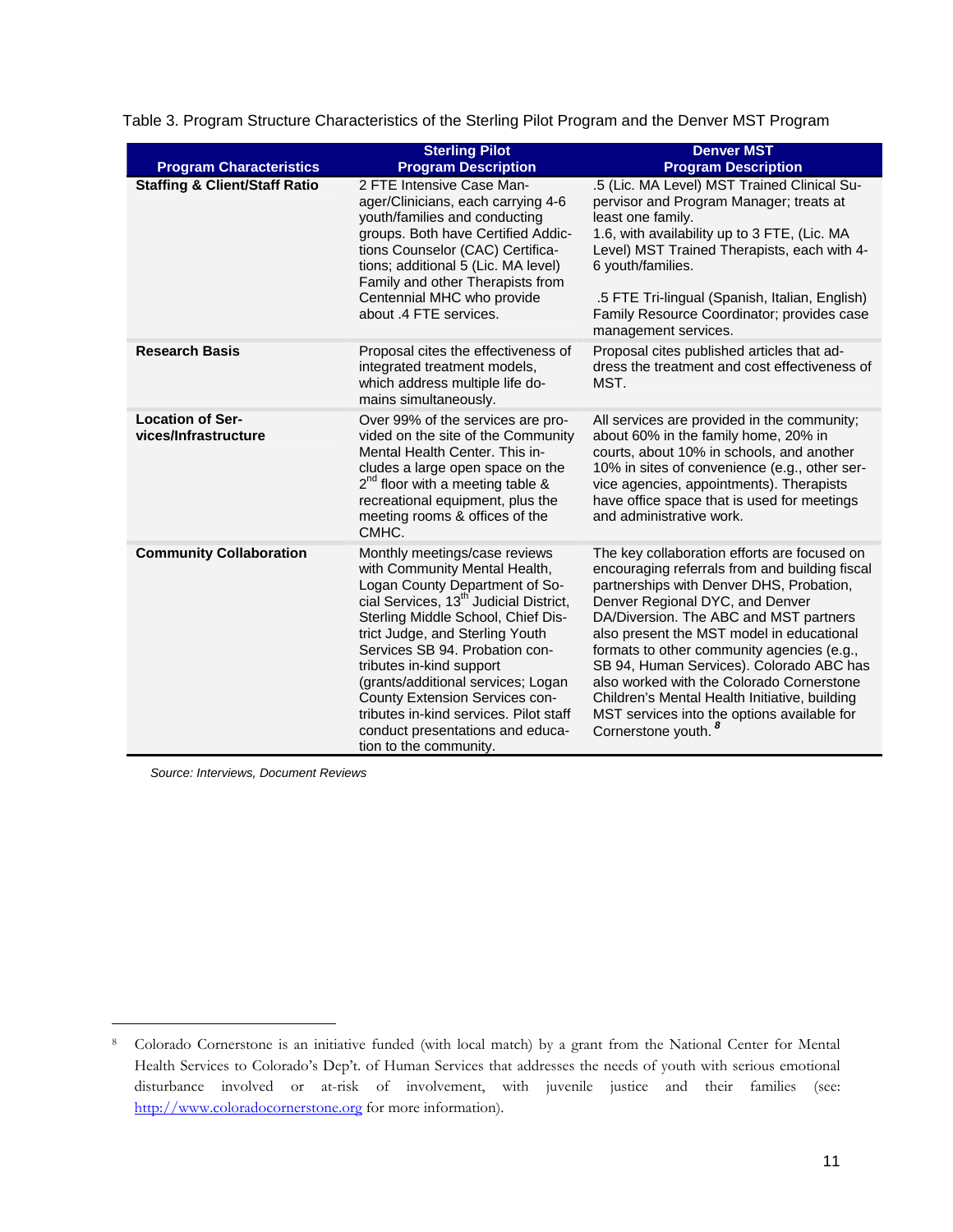|  |  | Table 4. Services Provided by the Sterling Pilot Program and the Denver MST Program |  |
|--|--|-------------------------------------------------------------------------------------|--|

| <b>Program Characteristics</b>                                      | <b>Sterling Pilot</b><br><b>Description of Services</b>                                                                                                                                                                                                                                                                                                                                               | <b>Denver MST</b><br><b>Description of Services</b>                                                                                                                                                                                                               |
|---------------------------------------------------------------------|-------------------------------------------------------------------------------------------------------------------------------------------------------------------------------------------------------------------------------------------------------------------------------------------------------------------------------------------------------------------------------------------------------|-------------------------------------------------------------------------------------------------------------------------------------------------------------------------------------------------------------------------------------------------------------------|
| General <sup>9</sup>                                                | Individual, family, group, multi-family,<br>and substance abuse treatment, includ-<br>ing Spanish Speaking capability.                                                                                                                                                                                                                                                                                | Special focus on youth with co-occurring<br>mental health and substance abuse dis-<br>orders.                                                                                                                                                                     |
| <b>Group Therapy &amp; Activities</b>                               | 83.5% of Services. Includes: Substance<br>Abuse, Anger Management, Voca-<br>tional/Job Skills, Strategies for Self Im-<br>provement and Change, Mentoring, Tu-<br>toring, Psycho-educational, Boys/Girls<br>Groups, Community Service, Recrea-<br>tional, Drop-in Center, Study Hall. Sec-<br>ond year includes introduction of Multi-<br>Family Parenting Groups and Motiva-<br>tional Interviewing. | Service Not Provided                                                                                                                                                                                                                                              |
| <b>Individual Therapy &amp;</b><br><b>Intensive Case Management</b> | 15% plus 1% Drug Testing                                                                                                                                                                                                                                                                                                                                                                              | 10% Case Management with Stake-<br>holders                                                                                                                                                                                                                        |
| <b>Family Therapy</b>                                               | .5%                                                                                                                                                                                                                                                                                                                                                                                                   | 90% of total services provided:<br>About 50%, with full family configuration;<br>10% with caregivers and youth, without<br>siblings; and 30% with caregivers only.                                                                                                |
| <b>Psychiatric, Medication, Crisis</b>                              | All provided through Centennial MHC<br>Psychiatry and Emergency.                                                                                                                                                                                                                                                                                                                                      | Provided as needed through Team's<br>Medical Director, UCHSC Dep't of Psy-<br>chiatry and UCH Child Outpatient Clinic.                                                                                                                                            |
| <b>Transitional Services</b>                                        | Consists of 2 sessions per week for<br>eight weeks post completion of primary<br>program.                                                                                                                                                                                                                                                                                                             | Therapists initiate telephone contact with<br>families 1, 3, and 6 months post comple-<br>tion of program.                                                                                                                                                        |
| <b>Respite Services</b>                                             | Service Not Provided                                                                                                                                                                                                                                                                                                                                                                                  | Provided through the Mental Health Cor-<br>poration of Denver by contract.                                                                                                                                                                                        |
| <b>Service Integration</b>                                          | CMHC has a state-licensed Alco-<br>hol/Drug Treatment Program (A/DTP).<br>Youth are screened for SA and have<br>access to services of Certified Alcohol<br>Counselors. Program staff has frequent<br>contact with Probation Officers, coordi-<br>nating interventions and sharing<br>information.                                                                                                     | As part of the MST treatment philosophy<br>and protocols, the MST Therapist takes<br>responsibility for all families' needs in all<br>service areas, including substance<br>abuse. As such, service integration is a<br>de facto feature of the MST intervention. |

 *Source: Interviews, Document Reviews* 

 $\overline{a}$ 

<sup>9</sup> All information regarding amount and type of service for the Sterling Pilot Program was derived from Centennial MHC's Management Information System.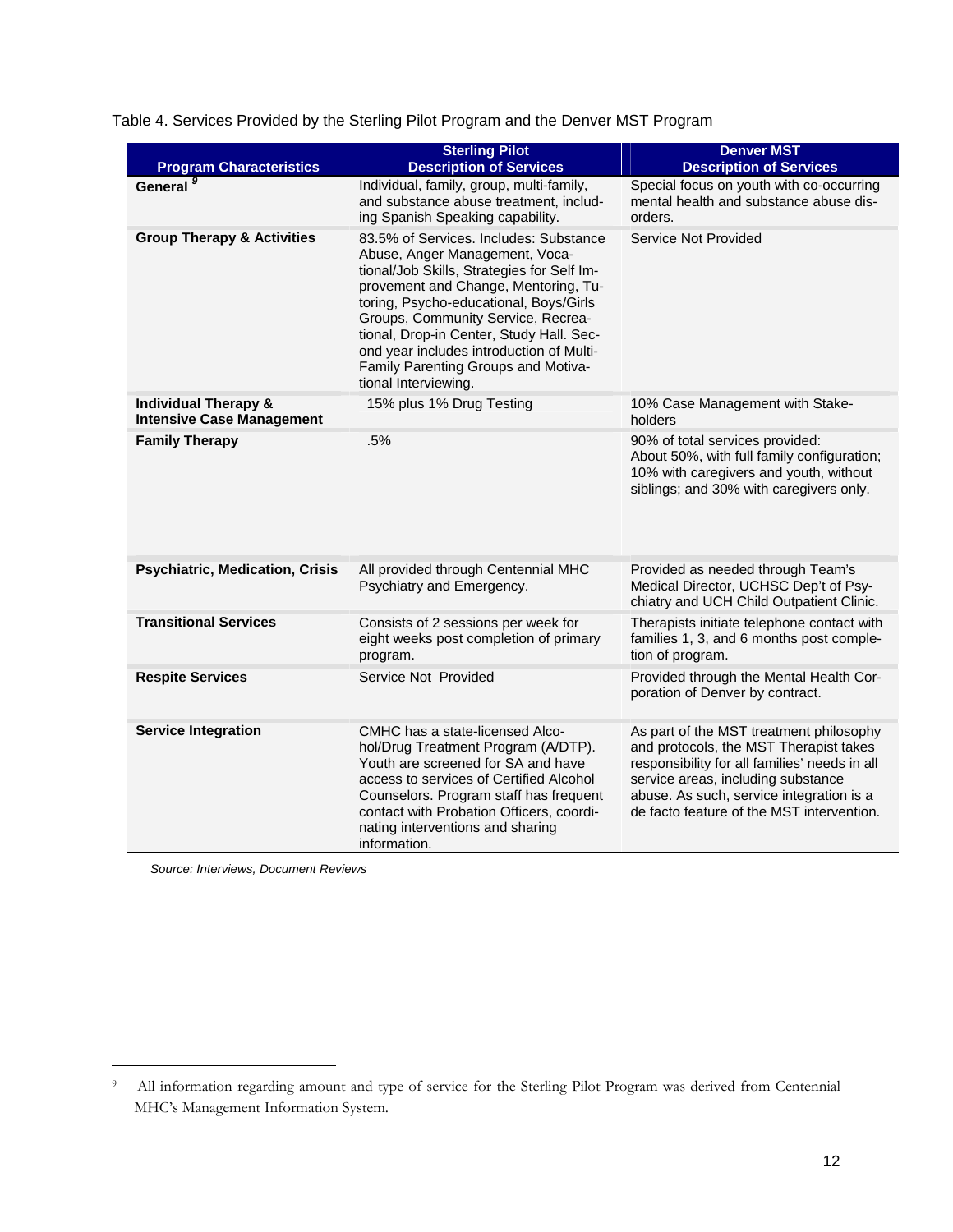Table 5 describes the program completion and length of stay characteristics for each program. Again, we see substantial differences in the two programs, with the Denver MST having an 82% program completion rate and the Sterling Pilot Program a 33% rate. Furthermore, the average Length of Enrollment for Sterling youth who complete the program is more than two times that of the Denver MST. For Sterling, we speculate that older youth who are more involved in delinquent activities would be very challenging to retain in long-term programs, suggesting that these factors are related to one another.

*For Sterling, we speculate that older youth who are more involved in delinquent activities would be very challenging to retain in longterm programs, suggesting that these factors are related to one another.* 

Table 5. Program Enrollment Characteristics of the Youth who were Admitted to the Sterling Pilot Program and the Denver MST Program

| <b>Program Characteristics</b>                                                | <b>Sterling Pilot</b> |         | <b>Denver MST</b> |         |
|-------------------------------------------------------------------------------|-----------------------|---------|-------------------|---------|
| Admitted through 6/30/2003                                                    | 48                    |         | 42                |         |
| Discharged through 6/30/2003                                                  | 40                    |         | 33                |         |
|                                                                               | Number                | Percent | Number            | Percent |
| <b>Reason for Discharge</b>                                                   |                       |         |                   |         |
| Completed Program                                                             | 13                    | 33%     | 27                | 82%     |
| Dropped Out                                                                   | 17                    | 43%     | $\mathfrak{p}$    | 6%      |
| Long Term Placement                                                           | 4                     | 10%     | 4                 | 12%     |
| Other (e.g., Moved)                                                           | 6                     | 15%     | $\Omega$          | NA.     |
| <b>Average Length of Enrollment</b><br>for all Youth                          | 6.4 Months            |         | 4.2 Months        |         |
| <b>Average Length of Enrollment</b><br>for Youth who Completed the<br>Program | 10.4 Months           |         | 4.4 Months        |         |

 *Source: CCAR; CBPR*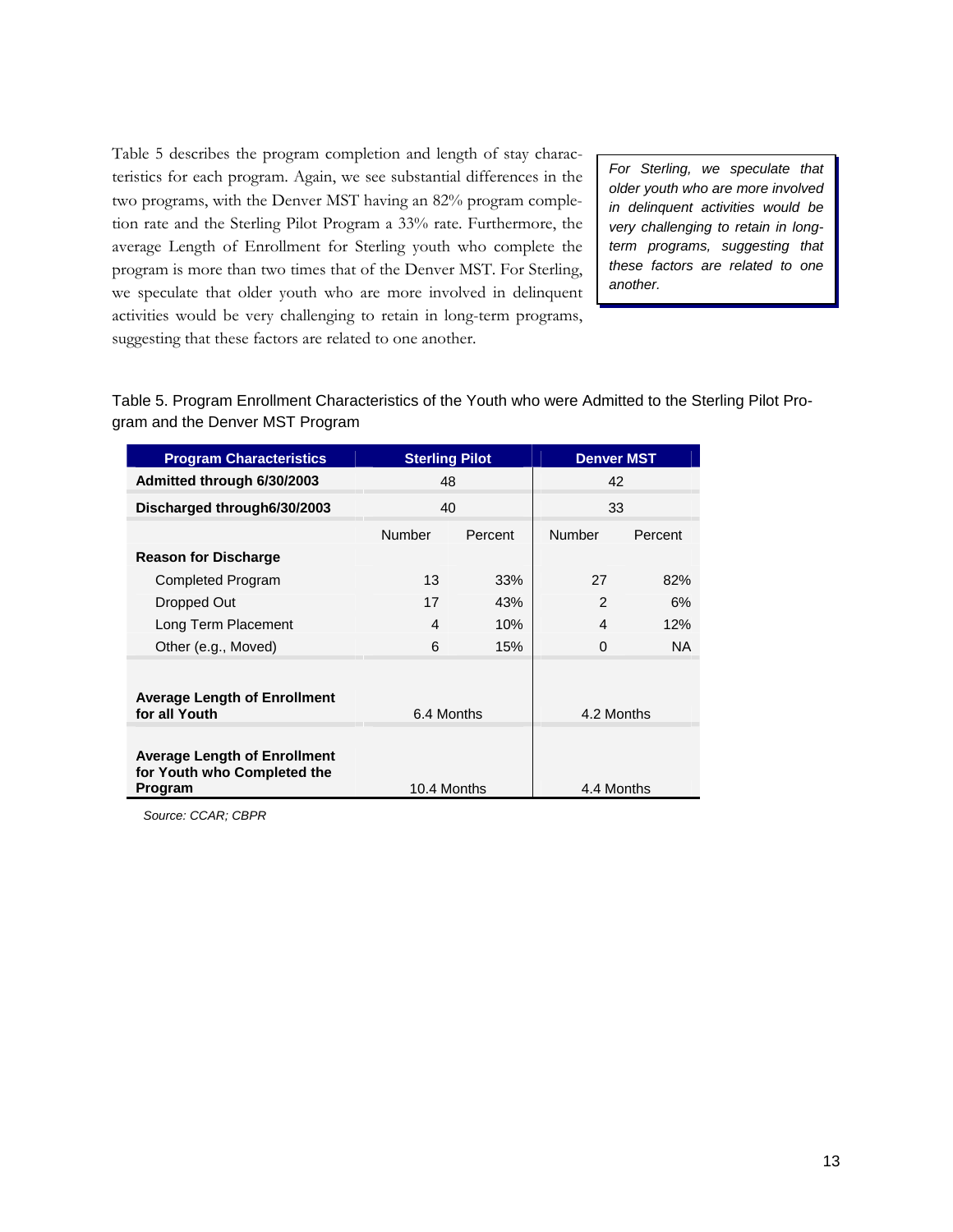### **2. Program Eligibility and Other Characteristics of Youth and Families**

Do the youth served in the programs meet the eligibility requirements of the legislation? What are other important characteristics of the youth and families served by the pilot programs?

The stated purpose of the Community-Based Management Pilot Program for Juvenile Offenders is "*to provide supervision and management services to eligible juvenile offenders who are charged with or adjudicated for an offense or who are found not guilty by reason of insanity.*" The legislation defined "Eligible Juvenile Offender" as a person who:

- **§** "Has been diagnosed by a mental health professional as having serious mental illness;"
- **§** Is under age 18;
- **§** Is involved with the criminal justice system or has been committed to the Division of Youth Corrections; and
- **§** Has not been adjudicated for or convicted of a Class 1 Felony or sexual assault.

For those youth for whom CCAR data were available, each criterion and the percentage of youth that meets the criterion are shown in Table 6 below. As can be seen, most of the youth meet the eligibility requirements.

Table 6. Eligibility Characteristics of Youth who were admitted into the Sterling Pilot Program and the Denver MST Program

|                                                                                              | <b>Sterling</b><br><b>Pilot</b> | <b>Sterling</b><br><b>Pilot</b> | <b>Denver MST</b> | <b>Denver</b><br><b>MST</b> |
|----------------------------------------------------------------------------------------------|---------------------------------|---------------------------------|-------------------|-----------------------------|
| <b>Characteristic</b>                                                                        | n                               | %                               | N                 | $\%$                        |
| Number with Admission Data                                                                   | 47                              |                                 | 39                |                             |
| Meet SED Criteria <sup>10</sup>                                                              | 40                              | 85%                             | 34                | 92%                         |
| Under Age 18 at Admission                                                                    | 42                              | 90%                             | 39                | 100%                        |
| Documented<br>reported<br>or<br>Juve-<br>nile/Criminal Justice Event <sup>11*</sup> (without |                                 |                                 |                   |                             |
| Class 1 Felony or Sexual Assault)                                                            | 47                              | 100%                            | 39                | 100%                        |

*Source: CCAR* 

 $\overline{a}$ 

<sup>10</sup> The Community Based Pilot Programs are using the definition of Serious Emotional Disturbance (SED) that is used by State Mental Health Services and that is determined by an algorithm based on Colorado Client Assessment (CCAR) data. First, the youth must have a mental health diagnosis as his or her primary or main diagnosis (excluding Mental Retardation, Alcohol or Drug Use, Autism, or Dementia as the Primary Diagnosis). Second, the youth must also meet criteria in any one (1) of three (3) criteria: Problem Severity, Problem Type, or Residential (youth lives out of the family home).

<sup>11</sup> Documented Criminal/Juvenile Justice Events are those gathered by the evaluator from several government and agency sources. Reported events were those known by program staff but not documented in files.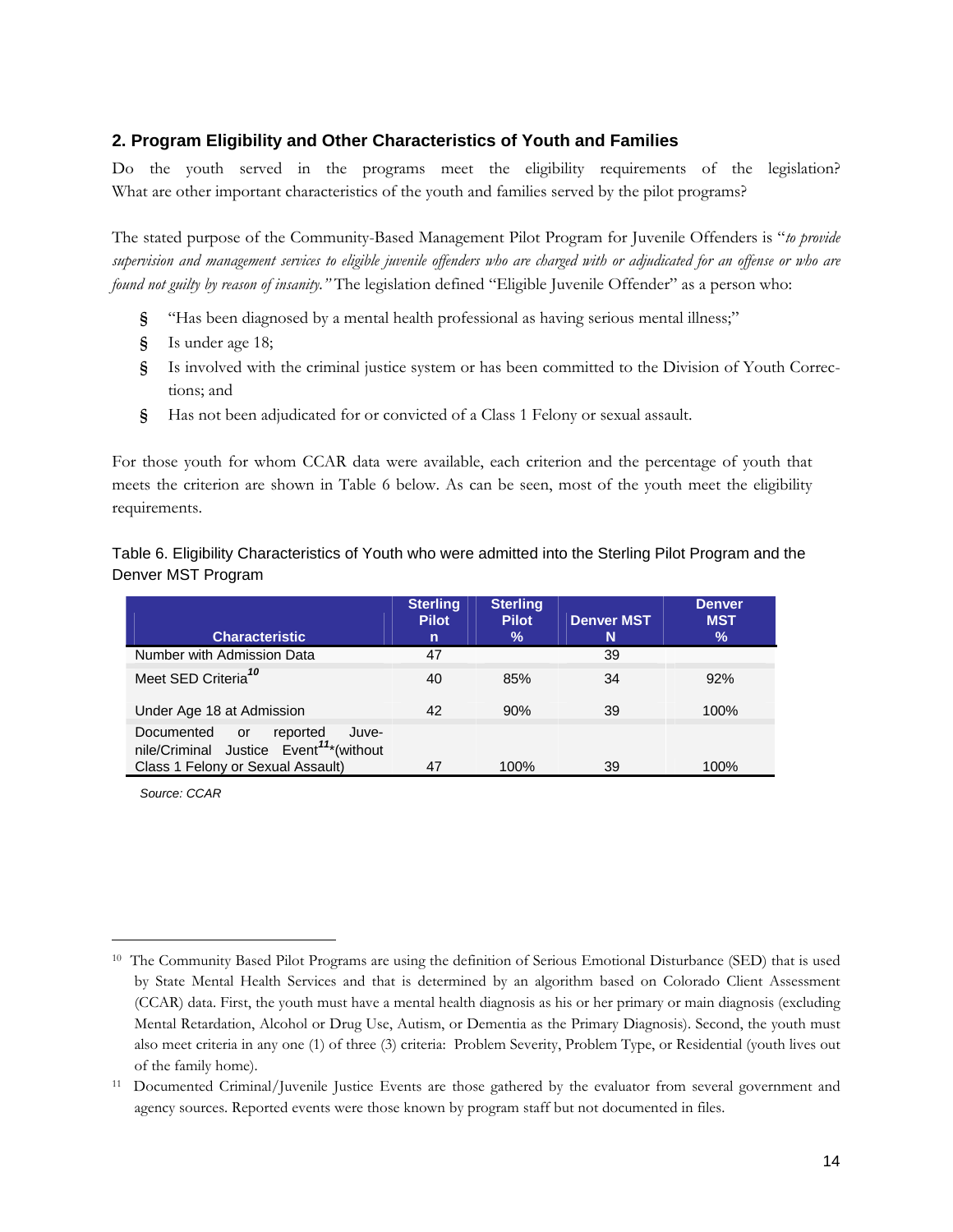Table 7 presents a more comprehensive description of the program enrollees in each site.

Table 7. Characteristics of Sterling Pilot and Denver MST Youth at Admission to the Pilot Programs through June 30, 2003

|                                                                    | <b>Sterling</b><br><b>Pilot</b> | <b>Sterling</b><br><b>Pilot</b> | <b>Denver MST</b> |                     |
|--------------------------------------------------------------------|---------------------------------|---------------------------------|-------------------|---------------------|
| <b>Selected Characteristic</b>                                     | $\overline{n}$                  | $\frac{9}{6}$                   | N                 | <b>Denver MST %</b> |
| <b>Number Admitted</b>                                             | 48                              |                                 | 42                |                     |
| <b>Number Discharged</b>                                           | 40                              | 83%                             | 33                | 79%                 |
| <b>Gender: Male</b>                                                | 28                              | 75%                             | 28                | 75%                 |
| <b>Mean Age at Admission</b>                                       | 15.7 Years                      |                                 | 14.7 Years        |                     |
| Ages 12-13                                                         | 3                               | 16%                             | 8                 | 22%                 |
| Ages 14-15                                                         | 17                              | 36%                             | 20                | 55%                 |
| Ages 16-17                                                         | 22                              | 43%                             | 9                 | 24%                 |
| Age 18                                                             | 5                               | 10%                             | $\Omega$          | <b>NA</b>           |
| <b>Ethnicity</b>                                                   |                                 |                                 |                   |                     |
| White                                                              | 28                              | 60%                             | 5                 | 14%                 |
| Hispanic                                                           | 11                              | 23%                             | 8                 | 22%                 |
| African American                                                   | 0                               | <b>NA</b>                       | 14                | 38%                 |
| American Indian<br><b>Multiracial</b>                              | $\mathbf 0$<br>8                | 17%                             | $\mathbf{1}$<br>9 | 3%<br>24%           |
|                                                                    |                                 |                                 |                   |                     |
| <b>Residence at Admission</b>                                      |                                 |                                 |                   |                     |
| At Home                                                            | 46                              | 98%                             | 31                | 84%                 |
| Residential                                                        | 0                               | <b>NA</b>                       | $\mathbf{1}$      | 3%                  |
| Inpatient Psychiatry                                               | $\overline{0}$                  | <b>NA</b>                       | 3                 | 8%                  |
| <b>Who Lives with Youth</b>                                        |                                 |                                 |                   |                     |
| Mother                                                             | 27                              | 57%                             | 18                | 49%                 |
| Father                                                             | 4                               | 9%                              | 4                 | 11%                 |
| <b>Both Parents</b>                                                | 11                              | 23%                             | 8                 | 22%                 |
| <b>Admission/Legal Status</b>                                      |                                 |                                 |                   |                     |
| Voluntary                                                          | 6                               | 13%                             | 23                | 62%                 |
| Court Directed Vol. <sup>12</sup>                                  | 39                              | 83%                             | 14                | 38%                 |
| <b>Referral Source</b>                                             |                                 |                                 |                   |                     |
| Probation/Parole                                                   | 33                              | 70%                             | $\overline{2}$    | 5%                  |
| <b>Social Services</b>                                             | 5                               | 11%                             | 13                | 35%                 |
| Court                                                              | 6                               | 6%                              | 0                 | <b>NA</b>           |
| <b>Inpatient Psychiatry</b>                                        | $\mathbf{1}$                    | 2%                              | 3                 | 8%                  |
| <b>OP Mental Health</b>                                            | $\overline{0}$                  | <b>NA</b>                       | $\overline{4}$    | 11%                 |
| <b>Number of Documented Pre-</b>                                   |                                 |                                 |                   |                     |
| <b>Admission Juvenile Justice</b><br>Events, e.g., Filings, Diver- | 218                             |                                 |                   | 86                  |
| sion, Detention, Probation                                         |                                 |                                 |                   |                     |
|                                                                    |                                 |                                 |                   |                     |
| <b>Family Income</b>                                               | $(N=19)$<br>Mean                | $= $19,791$                     | Mean              | $= $25,716$         |
|                                                                    | Median = $$16,500$              |                                 |                   | Median = $$17,280$  |
|                                                                    |                                 |                                 |                   |                     |
| <b>Medicaid Status</b>                                             | $\overline{4}$                  | $9\%$                           | 30                | 81%                 |

*Source: CCAR; Integrated Colorado Online Network (ICON); Colorado Trails. Numbers and percentages do not necessarily add to totals due to missing data* 

 $\overline{a}$ 

<sup>&</sup>lt;sup>12</sup> Includes treatment as a condition of probation/parole or deferred prosecution.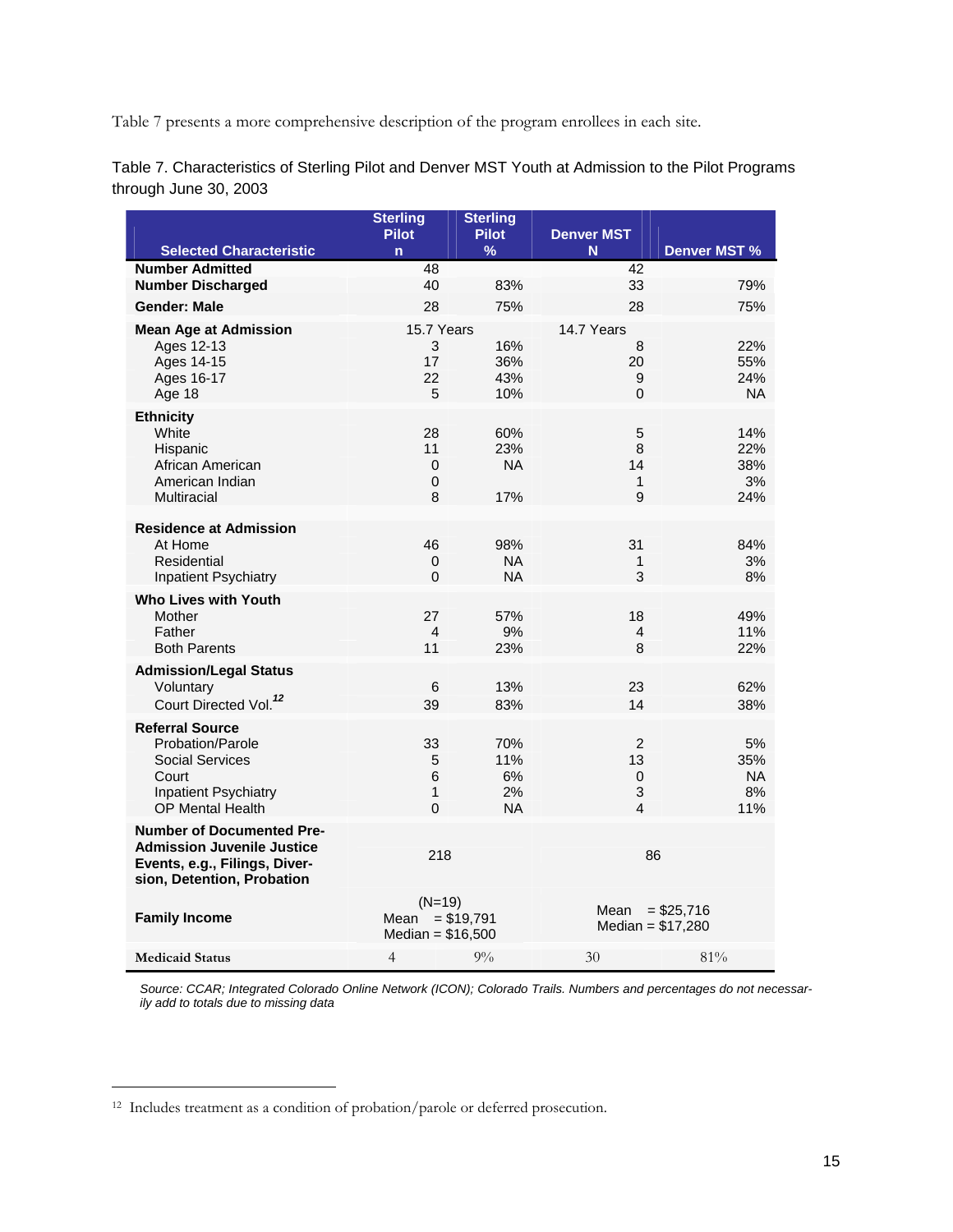The Sterling Pilot Program and the Denver MST Program and the youth who enrolled in each are different from one another in important ways. The MST program is an intensive family therapy, non-office-based intervention, with 90% of their services provided in a family context. The Sterling Pilot Program is an officebased model where group therapy, and other group interventions, accounts for about 84% of services. The 4½ months average length of enrollment for youth who complete the Denver MST is less than half that of the Sterling Pilot Program, which has an average of over 10 months.

Youth admitted to the Sterling Pilot Program are, on average, older, more white, more likely to be Court Directed and referred to the program by Probation, and less likely to be insured by Medicaid than the Denver MST youth. Moreover, the Sterling admission cohort, with only six more youth than Denver, experienced 2.5 times as many Juvenile Justice events prior to their admission to the pro-

gram.

Since the two pilot programs differ substantially from one another in key characteristics, including geography, youth characteristics, including delinquency history and experience in the Juvenile Justice System, program design, and services provided, the remaining findings will be presented by site within each outcome area. In this way, the outcomes can be examined within the context of the youth, families, and the community served by each program.

*Since the two pilot programs differ substantially from one another in key characteristics, including geography, youth characteristics, including delinquency history and experience in the Juvenile Justice System, program design, and services provided, the remaining findings will be presented by site within each outcome area. In this way, the outcomes can be examined within the context of the youth, families, and the community served by each program.* 

### **3. Outcomes**

What outcomes are achieved by youth after enrollment in the Community Based Pilot Programs?

This section of the report includes findings for youth outcomes in the following domains:

- **§** Juvenile Justice;
- **§** Mental Health;
- **§** Substance Use;
- **§** School Enrollment;
- **§** Perceptions of Caregivers and Youth; and
- **§** Cost Avoidance/Savings.

#### **Juvenile/Criminal Justice**

What is the severity of delinquent behavior evidenced by youth prior to and after their enrollment in the pilot programs?

What is the depth of their involvement in the Juvenile Justice System prior to and after their enrollment in the pilot programs?

**A Note About Age of Onset and Seriousness.** The criminology literature has documented the correlation between early anti-social behavior and later delinquent behavior (Loeber, Farrington, Stouthamer-Loeber, &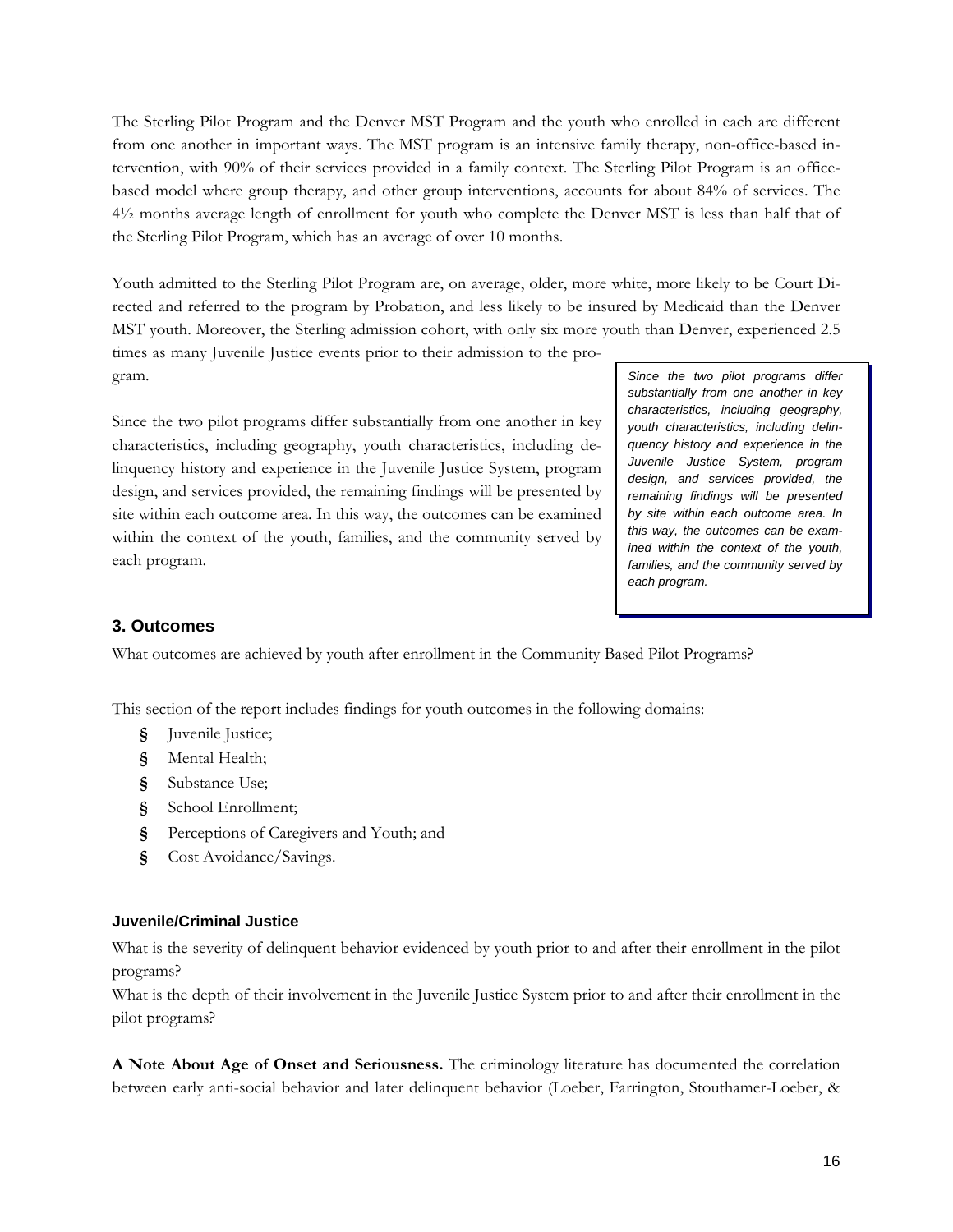Van Kammen, 1998; Butts, Snyder, 1997). While approximately 50-60% of arrested juveniles in the general population do not acquire a subsequent arrest (Wolfgang, Thornberry and Figlio, 1987), those who begin delinquent behavior earlier in life are at significant risk to commit serious delinquent acts in adolescence (Loeber and Farrington, 1998). In fact, according to an expert advisory group on serious and violent juvenile offenders convened by the federal Office of Juvenile Justice and Delinquency Prevention (OJJDP), several studies have found that serious and chronic criminal careers are marked by the onset of minor problems at age 7, moderate problems at age 9.5 and serious delinquency by age 12. The average age of onset for all delinquents is approximately 14.5 (Loeber and Farrington, 1998). Recent research has sought to establish that antisocial behaviors that start before age 12 have a greater probability of a genetic link compared to those that begin in adolescence (Taylor, Iacono, and McGue, 2000). Thirty percent of the Sterling program participants reported anti-social behavior by the age of 11; in Denver, 30% reported onset by age 9, and only 11% reported onset after age 13 (see Figures 1 and 2).

The generally very early age of onset of the target populations suggests that many of these youth are at high-risk to continue, and perhaps even escalate, their delinquent behavior (Loeber and Farrington, 1998). This early age of onset, combined with the serious mental health diagnoses required for participation in the pilot programs, suggests that these are indeed very high-risk youth who would likely continue and perhaps increase their delinquent behavior without intervention.

As discussed in the methods section, to estimate the impact of the pilot programs on subsequent offending, each youth served as its own control. That is, it is assumed that each youth will continue his or her involvement in delinquent behavior at the same level of penetration into the juvenile or criminal justice system. This is a conservative assumption, given the prior discussion regarding age of onset combined with a diagnosed mental illness. That is, one could argue that these particular youth, without in-

*This early age of onset, combined with the serious mental health diagnoses required for participation in the pilot programs, suggests that these are indeed very high-risk youth who would likely continue and perhaps increase their delinquent behavior without intervention.* 

*It is assumed that each youth will continue his or her involvement in delinquent behavior at the same level of penetration into the juvenile or criminal justice system. This is a conservative assumption, given the prior discussion regarding age of onset combined with a diagnosed mental illness.* 

tervention, would not only continue their delinquent behavior but the seriousness of the offending behavior is likely to escalate. However, in an effort to guard against overestimating the impact of the interventions, the youth are assumed to be on a flat behavioral trajectory.

**Delinquent and Criminal Involvement.** Three types of events are included in the analysis of delinquent and criminal involvement prior to and during the pilot programs. These events are as follows:

- **§** Juvenile/Criminal Justice prosecution related events:
- § Filings intent by the State District Attorney to prosecute a case;
- § Adjudications a juvenile conviction; and
- § Crime Severity violent/non-violent; felony/misdemeanor.
- **§** Sentencing related events, including:
- § Diversion;
- § Community Services;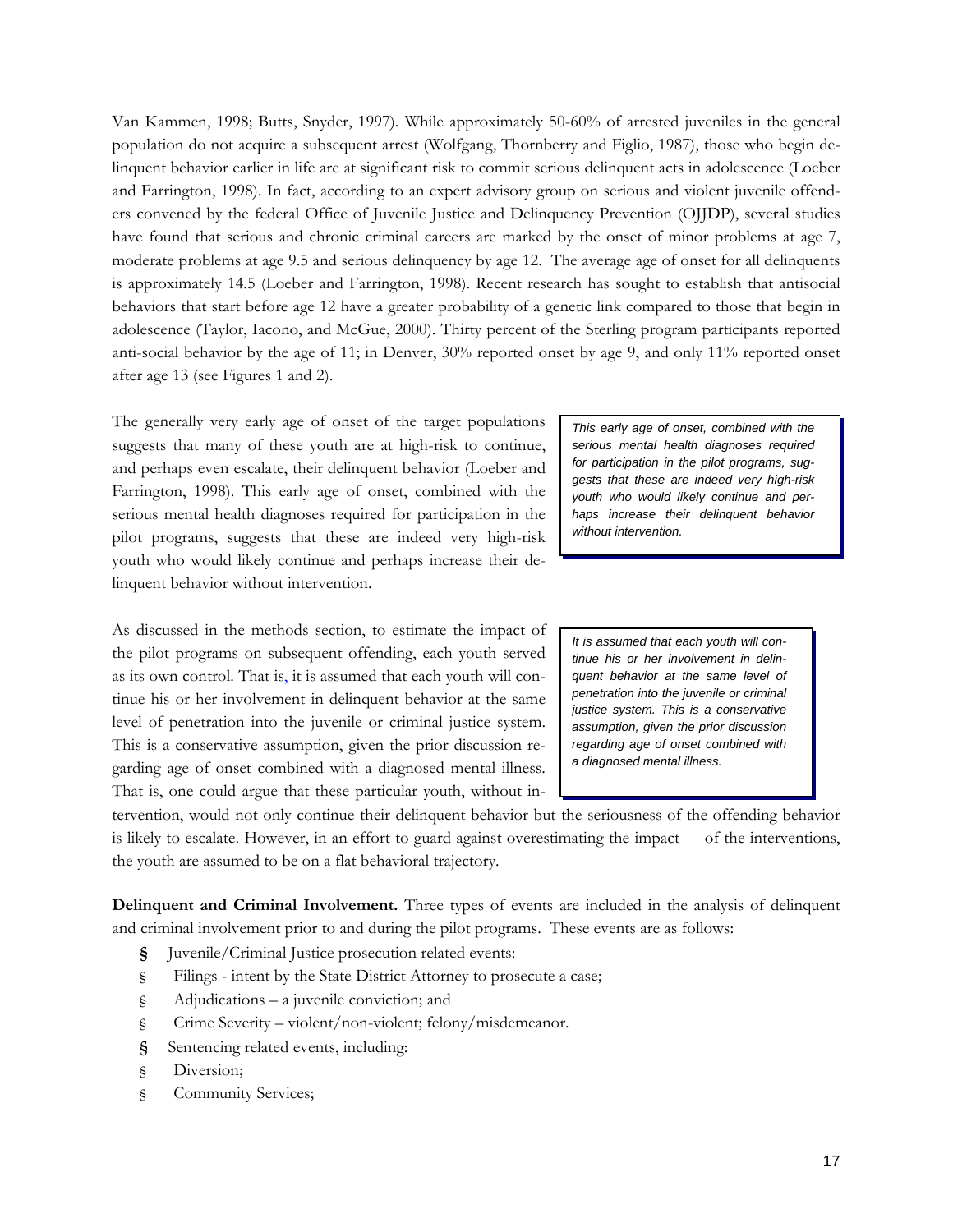- § Juvenile Probation, regular and Intensive Supervision Probation (ISP);
- § Detention;
- § Commitment;
- § Jail; and
- § Work Release.
- **§** Other Juvenile Justice related events, including:
- § Probation Revocations; and
- § Electronic Monitoring.
- **§** Facility Days: Division of Youth Corrections, Department of Corrections.

Finally, although the numbers are too low to interpret rates, the number of filings, adjudications, and revocations that occurred after admission, are presented for the subgroup of youth who entered the program on probation. Definitions of recidivism vary widely and may differ depending on whether the individual has completed his/her probationary period when being assessed. In a 2002 recidivism study by the Colorado Judicial Branch, Division of Probation Services, the definition of pre-release recidivism/failure used is that which was agreed to by Colorado's criminal justice agencies in 1999 (Pullen, S., 1999)

*An adjudication or conviction for a felony or misdemeanor, or a technical violation relating to a criminal offense, while under supervision in a criminal justice program.* (Division of Probation Services, 2002).

The same report concluded that for juveniles on regular probation, a total of 24.4% had their probation revoked. This rate almost doubles for youth on Juvenile ISP, with about 48% terminating for technical violations or a new crime.

In a recent Juvenile Accountability Incentive Block Grant funded evaluation report,

*"…criminal recidivism is measured as new criminal filing both during probation and after termination, allowing at least a 12-month at risk period."* (Readio, S. and Harrison, L., 2002).

In the Multnomah County (Oregon) Department Community Justice Recidivism Report on Juvenile Offenders in 2000, recidivism is defined as "any criminal re-referral committed *within one year* of an initial criminal referral in the year of interest." They report a recidivism rate of 32%, on average, over six years (Keir, 2002).

It is important to note that although Denver had 40 enrollees and Sterling had 48, the number of youth who enrolled in the program on probation and who experienced new filings, adjudications, or revocations after admission to or discharge from the pilot programs, is quite small when compared to the studies cited earlier. For example, the Colorado rates are based on over 5000 regular probationers and over 400 on ISP. The Multnomah County, study reports on over 4000 youth for year 2000. Therefore, caution should be used in the interpretation of results presented for the current evaluation where the total number of cases is 90. Further, intensive programs with high-risk individuals often report high failure rates, whether measured by program failure or later post-supervision recidivism because of the increased surveillance/case contact combined with the increased likelihood of failure for high-risk populations.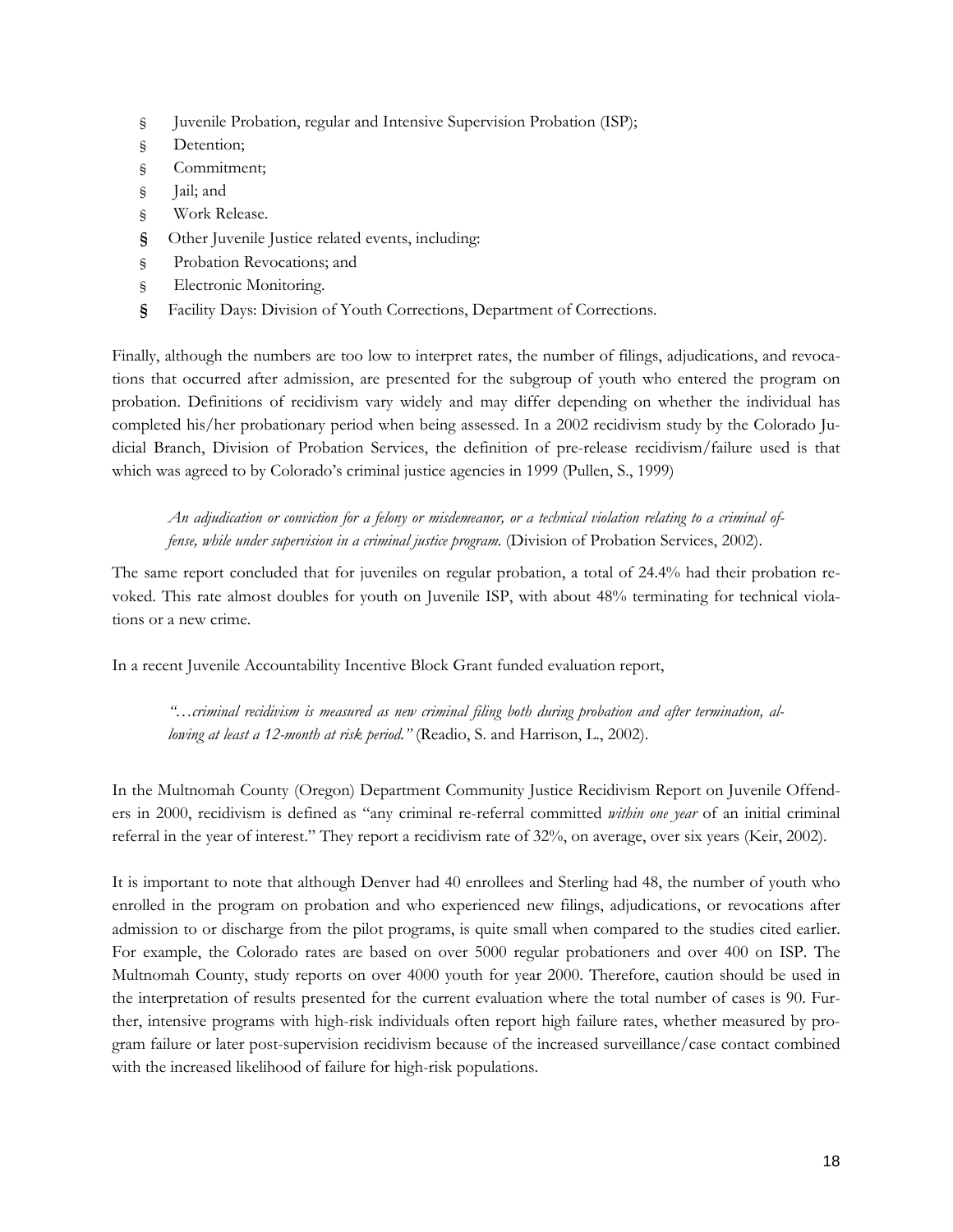**Data Sources**. All the data presented in this section were extracted from the Judicial Branch's Integrated Colorado Online Network (ICON) provided by the Division of Criminal Justice's CICJIS Research System and the Colorado Trails Database, which documents Child Welfare and Youth Corrections Events. Each documented event was coded as starting

- **§** More than 6 months before the youth's program admission day;
- **§** Within 6 months of the admission date;
- **§** Between admission and discharge;
- **§** 6 months after discharge, but less than 1 year after discharge;
- **§** 1 year after discharge, but less than 18 months after discharge; or
- **§** 18 months or more after discharge.

The length of the episode was determined either by sentencing information or available start and end dates. The total days in the episode were distributed over each of the periods described above.

#### **The Sterling Pilot Program**

**Age of Onset of Anti –Social Behavior.** Figure 1 shows that over half of the youth enrolled in the Sterling Pilot Program began demonstrating anti-social behaviors by age 13, 30% by age 11. One-quarter began as young adolescents or older. Their young age of onset, overall, suggests a high risk of their continued involvement in delinquency and adult criminal activity as well as more serious crimes over time.

## **Figure 1. Age of Onset of Anti-Social Behavior for Sterling MST Youth (n=30)**



*Source: Community Based Pilot Record (CBPR*)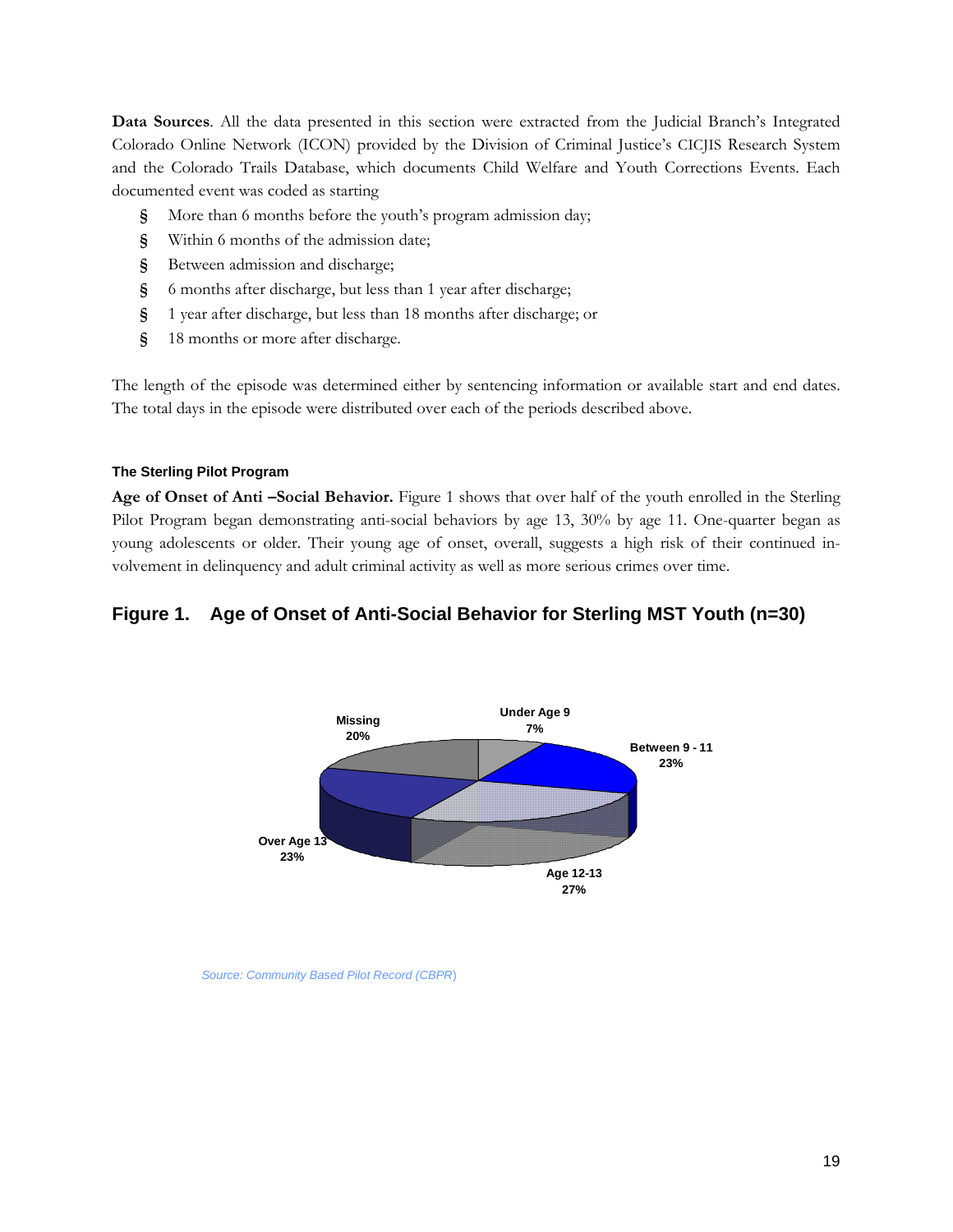**Juvenile Justice Involvement.** First, it is important to acknowledge that at the time of the evaluation, August 2003, youth represented different periods of time past discharge from the programs, and some were still enrolled. This is important because the time that has passed since the youth was discharged represents the amount of time he or she is "at risk" for committing delinquent acts or becoming involved with other systems. This factor will be incorporated into the cost analyses, which are presented later in this report. For this presentation, Figure 8 shows that well over half of the Sterling youth have been discharged from the pilot program for one year or longer and 42% for 18 months or longer.

#### Table 8. Number and Percent of Youth by Time Period Post-discharge for the Sterling Pilot Program.

| <b>Time Period Post-discharge</b>       | <b>Sterling</b><br>$(n=48)$ | <b>Sterling %</b> |
|-----------------------------------------|-----------------------------|-------------------|
| <b>Still Enrolled</b>                   |                             | 17%               |
| 6 Mos. Post-discharge or less           |                             | 14%               |
| 6 Mos. or longer and less than 12 Mos.  | 5                           | 10%               |
| 12 Mos. or longer and less than 18 Mos. |                             | 17%               |
| 18 Mos. or longer                       | 20                          | 42%               |
| Total                                   | 48                          | 1በበ%              |

*Source: Program Evaluation Database* 

Table 9 presents a comparison of the juvenile justice involvement of all youth enrolled in the Sterling Pilot Program prior to and after their admission, *including all time periods after discharge*. This analysis focused on the cohort as a whole, not individual youth. Please note that some numbers are very small and caution should be used in interpretation, especially percents.

With regard to filings and adjudication events from pre- to post-admission:

- **§** The number of youth with new filings decreased by 33% after admission to the program.
- **§** The number of youth with adjudications decreased by 57% after admission to the program.
- **§** Non-violent misdemeanors and violent felonies decreased substantially from pre- to post-admission, while violent misdemeanors and non-violent felonies increased.

With regard to sentencing events from pre- to post-admission, the number of youth with:

- **§** Sentencing episodes decreased slightly after admission, from 72 to 70 (not shown).
- **§** Diversion, Community Service, and Probation (regular and ISP) sentences remained about the same.
- **§** Detention sentences decreased by two-thirds.
- **§** Jail sentences remained the same.
- **§** Commitments to DYC increased, with three additional commitments.
- **§** There was one commitment to the Department of Corrections in the post-period.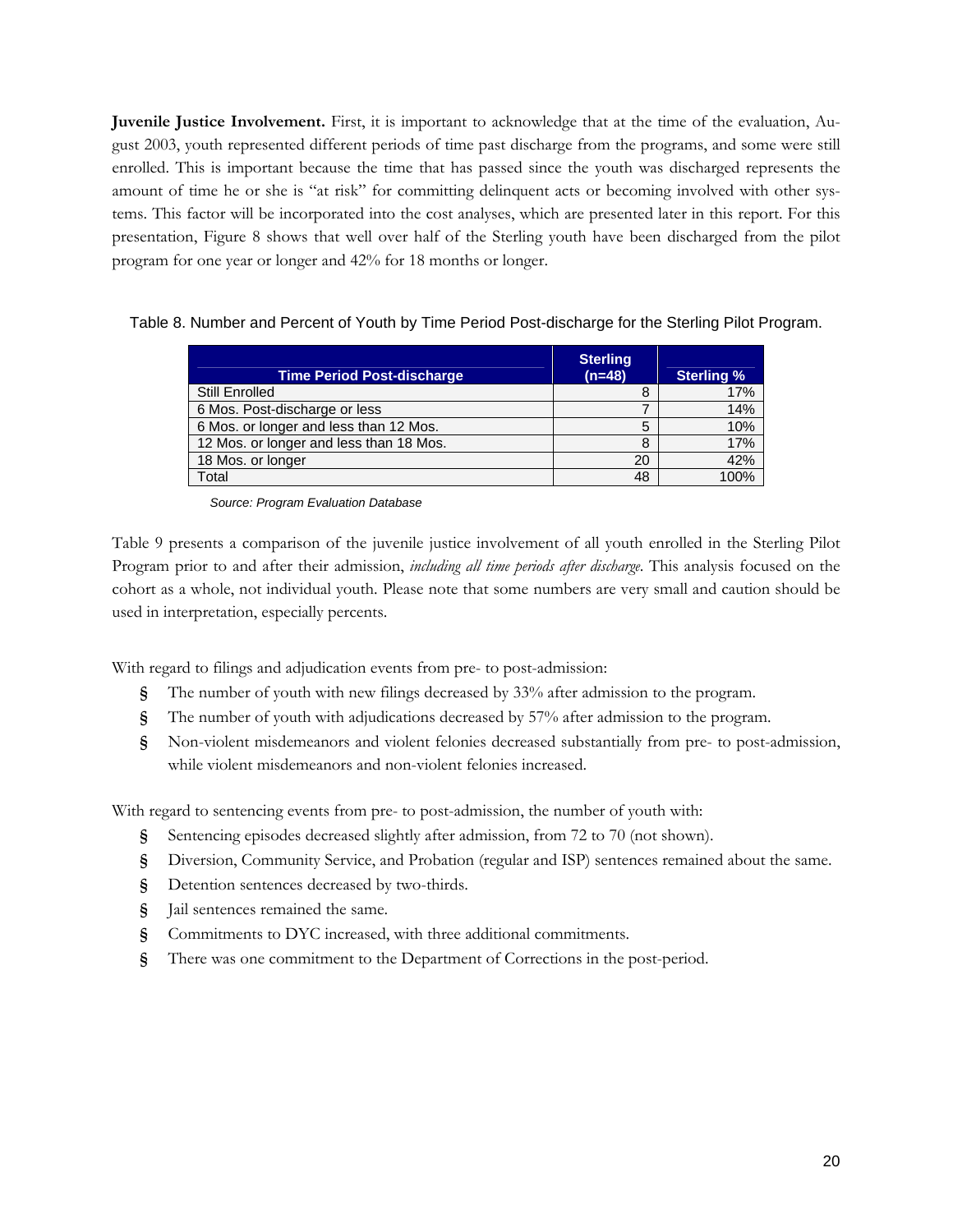With regard to use of DYC Facility Days from pre- to post-admission, the number of:

- **§** Detention days used by youth decreased by 12%.
- **§** Commitment days used by youth increased by 34%.

With regard to probation revocations, the number of youth with:

**§** Probation Revocations stayed the same.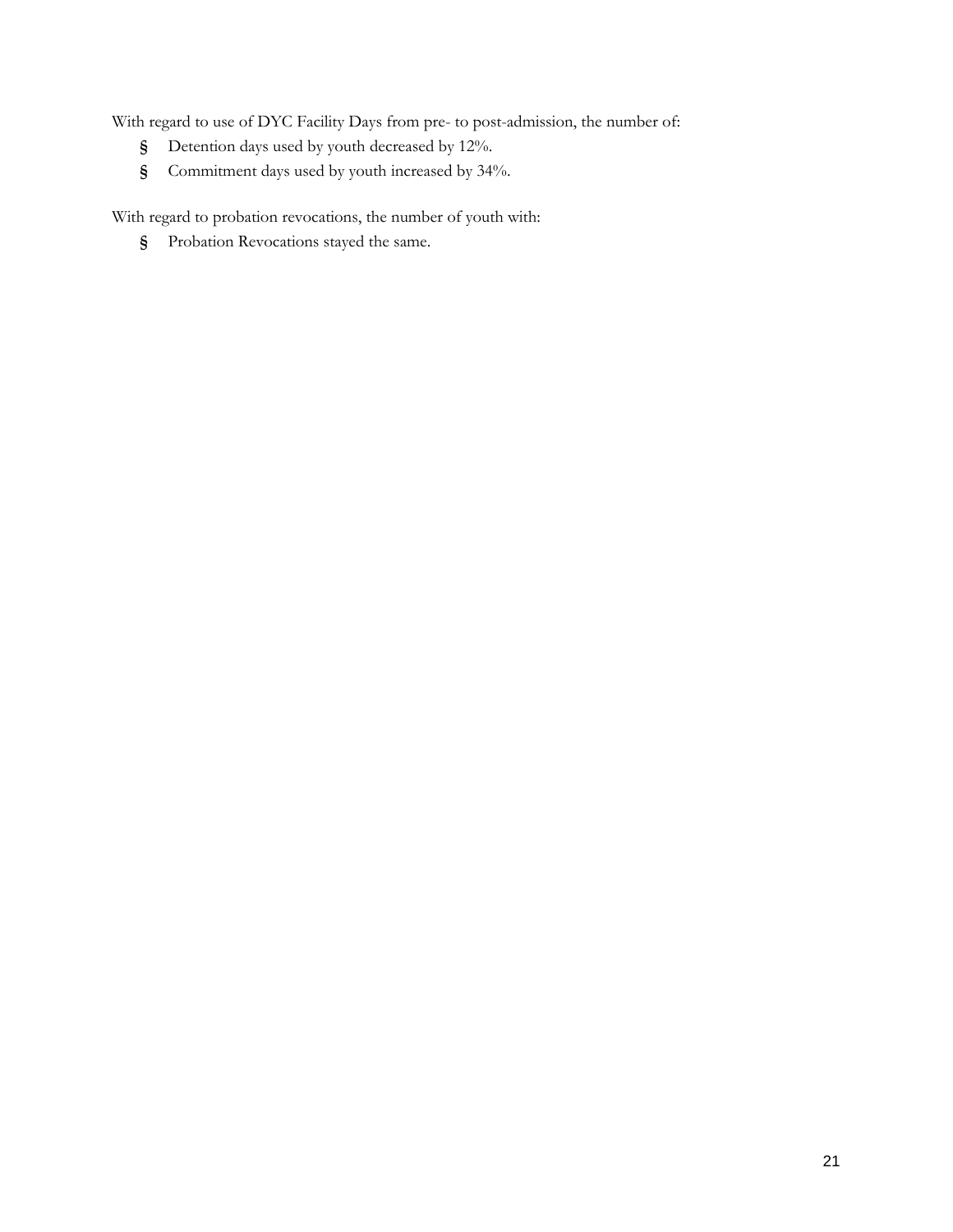Table 9. Sterling Pilot Program: Comparison of and Percent change in Juvenile Justice Involvement for All Youth: Prior to Admission and After Admission (including During Enrollment and after discharge) to the Program

|                                                        |                                                                                  |                                                        |                                                                                 | % CHANGE                                               |                                                   |
|--------------------------------------------------------|----------------------------------------------------------------------------------|--------------------------------------------------------|---------------------------------------------------------------------------------|--------------------------------------------------------|---------------------------------------------------|
|                                                        | <b>Pre-admission</b>                                                             |                                                        | <b>All Post-admission Periods</b>                                               | $\#$ YOUTH                                             |                                                   |
| <b>Cost Event</b>                                      | $(n=48)$                                                                         |                                                        | through August 15, 2003                                                         |                                                        | <b>PRE-POST</b>                                   |
| <b>Filings, Adjudications,</b><br>and Crime Severity   | <b>NUMBER OF</b><br>YOUTH                                                        | (%) OF TOTAL<br>YOUTH<br><b>ADMITTED</b>               | <b>NUMBER OF</b><br>YOUTH                                                       | (%) OF<br><b>TOTAL</b><br>YOUTH<br><b>ADMITTED</b>     |                                                   |
| Filings                                                | 33                                                                               | 69%                                                    | 22                                                                              | 46%                                                    | $(-33%)$                                          |
| Adjudications                                          | 30                                                                               | 63%                                                    | 13                                                                              | 27%                                                    | $(-57%)$                                          |
| Severity of Crimes for which youth<br>were Adjudicated | # Previous<br>Crimes<br>$(n=91)$                                                 | % Previous<br>Crimes<br>$(n=91)$                       | # New Crimes<br>$(n=64)$                                                        | % New<br>Crimes<br>$(n=64)$                            | <b>%CHANGE</b><br><b>CRIME</b><br><b>SEVERITY</b> |
| Non-Violent Misdemeanor                                | 52                                                                               | 57%                                                    | $12 \overline{ }$                                                               | 19%                                                    | $(-77%)$                                          |
| Non-Violent Felony                                     | 22                                                                               | 24%                                                    | 31                                                                              | 49%                                                    | (41%)                                             |
| Violent Misdemeanor                                    | $\Omega$                                                                         | <b>NA</b>                                              | 10                                                                              | 38%                                                    | <b>All New</b>                                    |
| <b>Violent Felony</b>                                  | 17                                                                               | 19%                                                    | 11                                                                              | 17%                                                    | $(-35%)$                                          |
| <b>Sentences</b>                                       | <b>SENTENCE</b><br><b>STARTED</b><br><b>BEFORE</b><br>ADMISSION-<br>(# OF YOUTH) | (%) OF TOTAL<br>YOUTH<br>ADMITTED                      | <b>SENTENCE</b><br><b>STARTED</b><br><b>AFTER</b><br>ADMISSION-<br>(# OF YOUTH) | $(%)$ OF<br><b>TOTAL</b><br>YOUTH<br>ADMITTED          |                                                   |
| <b>Diversion</b>                                       | 18                                                                               | 38%                                                    | 17                                                                              | 35%                                                    | $(-6%)$                                           |
| <b>Community Service</b>                               | 17                                                                               | 35%                                                    | 17                                                                              | 35%                                                    | 0%                                                |
| Probation                                              | 14                                                                               | 29%                                                    | 15                                                                              | 31%                                                    | 7%                                                |
| Intensive Supervision Probation                        | 5                                                                                | 10%                                                    | 5                                                                               | 10%                                                    | 0%                                                |
| Detention                                              | 6                                                                                | 13%                                                    | 2                                                                               | 4%                                                     | $(-67%)$                                          |
| Jail                                                   | 2                                                                                | 4%                                                     | $\overline{2}$                                                                  | 4%                                                     | 0%                                                |
| <b>Work Release</b>                                    | 1                                                                                | 2%                                                     | $\overline{2}$                                                                  | 4%                                                     | 100%                                              |
| Commitment                                             | 1                                                                                | 2%                                                     | 3                                                                               | 6%                                                     | 200%                                              |
| <b>Department of Corrections</b>                       | $\Omega$                                                                         | <b>NA</b>                                              | $\mathbf{1}$                                                                    | 2%                                                     | <b>All New</b>                                    |
| <b>Other Juvenile Justice Events</b>                   |                                                                                  |                                                        |                                                                                 |                                                        |                                                   |
| <b>Probation Revocations</b>                           | 6                                                                                | 13%                                                    | 6                                                                               | 13%                                                    | $0\%$                                             |
| <b>Electronic Monitoring</b>                           | $\overline{2}$                                                                   | 4%                                                     | 1                                                                               | 2%                                                     | $(-50%)$                                          |
| <b>DYC Facility Days</b>                               | <b>EPISODE STARTED</b><br>BEFORE ADM.<br>#(%) YOUTH                              | <b>TOTAL DAYS</b><br><b>MEAN</b><br><b>MEDIAN DAYS</b> | <b>EPISODE</b><br><b>STARTED</b><br>AFTER ADM.<br>#(%) YOUTH                    | <b>TOTAL DAYS</b><br><b>MEAN</b><br><b>MEDIAN DAYS</b> | % CHANGE<br>IN TOTAL<br><b>DAYS</b>               |
| <b>Detention Days</b>                                  | 14 (29%)                                                                         | 642 Days<br>26 Days<br>9 Days                          | 18 (38%)                                                                        | 567 Days<br>20 Days<br>9 Days                          | $(-12%)$                                          |
| <b>Commitment Days</b>                                 | 1(2%)                                                                            | 457 Days<br>457 Days<br>457 Days                       | 3(4%)                                                                           | 900 Days<br>150 Days<br>47 Days                        | 34%                                               |

*Source: Integrated Colorado Online Network (ICON); Colorado Trails, Denver Sterling Youth Services Due to low n, please use caution in interpretation*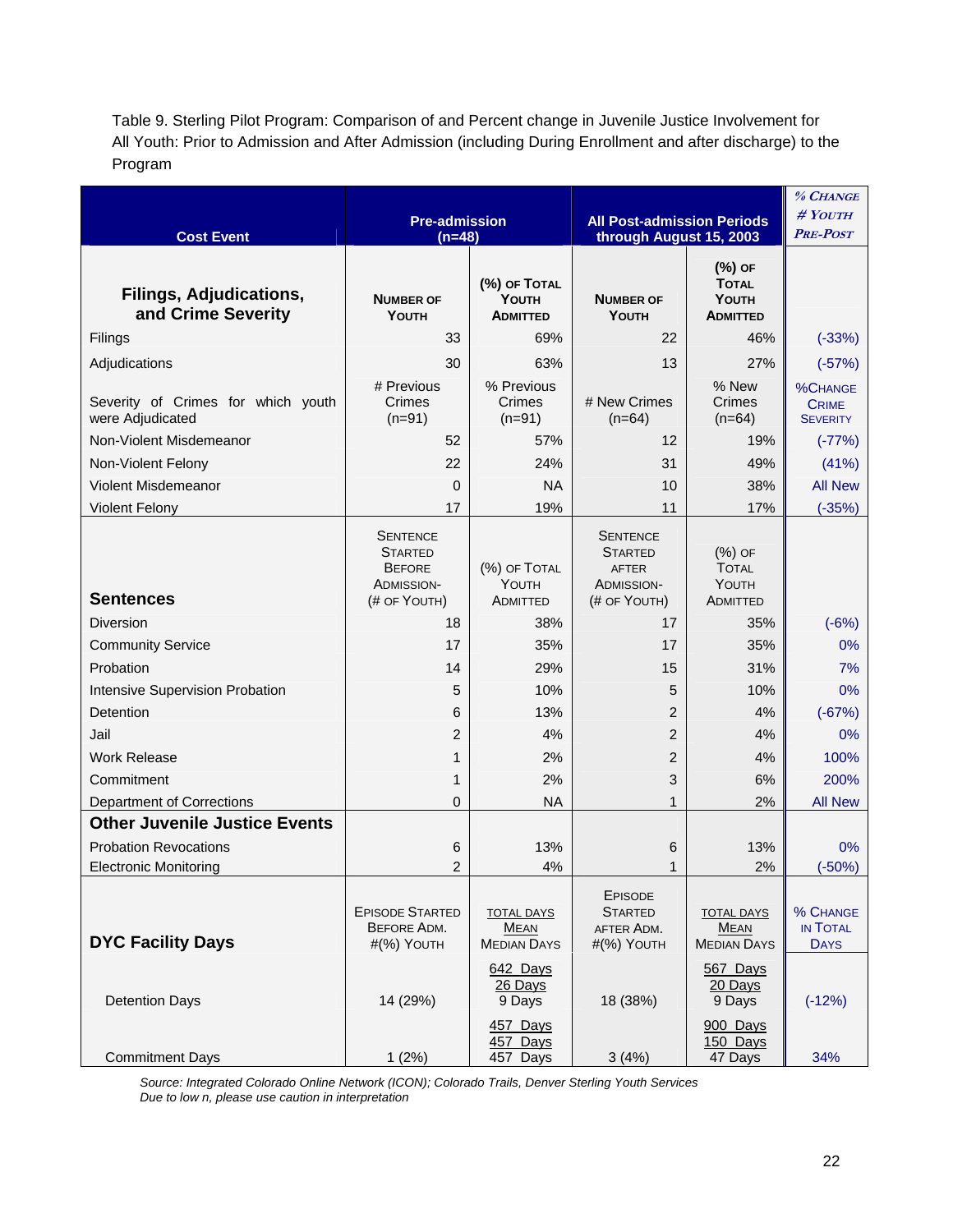We also looked at youth who entered the program with a probation sentence. Table 10 shows that 13 youth (27%) were on regular probation and five (10%) were on Intensive Probation. Seven of these youth had new filings, 5 of which were adjudicated. Only one of the youth on regular probation had his/her probation revoked. The court may have kept the other youth on probation and added a new crime rather than revoking the probation, perhaps because of their enrollment in the pilot program and mental health diagnosis.

Three of the five youth on ISP had revocations, along with new filings and adjudications. One additional youth showed a Filing that apparently did not result in an adjudication or revocation.

| Table 10. Sterling Pilot Program: New Filings, Adjudications, and Revocations for Youth on Probation |  |
|------------------------------------------------------------------------------------------------------|--|
| When Admitted to the Program                                                                         |  |

| <b>Type of Probation</b>                                | <b>Youth on</b><br><b>Probation</b><br><b>At Admission</b><br>N (% of 48) | <b>Youth on</b><br><b>Probation with</b><br><b>New Filings</b><br>N | Youth on<br><b>Probation with</b><br><b>Adjudications</b> | Youth on<br><b>Probation with</b><br><b>Revocations</b><br>N |
|---------------------------------------------------------|---------------------------------------------------------------------------|---------------------------------------------------------------------|-----------------------------------------------------------|--------------------------------------------------------------|
|                                                         | At Admission                                                              | All Periods<br>After Admission                                      | All Periods<br>After Admission                            | All Periods<br>After Admission                               |
| <b>Regular Probation</b>                                | 13 (27%)                                                                  |                                                                     | 5                                                         |                                                              |
| Juvenile Intensive<br>Supervision Proba-<br>tion (JISP) | 5(10%)                                                                    |                                                                     | 3                                                         | 3                                                            |

 *Source: Integrated Colorado Online Network (ICON); Colorado Trails, Denver Safe City Diversion Program % Are not included in post-period due to low n, please use caution in interpretation*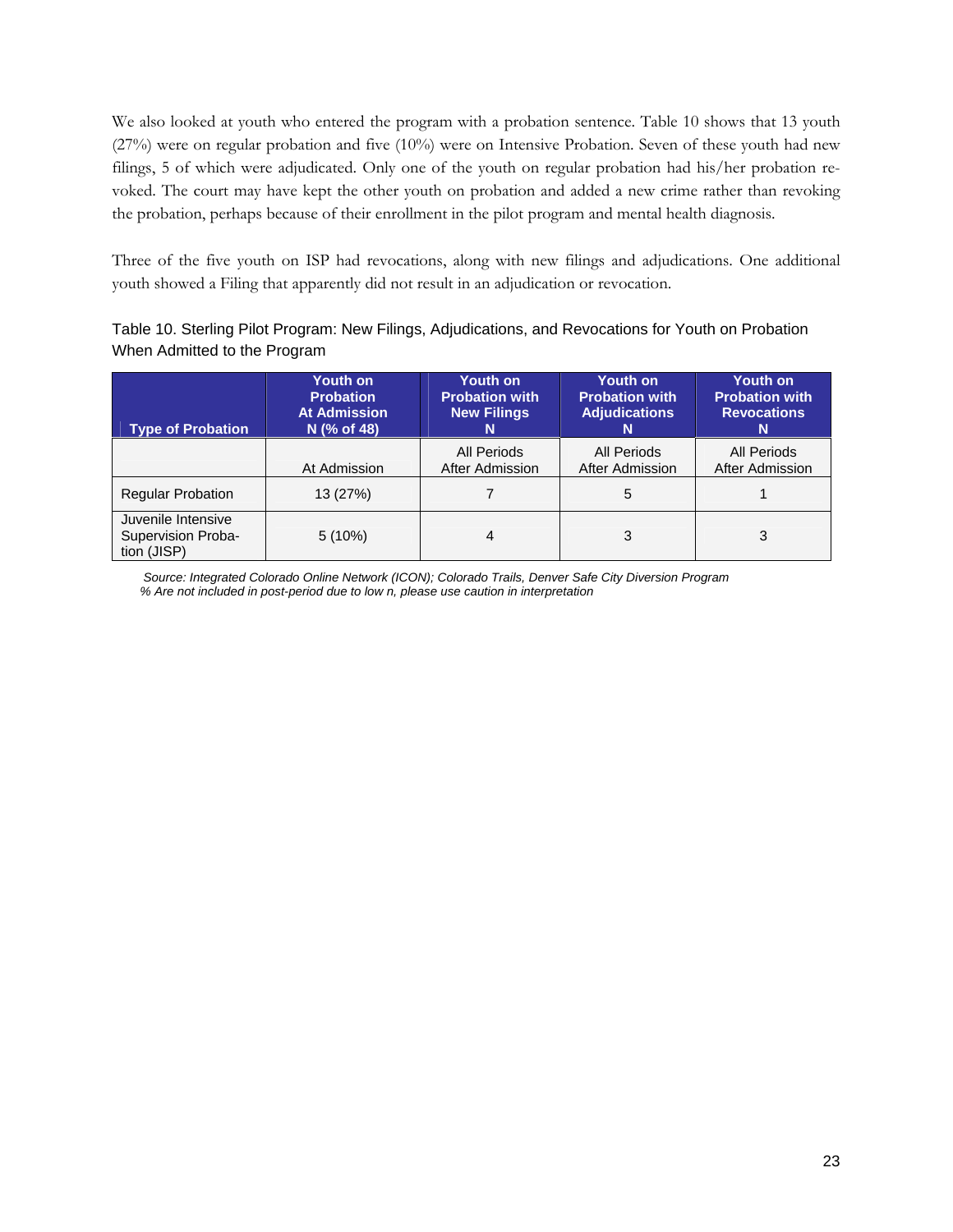### **Denver MST Pilot**

Figure 2 shows that almost one third of the youth enrolling in the Denver MST began demonstrating antisocial behavior prior to age nine, and another 17% between ages 9 and 11. This indicates that nearly half of the Denver group was at very high risk of continued delinquency, based on the age of onset alone, including the increased severity of crimes committed. When mental illness is factored in, most, if not all of these youth, can be expected to re-offend.





*Source: Community Based Pilot Record (CBPR*)

**Juvenile Justice Involvement.** As was stated earlier, it is important to acknowledge that at the time of the evaluation, August 2003, youth represented different periods of time past discharge from the programs, and some were still enrolled. Table 11 shows the percentage of youth by their time period post-discharge, indicating the amount of time he or she was "at risk" for committing delinquent acts or becoming involved with other systems.

This factor will be incorporated into the cost analyses, which are presented later in this report. For this presentation, note that 40% of the Denver MST youth were still enrolled were within six months of their discharge. Only one youth had been discharged from the pilot program for 18 months or longer.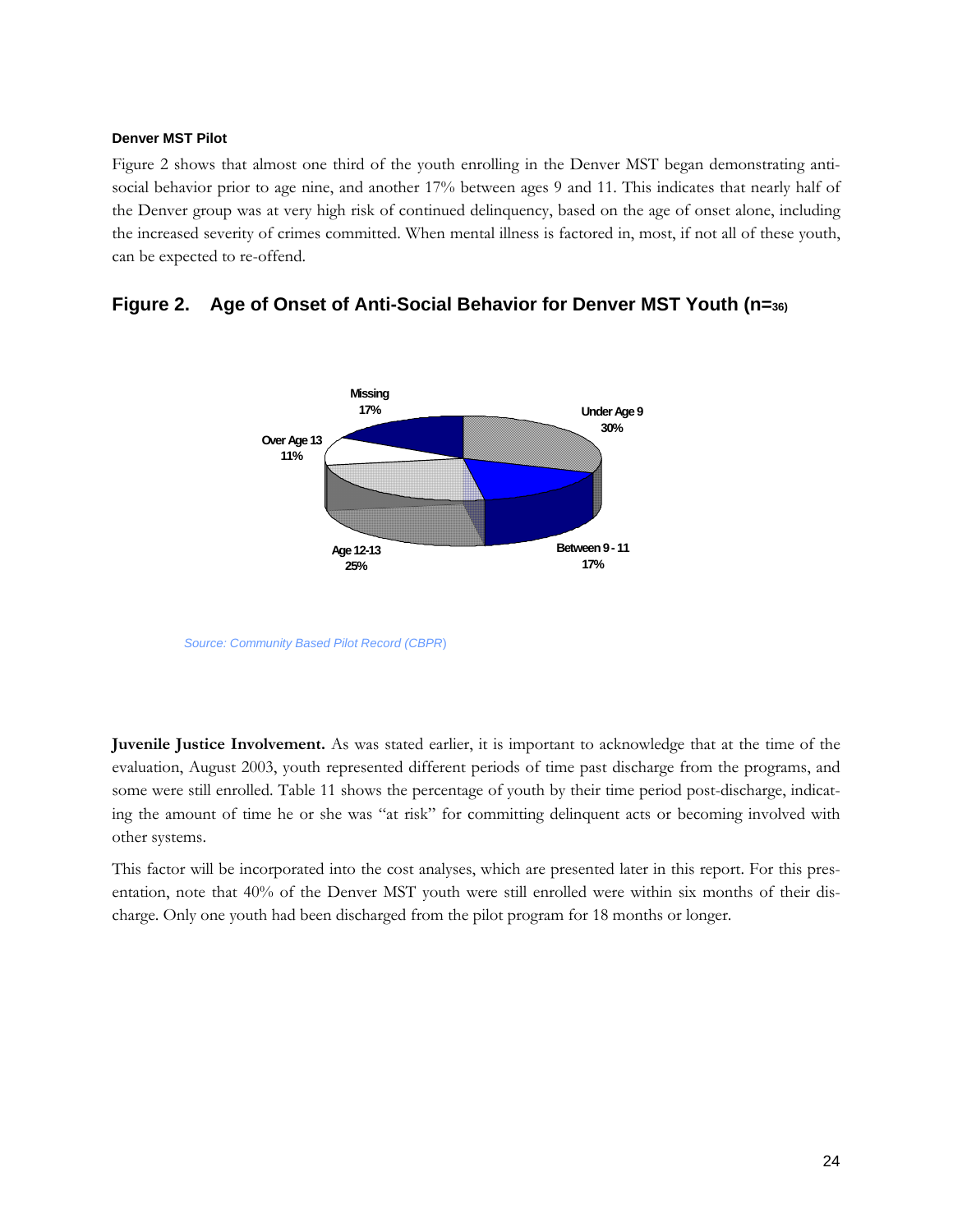Table 11. Number and Percent of Youth by Time Period Post-discharge for The Denver MST Program.

| <b>Time Period Post-discharge</b>       | <b>Denver MST</b><br>$(n=40)$ | <b>Denver MST</b><br>$\%$ |
|-----------------------------------------|-------------------------------|---------------------------|
| <b>Still Enrolled</b>                   | 6                             | 15%                       |
| 6 Mos. Post-discharge or less           | 10                            | 25%                       |
| 6 Mos. or longer and less than 12 Mos.  | 13                            | 32%                       |
| 12 Mos. or longer and less than 18 Mos. | 10                            | 25%                       |
| 18 Mos. or longer                       |                               | 3%                        |
| Total                                   | 40                            | 100%                      |

Table 12 presents a comparison of the juvenile justice involvement of all youth enrolled in the Denver MST Pilot Program prior to and after their admission, including all time periods after discharge. This analysis focused on the cohort as a whole, not individual youth. Please note that some numbers are very small and caution should be used in interpretation, especially percents.

With regard to filings and adjudication events from pre- to post-admission*:* 

- **§** The number of youth with new filings decreased by 41% after admission to the program, from 22 to 13.
- **§** The number of youth with adjudications decreased by 46% after admission to the program, from 13 to 7.
- **§** Non-violent misdemeanors, non-violent felonies, and violent felonies decreased substantially from pre to post-admission, while violent misdemeanors increased.

With regard to sentencing from pre- to post-admission, the number of youth with:

- **§** Sentencing episodes decreased slightly after admission, from 29 to 27 (not shown).
- **§** Diversion and Community Service sentences decreased by almost 67% and 56%, respectively.
- **§** Probation Revocations increased substantially, with five revocations, compared to none in the prior period.
- **§** Detention episodes, rose from one to three.
- **§** Commitments to DYC increased, with three commitments.

With regard to use of DYC Facility Days from pre- to post-admission, the number of:

- **§** Detention days used by youth decreased by 46%.
- **§** Commitment days used by youth increased substantially due to the commitment of 3 youth.

With regard to probation revocations, the number of youth with:

**§** Revocations, increased from none to 5.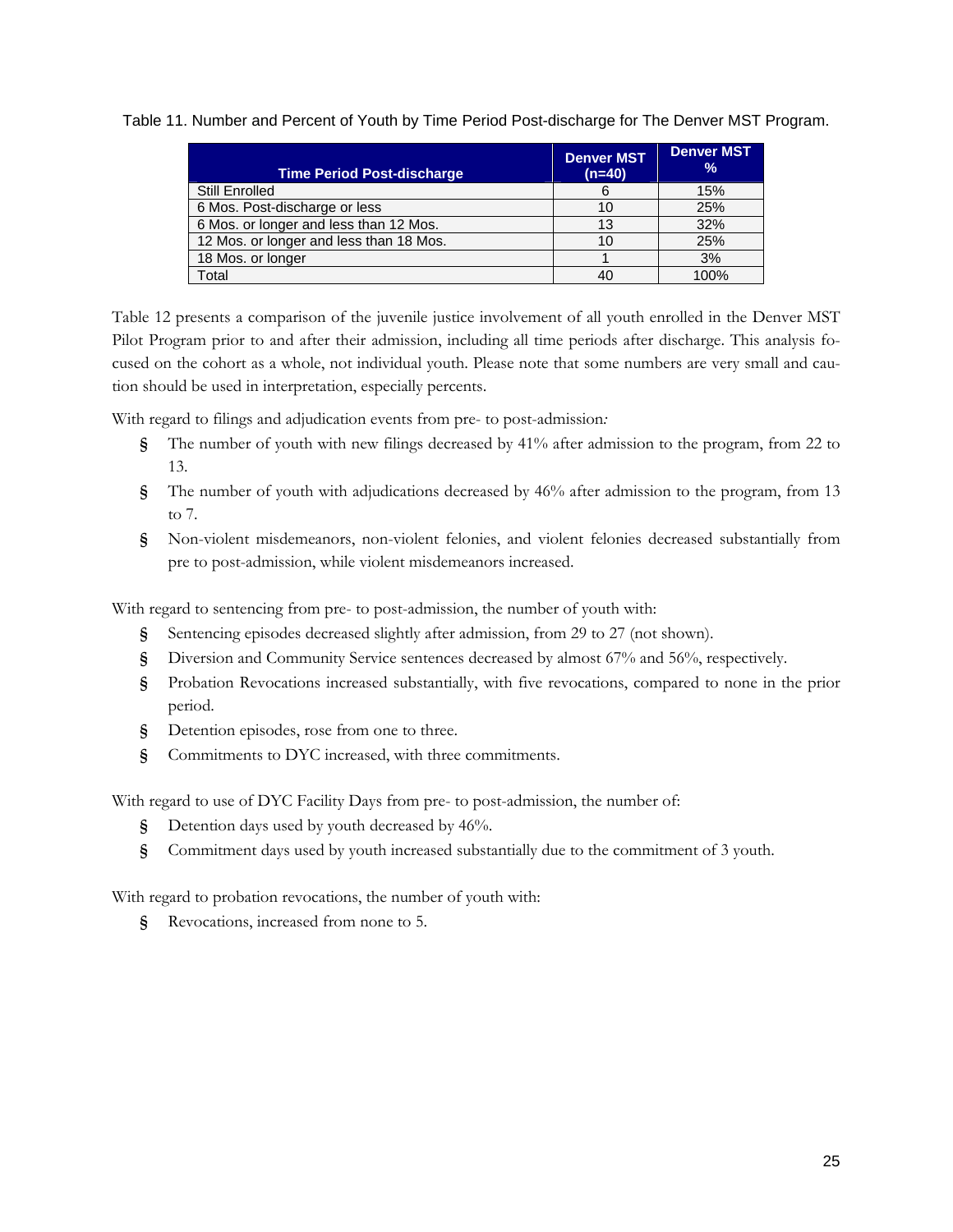Table 12. Denver MST Program: Comparison of and Percent change in Juvenile Justice Involvement for All Youth: Prior to Admission and After Admission (including During Enrollment and after discharge) to the Program

| <b>Filings and Revocations</b>                         | <b>Pre-admission</b><br>$(n=40)$                                        |                                                        | <b>All Post-admission Periods</b><br>through August 15, 2003                        |                                                        | % CHANGE<br>#YOUTH<br><b>PRE-POST</b>        |
|--------------------------------------------------------|-------------------------------------------------------------------------|--------------------------------------------------------|-------------------------------------------------------------------------------------|--------------------------------------------------------|----------------------------------------------|
|                                                        | <b>NUMBER OF</b><br>YOUTH                                               | (%) OF TOTAL<br>YOUTH<br><b>ADMITTED</b>               | <b>NUMBER OF</b><br>YOUTH                                                           | (%) OF TOTAL<br>YOUTH<br><b>ADMITTED</b>               |                                              |
| Filings<br>Adjudications                               | 22<br>13                                                                | 55%<br>34%                                             | 13<br>7                                                                             | 35%<br>18%                                             | $(-41%)$<br>(-46%)                           |
| Severity of Crimes for which Youth<br>were Adjudicated | # Previous<br>Crimes<br>$(n=42)$                                        | % Previous<br>Crimes $(n=42)$                          | # New<br>Crimes<br>$(n=39)$                                                         | % New<br>Crimes.<br>$(n=39)$                           | % CHANGE;<br><b>CRIME</b><br><b>SEVERITY</b> |
| Non-Violent Misdemeanor                                | 20                                                                      | 48%                                                    | 5                                                                                   | 13%                                                    | $(-75%)$                                     |
| Non-Violent Felony                                     | 9                                                                       | 21%                                                    | 17                                                                                  | 44%                                                    | $(-89%)$                                     |
| Violent Misdemeanor                                    | $\overline{7}$                                                          | 17%                                                    | 15                                                                                  | 39%                                                    | 114%                                         |
| <b>Violent Felony</b>                                  | 6                                                                       | 14%                                                    | $\overline{2}$                                                                      | 5%                                                     | $(-200%)$                                    |
| Sentences                                              | EPISODE<br><b>STARTS</b><br><b>BEFORE</b><br>ADMISSION;<br>(# OF YOUTH) | (%) OF TOTAL<br>YOUTH                                  | EPISODE<br><b>STARTS</b><br>AFTER<br>ADMISSION;<br>$($ # OF                         | (%) OF TOTAL<br>YOUTH                                  |                                              |
| Diversion                                              | 6                                                                       | 15%                                                    | $\overline{2}$                                                                      | 5%                                                     | $(-67%)$                                     |
| <b>Community Service</b>                               | 9                                                                       | 23%                                                    | 4                                                                                   | 10%                                                    | $(-56%)$                                     |
| Probation                                              | 11                                                                      | 28%                                                    | 10                                                                                  | 25%                                                    | $(-9%)$                                      |
| Intensive Supervision Probation                        | $\mathbf 0$                                                             | <b>NA</b>                                              | 0                                                                                   | <b>NA</b>                                              | <b>NA</b>                                    |
| <b>Detention</b>                                       | 1                                                                       | 3%                                                     | 3                                                                                   | 8%                                                     | 200%                                         |
| Jail                                                   | 1                                                                       | 3%                                                     | $\mathbf 0$                                                                         | <b>NA</b>                                              | $(-100%)$                                    |
| <b>Work Release</b>                                    | 0                                                                       | <b>NA</b>                                              | $\overline{0}$                                                                      | <b>NA</b>                                              | <b>NA</b>                                    |
| Commitment                                             | $\mathbf{1}$                                                            | <b>NA</b>                                              | $\mathbf{3}$                                                                        | 8%                                                     | 200%                                         |
| <b>Other Juvenile Justice Events</b>                   |                                                                         |                                                        |                                                                                     |                                                        |                                              |
| <b>Probation Revocations</b>                           | 0                                                                       | <b>NA</b>                                              | 5                                                                                   | 13%                                                    | <b>All New</b>                               |
| Electronic Monitoring                                  | 0                                                                       | <b>NA</b>                                              | 0                                                                                   | <b>NA</b>                                              | <b>NA</b>                                    |
| <b>DYC Facility Days</b>                               | EPISODE<br><b>STARTS</b><br><b>BEFORE</b><br>ADMISSION<br># YOUTH (%)   | <b>TOTAL DAYS</b><br><b>MEAN</b><br><b>MEDIAN DAYS</b> | <b>EPISODE</b><br><b>STARTS</b><br>AFTER<br>ADMISSION<br># YOUTH/<br>$\overline{u}$ | <b>TOTAL DAYS</b><br><b>MEAN</b><br><b>MEDIAN DAYS</b> | % CHANGE<br>IN TOTAL<br><b>DAYS</b>          |
| <b>Detention Days</b>                                  | 14 (35%)                                                                | 446 Days<br>17 Days<br>5 Days                          | 9(23%)                                                                              | 239 Days<br>15 Days<br>6 Days                          | $(-46%)$                                     |
| <b>Commitment Days</b>                                 | 0                                                                       | $\overline{NA}$                                        | 3(8%)                                                                               | 750 Days<br>107 Days<br>24 Days                        | <b>All New</b>                               |

*Source: Integrated Colorado Online Network (ICON); Colorado Trails, Denver Safe City Diversion Program Due to low n, please use caution in interpretation*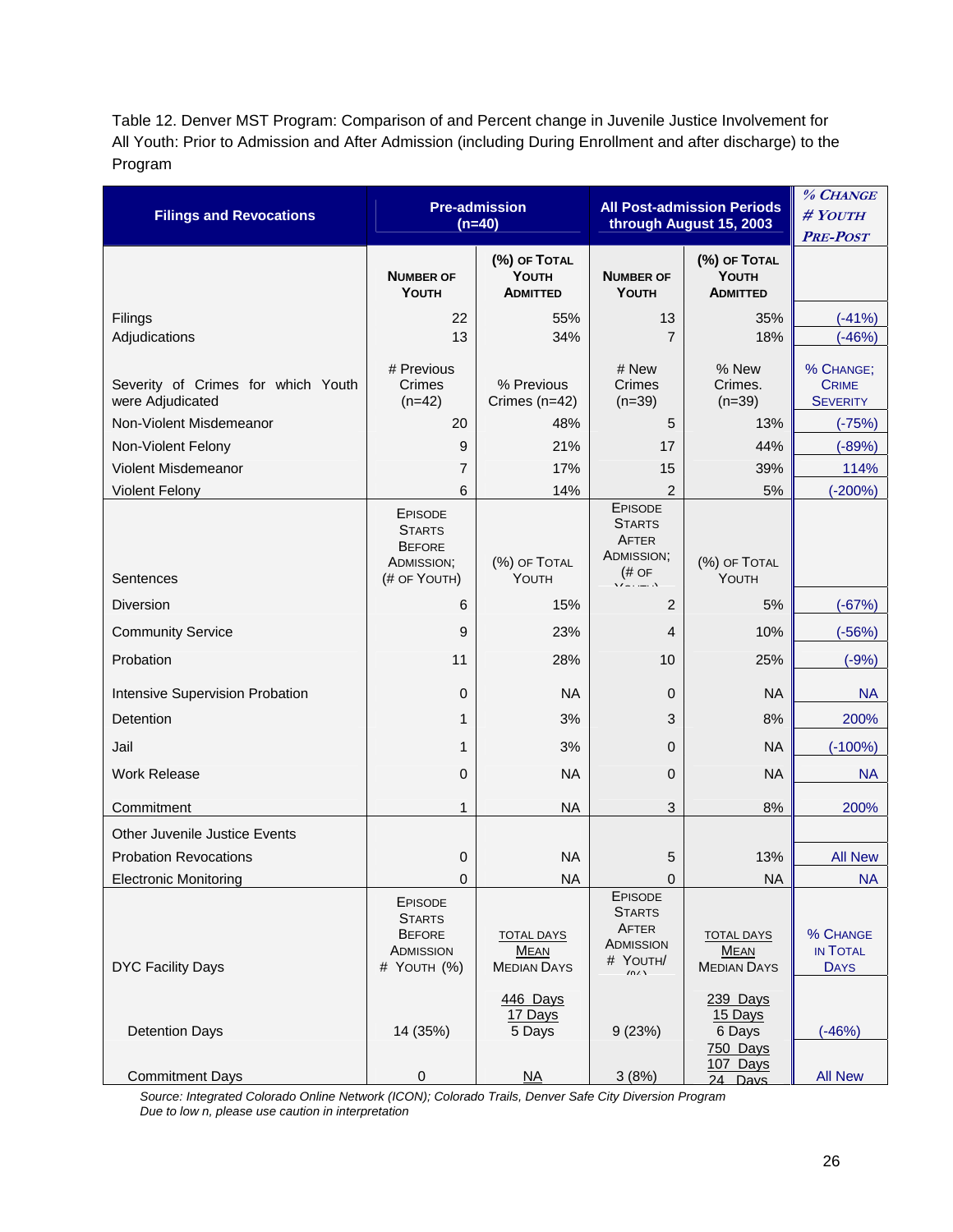Although the numbers are very small, we also looked at youth who entered the program with a probation sentence. Table 13 shows that 11 youth (28%) were on regular probation; none were on Intensive Probation. Of these, four experienced New Filings, Adjudications, and Revocations. One additional youth showed a Adjudication that was likely from an earlier filing, i.e., prior to admission to the program.

Table 13. Denver MST: New Filings, Adjudications, and Revocations for Youth on Probation When Admitted to the Program

| <b>Type of Probation</b>                                | Youth on<br><b>Probation</b><br>Prior to Adm.<br>N (% of 40) | <b>Youth on Proba-</b><br>tion with<br><b>New Filings</b><br>N | <b>Youth on Proba-</b><br>tion with<br><b>Adjudications</b><br>N | Youth on<br><b>Probation with</b><br><b>Revocations</b><br>N |
|---------------------------------------------------------|--------------------------------------------------------------|----------------------------------------------------------------|------------------------------------------------------------------|--------------------------------------------------------------|
|                                                         | Prior to Admission                                           | All Periods<br>After Admission                                 | All Periods<br>After Admission                                   | All Periods<br>After Admission                               |
| <b>Regular Probation</b>                                | 11 (28%)                                                     | 4 (36% of 11)                                                  | 5 (45% of 11)                                                    | 4 (36% of 11)                                                |
| Juvenile Intensive Su-<br>pervision Probation<br>(JISP) | 0                                                            | <b>NA</b>                                                      | ΝA                                                               | <b>NA</b>                                                    |

*Source: Integrated Colorado Online Network (ICON); Colorado Trails, Denver Safe City Diversion Program Due to low n, please use caution in interpretation* 

## **Mental Health Problems, Symptom Severity and Functioning, Including Inpatient and Residential Services**

Do youth show improvement in Mental Health problems and symptom severity?

Do youth spend fewer days in out-of-home placement, including psychiatric hospitals and residential treatment, during and subsequent to receiving services?

Three approaches were used to examine outcomes in the Mental Health Domain.

**The Colorado Client Assessment Record (Admission/Discharge)**. The CCAR is a multidimensional screening and assessment instrument that assesses risk and behavioral factors and functioning in twenty problem and seven strengths mental health dimensions. The instrument uses a problem severity rating scale and a set of related checklist items for each dimension. The following twelve problem scales were selected by MHS as being the most reliable and will be used in these analyses (Altschul, D.B., Wackwitz, J., Coen, A.S., and Ellis, D, 2001; Wackwitz, J. and Ellis, D., 2002).

- **§** Suicide/Danger to Self;
- **§** Depression;
- **§** Self-Care/Basic Needs;
- **§** Thought;
- **§** Aggressiveness/Danger to Others;
- **§** Socialization/Disrespect;

A copy of the CCAR can be found in Appendix 3.

- **§** Legal;
- **§** Substance Use;
- **§** Manic;
- **§** Attention;
- **§** Family; and
- **§** Security/Behavior Management.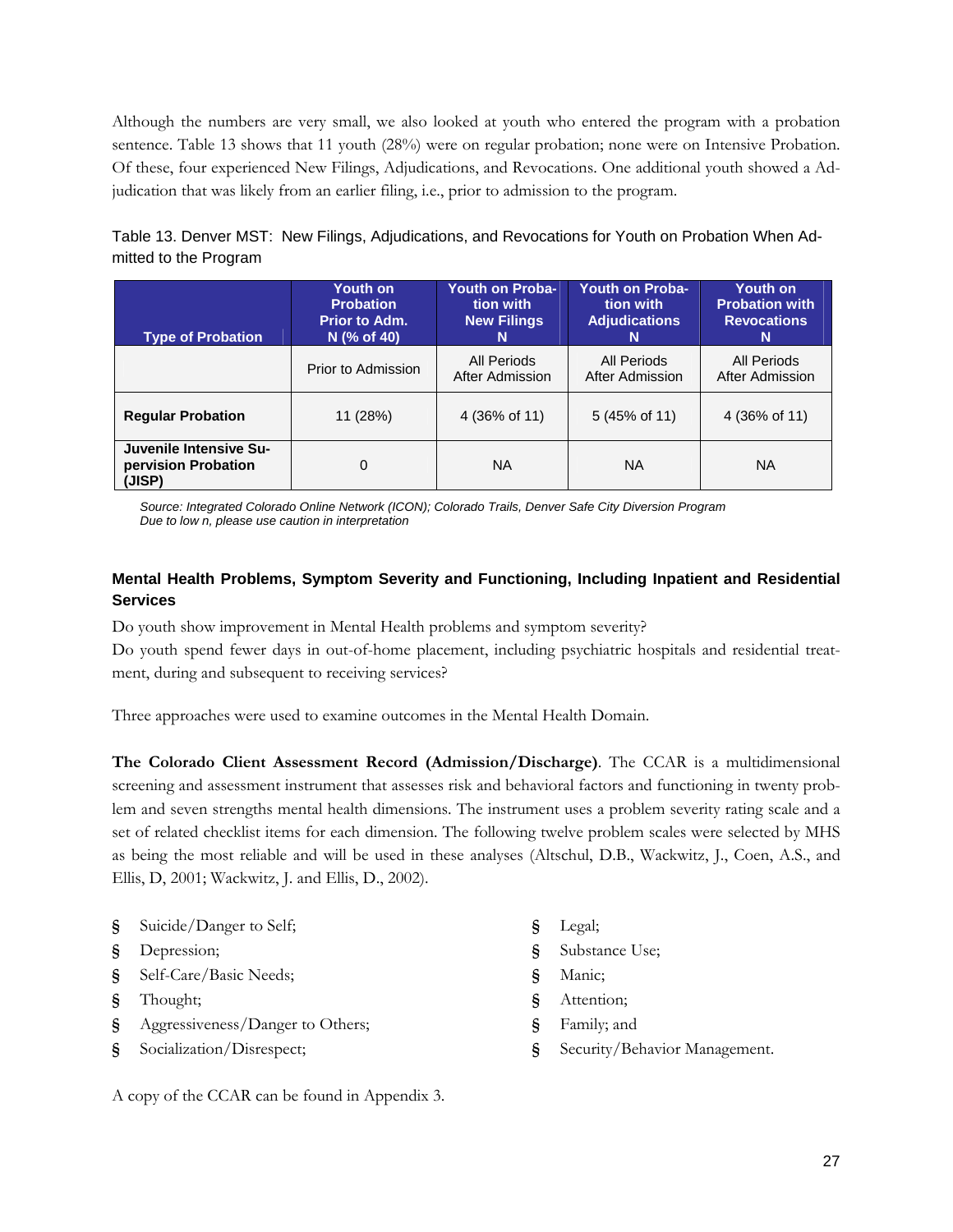**Clinician, Caregiver, and Youth Perception of Change (Discharge and Follow-up).** The Community Based Pilot Record (CBPR) includes a set of questions for seven domains: Criminal Justice, Mental Health, Education, Substance Abuse, Parenting, Family Relationships, and Transition to Adulthood. The questions capture perceptions of problem severity, how much of the intervention focused on this domain, change over time, i.e., from Much Better to Much Worse, and how the respondent thought the youth would manage in this domain in the year after discharge. Clinicians completed the ratings at discharge and youth were asked the same set of questions at follow-up. If the youth was not contacted, the caregiver was asked. The Mental Health Section of this questionnaire was analyzed and is presented.

**Utilization of Inpatient and Residential Services Prior To and After Admission to the Pilot Program.**  The evaluator extracted the number of residential days from the Colorado Trails Database<sup>13</sup> for those youth from whom an appropriate Release of Information was obtained. If a release was provided, inpatient hospital days were collected directly from the Colorado Mental Health Institutes and other hospitals. It should be noted that the initial releases were completed at the program sites and in many cases the family did not identify the use of a non-state facility for inpatient care or refused to allow the release of any more than just basic information. This continued to be a challenge when the releases were updated at the time of follow-up contact. Therefore, almost all the inpatient units reported are from Colorado Mental Health Institute Ft. Logan and Colorado Mental Health Institute Pueblo.

**Behavioral, Abuse, and Risk Factors.** Before presenting the results for each site separately, risk factors identified by clinicians on the CCAR at the time of admission are presented for both sites along with statewide averages for youth with Severe Emotional Disturbance in Figure 3.

Figure 3 shows that the Denver MST youth have a trend toward higher rates than the Sterling Pilot youth and statewide averages for most risk factors. The differences between pilot sites for Family Mental Illness, Neglect, and Verbal Abuse are statistically significant, with Denver MST youth showing greater severity. When compared to statewide rates for youth with serious emotional disturbance (SED), youth in both sites have higher rates in five areas, History of Suicide Attempts, Destroys Property/Sets Fires, Victim of Physical Abuse, Victim of Verbal Abuse, and Family History of Substance Abuse. Sterling youth show a higher rate of Animal Cruelty, a very serious risk factor, than either the statewide average or Denver MST Youth. Sterling youth also show a trend for higher rates of Violent Environment than Denver youth. Overall, Denver youth demonstrate a relatively severe level of risk at admission to the pilot program, while Sterling youth are closer to the state averages.

 $\overline{a}$ 

<sup>13</sup> **Colorado Trails** is Colorado's Department of Human Services' automated data system that features a statewide client/server network that links state and county child welfare caseworkers, supervisors, and support staff, as well as Division of Youth Corrections staff.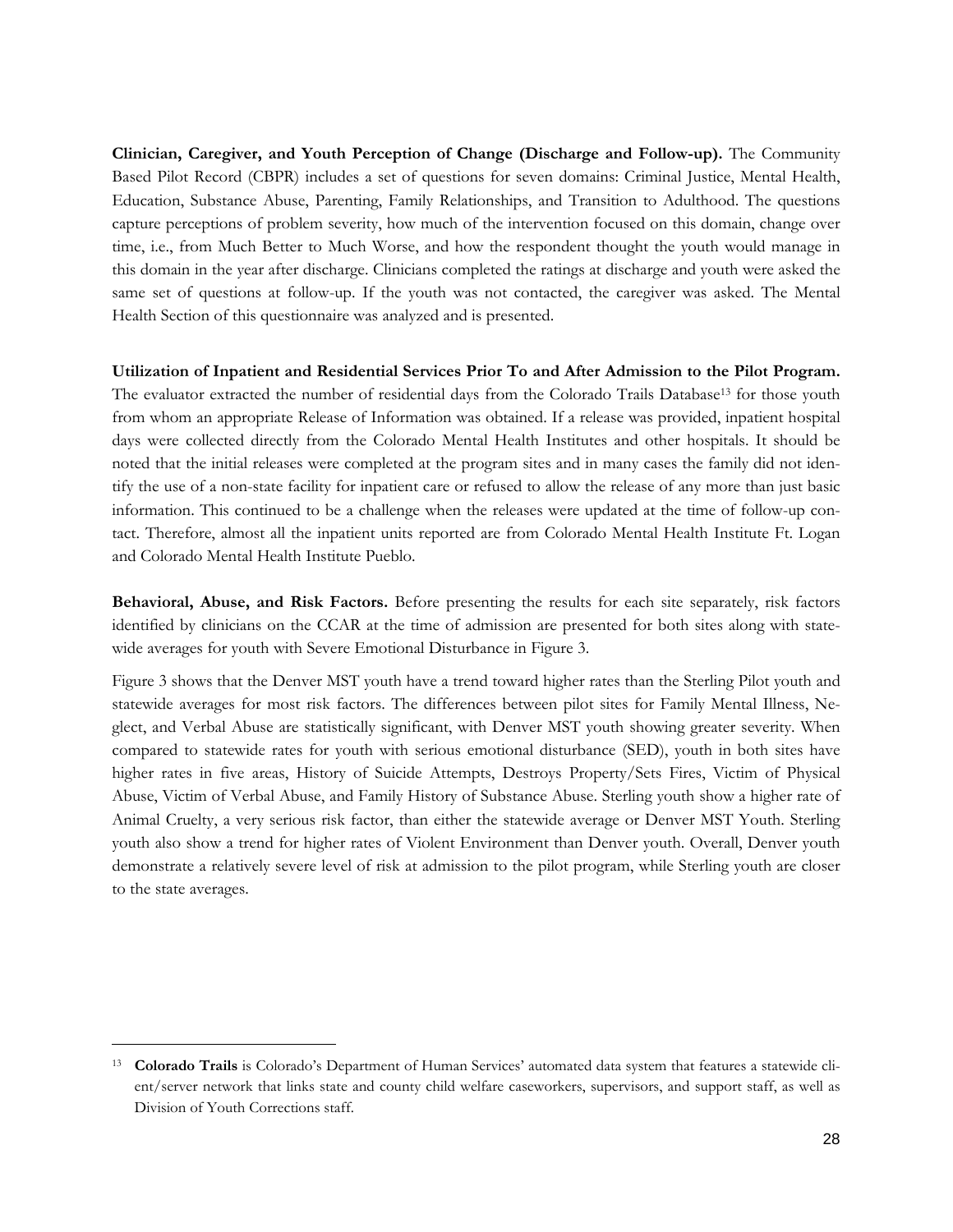**Figure 3. Percent of Pilot Youth with High-Risk Behaviors, Experiences, Abuse, and Family Factors at Admission: Sterling Pilot (n=47) and Denver MST (n=37) Compared to Statewide Average (n=10,271)** 



1 Colorado Mental Health Services, CCAR Database FY 2002 •*t* = 3.198, *p = .002; \*\* t* = 3.437, *p = .001; \*\*\*t* = 20537, *p = .013* • *Source: Colorado Client Assessment Record*

#### **Sterling Pilot Program**

**CCAR Domains.** When the Denver MST and Sterling Pilot Program admission scores on the twelve key scales were compared (not shown), MST youth averaged significantly higher scores on each of the twelve scales. Thus, Sterling youth started the pilot program at a substantially lower level of severity with regard to mental health symptoms and problems than the Denver MST Youth. As shown in Figure 4, youth in the Sterling Pilot Program did, however improve on ten of the twelve scales from admission to discharge, although significance was achieved on only two: Overall Problem Severity, a single overall variable, and Aggressiveness/Dangerousness to Others. The two domains that improved are particularly relevant for this study. One domain reflects

*Youth in the Sterling Pilot Program did, however improve on ten of the twelve scales from admission to discharge, although significance was achieved on only two: Overall Problem Severity, a single overall variable, and Aggressiveness/Dangerousness to Others. The two domains that improved are particularly relevant for this study. One domain reflects short- and long-term costs to the community and the State and the other reflects public safety concerns.* 

short- and long-term costs to the community and the State and the other reflects public safety concerns. The improvement across the majority of the indicators reflects that the program was having an influence in the expected direction.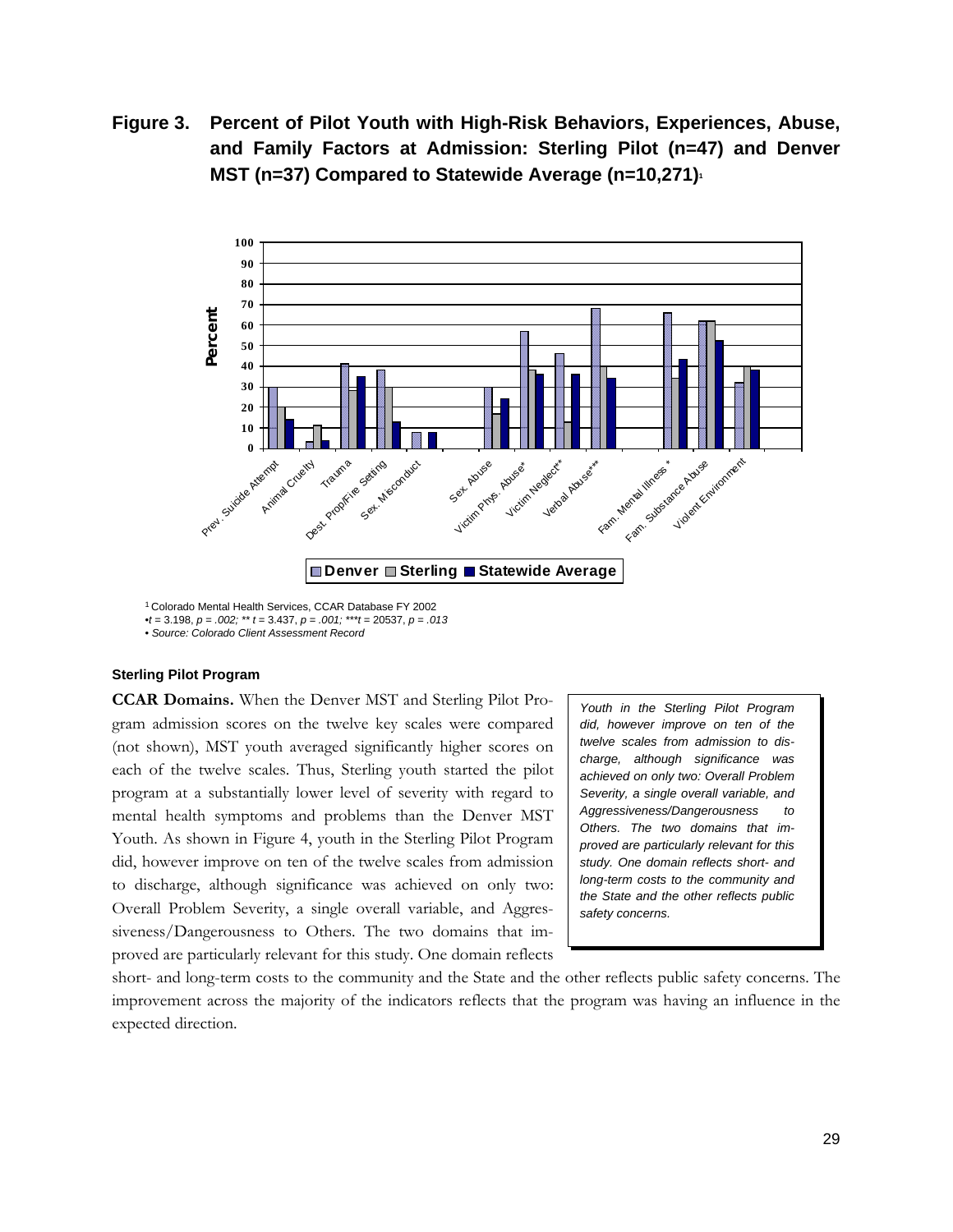

**Figure 4. Sterling Pilot Program: CCAR Problem Scales at Admission and Discharge (n=34)**

**Change Scales.** Figure 5 displays the Mental Health Domain Change Scale and the average scores at discharge and follow-up for the Sterling Pilot youth. At discharge, Pilot clinicians' ratings fell just below the Better ranges (mean=3.74). At follow-up, youth/caregivers reported average ratings somewhat below this, at 3.5, but still above the No Change point.

<sup>•</sup>*Scores range from 1 to 9, with higher scores indicating greater severity* •*p < .05 for Paired t-tests* •*Source: Colorado Client Assessment Record*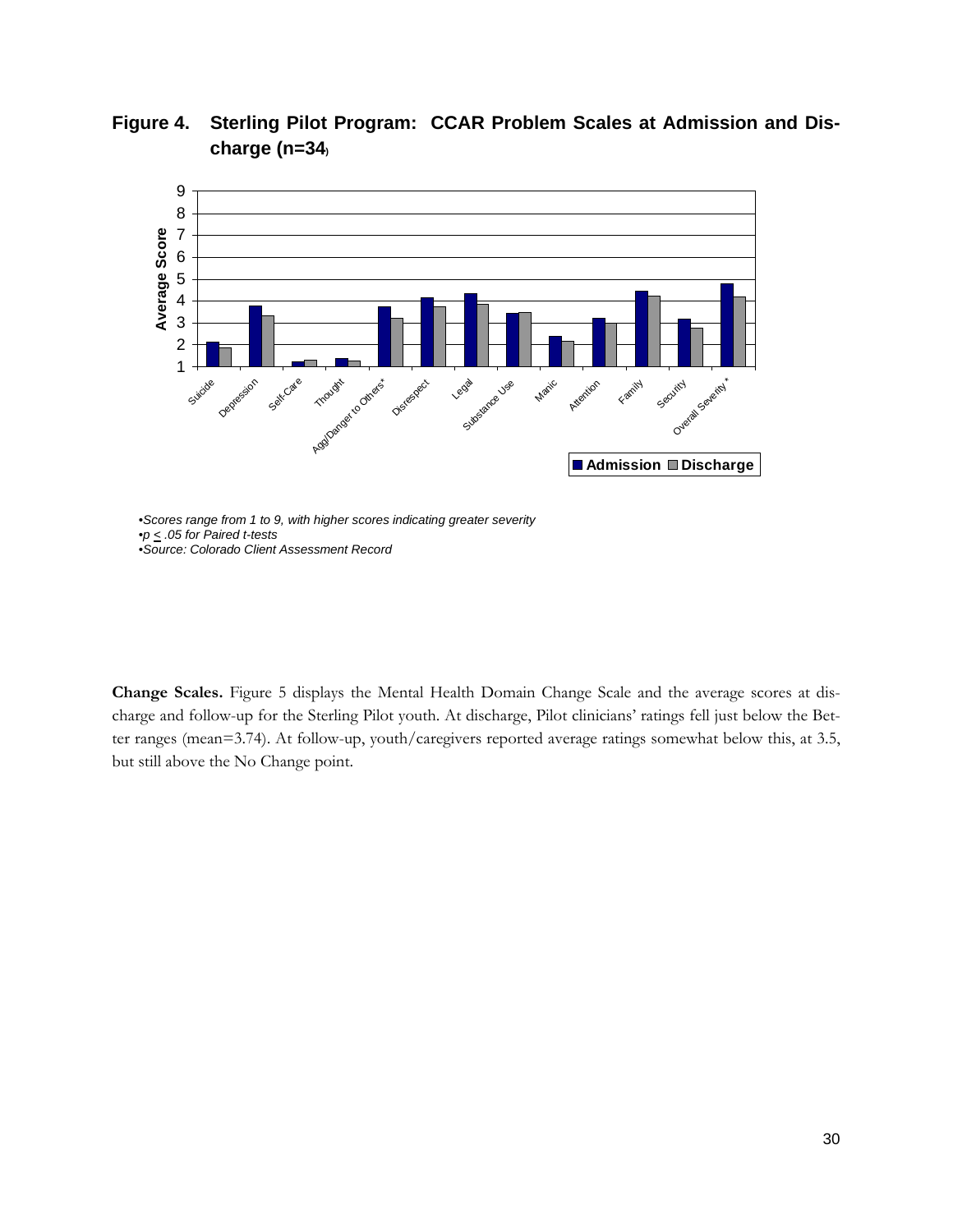**Figure 5. Sterling Pilot Program: Ratings of Improvement in Mental Health Status by Clinician at Discharge (n=31) and Youth or Caregiver at Follow-Up (n=12)**



*Source: Community Based Pilot Record (CBPR*)

**Utilization of Inpatient and Residential Services.** As can be seen in Table 14, there is some documentation of inpatient psychiatric services for the Sterling Pilot Program Youth, but no noteworthy change over time. Caution should be used in interpreting these findings, as there is at least anecdotal information that a hospital in Greeley has also been used by these youth.

Residential Treatment and other residential episodes, on the other hand, look quite different, with the total number of youth and episodes post-admission reaching less than half of the pre-admission numbers. This finding holds for Other Residential Services as well.

Table 14. Sterling: Inpatient, Residential Treatment, and Other Residential Services Before and After Admission to the MST Pilot; Number of Youth & Number of Episodes.

|                                     | Total                | <b>Total</b>        |  |
|-------------------------------------|----------------------|---------------------|--|
| <b>Episode Type</b>                 | <b>Pre-Admission</b> | <b>After</b>        |  |
|                                     | n=48                 | Admission           |  |
|                                     | # YOUTH /# EPISODES  | # YOUTH /# EPISODES |  |
| Inpatient Psychiatric               | 3/4                  | 4/6                 |  |
| <b>Residential Treatment Center</b> | 9/15                 | 5/7                 |  |
| Other Residential (RCCF/Group Home) |                      | 0/0                 |  |

*Source: Colorado Trails, Colorado Mental Health Institutes - Ft. Logan and Pueblo*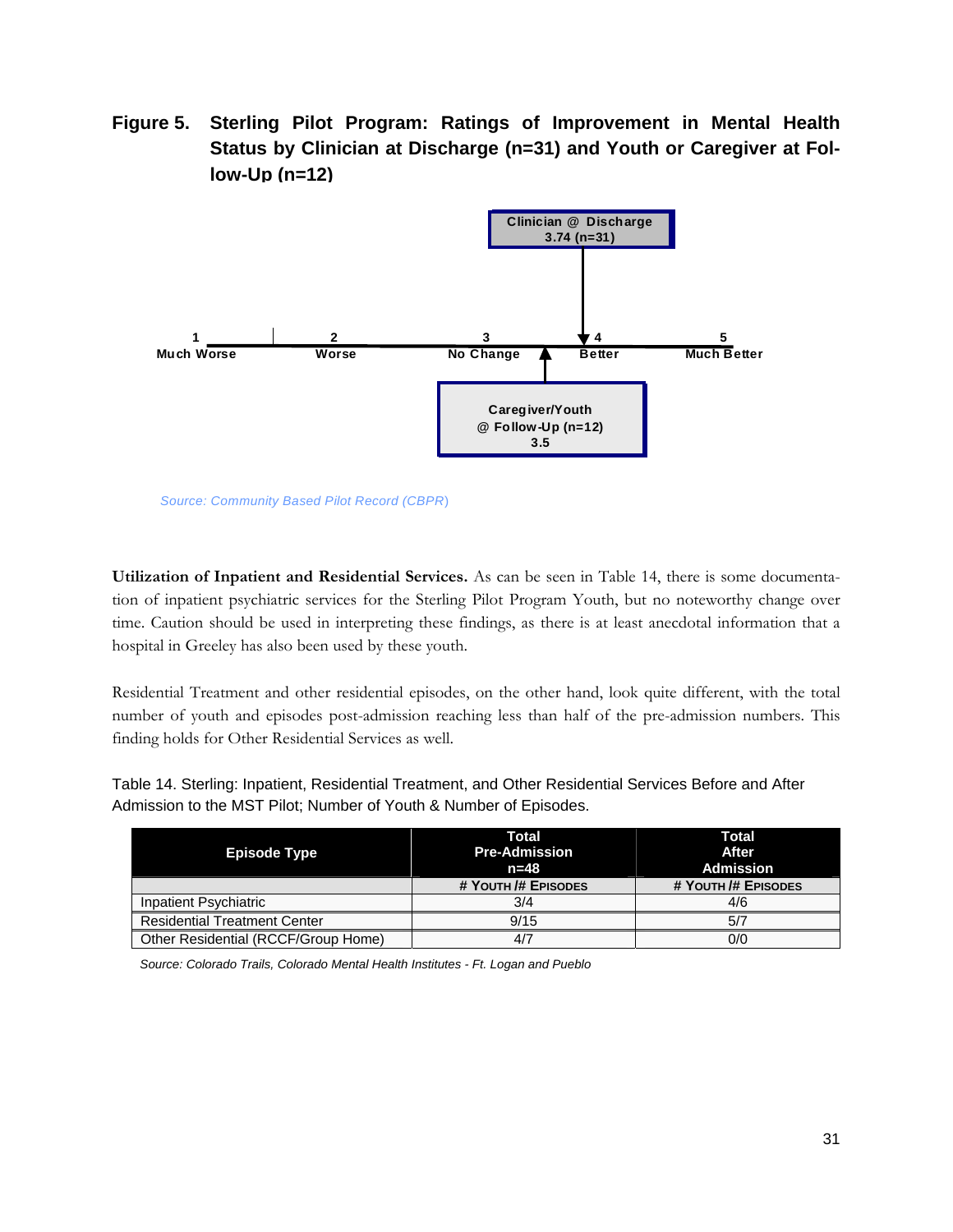#### **Denver MST Pilot**

**CCAR Domains**. The youth enrolled in the Denver MST demonstrated higher levels of mental health severity than the Sterling Pilot youth as well as statistically significant improved scale scores on nine of the twelve CCAR scales. Figure 6 shows mean scores for the twelve key CCAR scales.

*The youth enrolled in the Denver MST demonstrated statistically significant improved scale scores on nine of the twelve CCAR scales.* 

Two of the non-significant areas, Thought, indicating confused thinking and sometimes psychosis, and Self-Care/Basic Needs, were not identified as serious problem areas at admission and remained unchanged in Denver. The need for security or behavior management, however, was identified as one of the more serious problems for this cohort and did show improvement, but not at a significant level. Denver's youth also demonstrated significant improvement in Overall Problem Severity, a single overall variable that is not included in the set of key variables.

# **Figure 6. Denver MST: Paired CCAR Problem Scales at Admission and Discharge (n=24)**



•*Scores range from 1 to 9, with higher scores indicating greater severity* •*p < .05* •*Source: Colorado Client Assessment Record*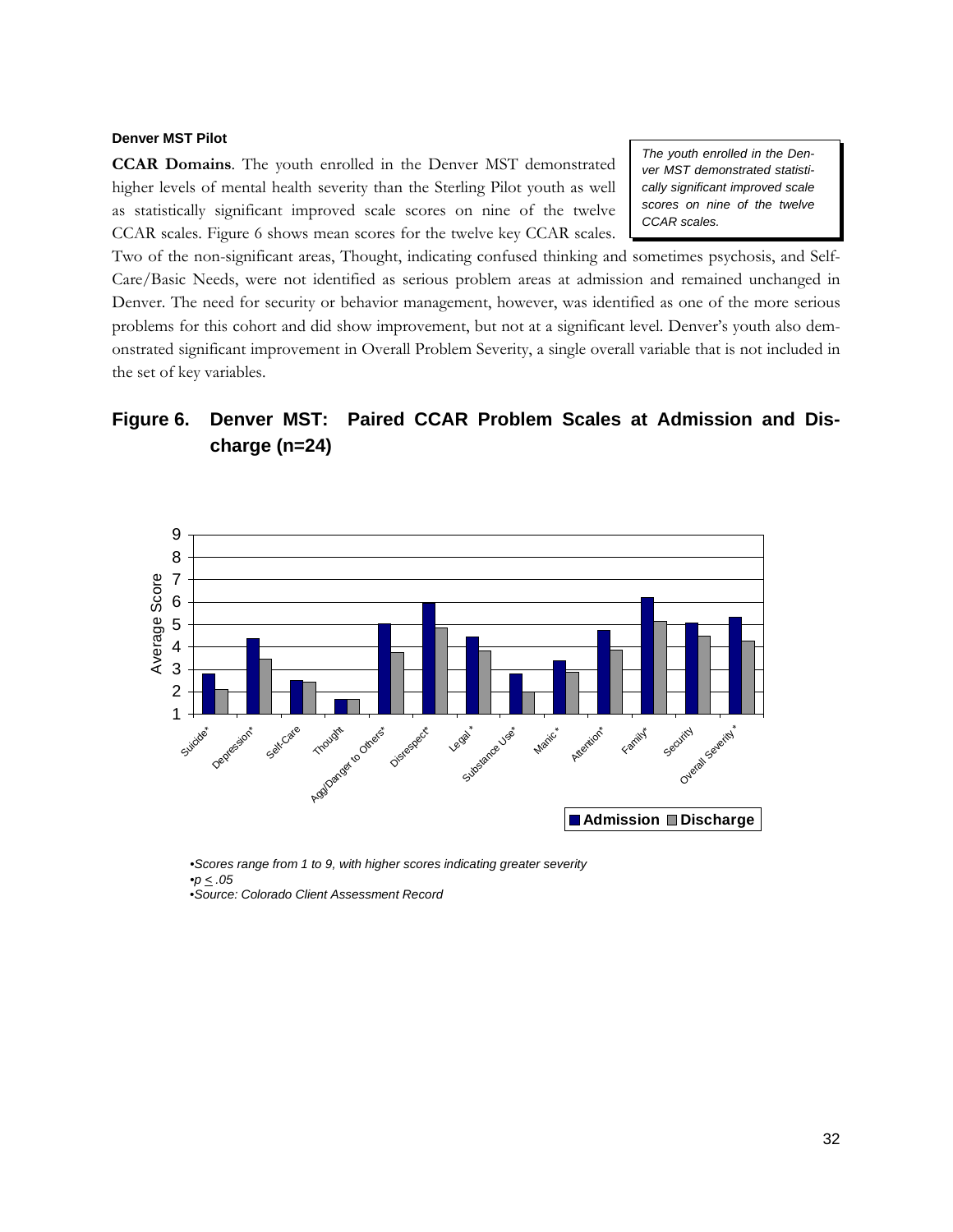**Change Scales.** Figure 7 displays the Mental Health Domain Change Scale and the average scores at discharge and follow-up. At discharge, MST clinicians' ratings fell just above the Better ranges (mean=4.11). At follow-up, youth/caregivers reported average ratings somewhat below this, at 3.56, but still above the No Change point.

# **Figure 7. Denver MST: Ratings of Improvement in Mental Health Status by Clinician at Discharge (n=19) and Youth or Caregiver at Follow-Up (n=11).**



*Source: Community Based Pilot Record (CBPR*)

**Utilization of Inpatient and Residential Services.** As can be seen below, there is almost no documentation of inpatient psychiatric services for the Denver youth. Caution should be used in interpreting these findings, as there is at least anecdotal information that other local Denver hospitals have been used by these youth. Residential Treatment and other residential episodes, on the other hand, were documented. For the Denver cohort, there does not appear to be notable change from pre to post-admission for either the number of youth who used these services or the number of episodes documented.

Table 15. Denver MST: Inpatient, Residential Treatment, and Other Residential Services Before and After Admission to the MST Pilot, Number of Youth & Number of Episodes.

| <b>Episode Type</b>                          | Total<br><b>Pre-Admission</b><br>$(n=40)$ | Total<br>Post-<br><b>Admission</b> |
|----------------------------------------------|-------------------------------------------|------------------------------------|
|                                              | # YOUTH (# EPISODES)                      | # YOUTH (# EPISODES)               |
| Inpatient Psychiatric                        |                                           | 0/0                                |
| <b>Residential Treatment Center</b><br>(RTC) | 6/10                                      | 6/8                                |
| Other Residential (RCCF/Group<br>Home)       | 1/1                                       | 2/2                                |

*Source: Colorado Trails, Colorado Mental Health Institutes at Ft. Logan and Pueblo*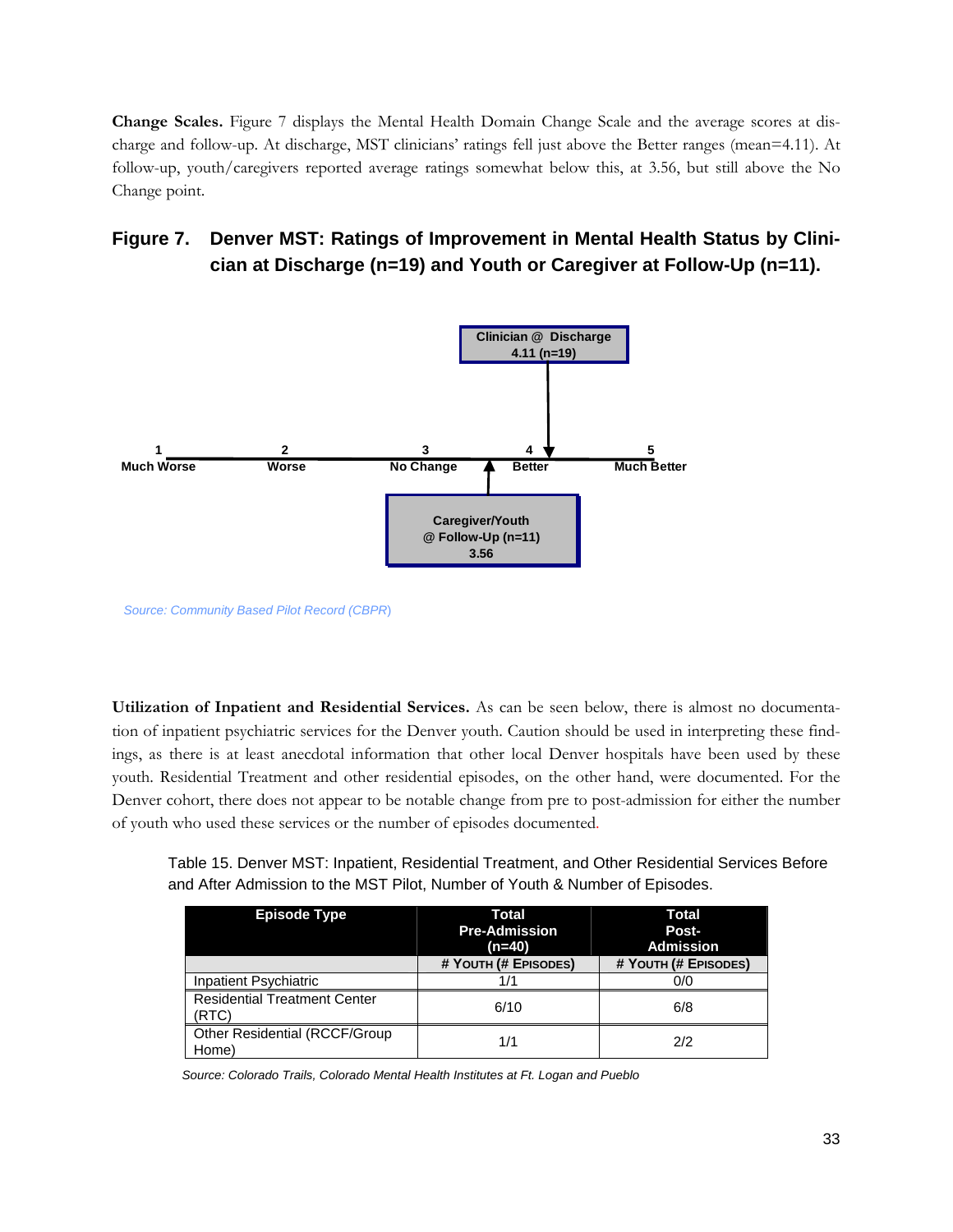### **School Enrollment and Completion**

Clinicians were asked to report school information for youth at admission and discharge. This information was updated at the time of follow-up. For this analysis, attention is focused on whether youth who were enrolled in school at the time of admission stayed in school and if youth who were not enrolled at admission, reenrolled, or eventually received their GED.

### **Sterling Pilot Program**

These youth present a complex picture with regard to school enrollment; over one-third of the youth were in school at both admission and discharge/follow-up and two youth already had their General Equivalency Diploma (GED) upon admission to the pilot program. As displayed in Figure 8, while seven youth had dropped out or been expelled at program discharge or follow-up, another seven received their GED. Two other youth who were not enrolled in school at program admission were enrolled in school at program discharge or follow-up. Only one youth who was enrolled in school at admission had dropped out at discharge or follow-up. Please note that due to missing data, a youth's school enrollment status at admission was not always known – these are indicated by DK-Pre.

Given the relatively large number of youth who were not enrolled in school at the time of admission to the program, these results are encouraging. To the extent that the program intervention supported the reenrollment of youth in school and the completion of GED requirements, these results will lead considerable savings in societal cost.

# **Figure 8. The Sterling Pilot Program: School Enrollment Status at Admission Compared to Discharge/Follow-up (n=34)**



**Note: Pre indicates pre-admission; Post indicates Discharge or Follow-up, using latest update available; DK indicates that the youth's status regarding school enrollment was missing information.**

*Source: Community Based Pilot Record (CBPR*)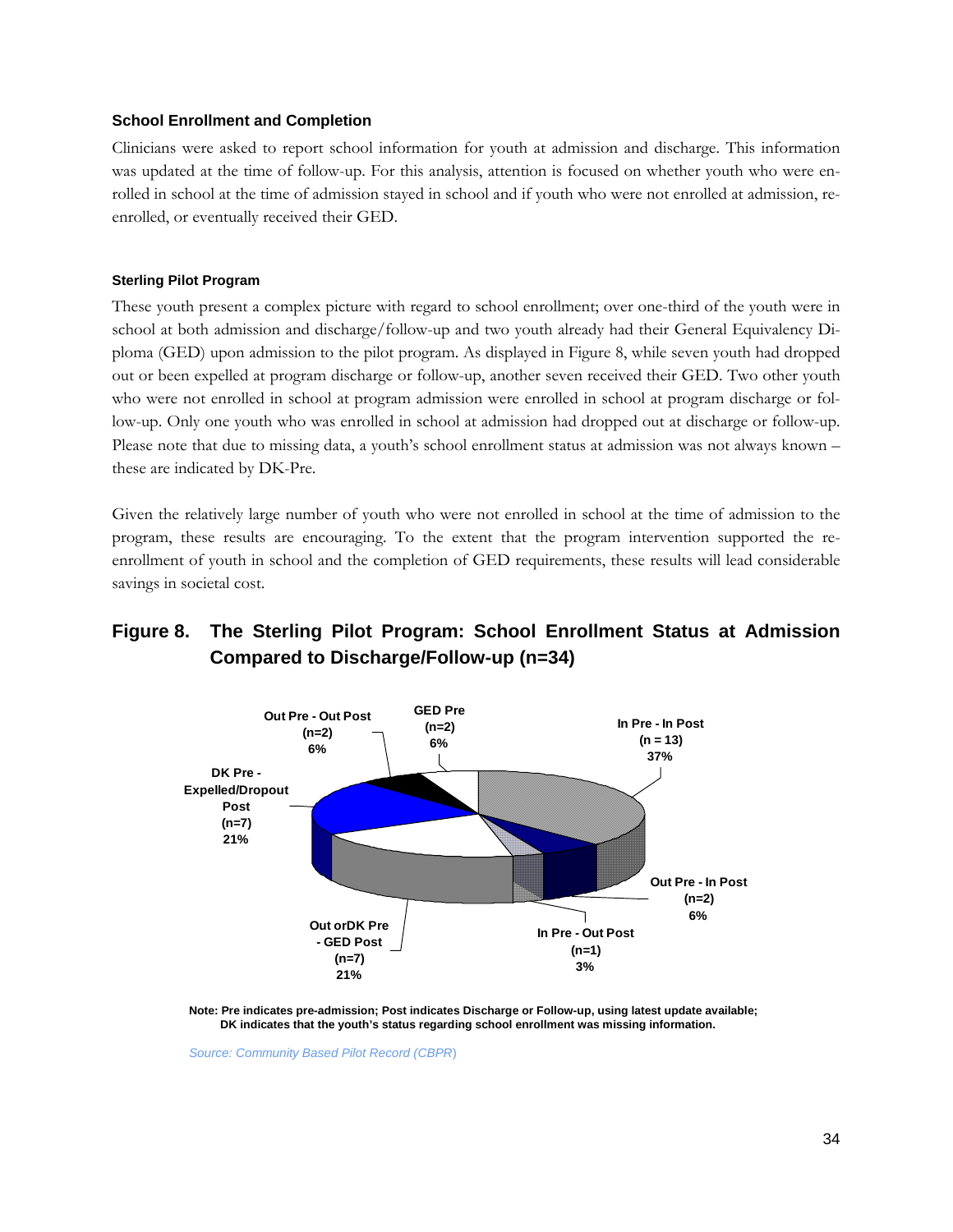#### **Denver MST Pilot**

Figure 9 shows that the overwhelming majority of the youth admitted to the Denver MST Pilot Program was enrolled in school at the time of their admission to the program and stayed in school through discharge/follow-up. This is a significant accomplishment since success in school (or not) is considered a risk factor for later delinquency. While two youth were not enrolled at follow-up, three youth who were not enrolled in school at admission were enrolled at discharge or follow-up. Please note that due to missing data, a youth's school enrollment status at admission was not always known – these are indicated by DK-Pre.

# **Figure 9. The Denver MST Pilot Program: School Enrollment Status at Admission Compared to Discharge/Follow-up (n=29)**



**Note: Pre indicates pre-admission; Post indicates Discharge or Follow-up, using latest update available; DK indicates that the youth's status regarding school enrollment was missing information.**

*Source: Community Based Pilot Record (CBPR*)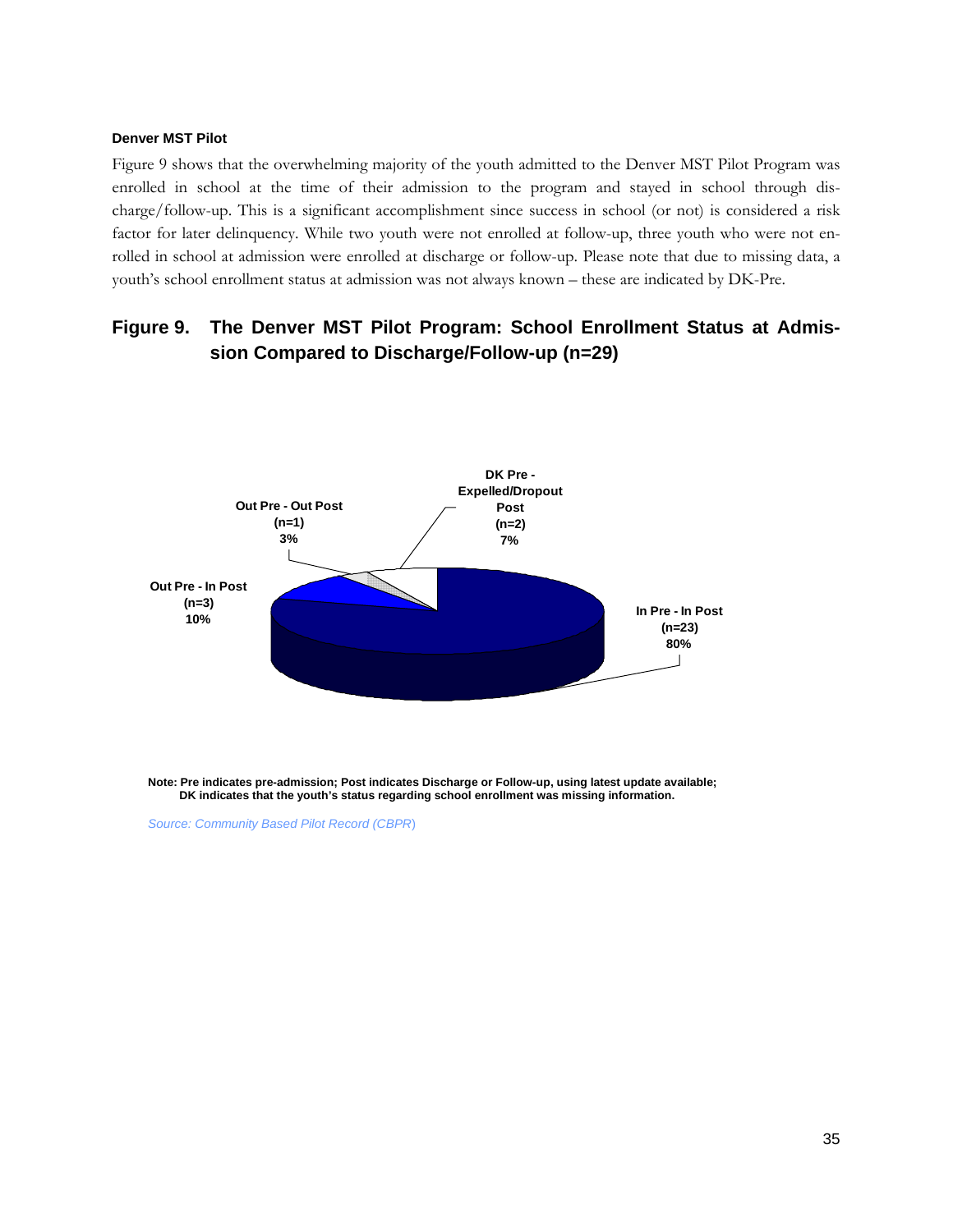### **Perceptions of Caregivers and Youth**

### **What Did They Hope the Pilot Program Would Achieve?**

**How Much Help Have They Received Before Enrollment Through Other Services and How Much Help Did They Receive from the Pilot Programs?** 

### **What Additional Services Are Needed and What Recommendations Do Caregivers and Youth Have?**

Interviews were conducted with caregivers and youth about six months after the youth was discharged from the pilot program. Caregivers and youth were paid for the interviews. The relatively low number of interviews conducted reflects a combination of families' refusal to participate, the inability to locate families, and difficulties with interviewer staffing. Findings reported here are based on the following numbers of responses:

### Table 16. Follow-up Interviews with Youth and Caregivers from the Sterling Pilot Program and the Denver MST Program

| <b>Program Characteristics</b> | <b>Sterling Pilot</b> | Denver MST |
|--------------------------------|-----------------------|------------|
| Caregiver Interviews           | 15                    |            |
| Youth Interviews               | 13                    |            |

*Source: Program Evaluation Records* 

Results will be presented for each site in the following areas:

- **§** Reason for enrollment;
- **§** Age of onset, types of problems experienced, and experience with other agencies/programs;
- **§** Helpfulness of the program and changes for youth since receiving the program;
- **§** Additional services that might have been helpful or are still needed; and
- **§** Amount and satisfaction with parent involvement in the program14.

Findings for caregiver and youth will be presented separately. The interviews were also divided based on whether the youth was discharged during the first or second year of the programs so that changes in perceptions of the programs could be detected. Results will only be presented that way if there was notable change in caregiver or youth perceptions over time.

In addition to the information collected through evaluation interviews, a site review was conducted with the Sterling Program by William Bane, M.S.W., from Mental Health Services and Carey Chamberlain, Psy.D., from the Division of Youth Corrections, Some notes from this May 2003 visit as well as Personal Statements submitted by youth in the Sterling program will also be included in this section.

<u>.</u>

<sup>14</sup> Asked only of parents.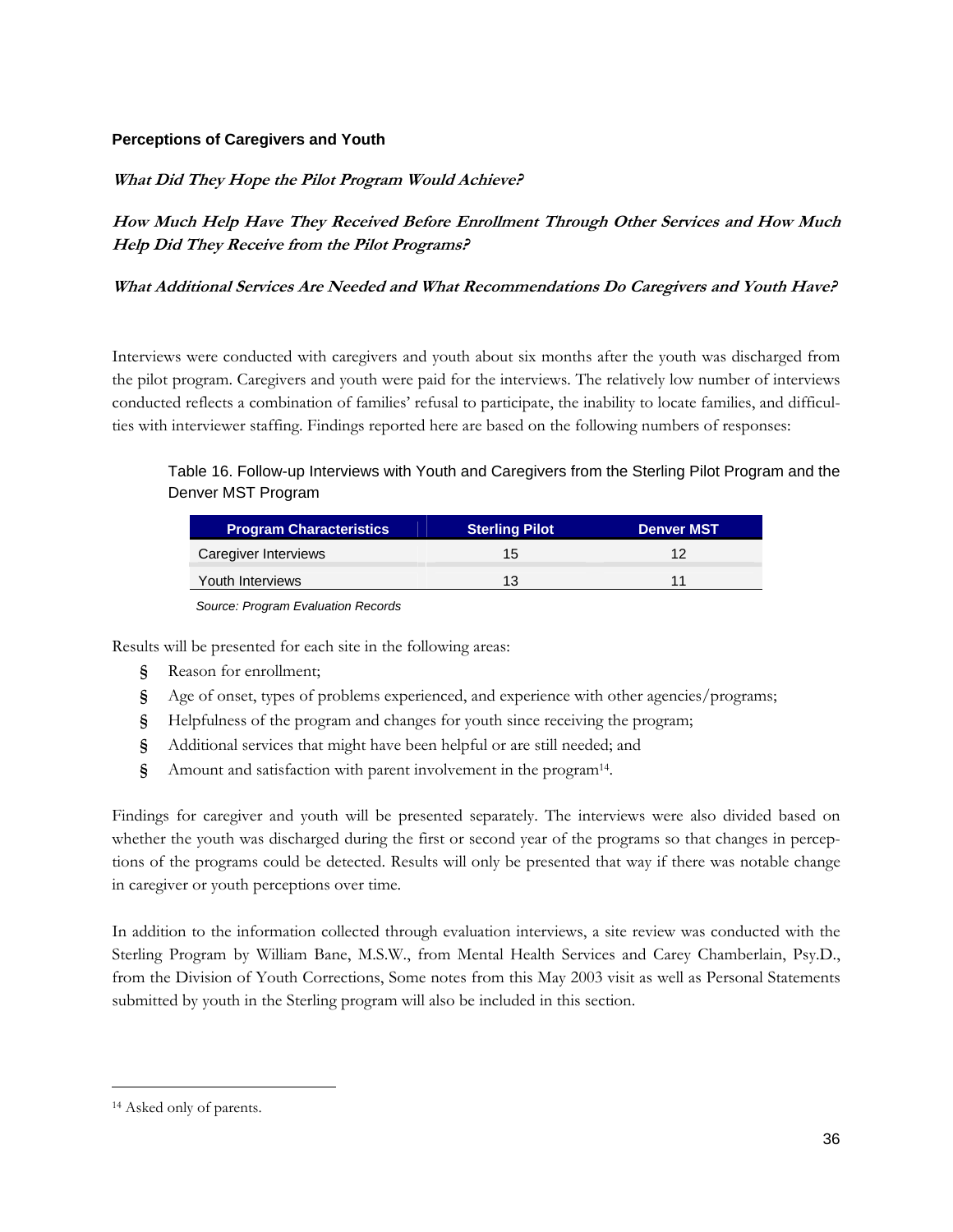#### **Qualitative Results for The Sterling Pilot Program**

Most families in the Sterling Program were referred by probation.

### **Age of Onset, Types of Problems Experienced, and Experience with Other Agencies/Programs**

**Caregiver View.** Caregivers reported a wide range for the age of onset of problems – from ages 6 to 17. Most Year 1 caregivers identified grades 7 and 8 as the beginning of serious problems, while most Year 2 caregivers noticed problems even earlier—with many problems beginning in elementary school.

*Despite noticing problems at an early age, few caregivers reported receiving any help services prior to the child's adolescence (and prior to the Sterling Program).* 

Despite noticing problems at an early age, few caregivers reported receiving any services prior to the child's adolescence (and prior to the Sterling Program). Most service involvement prior to admission to the Pilot Program came from the schools and child welfare, but was rated poorly overall. Typical issues were defiance, depression and drug use, attention deficit, lying, acting out in the classroom and lost of interest in or skipping school.

Youth View. Interestingly, Year 1 youth reported an earlier onset in problems, some as early as age 3, than did their caregivers. Youth perspectives on care received prior to adolescence and the Sterling program were similar to that of their caregivers, i.e., little if any help. Youth described problems with school (e.g., skipping, not doing homework and fighting), depression, family, bipolar disorder, and sexual molestation.

## **Helpfulness of the Sterling Pilot Program and Changes Seen in Youth Since Receiving Program Services**

**Caregiver View.** Overall, caregivers were pleased with the help received from the program. Several parents cited the Sterling Program as the most helpful service their child had ever received. Caregivers commented on the dedication of pilot program staff and praised current probation officers as well. Among other positives, caregivers commented that probation officers had a strong commitment to youth, and that they were willing to do "whatever it takes."

*Caregivers commented on the dedication of pilot program staff and praised current probation officers as well. Among other positives, caregivers commented that probation officers had a strong commitment to youth, and that they were willing to do "whatever it takes "* 

Caregivers reported better communication with their child; the child was no longer taking drugs, and he/she was no longer in trouble with police. Some caregivers noted benefits for themselves as well, such as being more accountable and receiving help to improve communication with their children.

Caregivers reported anecdotally that some of their children were now adults, married or moved out. Pregnancies in girls and boys causing pregnancies were reported. Caregivers also noted that employment was a formidable problem for these youth and those who were working put in long hours for low wages. Several youth were unemployed.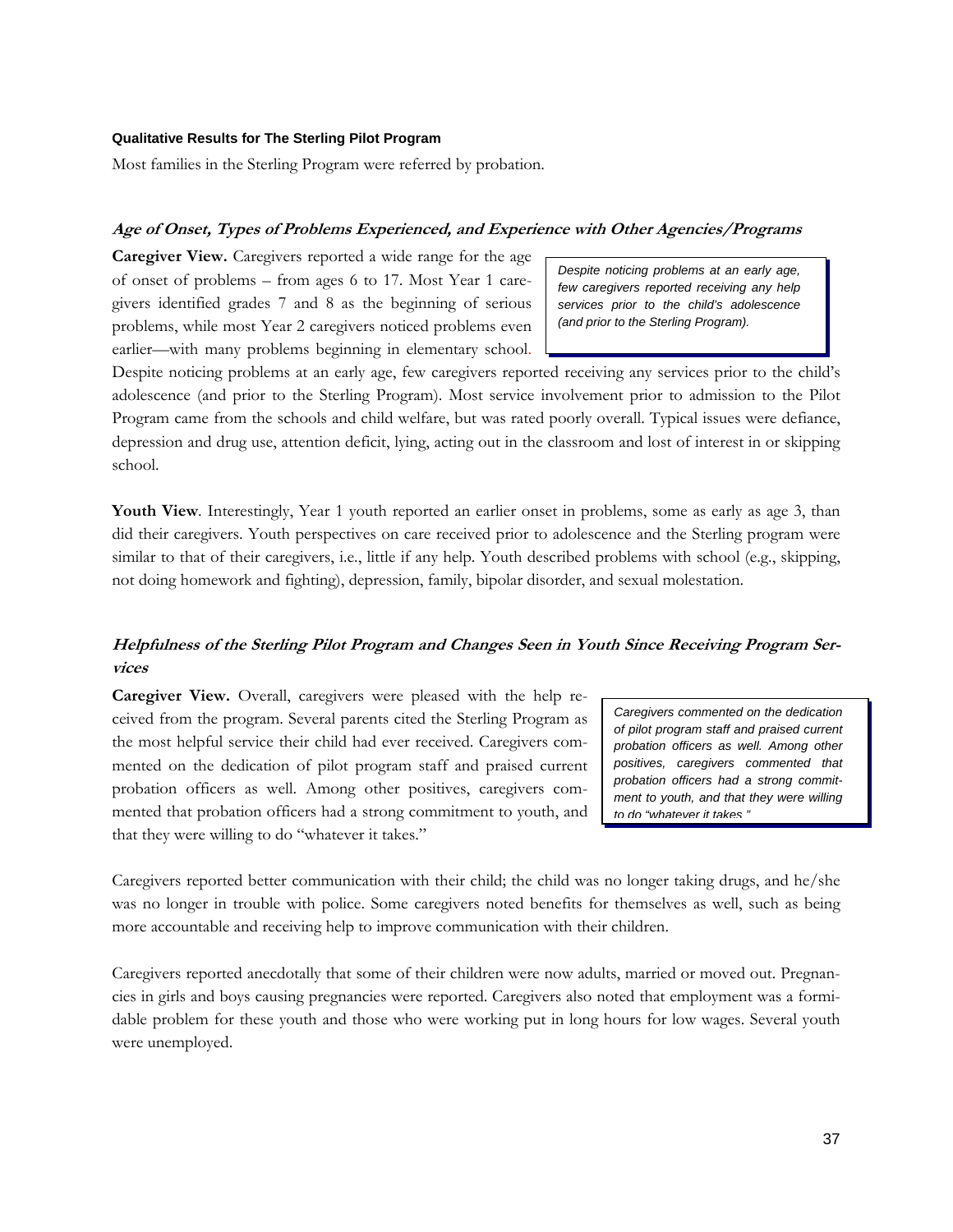**Youth View.** Most youth agreed with caregivers—they found that the Sterling program was the most helpful program that they had received. Year 1 youth reported that individual counseling, group therapy, and structure were most helpful. Year 2 youth cited assistance with drug abuse, GED classes, and hands on activities as important.

When reporting what they achieved, several youth said they had stopped using substances. Other achievements included better friends and better family relations. Some were back in school or had received a GED. They also reported being more assertive (speaking up for themselves) and having a better attitude.

## **Additional Services that Might Have Been Helpful or Are Still Needed:**

**Caregiver View.** Caregivers who thought their child needed additional services cited counseling, anger management and additional support services as potentially useful.

**Youth View.** Some youth agreed with the need for more counseling and anger management.

**Family Involvement<sup>15</sup>.** Almost all Year 1 caregivers would have liked more involvement with the program; few participated in regular family sessions. Cost of gas, the inability to attend sessions that interfered with work schedules and the perception that the program was primarily for youth and not parents kept parents from attending. While Year 2 caregivers were more involved in the program, with most participating in weekly family sessions, they reported they would have liked still more involvement and offered the following suggestions: later hours, more information on how to communicate with youth, and developing a parent support group.

## **Personal Statements from Youth**

In addition to information collected with interviews, several Sterling youth have either spoken at formal presentations in the Sterling community or written Personal Statements about their experiences in the pilot program and the impact this has had on their lives and that of their families. These personal statements are included in Appendix 5.

A few excerpts from these Personal Statements:

*Without individual sessions with Mindy, I would have felt like I had no one to talk to or confide in. Without Anger Management, I would not be able to control my anger like I can now. I would be in more trouble by fighting everyone I don't like…I would still be fighting with my Mom and be in more trouble than I am now.* 

*I think that pilot is great and can help a lot of people, because it has help [sic] me so much in S.A. (Substance Abuse) and A.M. (Anger Management). I think it can help people who want to start getting in trouble to make good decisions.* 

<u>.</u>

<sup>15</sup> Asked only of parents.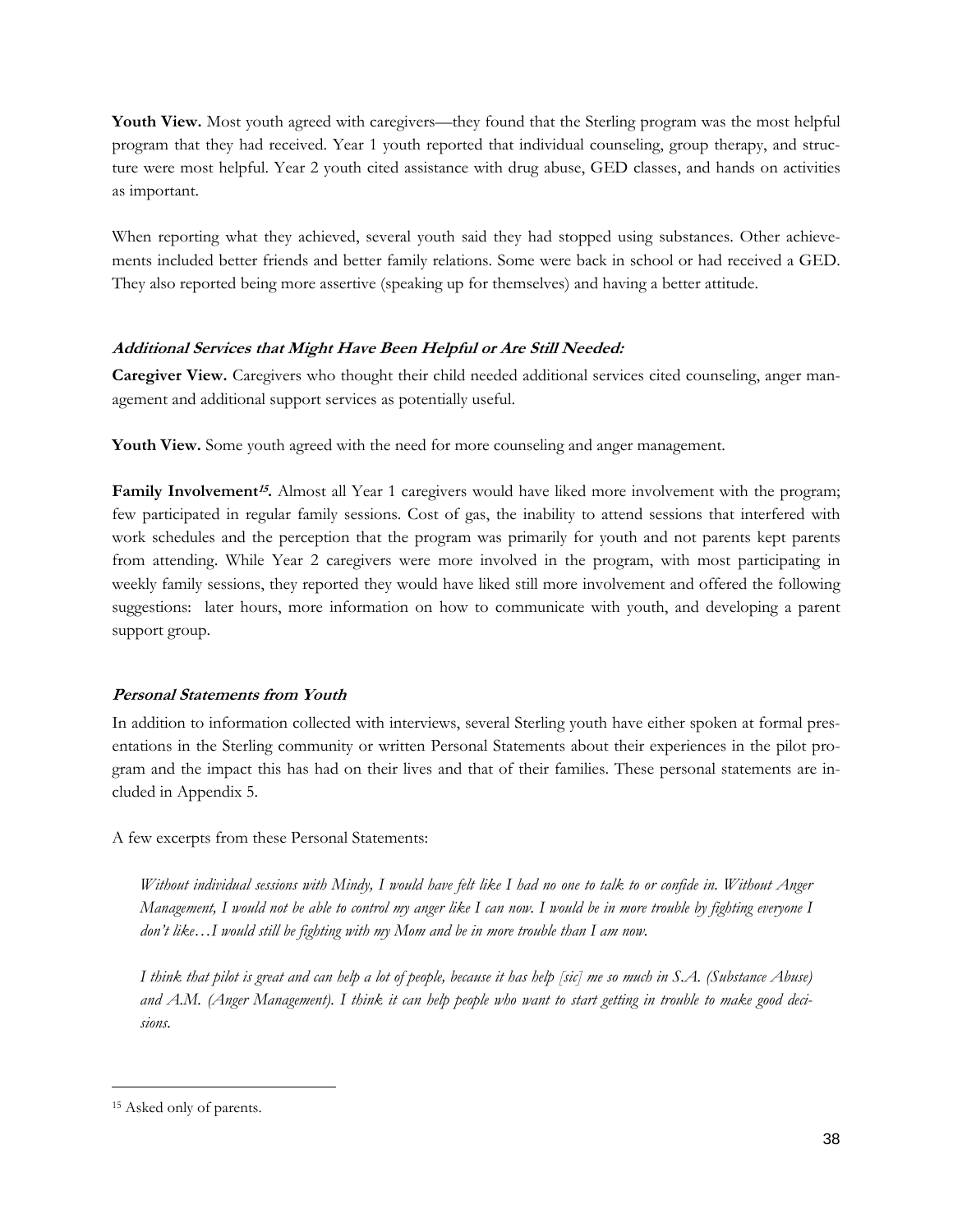*I have been to the correctional facility in Greeley and will never go back. If I only had to say one thing about this program is that it gave me my old life back with school and family.* 

**Site Visit Interviews.** The site visit included a review of program descriptions, and interview with staff, community agencies, and parents and youth. The notes from the interviews are included in Appendix 4 with other Sterling Pilot Program materials.

Excerpts from the notes:

*The parents reported that the multi-family groups were very helpful to them. In particular they benefited from the curriculum that was used and the opportunity to interact with other families who were experiencing similar difficulties.* 

*Each of the parents spoke about how the program helped them through difficult times concerning their children; and served as a lifeline in times of crises. This is of particular importance because each of the youth, in addition to experiencing serious mental health and substance abuse problems, had significant legal troubles due their delinquent behavior.* 

### **Qualitative Results for The Denver MST Program**

**Reason for Enrollment.** Most families stated they were court-ordered to receive services as part of the youth's probation or diversion programs. Some said they were referred by social services.

## **Age of Onset of Problems, Types of Problems Youth Experienced, and Agency Program Experience Prior to Involvement in the Denver Program**

**Caregiver's View.** Caregivers reported a wide range for the age of onset of problems – from ages 6 to 17. Caregivers hoped the program would address depression, anger, medication issues, and concentration and sleep problems. Alcohol use, fire setting, and dropping out of school were also cited as concerns.

Most of the caregivers said that their children had received assistance prior to adolescence but rated the services received as providing no help. Some saw the services as being of some help and one reported that Denver Diversion had been very helpful.

Youth View. Youth agreed with caregivers regarding age of onset of problems. Interestingly, most youth described their problems as anger related, but also reported that they sold drugs, stole, had ADHD, had been beaten up or had witnessed sexual activity.

Most youth rated services received prior to adolescence as being of no help; a few rated them as some help and one rated the services as extremely helpful.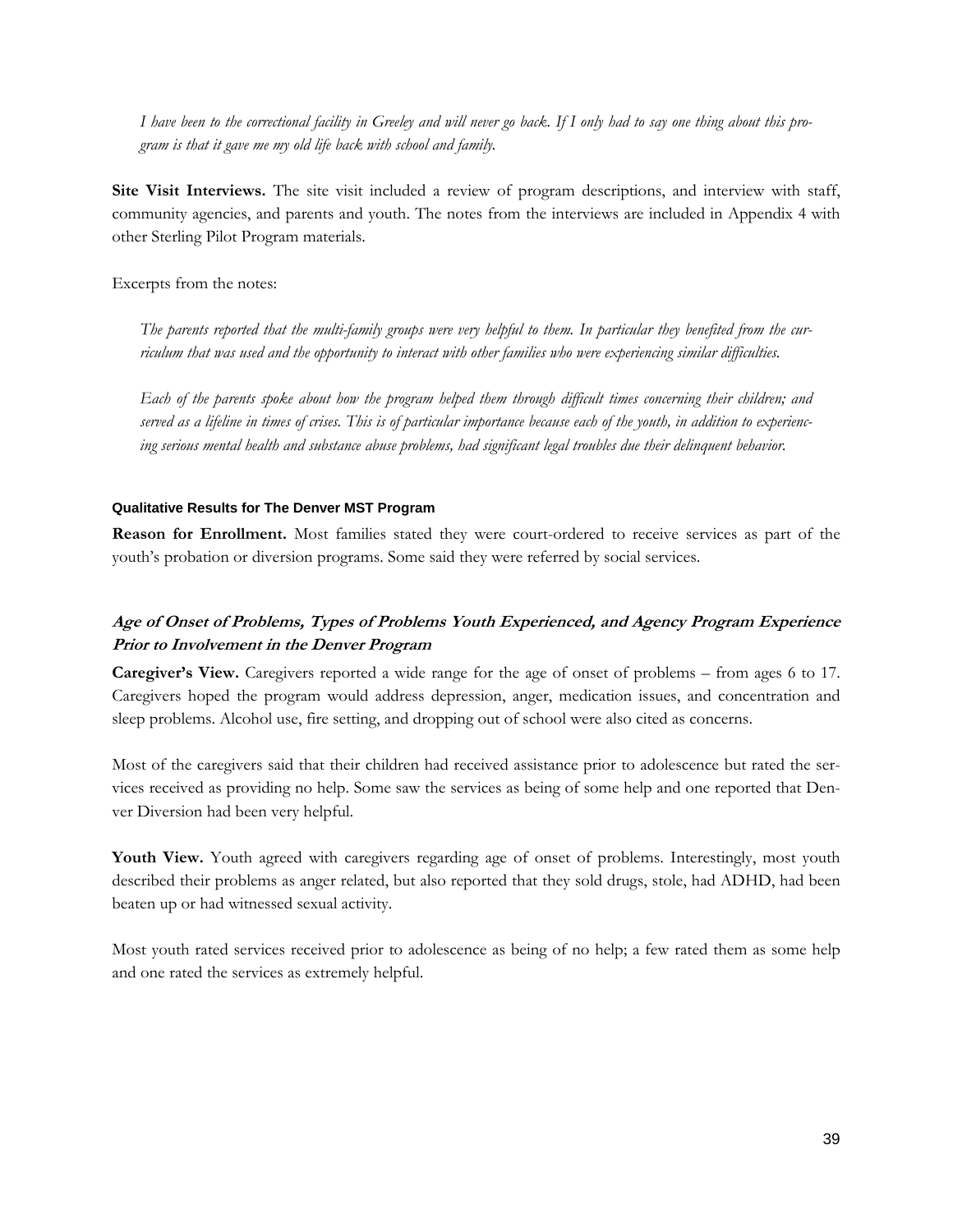## **Helpfulness of the Denver MST Pilot Program and Changes Seen in Youth Since Receiving Program Services**

**Caregiver View.** Most caregivers found that the program was very helpful; a few found it to be of some help and one found that it was not helpful. Most reported that the program was the most helpful service their child had ever received.

Caregivers noted that the MST approach helped their families deal with depression and family issues. Also mentioned were improved communication and providing new perspectives on problems. Many noted that they were pleased or comfortable with the MST therapist or impressed with the time that the MST therapist had spent with the family.

Youth View. Most youth found the Denver program to be very helpful or of some help and was often cited as the most helpful program they had ever received. A few youth found the program to be of some help or not helpful.

A few youth cited specific changes in themselves, including fewer problems with anger, fewer problems with their families, and fewer problems overall. One youth reported no longer being involved in a gang, and one reported better grades and being happier.

Services that were helpful included the availability and encouragement of MST therapists, and treatment that dealt with family issues.

## **Additional Services That Might Have Been Helpful and/or Are Still Needed**

**Caregiver View.** The most frequently suggested recommendation for program improvement was that treatment should be longer.

Youth View. Youth cited Job Corp, therapy with families and help with finances, dealing with personal loss, and anger management as services that could be useful. Some seemed aware of programs that included therapy with animals and remarked that this would be useful. Some youth also indicated that treatment could be longer.

**Family Involvement.** Almost all caregivers felt that they were very involved in the treatment their child received. Caregivers noted that all family members, including siblings, were generally involved in treatment, and that having the therapist come to the home made involvement easier.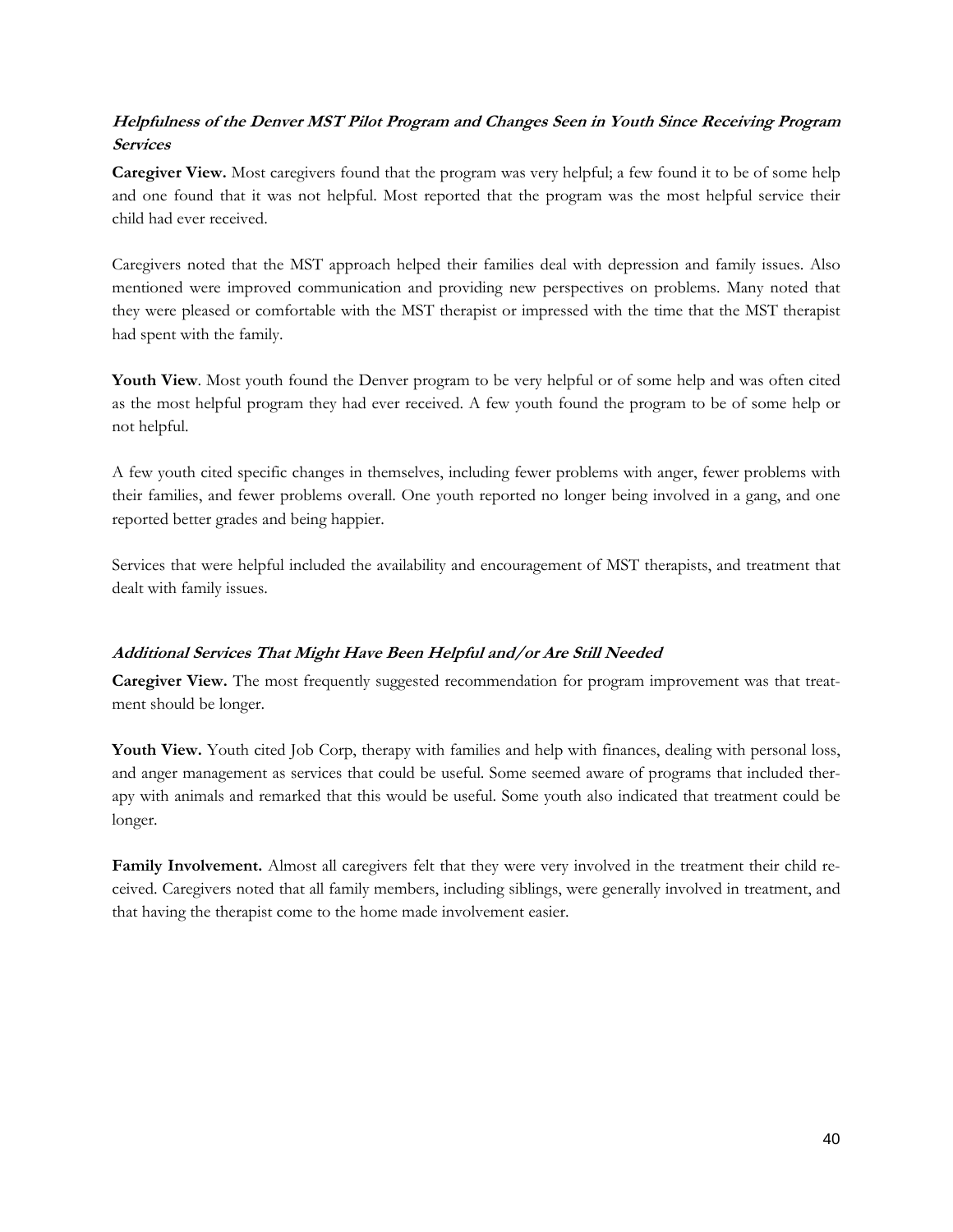### **Costs Averted or Saved by the Pilot Programs?**

Costs provide a useful way to represent individuals' need for human services. By documenting and adding the costs of an individual's service utilization, and costs averted, we can assess the economic impact of an intervention (Dresser, K. and Utsumi, D., 1991).

### **Methods**

- **§** *Documentation of Cost Events*. The events used in this analysis are the same events as described earlier, which detailed the delinquency, mental health, and school enrollment outcomes for youth. The primary data sources were both electronic- and paper-based and include:
- § The Integrated Colorado Online Network (ICON);
- § Colorado Trails;
- § The Sterling and MST Pilot Programs;
- § The Sterling and Denver Police Departments;
- § The Sterling and Denver Juvenile Diversion Programs; and
- § The Colorado Mental Health Institutes at Ft. Logan and Pueblo.
- **§** *Documentation of Costs*. Each service system was contacted and asked to provide the actual cost of service, if available. Average daily rates provided by the system were used if actual costs were unavailable. Appendix 6 contains documentation of the data source and methodology used to attribute dollar amounts to each monitized event.
- **§** *Calculation of Savings for Social Costs*. In any calculation of costs averted, it is legitimate to consider potential as well as actual costs (Cohen, M., 1996). This theoretical basis is used in some of these analyses.

Of the 90 youth who had enrolled in the two Pilot Program sites by June 30, 2003, non-program system costs were documented for 82 youth. It is important to note that while the data sources cited are likely the most accurate available for these events, all have limitations, some of which are due to when data were entered or extracted. Therefore youth may have accumulated additional costs after the data were extracted. The last data extraction for the ICON data was August 15, 2003, while the last search in the Colorado Trails Database, where cases were looked up individually, was in July. Owing to the challenges inherent in this type of data collection effort, we cannot assume that there were no pre- or post-program costs for the remaining youth, only that they did not appear in these data sources at the time the data were extracted or collected.

### **Definitions**

This cost analysis is based on the specific operational terms defined below.

**Program Cost** = The average cost per youth for the Community Based Pilot Programs as documented by the program sites.

**Pre-Program System Costs** = Cost for individual youth in the designated time periods preceding admission to the program. This includes six months prior to admission as one period and anytime prior to the six months as another period.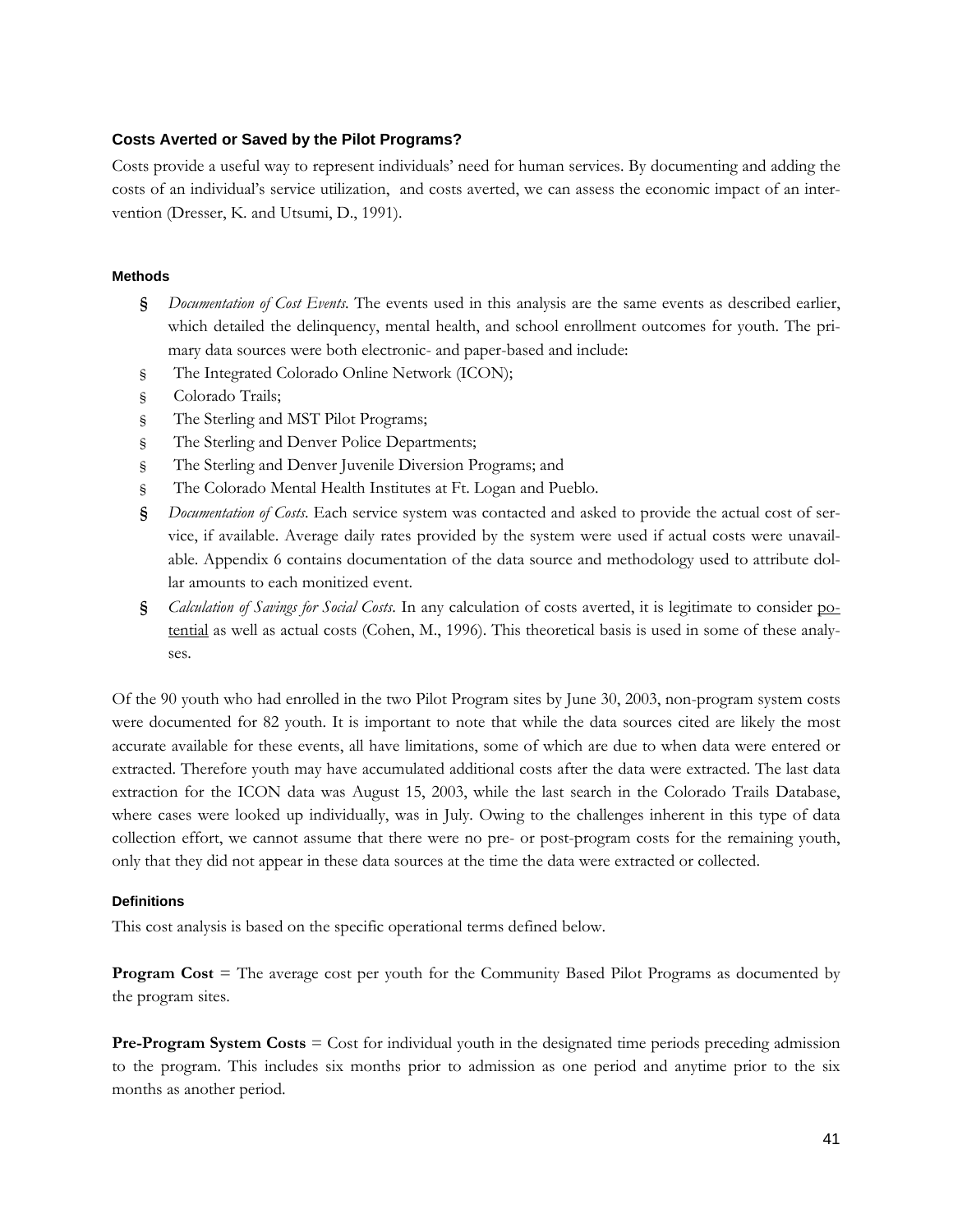**Post-program System Cost** = Cost for individual youth in the designated periods after admission to the program. Time periods include: during enrollment; within six months after discharge, between six months and one year following discharge; greater than one year but less than 18 months following discharge; greater than 18 months following discharge. This does not include Program Cost.

**Career Cost** = Total cost per youth for all service utilization time periods (any time pre-intervention, during the intervention, and up to the evaluation time period-August 2003), including juvenile/criminal justice (e.g., diversion, arrests, probation, and DYC facility days), mental health inpatient treatment, special education and child welfare out-of-home placements. This figure does not include the cost of the programs being evaluated (Cohen, M., 1996)

**Pre-program Cost Profile** = Cost picture of each youth's service utilization prior to admission to the pilot programs, ranked High, Medium, or Low.

**Post-program Cost Profile** = Cost picture of each youth's service utilization during and after the pilot program, ranked High, Medium, or Low. The Program Cost is not included in this calculation.

**Long-term Cost-averted** = Post-program Cost minus Pre-program Cost. (often referred to as Cost Avoidance)

**Short-term Cost-averted** = Costs incurred six months prior to the intervention minus system cost incurred during and in the six months following the intervention.

**Cost Savings** = Program Cost minus Post-program System Cost

The cost methodology operates on very specific assumptions:

- **§** It is possible (and important) to attribute dollar amounts to various program services and outcomes.
- **§** *Ideally, c*ost expended in programs should generate at least an equivalent amount of savings from problems lessened or additional services averted.
- **§** Program dollars spent at one point in time are expected to save money at a later time.
- **§** Youth with extensive public system involvement prior to participation in the project will probably have different outcomes from youth with lower system involvement.
- **§** For youth with serious mental disturbance, delinquent behavior, and substance abuse, we can expect their system involvement to continue or escalate. Therefore, the best predictor of their future behavior is their past behavior. Youth prior to intervention, therefore, can serve as their own comparison following intervention.
- **§** In the absence of actual dollar amounts, useful comparisons can be made between participant costs and state specific average costs as well as national averages for high cost events such as teen pregnancy or school failure.

This section now address the following questions: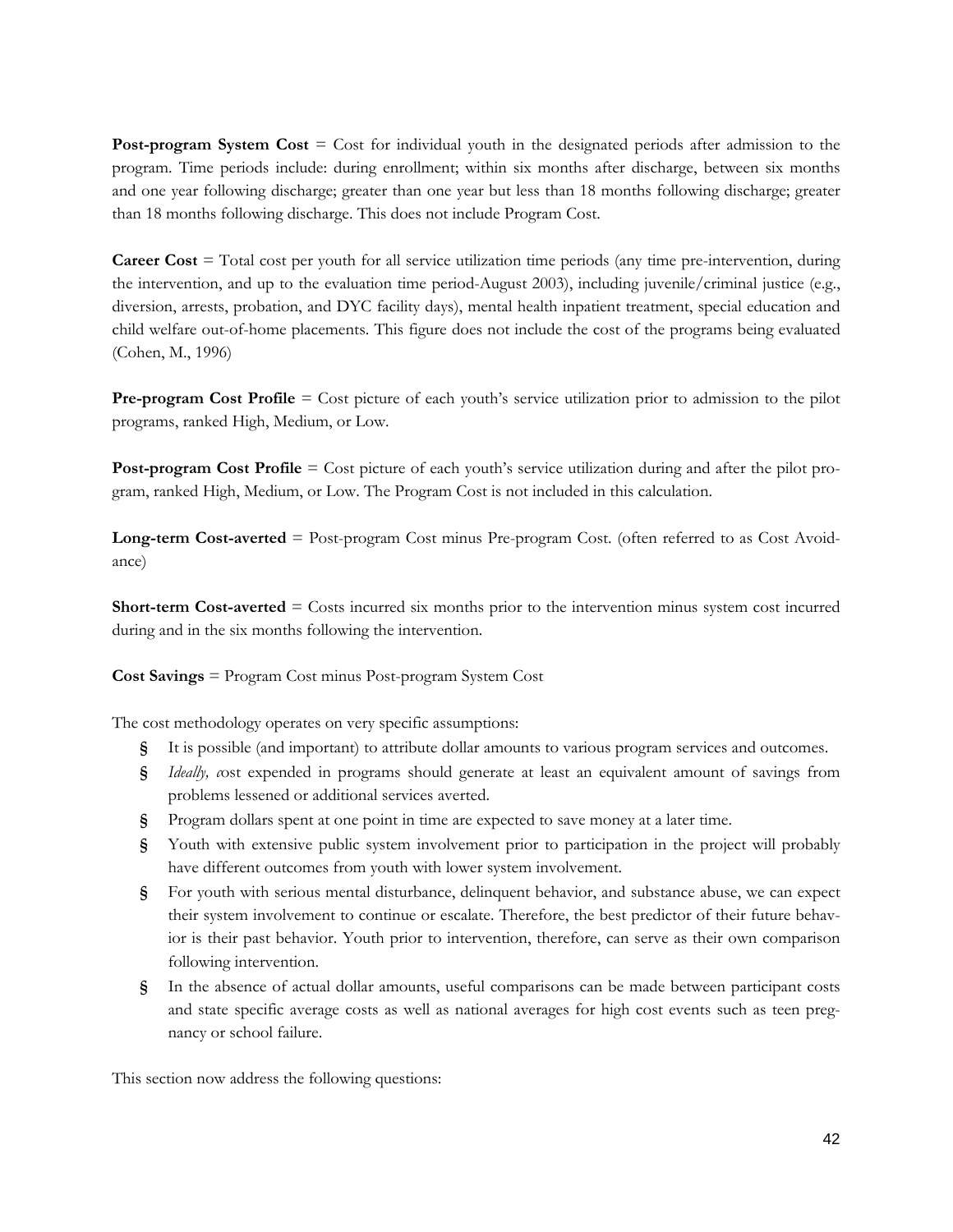- **§** What are the Career Costs of youth served in the two Pilot Programs? How are they distributed across various public systems and High, Medium, and Low Cost Groups?
- **§** What are the Pre- and Post-cost Profiles for youth served in the pilot programs and is Pre-Program Cost a predictor of Post-program Cost?
- **§** What are the Short- and Long-Term Costs Averted, i.e., are the Post-program System Costs per youth less than the Pre-Program Costs incurred for the same youth?
- **§** What are the savings yielded from the pilot programs and how are they affected by program completion?
- **§** Are other high cost events (e.g., teen child birth, heavy drug use, school failure), averted during the intervention and follow-up period, and how much would it have cost had they occurred at expected frequencies?
- **§** What are the implications of cost analyses for program planning?

**One Cost Caution.** As offenders progress through their criminal careers, the system rarely invokes consequences that are less serious. Thus, as placements become more restrictive and greater in length, the costs will naturally escalate. Any failure on the part of this high-risk group then, will result in significant Post-program System Costs because these youth - by virtue of their prior history, mental health issues, and current involvement in the juvenile justice system - will further penetrate this expensive system.

### **What are the Career Costs of Youth Served in the Two Pilot Programs?**

## **How Are They Distributed Across Various Public Systems and High, Medium, and Low-Cost Groups?**

**Career Costs.** The 82 youth served in the two Community-Based Pilot Programs have, through August 15, 2003, cost the state of Colorado more than \$2.3 million dollars. This total includes per youth cost for all service utilization time periods (pre-, during, and post-program enrollment), including delinquency related costs, mental health inpatient treatment, child welfare (all out-of-home placements), and placements, and special education. Table 17 documents the extensive scope of expenditures for these youth.

## Table 17. Career Costs for Total Cohort for All Time Periods: Denver MST and Sterling Pilot Program Youth

| <b>Cohort</b>   | Number of Youth | Cost        |
|-----------------|-----------------|-------------|
| <b>Sterling</b> | 44              | \$1.435.203 |
| Denver          | 38              | 886,568     |
| Total           | 82              | \$2,321,770 |

*Source: Integrated Colorado Online Network (ICON); Colorado Trails, Documentation of Cost Events* 

Table 18 displays these Career Costs broken down by the system that incurred the cost for the total preadmission period and the total post-admission period, including post-discharge. Also shown is the percent change in cost between the periods by system. Within this system breakdown, the cost figures may represent multiple services received from the same system by one youth as well as one youth accruing cost across multiple systems over their lifetime.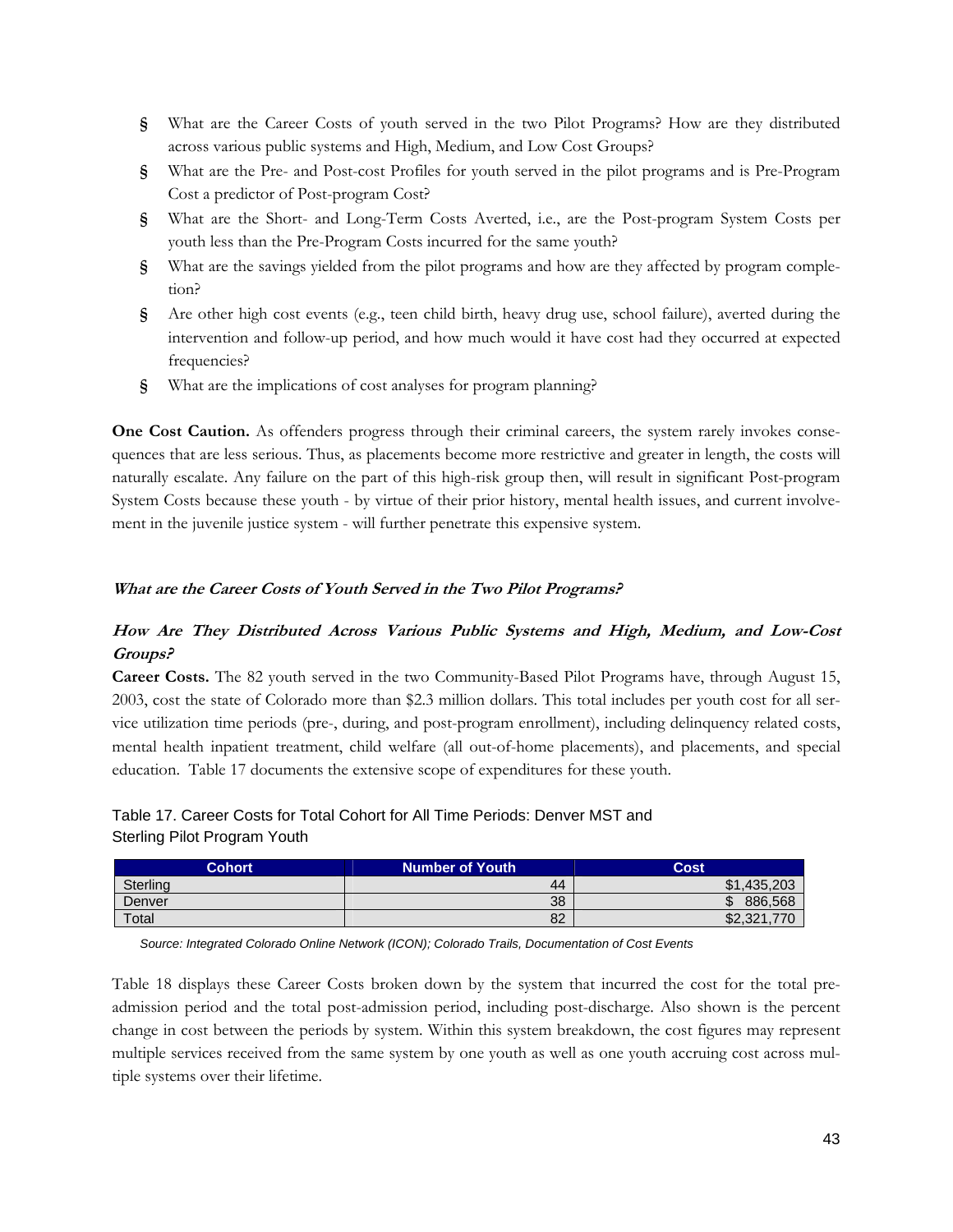As shown, two-thirds of the costs were incurred by the Department of Human Services both pre- and postprogram enrollment. Prior to enrollment Child Welfare (residential treatment and other group care days) accounted for the vast majority of costs, while in the post-admission period, youth corrections accounted for the highest percentage of costs. It should be noted that Mental Health costs represent inpatient costs at the two mental health institutes only and do not include the mental health costs incurred by Pilot Programs. While the pilot programs are in fact mental health costs, for this analysis they are considered program costs, and thus are separated out from overall system costs.

The Judicial Branch and Municipalities accounted for one-third of the total costs pre- and post-admission, all related to delinquency. The Division of Probation Services almost doubled their costs and the Municipalities decreased theirs by more than a 50% from the pre- to post-periods. This is not surprising since youth who sustain multiple "episodes" will forfeit diversion opportunities and be placed on more restrictive state sentences.

In addition to demonstrating the wide distribution of costs across multiple child serving systems in Colorado, these analyses also show how the distribution can change over time. It is important to note, however, that shifts in system costs cannot necessarily be attributed to the intervention of the Pilot Programs. The age at which the youth enrolled in the program, as well as the point in his or her particular "career" at the time of enrolment, could both have significant effects

*The age at which the youth enrolled in the program, as well as the point in his or her particular "career" at the time of enrolment, could both have significant effects on which systems are used when by which youth and the consequent costs.* 

on which systems are used when by which youth and the consequent costs. These comparisons also show the ease that the most severely affected youth can move from one system to another in relatively short periods of time.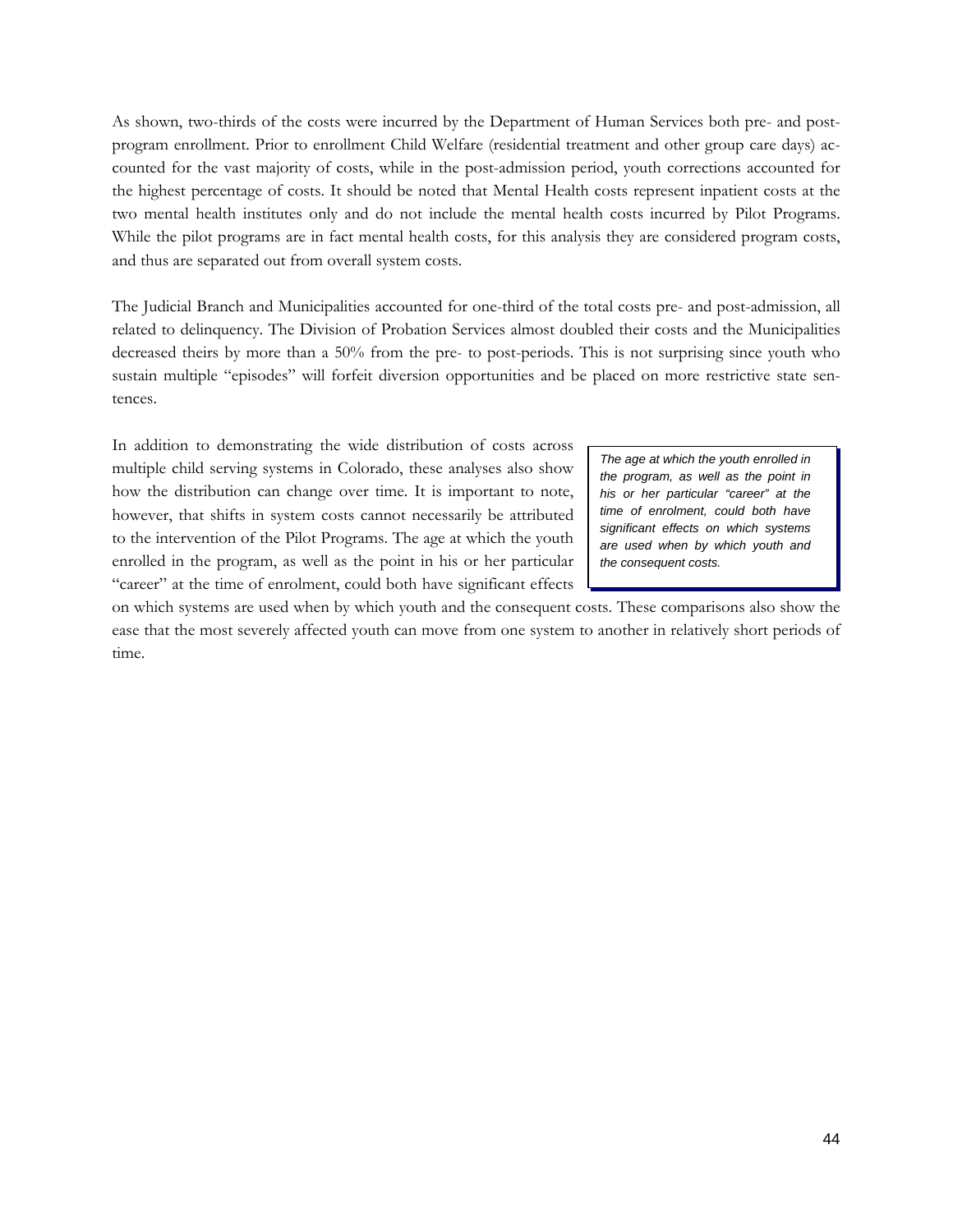Table 18. Career Costs for 82 Youth by Public System Incurring the Cost for the Total Pre-Admission Period and the Total Post-admission Period and Percent Change in Cost Between the Periods by System

|                                 |                                  | <b>Pre Admis-</b><br><b>sion</b> | % Pre-<br><b>Admission</b> | Post-<br><b>Admission</b> | % Post-<br><b>Admission</b> |             |
|---------------------------------|----------------------------------|----------------------------------|----------------------------|---------------------------|-----------------------------|-------------|
| <b>Public System</b>            | <b>Cost Events</b>               | <b>Total Cost</b>                | <b>Cost</b>                | <b>Cost</b>               | <b>Cost</b>                 | % Change    |
| Dept of Human Ser-              |                                  |                                  |                            |                           |                             |             |
| vices                           |                                  | \$740,940                        | 65.1%                      | \$780,557                 | 66.4%                       | 5.3%        |
|                                 | RTC, RCCF,                       |                                  |                            |                           |                             |             |
| <b>Child Welfare</b>            | Group<br><b>Detention Days</b>   | \$426,759                        | 37.5%                      | \$258,836                 | 22.0%                       | $(-39.3%)$  |
|                                 | and                              |                                  |                            |                           |                             |             |
|                                 | Commitment                       |                                  |                            |                           |                             |             |
| <b>Youth Corrections</b>        | Days                             | \$201,794                        | 17.7%                      | \$406,854                 | 34.6%                       | 101.6%      |
|                                 | Inpatient Psy-                   |                                  |                            |                           |                             |             |
| <b>Mental Health</b>            | chiatric                         | \$152,004                        | 13.4%                      | \$75,250                  | 6.4                         | (-50.5%)    |
| Colorado                        |                                  |                                  |                            |                           |                             |             |
| <b>Judicial Branch</b>          |                                  | \$149,889                        | 13.2%                      | \$217,731                 | 18.5%                       | 45.3%       |
|                                 | Probation Days,                  |                                  |                            |                           |                             |             |
|                                 | Intensive Prob.                  |                                  |                            |                           |                             |             |
|                                 | Days,<br><b>Electronic Moni-</b> |                                  |                            |                           |                             |             |
| Probation                       | toring                           | \$102,867                        | 9.0%                       | \$189,518                 | 16.1%                       | 84.2%       |
| <b>Filings</b>                  | <b>Court Costs</b>               | \$47,022                         | 4.1%                       | \$28,213                  | 2.4%                        | $(-40.0\%)$ |
| Special Education <sup>16</sup> |                                  |                                  |                            |                           |                             |             |
| (Denver,                        |                                  |                                  |                            |                           |                             |             |
| <b>RE-1 Valley School</b>       | Special Educa-                   |                                  |                            |                           |                             |             |
| <b>Districts</b>                | tion Days                        | \$69,410                         | 6.1%                       | \$125,167                 | 10.7%                       | 80%         |
|                                 | Diversion Epi-                   |                                  |                            |                           |                             |             |
|                                 | sodes.<br>Arrests,               |                                  |                            |                           |                             |             |
|                                 | Community,                       |                                  |                            |                           |                             |             |
| Municipal                       | Service,                         |                                  |                            |                           |                             |             |
| (Denver, Sterling)              | Jail                             | \$185,351                        | 16.3%                      | \$91,175                  | 7.8%                        | $(-50.8)$   |
| Department of Cor-              |                                  |                                  |                            |                           |                             |             |
| rections                        | Sentence Days                    | \$<br>$\Omega$                   | <b>NA</b>                  | \$27,867                  | 2.4%                        | 100%        |
| Total                           |                                  | \$1,137,866                      |                            | \$1,174,667               |                             | 3.2%        |

*Note: Post-admission period includes post-discharge periods* 

*Source: Integrated Colorado Online Network (ICON); Colorado Trails, Documentation of Cost Events* 

Although not shown on this chart, it is important to note that the days that were documented on Tables 9 and 12 for post-admission/discharge Commitments to the Division of Youth Corrections (1650 days) and the Department of Corrections (365 days) were for only 6 youth and account for \$291,537 (25%) of post-admission costs.

**Career Cost Groups.** Career Costs for the youth in the two programs ranged from a low of \$106 for one youth to a high of \$173,748 for another, including actual costs documented during all time periods. One way to conceptualize Career Cost is to de-

 $\overline{a}$ 

*One way to conceptualize Career Cost is to develop a "cost profile" by classifying the range of costs as High, Medium, or Low. Based on the actual distribution of Career Cost for the 82 youth in this cost study, Low Cost was considered any amount of Career Cost below \$10,000. Medium was used for costs between \$10,000 and \$50,000 and High Cost was any amount greater than \$50,000.* 

<sup>16</sup> Special Education Days were based on clinician report for each youth pre- and post-admission status. Since external validation was not available, only 6 months pre-admission and 6 months post-discharge, plus the enrollment period were counted for each youth so designated.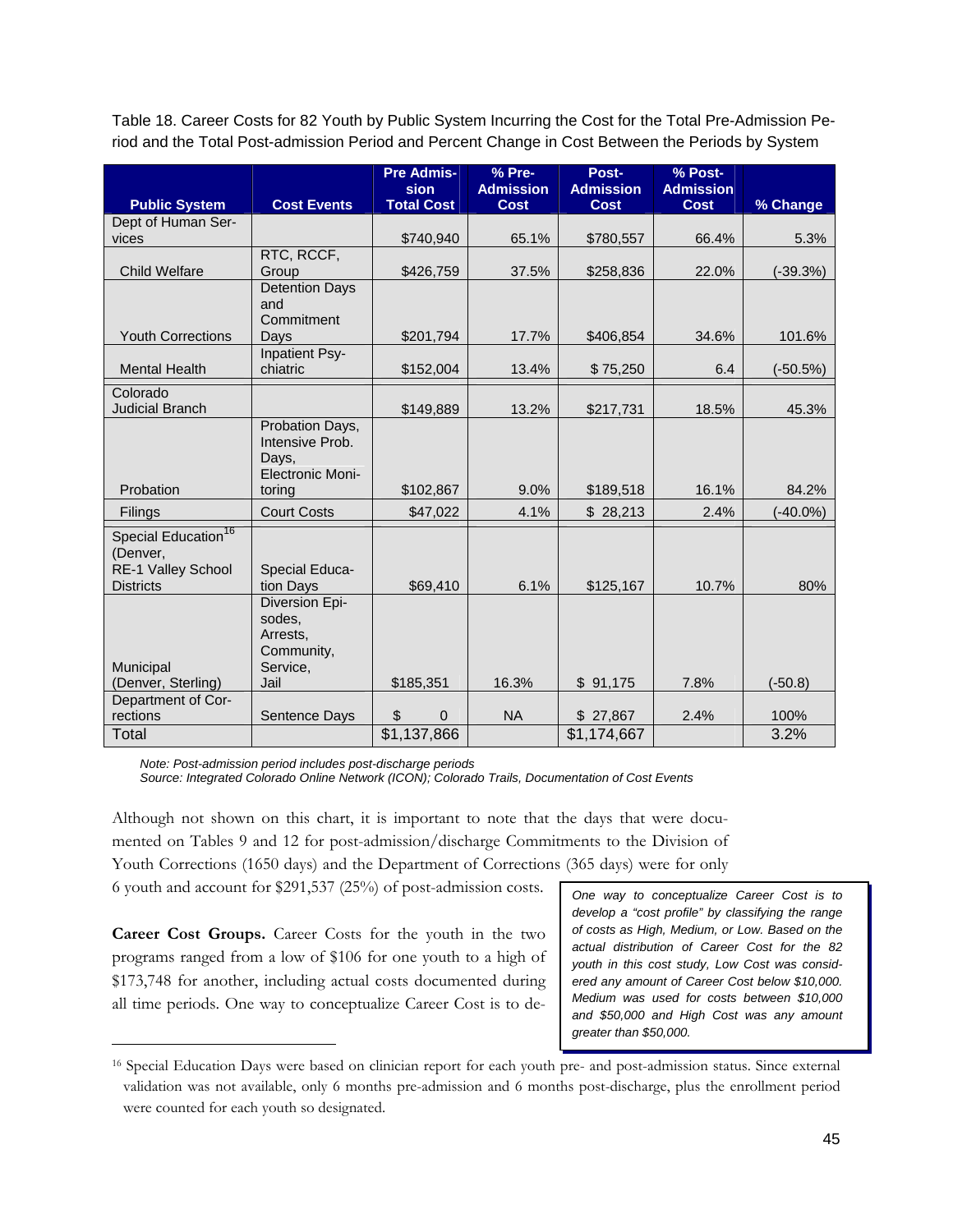velop a "cost profile" by classifying the range of costs as High, Medium, or Low. Based on the actual distribution of Career Cost for the 82 youth in this cost study, Low Cost was considered any amount of Career Cost below \$10,000. Medium was used for costs between \$10,000 and \$50,000 and High Cost was any amount greater than \$50,000. Table 19 shows the number of youth in each group, the percentage of the total cohort that the number represents, the sum of all Career Costs for that group and the percentage of all costs represented by that sum. This shows that for the total cohort and for both sites, High Cost youth, who represent less than one forth of all the youth, account for approximately two thirds of all Career Costs.

|                      |                        | % Of All Youth by |                     | % Of Career          |
|----------------------|------------------------|-------------------|---------------------|----------------------|
| <b>Profile Group</b> | <b>Number of Youth</b> | <b>Site</b>       | <b>Career Costs</b> | <b>Costs by Site</b> |
| <b>Sterling</b>      |                        |                   |                     |                      |
| High                 | 11                     | 25%               | \$1,084,508         | 75%                  |
| Medium               | 11                     | 25%               | \$<br>249,898       | 17%                  |
| Low                  | 22                     | 50%               | \$<br>107,578       | 8%                   |
| Total                | 44                     | 100%              | \$1,441,984         | 100%                 |
|                      |                        |                   |                     |                      |
| <b>Denver</b>        |                        |                   |                     |                      |
| <b>High</b>          | 5                      | 13%               | \$438,775           | 50%                  |
| Medium               | 17                     | 45%               | \$345,813           | 40%                  |
| Low                  | 16                     | 42%               | \$85,962            | 10%                  |
| Total                | 38                     | 100%              | \$870,550           | 100%                 |
|                      |                        |                   |                     |                      |
| <b>Total Cohort</b>  |                        |                   |                     |                      |
| High                 | 16                     | 20%               | \$1,523,283         | 66%                  |
| Medium               | 28                     | 34%               | \$<br>595,711       | 26%                  |
| Low                  | 38                     | 46%               | \$193,540           | 8%                   |
| Total                | 82                     | 100%              | \$2,314,534         | 100%                 |

*Source: Integrated Colorado Online Network (ICON); Colorado Trails, Documentation of Cost Events* 

## **What are the Pre- and Post-cost Profiles for Youth Served in the Pilot Programs and Is Pre-program Cost a Predictor of Post-program Cost?**

**Pre-program Cost Profiles.** Cost Profiles only look at the total period of time *prior* to the intervention. Cost Profiles are a way to characterize youth for purposes of predicting outcome. The assumption here is that High Cost youth, those with extensive service utilization, will present more challenges in the intervention and are at higher risk for poorer outcomes.

This analysis used the same cutoff points for High, Medium, and Low that were developed for Career Costs. In Table 20, we see that prior to the start of the intervention, only 7% of the youth, across both sites, were in the High Cost Category. Sterling had four youth the High Cost Category, compared to two in Denver. Since only youth with more than \$50,000 in costs are in this category, this represents a considerable sum.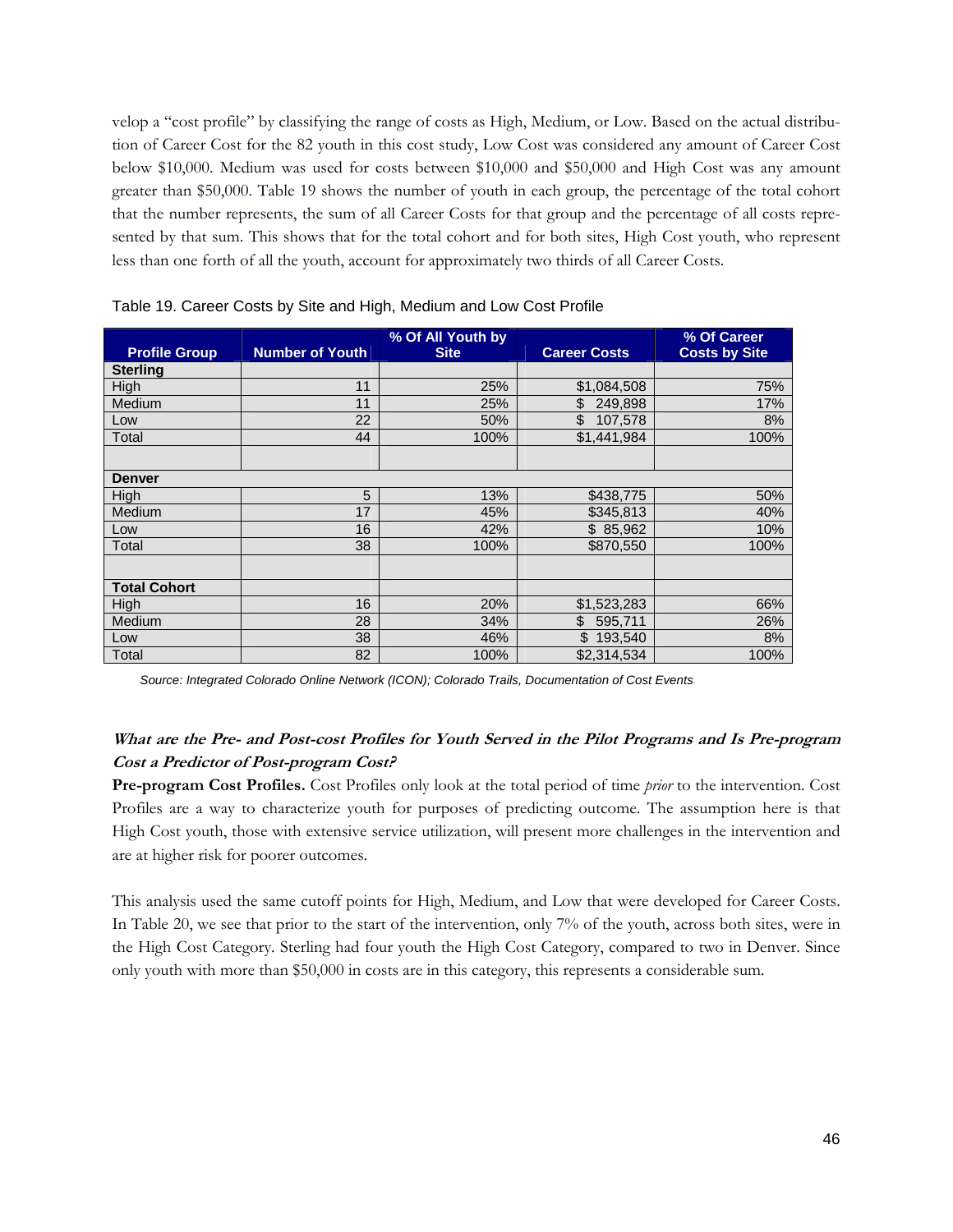| <b>Cohort</b>          | <b>High Cost</b> | <b>Medium Cost</b> | <b>Low Cost</b> | Total     |
|------------------------|------------------|--------------------|-----------------|-----------|
| Denver                 | 2(5%)            | 6(16%)             | 30 (79%)        | 38 (100%) |
| Sterlina               | (9%)             | 10(23%)            | 30(68%)         | 44 (100%) |
| $\tau$ <sub>otal</sub> | 6(7%)            | 16 (20%)           | 60 (73%)        | 82 (100%) |

Table 20. Pre-Program Cost Profiles of Total Cohort and Denver and Sterling Youth (% of N by Site)

*Source: Integrated Colorado Online Network (ICON); Colorado Trails, Documentation of Cost Events* 

Before presenting outcome information, it is important to reiterate that at the time of the evaluation, August 2003, youth represented different periods of time past their discharge from the programs, and some were still enrolled. Table 21 shows the percentage of youth in each site by their time period pos-discharge, showing that 21% of the youth were more than 18 months post-discharge, while 10% were still enrolled in the program. For the total cohort, the youth are fairly evenly distributed across the post-discharge time periods. The Sterling program, however, began operation about seven months prior to the Denver program; therefore, almost half of their youth are in the "18 months or longer" post-discharge period. This is important because the further a youth is from their discharge date; the longer they are at risk for accumulating costs. This was considered when outcomes related to cost were calculated.

Table 21. Number and Percent of Youth by Time Period Post-discharge for the Total Cohort and Two Sites (% of N by Site)

| <b>Time Period Post-discharge</b>       | <b>Denver</b> | <b>Sterling</b> | <b>Total</b> |
|-----------------------------------------|---------------|-----------------|--------------|
| <b>Still Enrolled</b>                   | $4(11\%)$     | 4(9%)           | $8(10\%)$    |
| 6 Mos. Post-discharge or less           | 10(26%)       | 7 (16%)         | 17 (21%)     |
| 6 Mos. or longer and less than 12 Mos.  | 13 (34%)      | $5(11\%)$       | 18 (22%)     |
| 12 Mos. or longer and less than 18 Mos. | 10 (26%)      | 8(18%)          | 18 (22%)     |
| 18 Mos. or longer                       | 1(3%)         | 20 (46%)        | 21 (25%)     |
| Total                                   | 38 (100%)     | 44 (100%)       | 82 (100%)    |

*Source: Integrated Colorado Online Network (ICON); Colorado Trails, Documentation of Cost Events* 

**Post-program Cost Profiles.** This analysis used the same cutoff points for High, Medium, and Low that were developed for Career Costs. In Table 22 below, we see that following the start of the intervention, i.e., post-admission, and up until the evaluation period, the vast majority of the youth were in the Low Cost Category. In fact, the overall distribution is almost identical to that seen in the Pre-Program Cost Profile.

| Table 22. Post-program Cost Outcomes of Total Cohort and Denver and Sterling Youth, N=82 |  |  |
|------------------------------------------------------------------------------------------|--|--|
| (% of N by Site)                                                                         |  |  |

| <b>Cohort</b>          | <b>High Cost</b> | <b>Medium Cost</b> | <b>Low Cost</b> | <b>Total</b> |
|------------------------|------------------|--------------------|-----------------|--------------|
| Denver                 | 2(5%)            | 9(24%)             | 27 (71%)        | 38 (100%)    |
| <b>Sterling</b>        | 5(11%)           | 6(14%)             | 33 (75%)        | 44 (100%)    |
| $\tau$ <sub>otal</sub> | (9%)             | 15(18%)            | 60 (73%)        | 82 (100%)    |

*Source: Integrated Colorado Online Network (ICON); Colorado Trails, Documentation of Cost Events* 

**Comparison of Pre-Program and Post-program Cost Profiles.** While the proportion of youth in the High, Medium, and Low Cost categories are about the same from the pre- to the post-periods, it is instructive to see that *individual youth do not always remain in the same groupings*.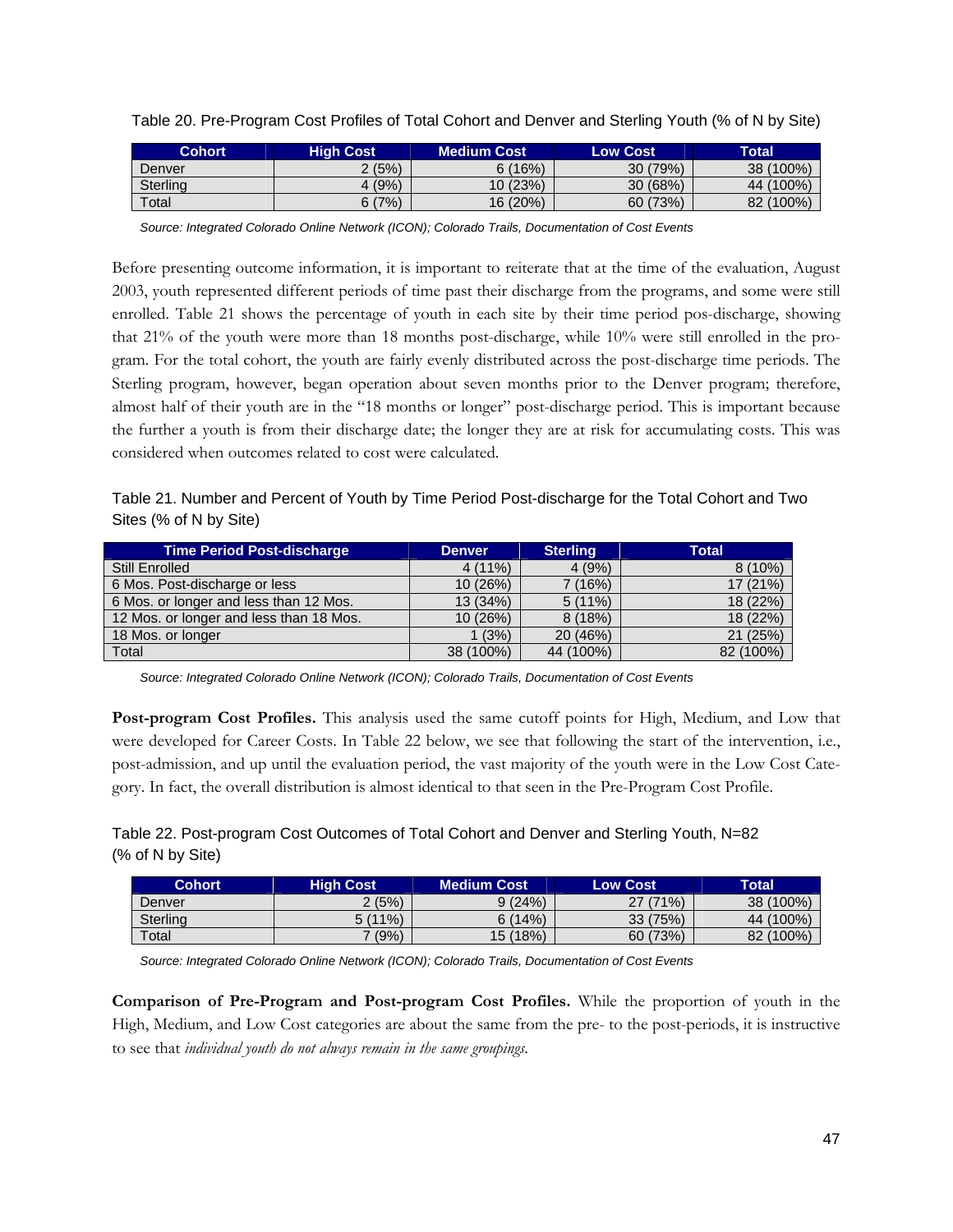In order to examine how many youth shifted from one profile group to another, we compared the Pre- and Post-program Profiles directly. To be certain that we would not under-report the total possible Post-program Costs accrued, this analysis looked only at the 21 youth who were 18 months or more post-discharge, giving the youth the maximum time span possible for this evaluation to experience any "cost events". Because the Sterling Pilot started much earlier than the Denver Pilot, this analysis represents 20 Sterling youth and 1 Denver youth.

What we see in Table 23 is that for the youth with the longest time post-discharge, youth with Low Cost Profiles pre-intervention are most likely to have a Low cost profile post-intervention. The three High Cost youth in this group, however, have shifted their pattern; even after more than 18 months post-discharge, their costs are in the low range. Moreover, three youth who were Low Cost pre-admission shifted to High Cost 18 months later. This is a counterintuitive finding that suggests that a youth's Pre-Program Cost Profile cannot predict High Costs post-intervention.

Table 23. Comparison of Pre-Program Cost Profiles and Post-program Cost Outcomes for Youth 18mos Post-discharge

|                                         | <b>Post-program Cost Group</b> |                    |                 |              |  |
|-----------------------------------------|--------------------------------|--------------------|-----------------|--------------|--|
| <b>Pre Program Cost</b><br><b>Group</b> | <b>High Cost</b>               | <b>Medium Cost</b> | <b>Low Cost</b> | <b>Total</b> |  |
| <b>High Cost</b>                        |                                |                    | $3(100\%)$      | $3(100\%)$   |  |
| Medium Cost                             | l (20%)                        | 3(60%)             | 1(20%)          | $5(100\%)$   |  |
| Low Cost                                | 3(23%)                         |                    | 10 (77%)        | 13 (100%)    |  |
| Total                                   |                                |                    | 14              |              |  |

*Source: Integrated Colorado Online Network (ICON); Colorado Trails, Documentation of Cost Events* 

## **What Are the Short- and Long-term Costs Averted, i.e., Are the Post-program System Costs Per Youth Less Than the Pre-program Costs Incurred for the Same Youth?**

As stated earlier in this report, these youth in particular, owing to their involvement in criminal justice, serious emotional disturbance, and high rate of substance use, are at considerable risk for escalation in mental health problems and delinquent behavior. This cost study operated on the assumption that youth can serve as their own control if they are compared pre and post-intervention on the same variable. It is also important, however, to control for the length of time they are at risk for incurring costs by ensuring that the same periods of time are considered before and after the start of the intervention.

Because the youth in the cost study had different periods of time post-discharge, this analysis looked at two distinct groups rather than at the whole cohort of 82 youth. The first analysis included all youth who were at least 6 months post-discharge, and a separate analysis focused only on the *subset of these youth* who were at least 18 months post-discharge.

**Short-Term Costs Averted.** There were 57 youth who had been out of the program at least 6 months. The documented costs attributed to these youth in the 6 months prior to the intervention, during the intervention and in the 6 months post-intervention were compared. Table 24 shows that for all the youth grouped together, there were no costs averted because the short-term post-program costs are almost twice as great as the pre program costs.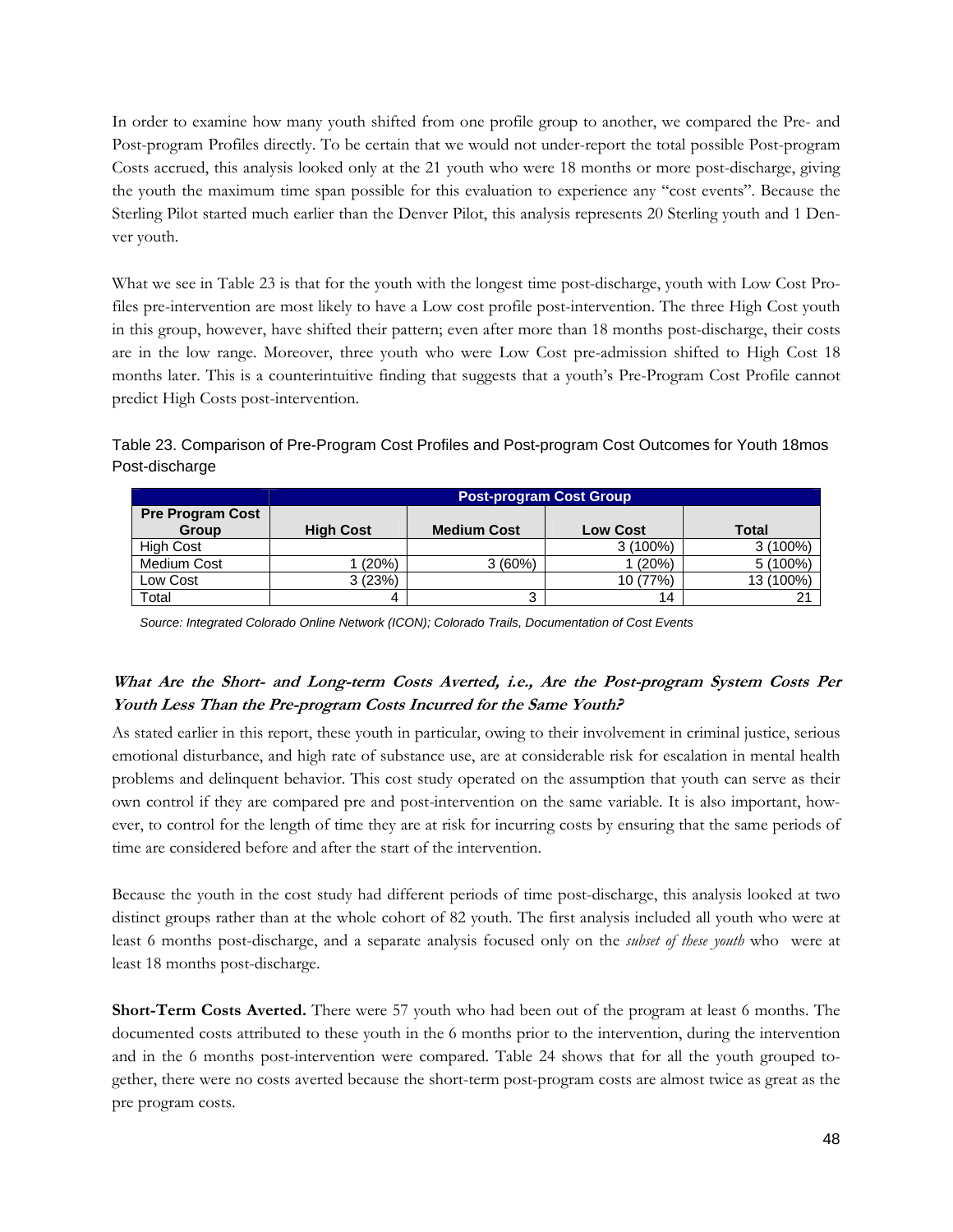Table 24. Comparison of Total Pre Program and Short Term Post-program Cost for Youth 6 months or more Post-discharge and Percent Change

| Site.       |    | 「\$ 6 months Pre」 | \$ During and 6<br>months post | % Change | <b>Costs Averted</b><br>$(+)$ |
|-------------|----|-------------------|--------------------------------|----------|-------------------------------|
| Denver      | 24 | \$110.304         | \$198.814                      | + 80%    | $-$ \$ 88.480                 |
| Sterling    | 33 | \$164.961         | \$303.645                      | + 84%    | $-$143.684$                   |
| $\tau$ otal | 57 | \$275.295         | \$507.459                      | + 84%    | $-$ \$232.164                 |

*Source: Integrated Colorado Online Network (ICON); Colorado Trails, Documentation of Cost Events* 

However, looking at costs for the combined group masks this fact: compared to Pre-Program Costs, Postprogram System Costs for any failure will inherently be more restrictive and therefore more expensive than the less expensive sanctions used earlier in one's criminal career. Still, there were considerable costs averted for almost 23% of the youth.

Table 25 below distinguishes youth for whom costs were averted from those for whom costs were not averted. This analysis shows that more than \$60,000 in costs was averted for 13 youth. The percent of youth for whom costs were averted was about the same in each site, 21% in Denver, and 24% in Sterling. Quality of life for the thirteen youth and their families, and contributions these will make to the community following this period of success is not accounted for in the costs averted calculations.

|  | Table 25. Cost Averted/Not Averted for Youth $> 6$ Mos. Post-discharge - Total Cohort ( $N = 57$ ) |  |  |
|--|----------------------------------------------------------------------------------------------------|--|--|
|--|----------------------------------------------------------------------------------------------------|--|--|

| <b>Costs Averted</b> | 10<br>۰J | 63.099            |
|----------------------|----------|-------------------|
| No Costs Averted     | 44       | $-295.263$<br>or. |
| Total                | 57       | 232,162<br>ጦ      |

*Source: Integrated Colorado Online Network (ICON); Colorado Trails, Documentation of Cost Events* 

**Long-term Costs Averted.** There were 21 youth (all but one from Sterling) who had been out of the program for at least 18 months. Their cost comparison involved all costs prior to program enrollment and all system costs that the youth incurred after entering the program, *excluding the cost of the program itself*. This also included all costs between the youth's discharge from the program up until the evaluation period. Because Denver had only one youth in this category, the analysis was not disaggregated.

Looking at these 21 youth with the longest post-discharge time, we see that, like the short-term group, the post-intervention costs were more than the pre-intervention costs. If Post-program System Costs were less than Pre-Program System Costs this would signify that quantitative costs had been averted. The negative figure in Table 26 below indicates that no costs have been averted for the aggregated group with the longest periods post-discharge, yet the difference between Pre- and Post-program Costs is only about 31%. If 90% of the youth had committed a new crime, as one might suppose given the high-risk nature of the group, the costs would have been much higher.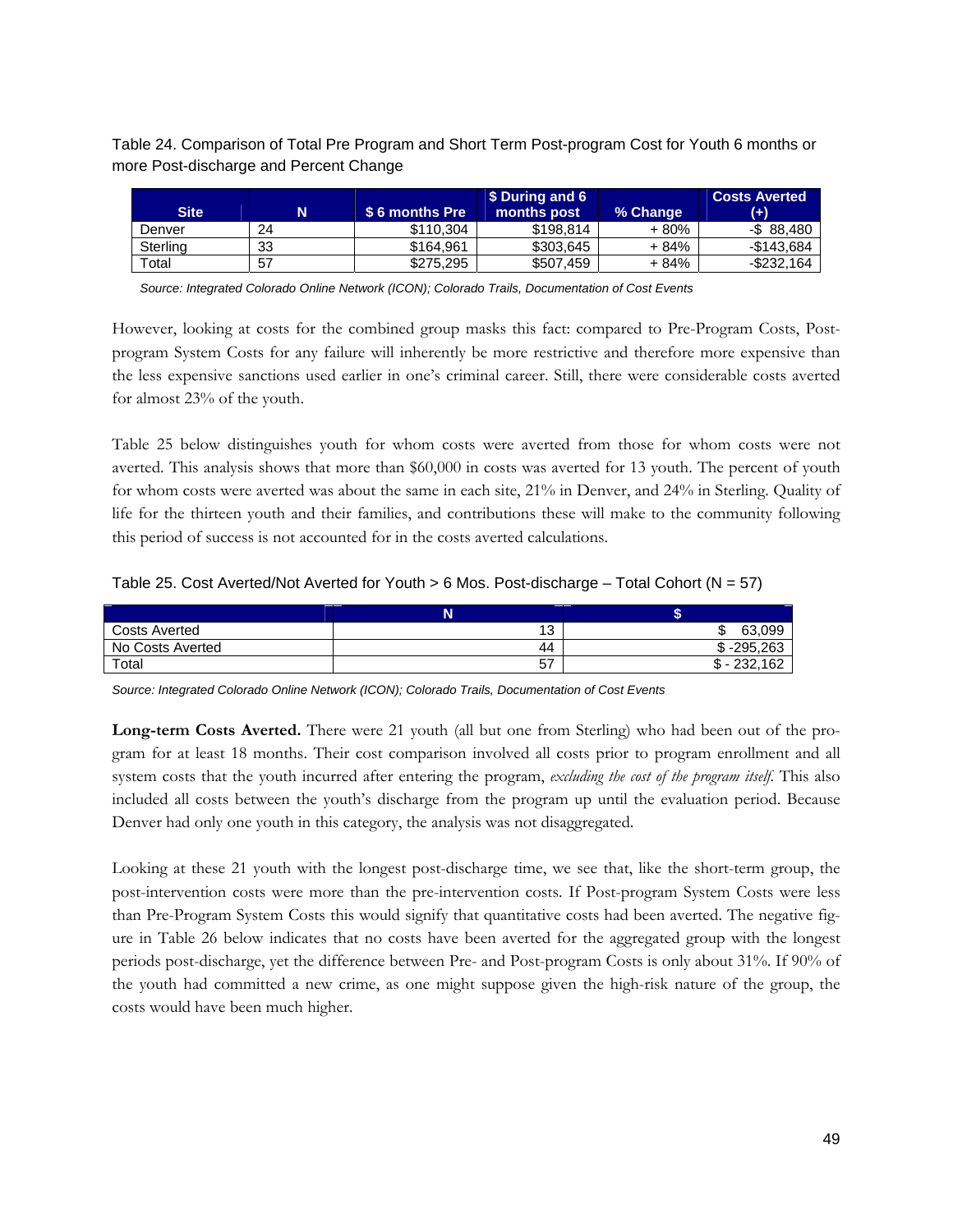| Costs <sup>1</sup>   | æ              |
|----------------------|----------------|
| Pre-Program Costs    | \$436,750      |
| Post-program Costs   | \$570.782      |
| <b>Costs Averted</b> | $-$ \$ 134,032 |

Table 26. Costs Averted - Youth > 18mos Post-discharge – Total Cohort (N = 21)

*Source: Integrated Colorado Online Network (ICON); Colorado Trails, Documentation of Cost Events* 

Again, looking only at costs averted for the entire cohort masks the fact that there were still considerable costs averted for almost one-half of the youth. Table 26 shows that at 18 months post-discharge, more than \$300,000 in costs were averted for 10 youth; that amount would be sufficient to pay for a group of 40 youth to participate in a communitybased program at an average rate of \$7500 per youth.

*…that at 18 months post-discharge, more than \$300,000 in costs were averted for 10 youth; that amount would be sufficient to pay for a group of 40 youth to participate in a community-based program at an average rate of \$7500 per youth.* 

|  | Table 27. Cost Averted/Not Averted for Youth > 18mos Post-discharge $-$ Total Cohort ( $N = 21$ ) |
|--|---------------------------------------------------------------------------------------------------|
|--|---------------------------------------------------------------------------------------------------|

| <b>Costs Averted</b> | \$308,845   |
|----------------------|-------------|
| No Costs Averted     | $-$442.878$ |
| Total                | -\$134.032  |

*Source: Integrated Colorado Online Network (ICON); Colorado Trails, Documentation of Cost Events* 

## **What Are the Savings Yielded from the Program and How Is This Affected by Program Completion?**

Savings are calculated by comparing the actual program costs with the system costs that were accrued by youth after they were admitted to the program. If Post-program System Costs are lower than Program Costs, than a savings has been realized.

Program Costs in Denver are \$8,000 per youth; Sterling has estimated their costs to be about \$6,500 per youth. Total Program Costs for the 82 youth in the cost study were \$591,500.

The sum of all costs for youth from the date of enrollment into the programs until the evaluation period was \$1,175,688, considerably more than the \$591,500 in Program Costs. Table 28 shows that there were no apparent savings when the total cohort was compared by Program Costs and Post-program System Costs.

| Table 28. Comparison of Program Cost and Post-program System Costs – Total Cohort |  |  |
|-----------------------------------------------------------------------------------|--|--|
|                                                                                   |  |  |

| Costs                            |                 |
|----------------------------------|-----------------|
| Program Cost (N= 82)             | \$591.500       |
| Post-program System Costs (N=82) | \$1<br>,175,688 |
| <b>Savings</b>                   | $-$ \$584,288   |

*Source: Integrated Colorado Online Network (ICON); Colorado Trails, Documentation of Cost Events* 

The picture is different, however, if only those youth who completed the intervention are considered.

**Program Completers:** Looking at the 35 youth who were identified by their programs as having completed their program, we see that their Post-program Costs were \$203,258. Twenty-two of these youth were in the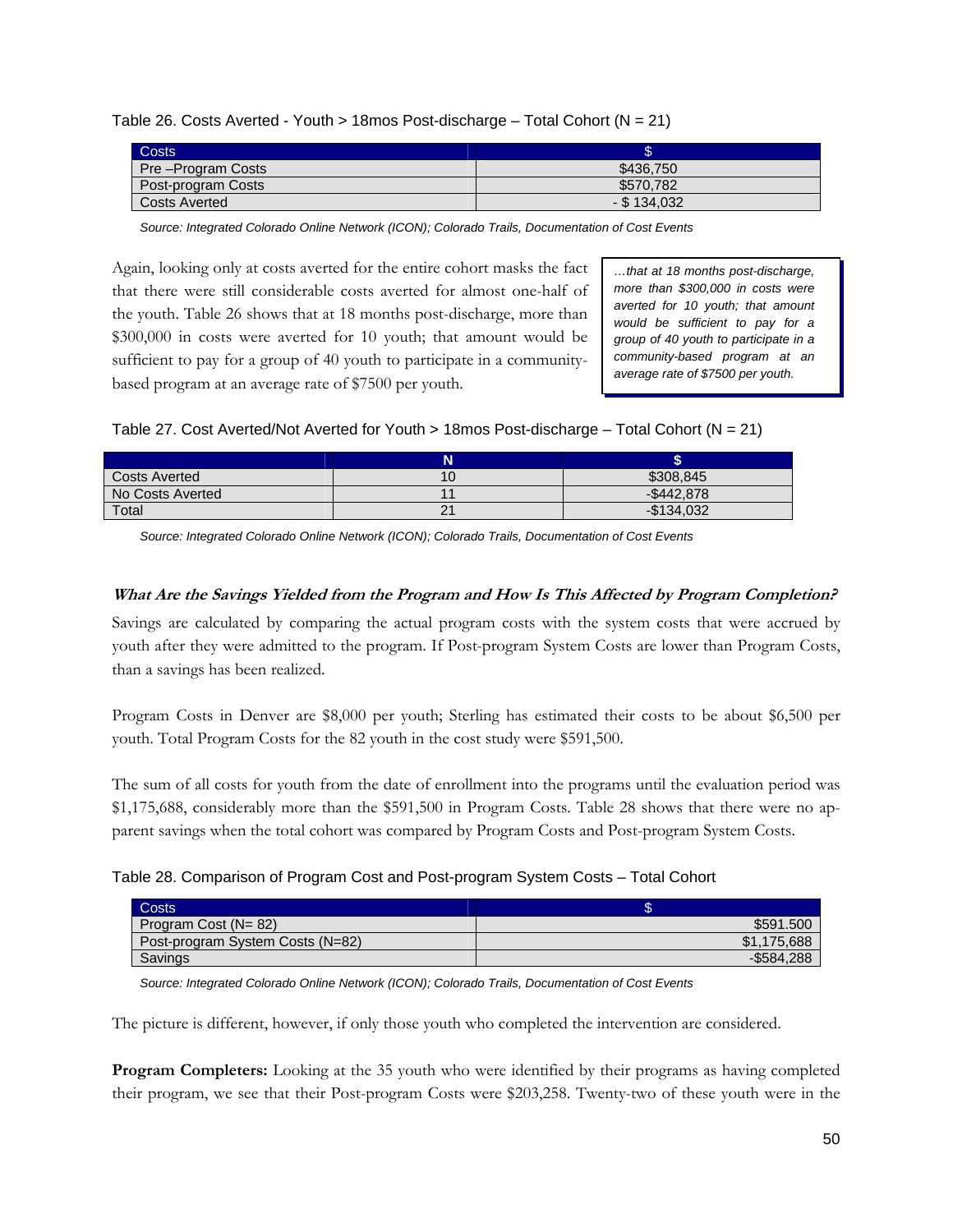Denver MST Program; 13 were in the Sterling Pilot Program. The program costs for these youth are displayed in Table 29, and amounted to \$260,500.

Therefore, as of the evaluation time period, the Post-program System Costs were less than the Program Cost, resulting in a Savings of \$57,242.

Table 29. Comparison of Program Cost and Post-program Costs – Program Completers

| <b>Costs</b>                     |             |
|----------------------------------|-------------|
| Program Cost (N= 35)             | \$260,500   |
| Post-Program System Costs (N=35) | \$203.258   |
| Savings                          | $$57.242$ . |

*Source: Integrated Colorado Online Network (ICON); Colorado Trails, Documentation of Cost Events* 

It is important to note that 49% of the youth who had completed the program were more than 12 months post-discharge. While there certainly could be more costs as the youth move further from discharge, it is also likely that program completers will have fewer costs post-discharge than those youth who did not complete the program.

## **Are Other High Cost Events (e.g., teen child birth, heavy drug use, school failure), Averted During the Intervention and Follow-up Period, and How Much Would It Have Cost Had They Occurred at Expected Frequencies?**

It is important and necessary to consider the potential lifetime social costs of the above events in a study such as this. It is estimated that the lifetime social costs associated with a "typical career criminal" are over \$1 million; of a heavy drug user, approximately \$500,000; and of a high school dropout more than \$300,000 (Cohen, M., 1996). All 82 youth in this cost study are at high risk for any of these negative circumstances given their age of onset, histories and mental health issues.

There were, however, some encouraging results that represented costs averted. Seven youth received their GEDs during enrollment or after discharge. Because they are no longer at risk for being dropouts, this represents potentially \$3 million in cost savings to society.

Likewise, at the time of the evaluation, 53 youth had not received new filings since their admission to the program. If we assume that for even one third of these youth, a moderate estimate, a career as a criminal has been averted, that is 18 youth and over \$18 million dollars saved.

*There were, however, some encouraging results that represented costs averted. Seven youth received their GEDs during enrollment or after discharge. Because they are no longer at risk for being dropouts, this represents potentially \$3 million in cost savings to society.* 

### **What Are The Implications of Cost Analyses for Program Planning?**

The Career Costs for some youth are extraordinary. Out-of-home placements, whether in foster care, detention, jail, or hospital, are extremely costly. Since these are high-risk youth, as targeted by the enabling legislation, we expect that some will not respond to the program interventions and will continue their delinquent careers. These youth will incur increasing costs that are not directly comparable to costs incurred early in a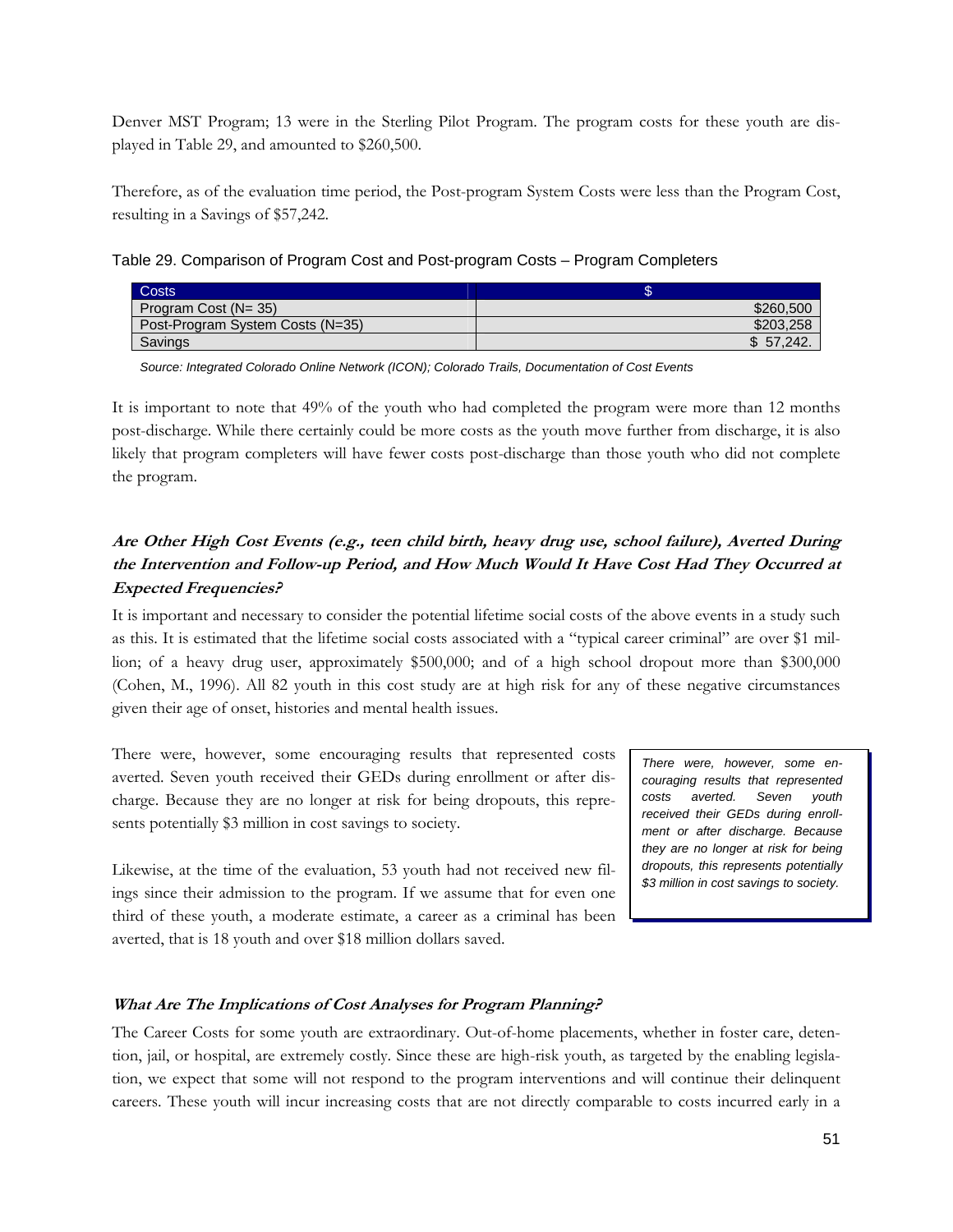delinquency career when diversion efforts play a larger role. Average costs will, as was mentioned earlier, inherently be higher in the post-period, then, because the placements are more expensive. It would be expected, however, that these higher cost placements would be incurred by fewer youth than would have been the case without the program. In fact, it would be reasonable to assume that up to 100% of these high-risk youth could have further penetrated the system when only 40% have done so thus far following the pilot program interventions.

Further, it is important to look beyond simple comparisons of pre- and post-intervention costs, because these can be skewed by just a few youth with high system utilization. More instructive is consideration of cost savings for program completers and potential costs that are averted by youth who achieve program goals such as avoiding recidivism or finishing school. Too often the gains made by youth are not considered in a cost analysis that focuses only on expenses.

In tight economic times, prevention and diversion programs are often cut. This cost analysis demonstrates that programs that prevent youth from continuing along a career of high cost service utilization can avert higher costs in the long term. Any program that prevents high-cost criminal justice and hospitalization costs from escalating is valuable from a cost perspective.

# **IV. SUMMARY AND CONCLUSIONS**

This report presented the evaluation findings from two years of program implementation for the Community Based Pilot Programs in Sterling and Denver. The evaluation questions focused on program implementation and fidelity to the legislative requirements, youth and family outcomes, and costs averted or avoided.

## **Program Implementation and Fidelity to the Legislative Requirements**

The Sterling Pilot Program and the Denver MST Program both demonstrated important areas of fidelity to the legislative requirements and intent, including:

- **§** Overall, youth who enrolled in the programs met the eligibility requirements set forth in the legislation;
- **§** Program models had low client to staff ratio of one Intensive Case Manger/Clinician to four to six youth;
- **§** Programs provided services targeting the reduction of delinquent behavior and involvement in the criminal justice system, substance use, and the improvement of youths' educational and vocational performance; and
- **§** Programs prioritized and obtained the collaborative involvement of community stakeholders.

The two pilot programs differ substantially from one another in key characteristics, including geography, program model, services provided, and youth characteristics. The MST program is an intensive, non-office-based intervention, with 90% of their services provided in the family context. The Sterling Pilot Program's primary service modality is an office-based group approach, including group therapy, which accounts for about 85% of services. The average length of enrollment for youth who complete the Denver MST, at about 4½ months, is less than half that of the Sterling Pilot Program, which averages of over 10 months. The programs also dif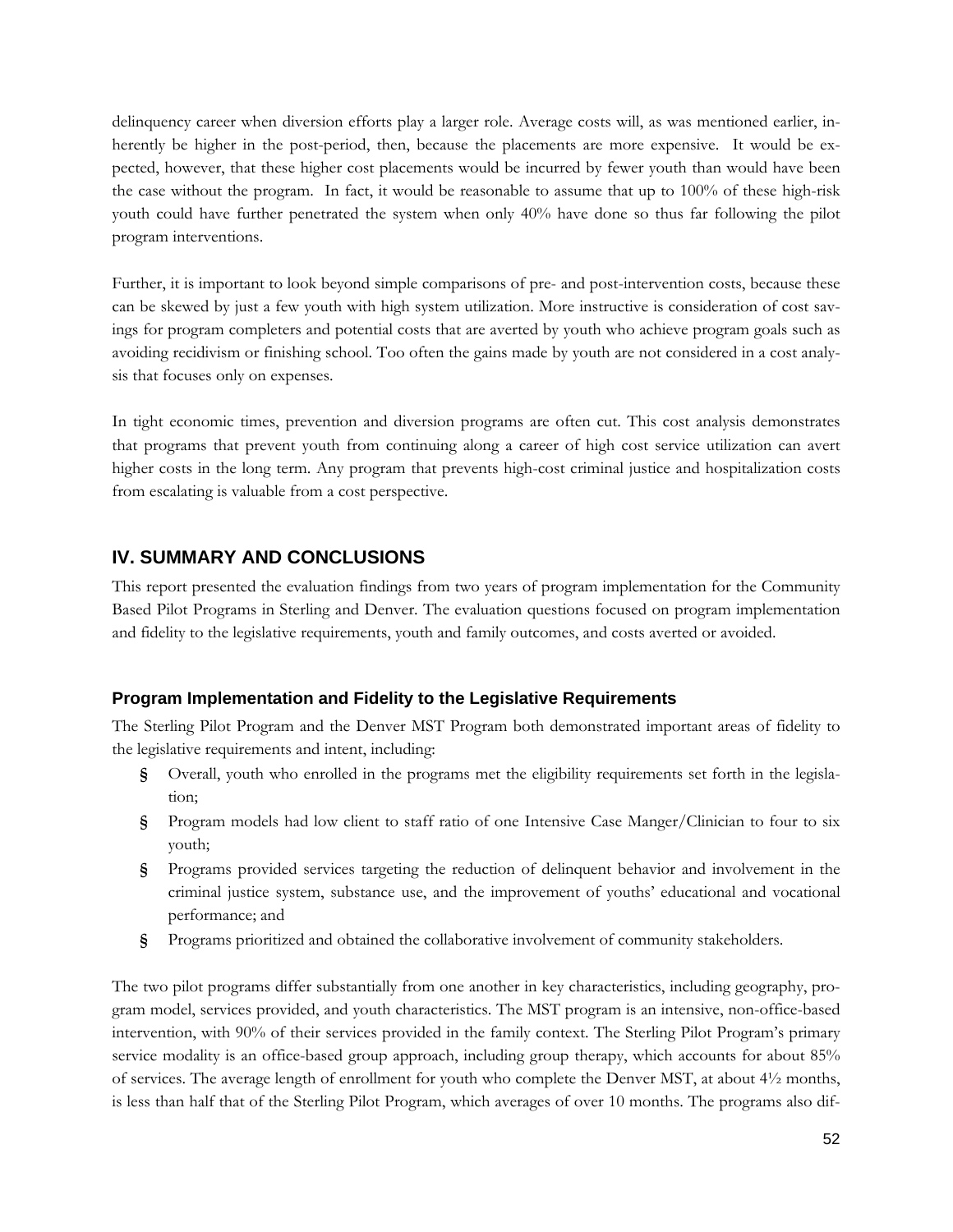fer substantially in the rates at which youth were judged to have completed the program, with the Denver MST demonstrating an 82% completion rate and the Sterling Pilot Program a 33% rate.

Youth admitted to the Sterling Pilot Program are, on average, older, more white, more likely to be Court Directed and referred to the program by Probation, and less likely to be insured by Medicaid than the Denver MST youth. Moreover, the Sterling admission cohort, with only six more youth than Denver, experienced 2.5 times as many Juvenile Justice events prior to their admission to the program.

Both programs made excellent use of ongoing feedback provided by youth, caregivers, the interim program evaluation, and other resources.

During the second year of program implementation, Sterling worked specifically to increase parent involvement and develop strategies to assist youth in their transition from services. As a result, a formal Transitional Program, a seven-week Multi-Family Parenting Group and Motivational Interviewing were added. In addition, both primary program staff have obtained Certified Alcohol Counselor training, further integrating their substance abuse treatment program.

Despite these improvements, family therapy comprises less than one percent of the services provided by the Sterling Pilot and almost all of the services are provided on the grounds of the community mental health center in Sterling rather than in the larger community. While pilot program staff have determined that their current approach and model best reflects the cultural, economic, and service needs of the community it serves, interviews with caregivers reflect their continuing preference for more family involvement. Even so, the intention of the legislation and the RFP, which is supported in the literature (U.S. DHHS, 2001), was to provide evidence-based services, the majority of which cites the provision of services within the youth's natural community, building on family, peer, and community strengths.

Since the legislative and the RFP requirements were modeled after those of a Multisystemic Therapy Team Model, it follows that the UCH MST demonstrates fidelity with all of the requirements. Since it's inception, the UCH MST has enhanced the traditional model with a half-time Spanish-speaking Family Resource Coordinator (FRC) position. In addition to taking on some data collection responsibilities, the FRC has case management responsibilities, including assisting families with meeting their basic needs by providing, food, clothing, public assistance, housing and other resources. The position also provides advocacy, determines eligibility and facilitates enrollment into community and government programs (e.g., TANF, SSI) as well as manages complaints and provides support during crises.

In the second year of the program, follow-up telephone contacts by therapists with family members were implemented. The Denver MST has also implemented a Diversion Log on which clinicians record their specific interventions that have resulted in diversions from inpatient hospitalizations or out of home placement. Both of these efforts demonstrate the UCH team's ongoing priority to monitor and improve outcomes.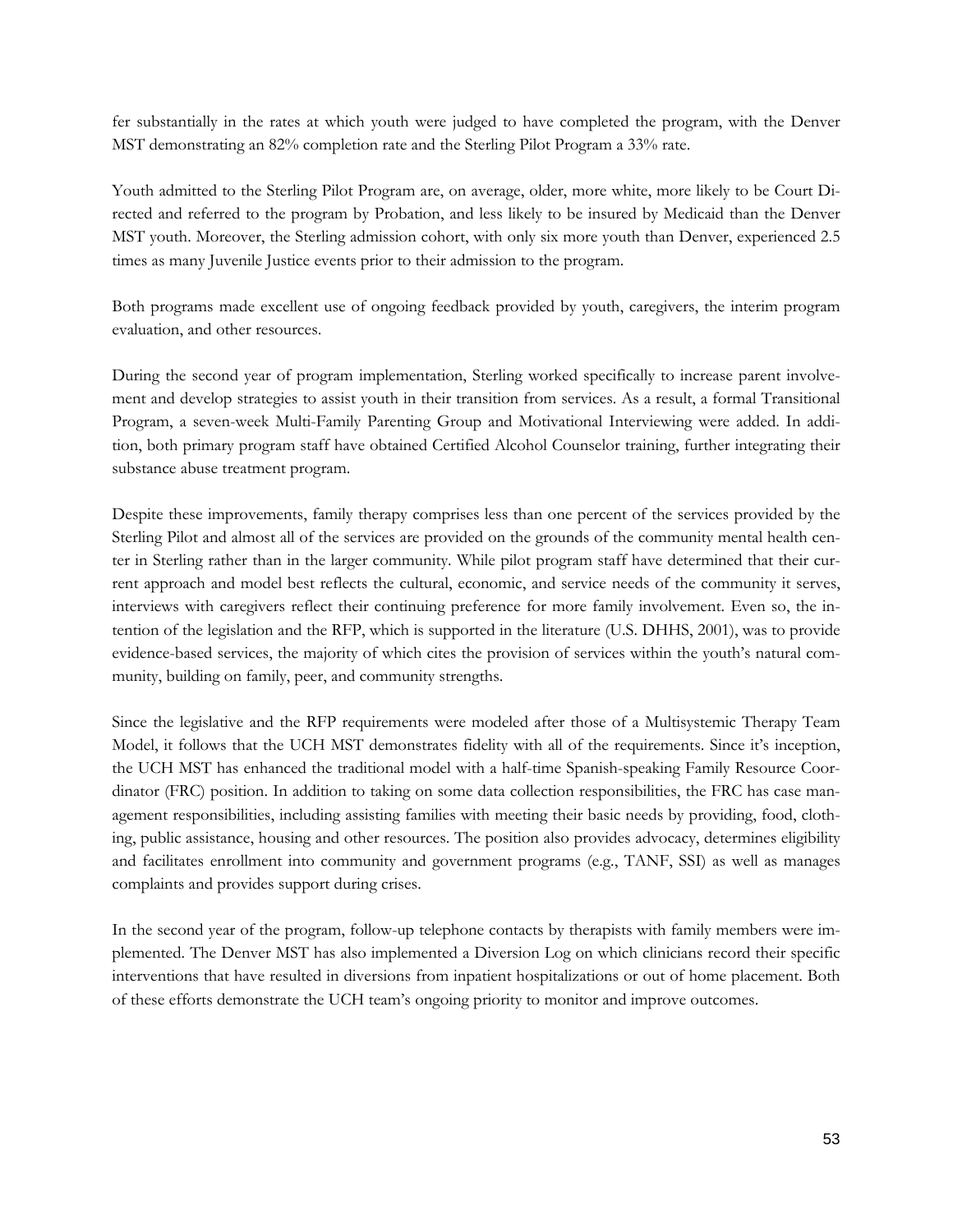### **Outcomes Achieved by Youth after Enrollment in the Community Based Pilot Programs**

**Evaluation Design.** These youth in particular, owing to their involvement in justice, serious emotional disturbance, and high rate of substance use, are at considerable risk for escalation in mental health problems and delinquent behavior. Therefore, these analyses are predicated on the assumption that the best predictor of youths' future high-risk behavior is their past high risk behavior and that youth prior to intervention, can serve as their own comparison following intervention. In almost all cases, events that occurred during youths' enrollment in the program, i.e., after admission and before discharge, are pooled with events that occurred after discharge. The exceptions are several of the cost comparisons, which control for the amount of time the youth has been discharged from the program.

Several types of data were collected and pooled to measure changes documented for youth after their admission to the Pilot Programs:

- **§** Clinician generated mental health assessment data from the Colorado Client Assessment Record (CCAR);
- **§** Youth and caregiver self-report questionnaires;
- **§** Electronic databases maintained by the state: Colorado Trails and the Integrated Colorado On-Line Network;
- **§** Service utilization data from direct services providers;
- **§** Qualitative interviews with youth and caregivers focused on program helpfulness and recommendations for program improvement; and
- **§** Cost estimates for monitized services or events (e.g., probation, court filings, inpatient psychiatric hospitalization days, residential treatment center days)

Data were collected at specific times, i.e., admission, discharge, and six-months after discharge and in the aggregate (e.g., when accessing electronic databases).

Findings were reported for outcomes in the following domains:

- **§** Juvenile Justice;
- **§** Mental Health;
- **§** Substance Use;
- **§** School Enrollment;
- **§** Perceptions of Caregivers and Youth; and
- **§** Costs Averted/Saved.

At the time of the evaluation, August 2003, youth represented different periods of time past discharge from the programs, and some were still enrolled. This is important because the time that has passed since the youth was discharged represents the amount of time he or she is "at risk" for committing delinquent acts or becoming involved with other systems. Table 27 shows the percentage of youth in each site by their time period post- discharge. As a result of their different start-up times, 42% of the Sterling youth were more than 18 months post- discharge at the time of the evaluation, while only 1 youth (3%) in Denver had been discharged for that time period. Since this indicates that, overall, the Sterling youth had been "at risk" for a considerably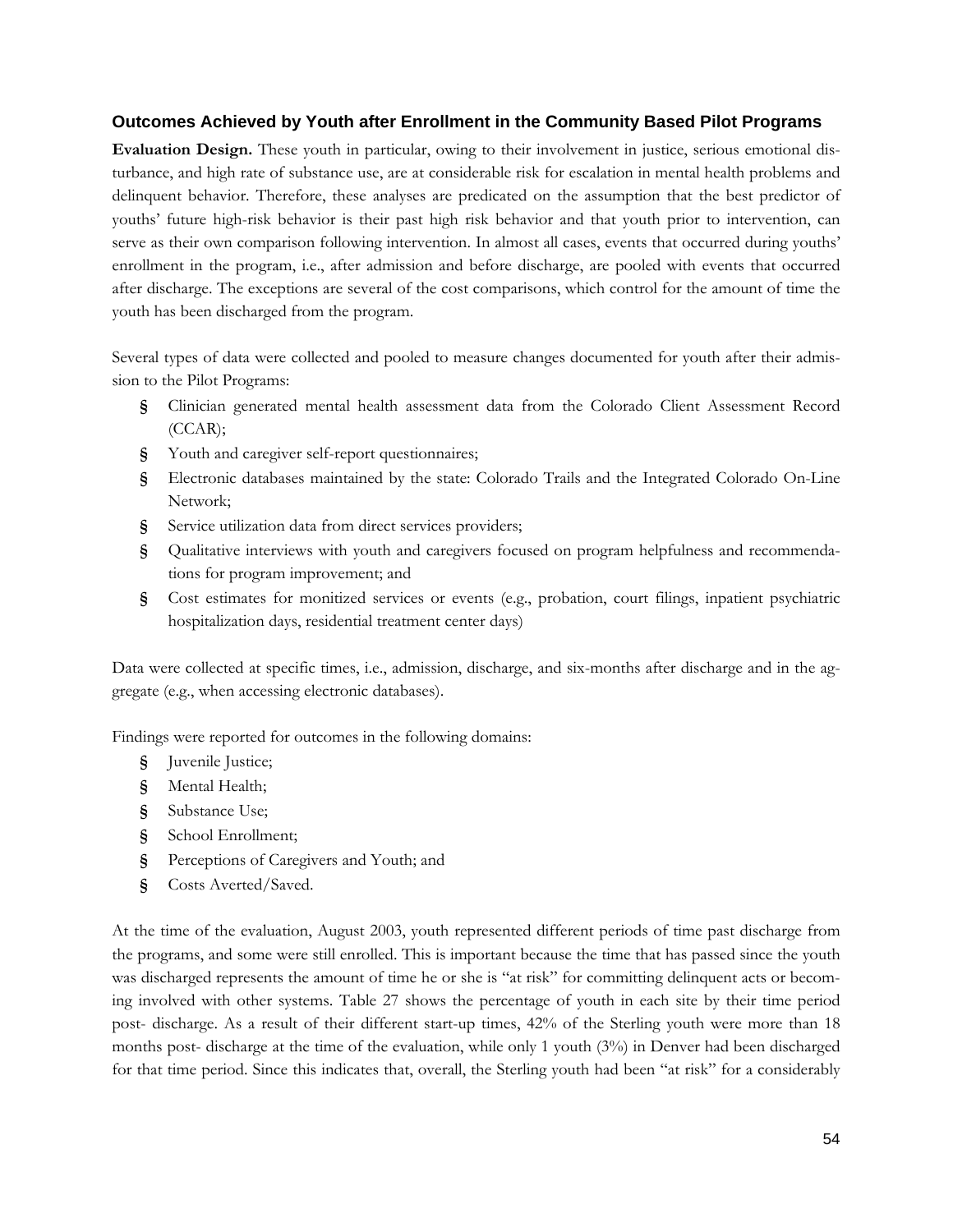longer time than the Denver youth, this factor was incorporated into the cost analyses and is important to keep in mind when reviewing all the results.

Table 30. Number and Percent of Youth by Time Period Post Discharge for The Sterling Pilot Program and The Denver MST Program.

| <b>Time Period Post Discharge</b>       | <b>Sterling</b><br><b>Pilot Program</b><br>$(N=48)$<br>% | <b>Denver MST</b><br>$(N=40)$<br>$\frac{9}{6}$ |
|-----------------------------------------|----------------------------------------------------------|------------------------------------------------|
| Still Enrolled                          | 17%                                                      | 15%                                            |
| 6 Mos. post discharge or less           | 14%                                                      | 25%                                            |
| 6 Mos. or longer and less than 12 Mos.  | 10%                                                      | 32%                                            |
| 12 Mos. or longer and less than 18 Mos. | 17%                                                      | 25%                                            |
| 18 Mos. or longer                       | 42%                                                      | 3%                                             |
| Total                                   | 100%                                                     | 100%                                           |

*Source: Program Evaluation Records* 

### **Juvenile/Criminal Justice Domain**

In order to set the context for the findings in this area, information about the age of onset of antisocial behavior, a risk factor that has been cited as predictive of continued involvement in and escalated severity of delinquent and criminal, is presented.

**Age of Onset for Antisocial Behavior.** In Sterling, 30% of the youth began demonstrating antisocial behaviors by age 11 and an additional 27% between ages 12 to 13. In Denver, an alarming 30% of youth began demonstrating anti-social behavior by age 9, with an additional 17 % starting between ages 9 to 11, and 25% starting between ages 12 to 13

Youth enrolled in both pilot programs began demonstrating anti-social behaviors at an early age, indicating that more than half of the combined cohort was at very high risk of continued delinquency, including the increased severity of crimes committed.

**Juvenile Justice Involvement.** The number of youth for whom charges were filed and adjudicated, the delinquent crimes and their severity, and the resulting sentences in which youth were involved prior to and after their admission to the pilot program were documented. *Please note that the "after" admission period includes during enrollment and after discharge.* 

**§** The youth enrolled in the Sterling Pilot program evidenced a substantially higher rate of criminal justice involvement overall than the Denver MST youth, about 33% higher pre-admission and 40% higher after admission to the pilot program.

### **Filings and Adjudications**

**§** Both sites demonstrated a one-third reduction in the number of youth with delinquent filings after admission to the program.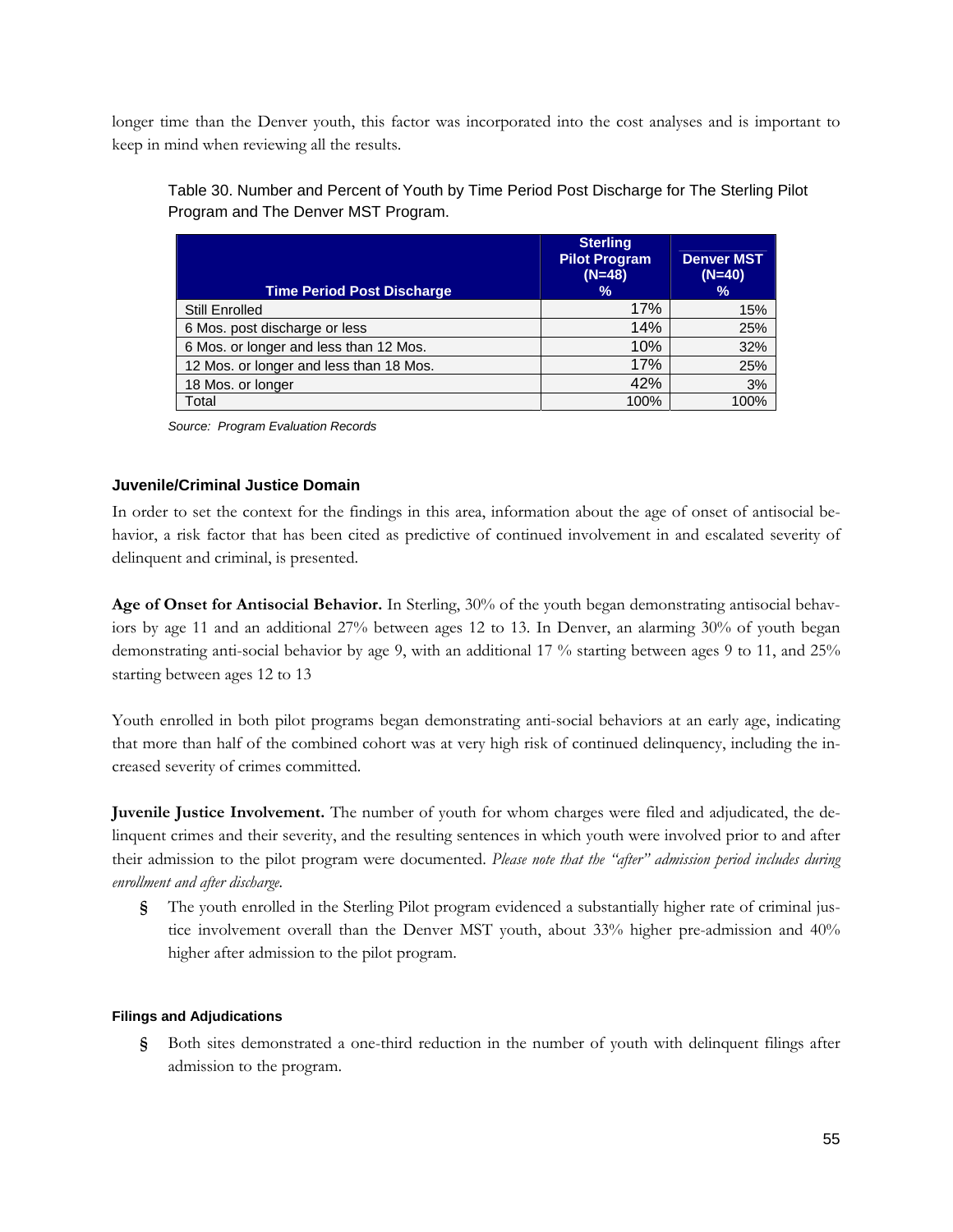- **§** The number of youth with adjudications was about 50% lower in both sites after admission to the program.
- **§** The number of adjudicated crimes (there can be more than one crime per adjudication) was substantially lower after program admission for Sterling Pilot Youth (about 23%) and slightly lower for Denver MST Youth (7%).
- **§** The proportion of violent crimes (crimes against persons) increased in both sites, 29% in Sterling and 31% in Denver.

Both sites demonstrated substantial reductions in the number of youth for whom charges were filed and who were adjudicated. It is difficult to interpret changes in the severity of adjudicated crimes, owing to the discretion used by the court in determining findings, but it does appear that for the youth who continued to commit crimes, there is an increase in violent crime.

### **Sentences**

- **§** The number of youth with new probation sentences stayed the same in Sterling and was reduced slightly (by 9%) in Denver.
- **§** The number of youth with ISP sentences stayed the same in Sterling; Denver continued to have no ISP sentences after youth were admitted to the program.
- **§** The number of youth with detention sentences decreased in Sterling from 6 to 2, and rose from 1 to 3 in Denver after admission to the pilot programs.
- **§** Three youth from each site were committed to the Division of Youth Corrections subsequent to admission to the programs.

### **Probation Revocations**

**§** The number of youth with revocations stayed the same in Sterling after program enrollment. The number rose dramatically in Denver after enrollment because there were no youth with revocations prior to admission.

### **Division of Youth Corrections, Department of Corrections Facility Days**

- **§** Both sites demonstrated post-admission reductions in detention days, 12% in Sterling and almost 50% in Denver.
- **§** Both sites experienced substantial post-admission increases in the number of commitment days, 34% in Sterling and, since Denver had no pre-admission commitments, 750 new days.
- **§** One youth, who was also one of the committed youth, was sentenced to the Department of Corrections for one year.

Detention days are of special interest because the actual number youth days documented in the Colorado Trails Database is over 1800 days when summed across both sites pre and post-pilot program admission, compared to less than 600 days when the days to which youth were sentenced were summed in the same manner. Youth can be detained for reasons other than for sentencing, including time youth are held prior to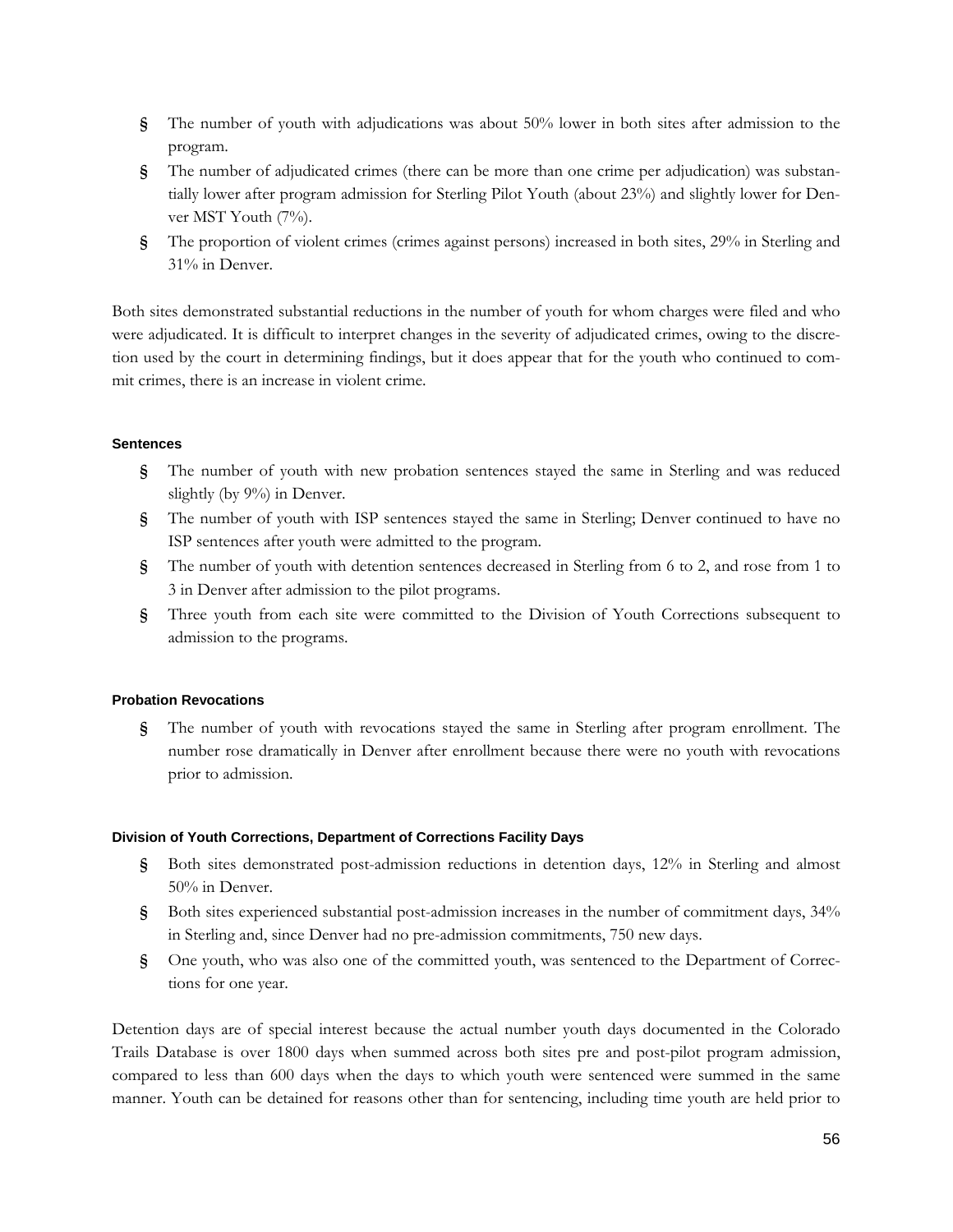adjudication and before charges are dismissed. It may also include time when youth are in the custody of child welfare, but it is not deemed safe for them to return to the community. This is a significant amount of time in DYC facilities, 1200 days over and above sentencing, which will convert to dollars expended. Therefore, It is important to look beyond sentencing, when evaluating DYC facility use.

Division of Youth Corrections and Department of Corrections (DOC) commitment days are of critical importance not only for the severity of the sentence as an indicator of the severity of crimes committed, but also for the sheer number of days involved for so few youth. In the post-program admission time period, 1650 commitment days and 365 DOC days were documented for only six youth across both sites. As was shown in the cost section of the report, this small number of youth can have an enormous impact on program outcomes when examined in the aggregate and mask the improvements of other youth.

### **Youth Who Entered the Programs While on Probation**

We also looked at the relatively few youth who entered the program while on probation, 13 on regular probation and 5 on Intensive Supervision Probation (ISP) in Sterling, and 11 on regular probation in Denver.

- **§** In Denver, 4 of the 11 youth had a new filing, adjudication, and probation revocation.
- **§** In Sterling, 7 of the 13 on regular probation, had a new filing and adjudication, but only 1 had a revocation.
- **§** In Sterling, 7 of the 13 on regular probation had a new filing and adjudication.
- **§** Three of the five youth on ISP had new filings, adjudications, and revocations. One additional youth showed a filing that apparently did not result in an adjudication or revocation, possibly because of his or her enrollment in the program.

## **Mental Health Problems, Symptom Severity and Functioning, Including Inpatient and Residential Services**

Changes in mental health symptoms and functioning were captured primarily with the Colorado Client Assessment Instrument (CCAR). We also looked at changes in the utilization of residential days, including Residential Treatment Center (RTC), Residential Child Care Facility (RCCF), and Group Home days.

**Risk Factors.** First we looked at a set of behaviors, history and abuse factors that are known to increase youth's risk for severity of mental health problems, delinquency, substance abuse and school dropout<sup>17</sup>. This analysis compared rates for these risk factors for the Sterling Pilot Program, the Denver MST Program, and average statewide rates for youth with Serious Emotional Disturbance (SED) who were admitted to the public mental health system during FY 2002.

These analyses showed:

<u>.</u>

<sup>17</sup> Risk factors assessed include: Previous Suicide Attempt; Animal Cruelty; Trauma; Destroys Property/Fire Setting; Sexual Misconduct; Sexual Abuse; Victim of Physical Abuse; Victim of Victim of Neglect; Victim of Verbal Abuse; Family Mental Illness; Family Substance Abuse; and Violent Environment.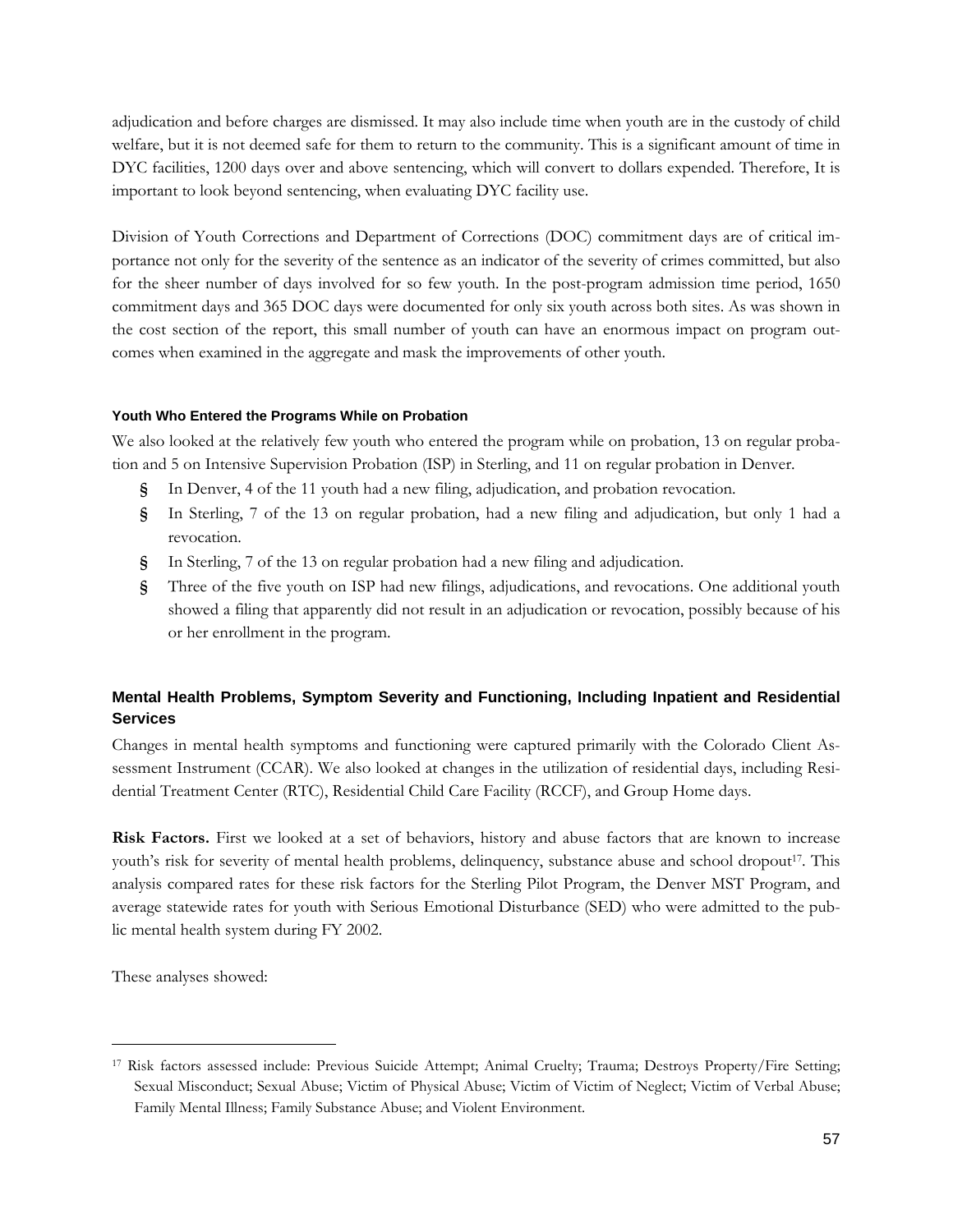- **§** The Denver MST youth had a trend toward higher rates than the Sterling Pilot youth and statewide averages for most risk factors. The differences between pilot sites for Family Mental Illness, Victim of Physical Abuse, Neglect, and Verbal Abuse were statistically significant, with Denver being higher.
- **§** When compared to statewide rates for youth with serious emotional disturbance (SED), youth in both sites have higher rates in five areas, History of Suicide Attempts, Destroys Property/Sets Fires, Victim of Physical Abuse, Victim of Verbal Abuse, and Family History of Substance Abuse.
- **§** Sterling youth showed a higher rate of Animal Cruelty, one of the more serious risk factors, than Denver or the statewide average and a trend for higher rates for Violent Environment than the Denver MST.

Overall, Denver youth demonstrate a relatively severe level of risk at admission to the pilot program, while Sterling youth, overall, are closer to the state averages.

**CCAR Scales.** The next set of analyses focused on twelve scales of the CCAR that have been determined to have good reliability and utility when determining individuals' most salient and distinguishing mental health symptoms and behaviors.18 We also looked at Overall Problem Severity.

- **§** When the Denver MST and Sterling Pilot Program admission scores on the key CCAR scales were compared, MST youth averaged statistically significant higher scores on each of the twelve scales. Thus, Sterling youth started the pilot program at a substantially lower level of severity with regard to mental health symptoms and problems.
- **§** The Sterling Pilot Program showed improvement on ten of the twelve scales, although change reached statistical significance on only two: Overall Problem Severity, a single overall variable, and Aggressiveness/Dangerousness to Others.

The two domains that improved in Sterling are particularly relevant for this study. Overall Problem Severity may be reflected in other outcomes in the community and Dangerousness reflects public safety concerns. The improvement across the majority of the indicators reflects that the program was having an influence in the expected direction.

**§** Youth enrolled in the Denver MST demonstrated statistically significant improved scores on nine of the twelve CCAR scales and Overall Problem Severity.

Two of the non-significant areas, Thought, indicating confused thinking and sometimes psychosis, and Self-Care/Basic Needs, were not identified as problem areas at admission and remained unchanged in Denver. The need for security or behavior management was identified as a one of the more serious problems for this cohort and did show improvement, but not at a significant level. Denver's youth also demonstrated significant improvement in Overall Problem Severity, a single overall variable that is not included in the set of key variables.

<u>.</u>

<sup>18</sup> The twelve CCAR scales used include: Suicidalilty, Depression, Self-Care/Basic Needs, Thought, Aggressiveness/Dangerous to Others, Social/Disrespect, Legal, Substance Use, Manic, Attention, Family, and Behavioral Management/Security.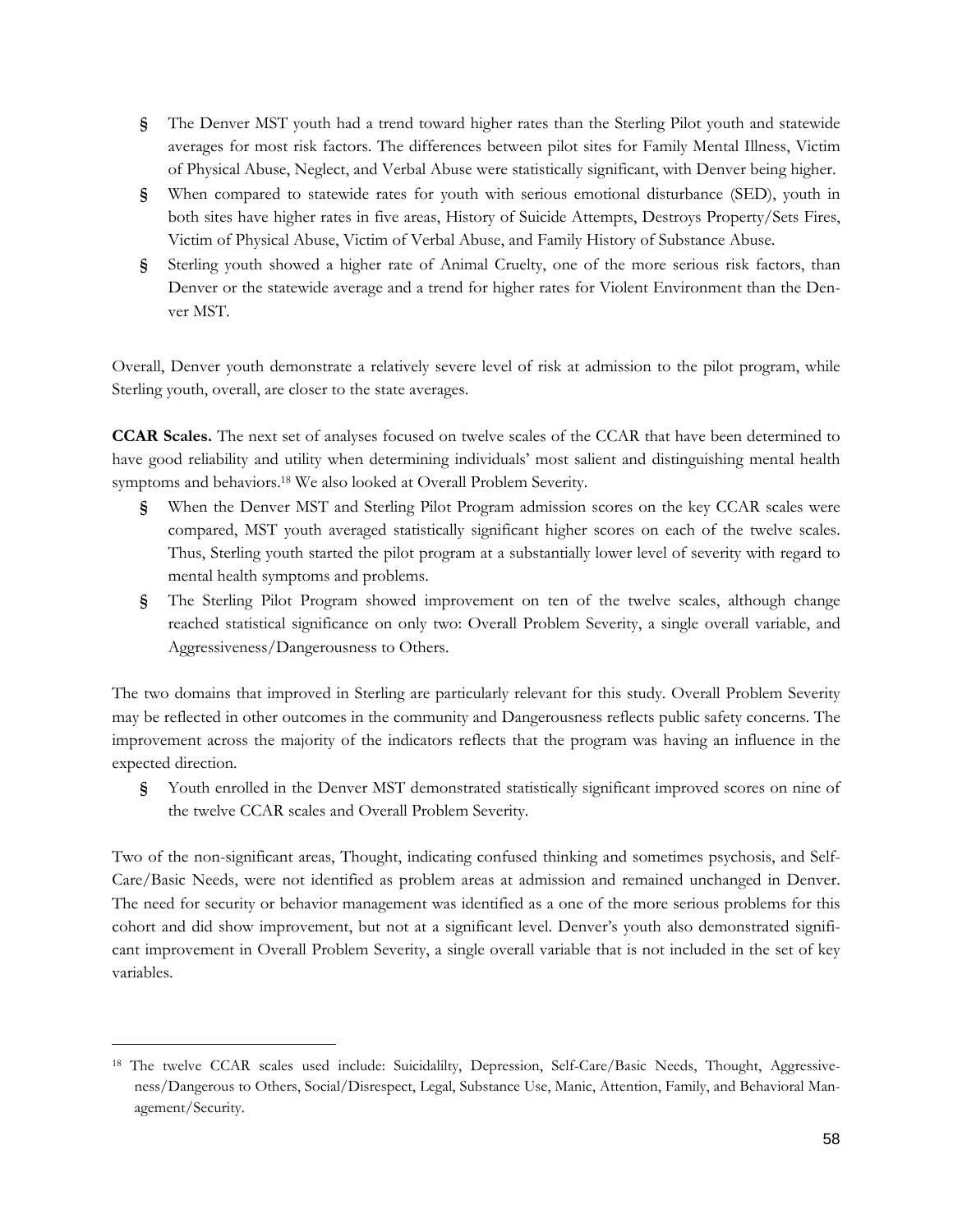Although the vast majority of youth in both programs met the eligibility requirements for having a serious emotional disturbance (SED), the youth differed substantially in the severity of their symptoms and behaviors. This is yet another important way in which the sites differ from one another.

**Utilization of Inpatient Psychiatric and Residential Services.** Using the Colorado Trails data system and specific data requests to the Colorado Mental Health Institutes at Ft. Logan and Pueblo, we looked at inpatient psychiatric and residential services. Unfortunately, because of the lack of required releases, we were limited in our ability to collect accurate inpatient psychiatric service utilization from other than the Institutes and suggest, therefore, that the data cannot be used to interpret inpatient psychiatric hospital utilization. The data collected for residential services is considered reliable.

- **§** In Sterling the number of post- admission RTC days fell to fewer than half of the pre-admission numbers. This finding holds for Other Residential Services as well.
- **§** For the Denver cohort, there does not appear to be notable change from pre- to post-admission for either the number of youth who used these services or the number of episodes documented.

One could speculate that the Sterling youth, some being close to age 18 at the time of admission, aged out or transition from the Child Welfare System. This is supported by later findings demonstrating the shift in events and dollars from Child Welfare to Youth Corrections post- admission

## **School Enrollment and Completion**

For these analyses, attention was focused on whether youth who were enrolled in school at the time of admission stayed in school and if youth who were not enrolled at admission later re-enrolled or eventually received their GED. This was based on discharge and follow-up data.

Sterling youth present a complex picture with regard to school enrollment

With regard to accomplishments:

- **§** Thirteen youth stayed enrolled in school;
- **§** Two youth who were not enrolled at admission were re-enrolled at discharge or follow-up; and
- **§** Seven youth received their GEDs during their enrollment or after discharge from the pilot program.

With regard to ongoing challenges:

**§** Ten youth had either dropped out or been expelled at discharge or follow-up (2 of these were not in school at the time of admission, 1 was a new drop-out, and the school status at admission was not available for 7).

Given the relatively large number of youth who were not enrolled in school at the time of admission to the program, these results are encouraging. To the extent that the program intervention supported the reenrollment of youth in school and the completion of GED requirements, these results will lead to considerable savings in societal cost.

The Denver MST Pilot youth present a much less complex picture.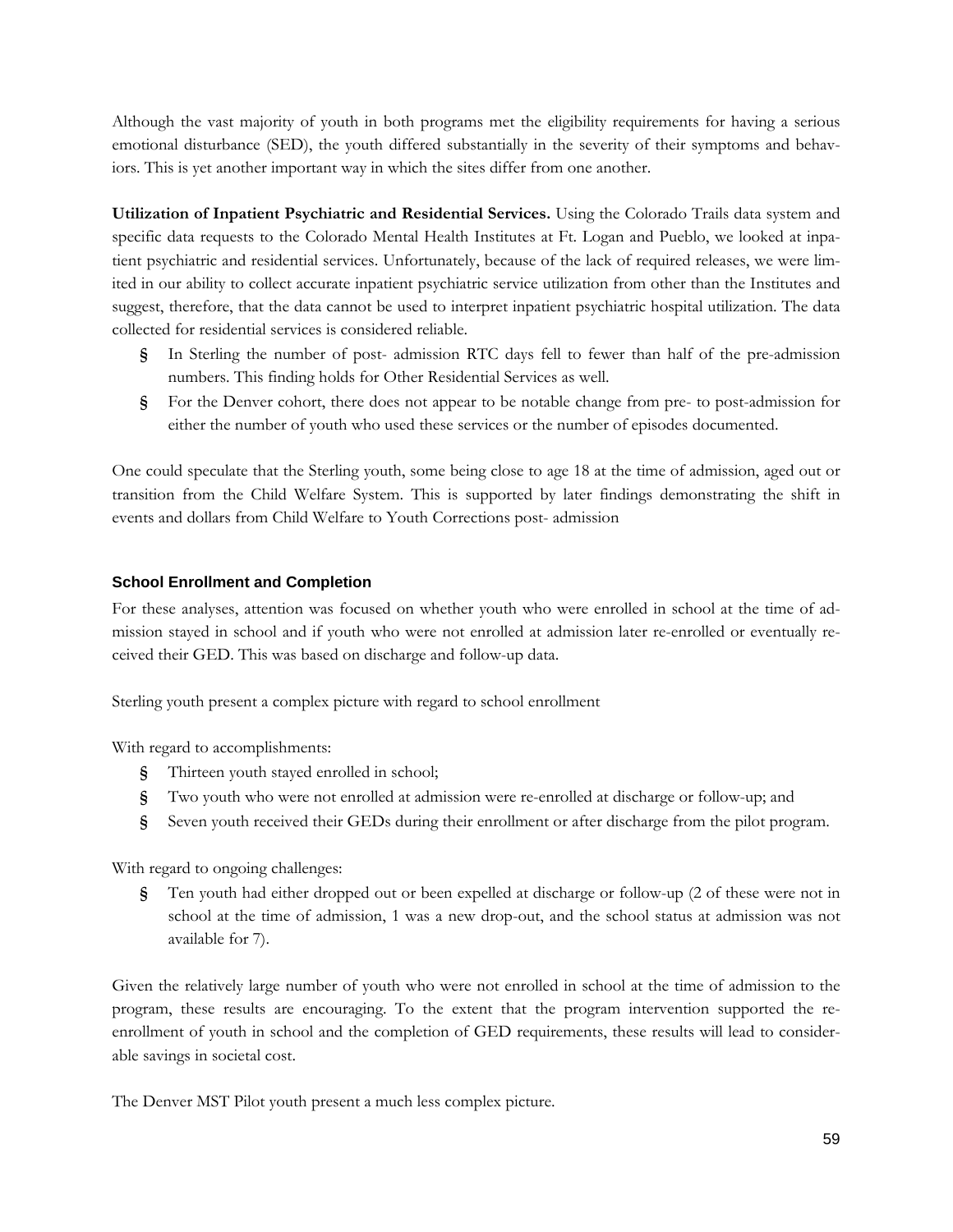With regard to accomplishments:

- **§** Twenty-three youth stayed enrolled in school; and
- **§** Three youth who were not enrolled at admission, were re-enrolled at discharge or follow-up.

With regard to ongoing challenges:

**§** Three youth had either dropped out or been expelled at discharge or follow-up (1 of these was not in school at the time of admission and the school status at admission was not available for 2).

The overwhelming majority of the youth admitted to the Denver MST Pilot Program were enrolled in school at the time of their admission to the program and stayed in school through discharge/follow-up. This is also a significant accomplishment since success in school (or not) is also considered a risk factor for later delinquency and high societal costs.

### **Perceptions of Caregivers and Youth**

Interviews were conducted with caregivers and youth about six months after the youth was discharged from the pilot program. This stage of the data collection effort was particularly challenging due to several factors, including: youth were sometimes discharged from the programs without consent for follow-up; families refused follow-up contact; families moved and could not be located with available resources; and problems with interviewer staffing, particularly in Sterling. In addition, even when consent for follow-up was obtained, this population overall was very wary of allowing information to be released, most notably in Sterling. We did, however, conduct interviews with 21 youth and 27 caregivers across both sites, focusing our attention on:

- **§** What did they hope the pilot program would achieve?
- **§** How much help did they receive from other agencies before enrollment in the pilot programs?
- **§** How helpful was the pilot program and what were the most helpful aspects of the pilot programs?
- **§** What additional services are needed and what recommendations do caregivers and youth have?

Most families in both programs were either referred by probation or court-ordered, although some were referred by social services.

A compelling theme in Sterling was that youth often reported that their problems began well before their caregivers reported becoming aware of problems. This speaks to lost opportunities in terms of early intervention, with youth describing difficulties in school, depression, and sexual molestation. While the Denver youth and caregivers were more in sync with regard to the onset of problems, the youth also reported serious problems, such as stealing, selling drugs, and witnessing sexual activity, problems of which their parents may not have been aware.

While a few respondents reported receiving helpful services, usually from the schools or child welfare, prior to their involvement in the Pilot Programs, the majority assessed prior services as not being helpful at all. Exceptions were the Denver Diversion Program (i.e., Safe City) and Sterling Youth Services/Probation. Interestingly, both are mandatory criminal justice programs.

**§** Overall, most identified the Pilot Programs as being the most helpful services they had ever received.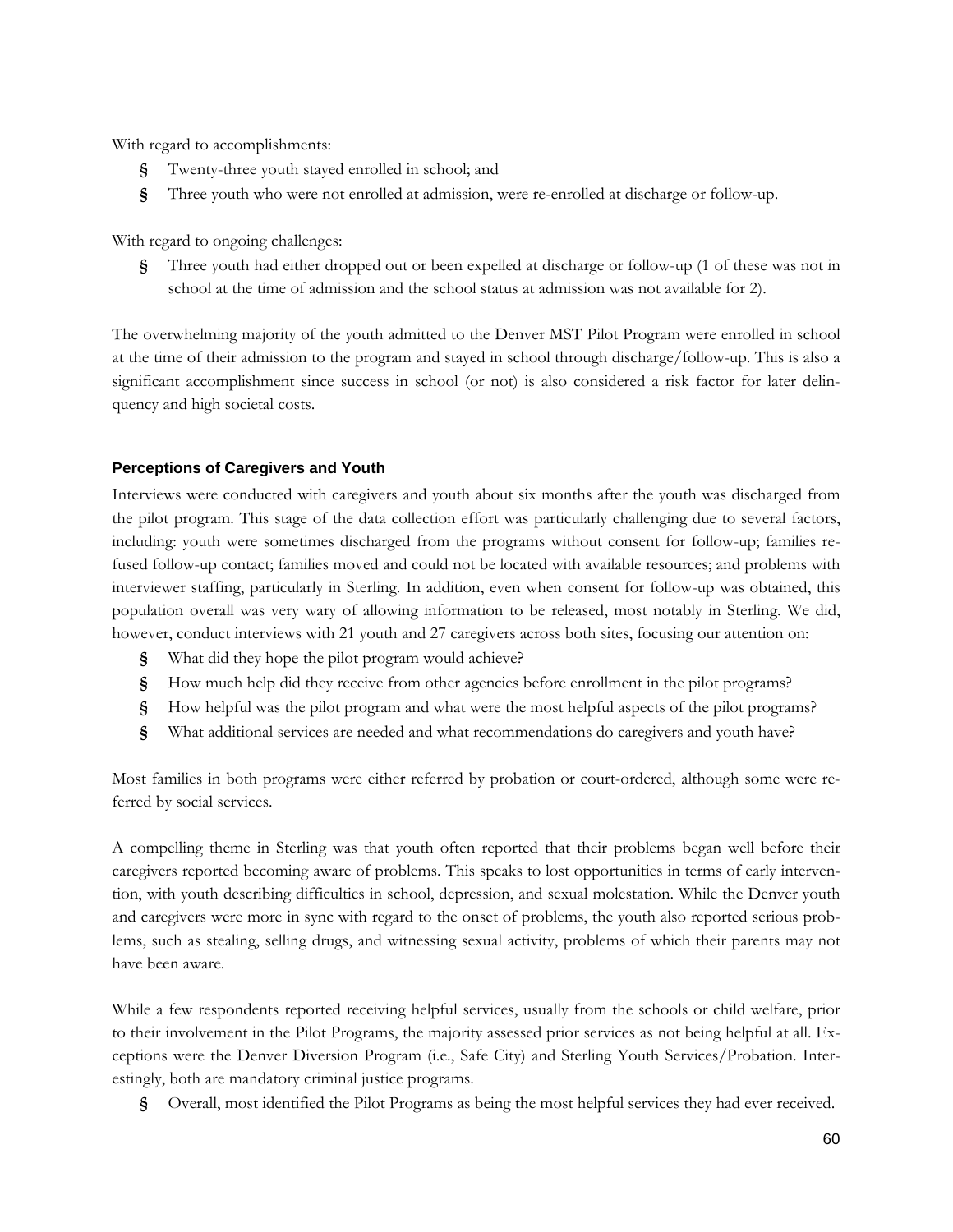Caregivers cited different aspects of the programs that were most appreciated.

In the Denver MST, caregivers were pleased/comfortable with the therapist, or impressed with the amount of time the MST therapist spent with the family. Caregivers also pointed out that in most cases everyone in the family, including siblings, were involved. They stated that the home-based aspect of the program made their own involvement easier. They were also pleased with the improved communication with their child.

In the Sterling Pilot Program, caregivers also mentioned improved communication with their child, and a reduction in their child's drug use and involvement with the police. Caregivers also noted improvements in their own accountability as parents.

Youth identified positives about the programs as well.

Denver MST youth found the encouragement and availability of the MST Therapist and Family Therapy as helpful and reported fewer problems with anger and with their families. One reported no longer being part of a gang.

Sterling Pilot Program youth mentioned individual and group counseling, structure, assistance with substance use, and GED classes as most helpful. They reported decreased substance use, better friends, better family relations, and being more able to stand up for themselves. Some were back in school or had received GEDs.

Of note, is that the caregivers and youth mention improvement in factors that decrease risk for delinquency and other poor outcomes as ones for which they received help, such as substance use, police involvement, school, gangs, communication, and peer relationships. Since these were open-ended questions, this provides evidence that these areas were in fact the primary focus of the interventions.

Recommendations for Program Improvement:

- **§** In Denver, the most frequent recommendation by caregivers, and for some youth, was that treatment should be longer. Youth wanted more help with anger management and dealing with personal loss. They also mentioned help with finances, more therapy with families, and therapy that included animals.
- **§** In Sterling, youth and caregivers mentioned the need for more anger management and counseling services and caregivers wanted more support services. While almost all of the caregivers of the youth who were discharged in the first year of the program would have liked more involvement with the program, few participated in regular family sessions. The cost of gas, the inability to attend sessions that interfered with work schedules and the perception that the program was primarily for youth and not parents kept parents from attending.
- **§** As a result of changes that increased family involvement, caregivers were more involved in the second year of the program, with most participating in weekly family sessions. Caregivers reported, however, that they would have liked still more involvement and offered the following suggestions: later hours, more information on how to communicate with youth, and developing a parent support group.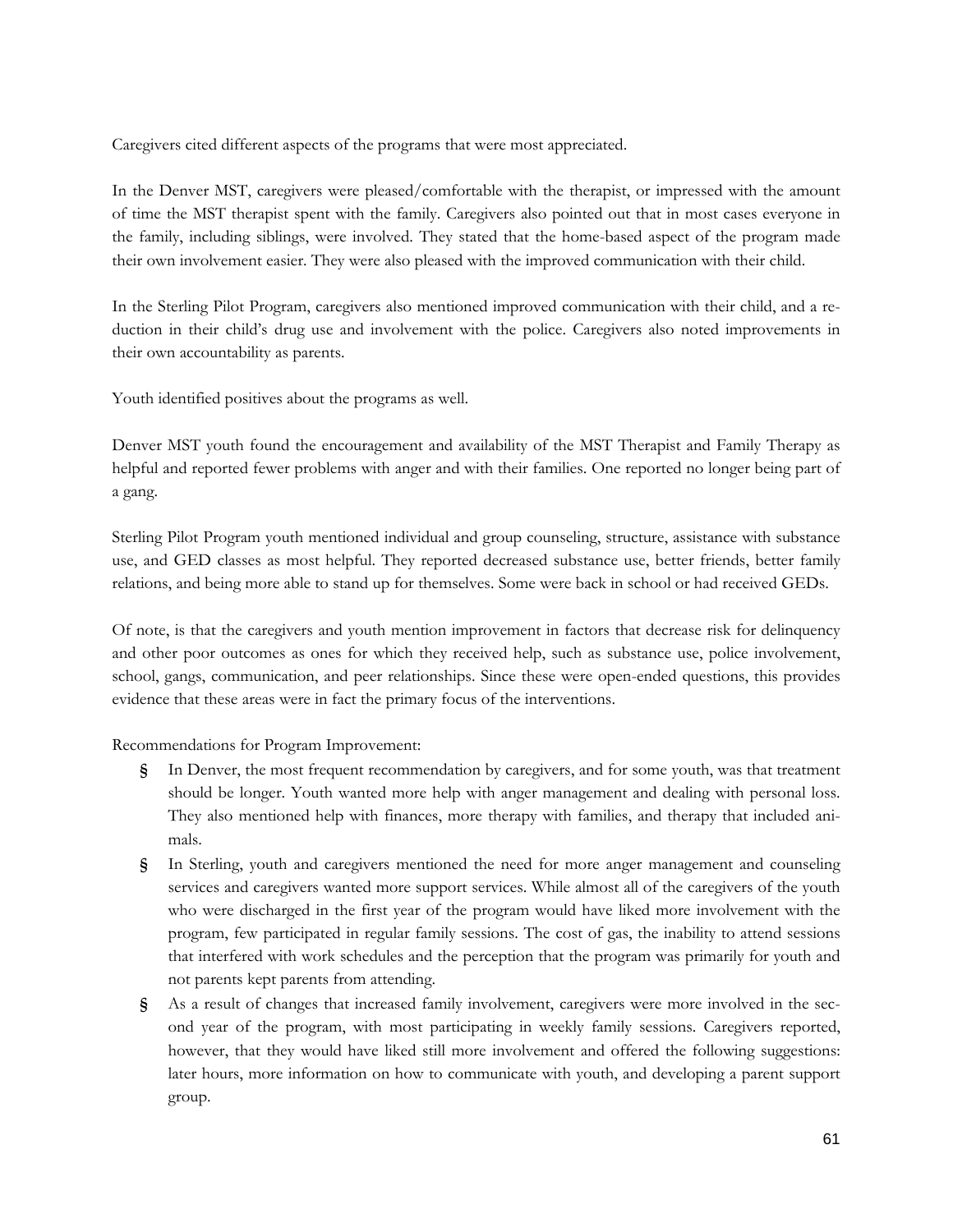#### **Service Utilization Costs, Cost Savings and Costs Averted**

This analysis is based on service utilization documented for 82 of the 90 youth enrolled in the two Pilot Program sites. The services (cost events) themselves are reported in prior sections of this report, but the costs of these services per youth, per program, per system and before and after the pilot program constitute the basis of the cost analysis.

The findings of the cost analysis can be broken down by system costs, youth related costs, and pilot program related costs:

#### **System**

- **§** These 82 youth were very costly for Colorado systems, with their career costs (total cost pre and post admission to the program) as of August 2003 being \$2,321,779.
- **§** The Department of Human Services (Child Welfare, Youth Corrections, Mental Health) accounted for 66% of that total (career) cost.
- **§** Relative total (career) cost expenditures differ pre and post pilot program intervention with, for example, an increase in Youth Corrections dollars post intervention and a decrease in Child Welfare dollars during the same time periods. These changes might be due to the aging of the youth and the penetration into systems rather than the impact of the program.

#### **Youth**

- **§** Almost half of the youth studied (48%) were more than 12 months post discharge.
- **§** Almost all the youth who were 18 months or more post discharge were in Sterling.
- **§** Based on a distribution of costs related to service utilization, youth were rated as High Cost if their service utilization was over \$50,000 for the time period; Medium Cost if their service utilization was between \$10,000 and \$50,000 and Low Cost if their service utilization costs less than \$10,000 for the time period.
- **§** Looking at career cost (all times period) we see that 16 of the 82 youth (20%) are responsible for \$1,523,283 (66%) of the cost.

#### **Pre- and Post-program Cost Outcomes**

- **§** The Programs had a positive cost impact (costs averted) for some youth, regardless of different cost profiles (High, Medium, or Low), prior to admission, i.e., some youth who had High costs prior to admission became Low cost subsequent to their discharge.
- § Also among the group with 18 months post discharge were 10 youth who were Low Cost prior to the programs who remained low cost following the intervention.
- **§** The Programs were able to demonstrate cost savings for those youth who completed the programs.
- § Thirty-Five youth who completed the program were able to offset their program costs because their service utilization in the post program period was less than the cost of the program for them.
- **§** Seven youth received their GED with a potential social cost savings of over \$300,000 per youth.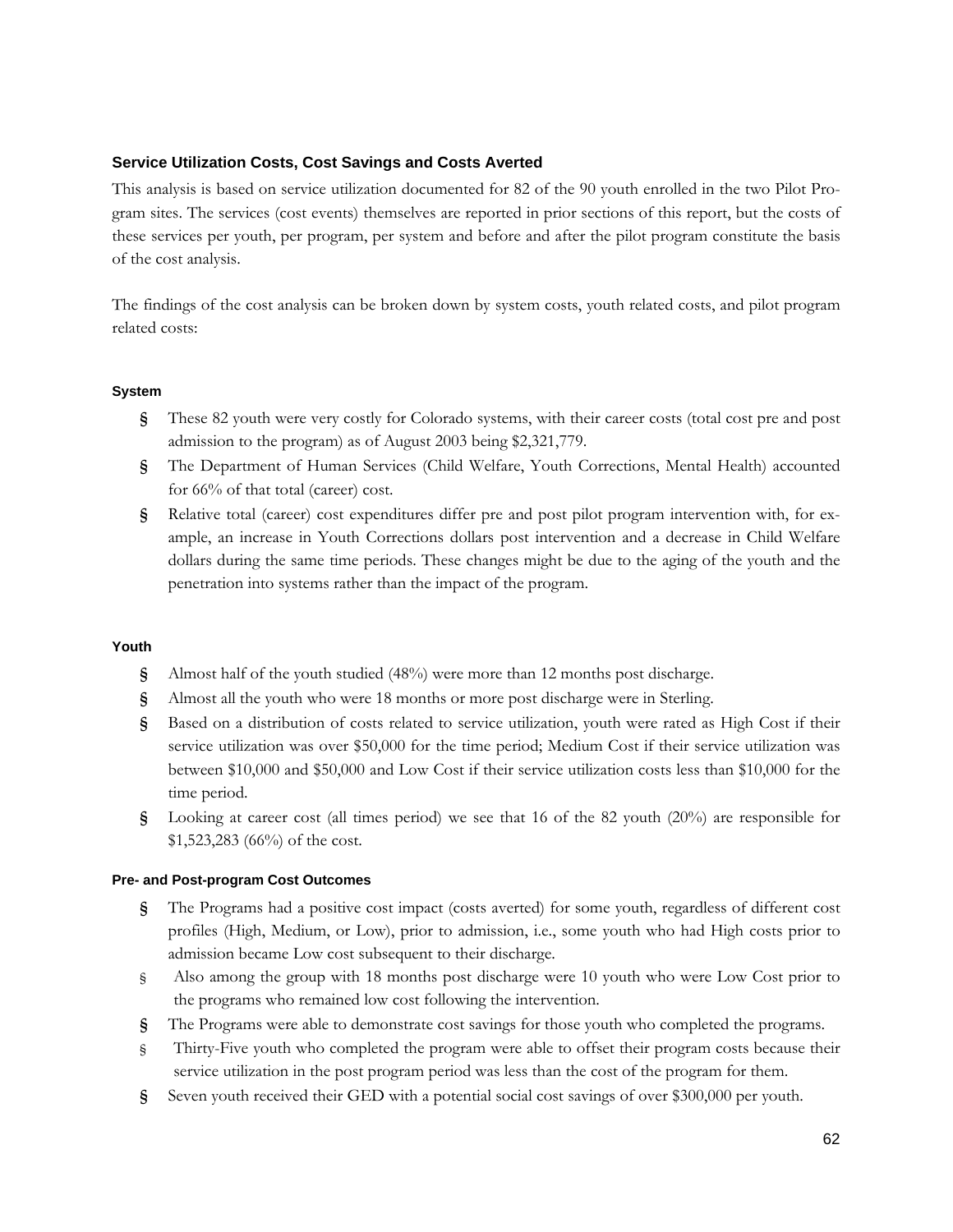- **§** When service utilization for all youth is analyzed cumulatively, High Cost youth skew the results. When all youth are considered, the results do not show cost savings as a result of the pilot programs. This masks the large cost saving that occurred for the youth for whom the program was effective.
- § Among the 21 youth with the longest period of time post discharge (18 months or more) almost half of them (10) did have lower costs in the post period than the pre program period (costs averted).

# **Recommendations**

Based on the empirical findings presented in this report, the Division of Criminal Justice, Office of Research and Statistics makes the following recommendations for enhanced program implementation for the purpose of maximizing positive client outcomes.

- 1) **We recommend that the Children's Health and Rehabilitation Unit, Office of Child and Family Services, Colorado Department of Human Services provide ongoing technical assistance to ensure the full implementation of the objectives specified in C.R.S. 16-8-205.** 
	- **§** The Sterling Pilot Program demonstrated a 33% completion rate and 15% of the youth who were admitted to the program did not meet the criteria for serious mental disturbance (SED) as required. We also recommend that Sterling Pilot Program administrators and staff and representatives from the state oversight agency work together to address these issues.
	- **§** Since the interim evaluation findings were reported one year ago, the **Sterling Pilot Program** has made efforts to increase the involvement of families in the youth's intervention. The program is to be commended for its response to recommendations presented last year, particularly for the development of the Multi-Family Parenting Program, which has provided direct services to nine families.

However, family therapy still represented only 1% of overall services delivered in this model. The General Assembly intended that a substantial component of the pilot programs would be familybased; the General Assembly and the subsequent RFP drafters were responding to research that describes such an approach, along with home or non-agency based services as a best practice for reducing delinquency. For this reason, **we recommend that Sterling Pilot Program administrators and staff fully implement a family-based intervention rooted in outreach activities that include home or other non-agency-based services.** 

In particular, the Sterling Pilot Program staff and administrators need technical assistance with developing a response to the research findings that the program lacks sufficient family involvement. **We recommend that representatives from the state oversight agency:**

- ♦ Meet with program staff to review the barriers to full family involvement identified in the research report.
- ♦ Work with program staff to develop a strategic plan with measurable objectives and timelines that address the barriers and incorporate a plan to track the objectives with the evaluator.
- ♦ Monitor the implementation of the strategic plan by conducting quarterly site visits, surveying parents, and documenting progress in this area.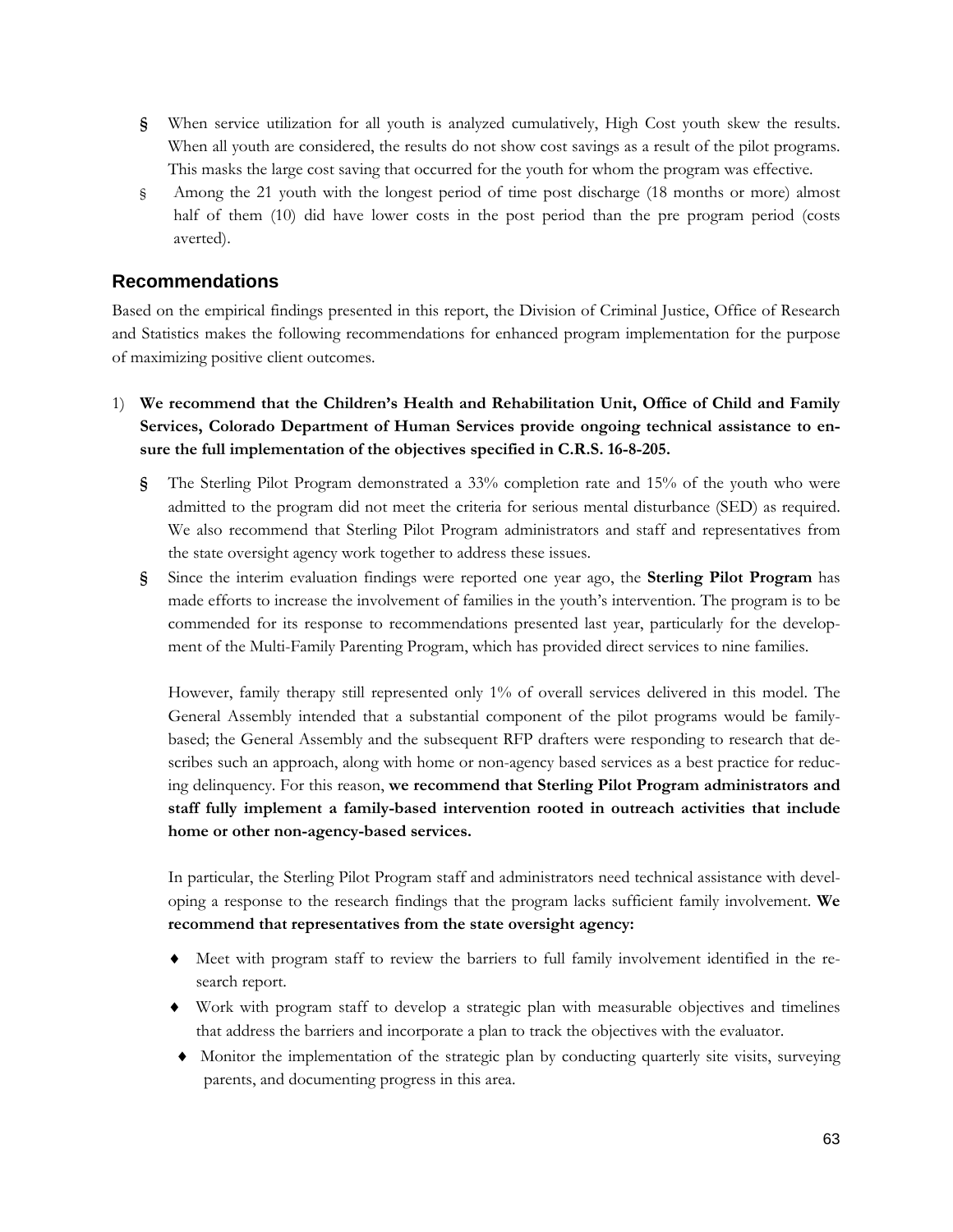#### **We also recommend that Sterling Pilot Program administrators and staff:**

- ♦ Work to further identify, understand, and overcome barriers to full implementation of a familybased intervention that includes non-agency based services, e.g., the economic downturn and the expensive and time-consuming travel time to family homes for staff or to the mental health center for families and issues that may be related to the rural culture.
- ♦ Work with the state program administrator to develop a strategic plan to fully implement a strong family-based intervention that includes non-agency centered services.

The program evaluation demonstrated that youth who completed their respective programs had improved cost outcomes. The Sterling Pilot Program demonstrated a 33% program completion rate. The Denver MST had a completion rate of 82%.

## Therefore, **we also recommend that Sterling Pilot Program administrators and staff along with representatives from the state oversight agency work together to address this issue by:**

- ♦ Developing a strategic plan with measurable objectives and timelines that address program completion rates and incorporates a plan to track the objectives with the evaluator.
- **§ Colorado Access/Access Behavioral Care** would benefit from assistance regarding their strategy for securing regular non-Medicaid referrals and the required matching funds and services. This will involve representatives from the **state oversight agency accomplishing the following:**
	- ♦ Meeting with program staff to review program operations related to obtaining matching funds.
	- ♦ Reviewing with staff the barriers to implementing a match-funding scenario and identifying alternative strategies.
	- ♦ Developing a strategic plan with measurable objectives and timelines that can be tracked by the evaluator.
- 2) Representatives from the state oversight agency must document how matching funds and services are obtained and used in both sites.
- 3) We recommend that the state and these local agencies continue to build on the pilot programs' considerable strengths, including:
	- **§** Extremely solid community-based collaborations;
	- **§** Commitment to creative solutions to enormously challenging situations in the lives of the participants;
	- **§** Strong focus on school enrollment and completion; and
	- **§** Staff dedication, energy, resourcefulness, and expertise.
- 4) Program effectiveness would be enhanced by **developing strategies to increase the number of referrals of younger at-risk youth** who are less involved in the criminal/juvenile justice system but who would benefit from early interventions. Programs would benefit from applying their two years of experience to **identify the youth who succeed and target those who will benefit the most for enrollment**.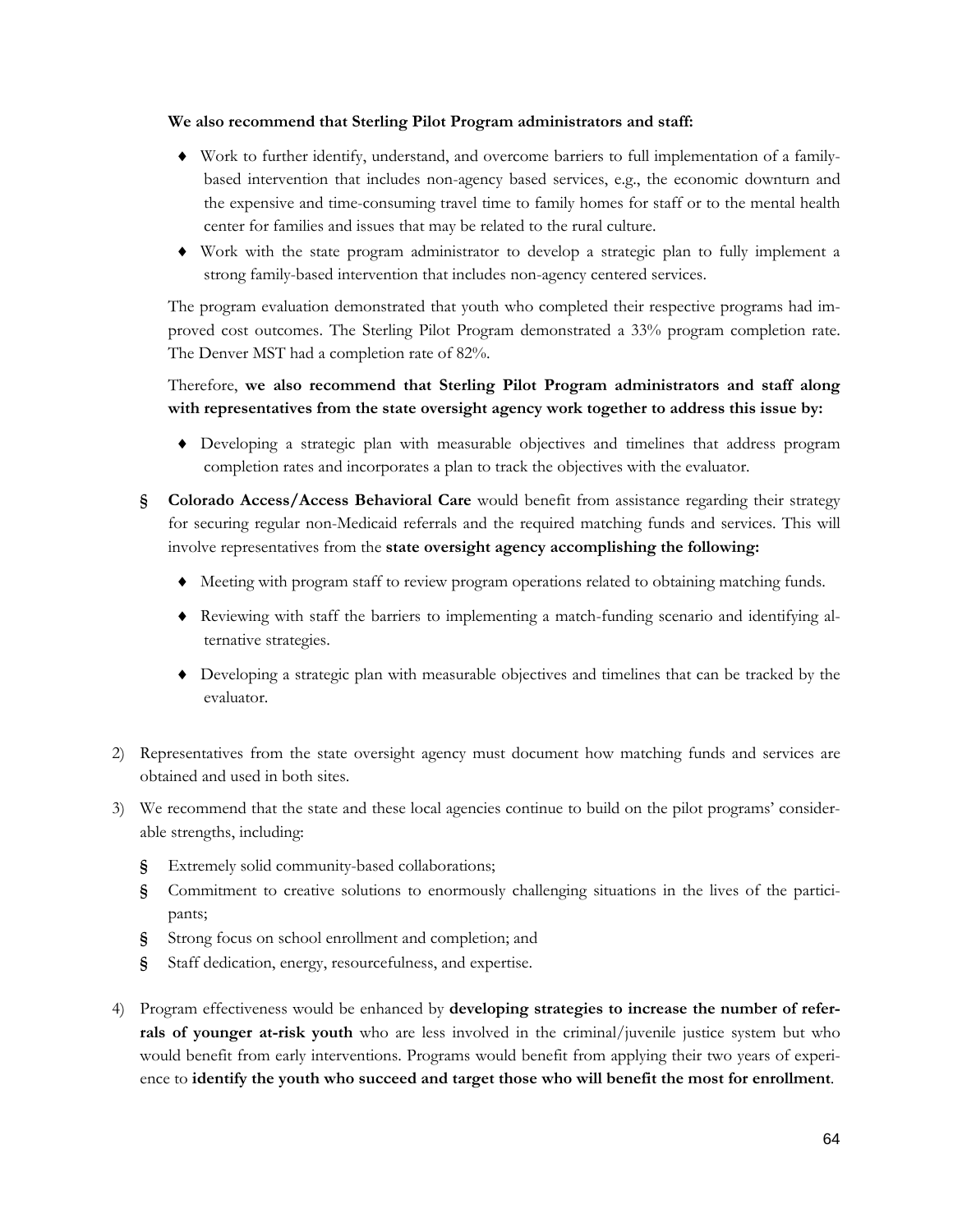- **§** Specific attention should be paid to identifying youth who meet the criteria for serious emotional disturbance (SED); 15% of Sterling's and 8% of Denver's enrollees did not meet this criterion.
- 5) This program evaluation has demonstrated that the prediction of success is not straightforward and the collection of accurate data for these types of studies is challenging. We recommend:
	- **§** The evaluation place an emphasis on examining the complex relationships between youth and family characteristics and successful youth and cost outcomes.
	- **§** The evaluator continues to identify barriers to and develop strategies for collecting inpatient psychiatric hospitalization and follow-up data.

The sites are committed to continuing to improve and respond to recommendations. The general assembly can expect continued positive outcomes and resources devoted to these programs resulting in significant cost savings and immeasurable improvements in the quality of life for those that participate.

The general assembly is to be commended for incorporating program evaluation in the overall program design expectations. Without the comprehensive analysis presented here, the program outcomes would remain unclear.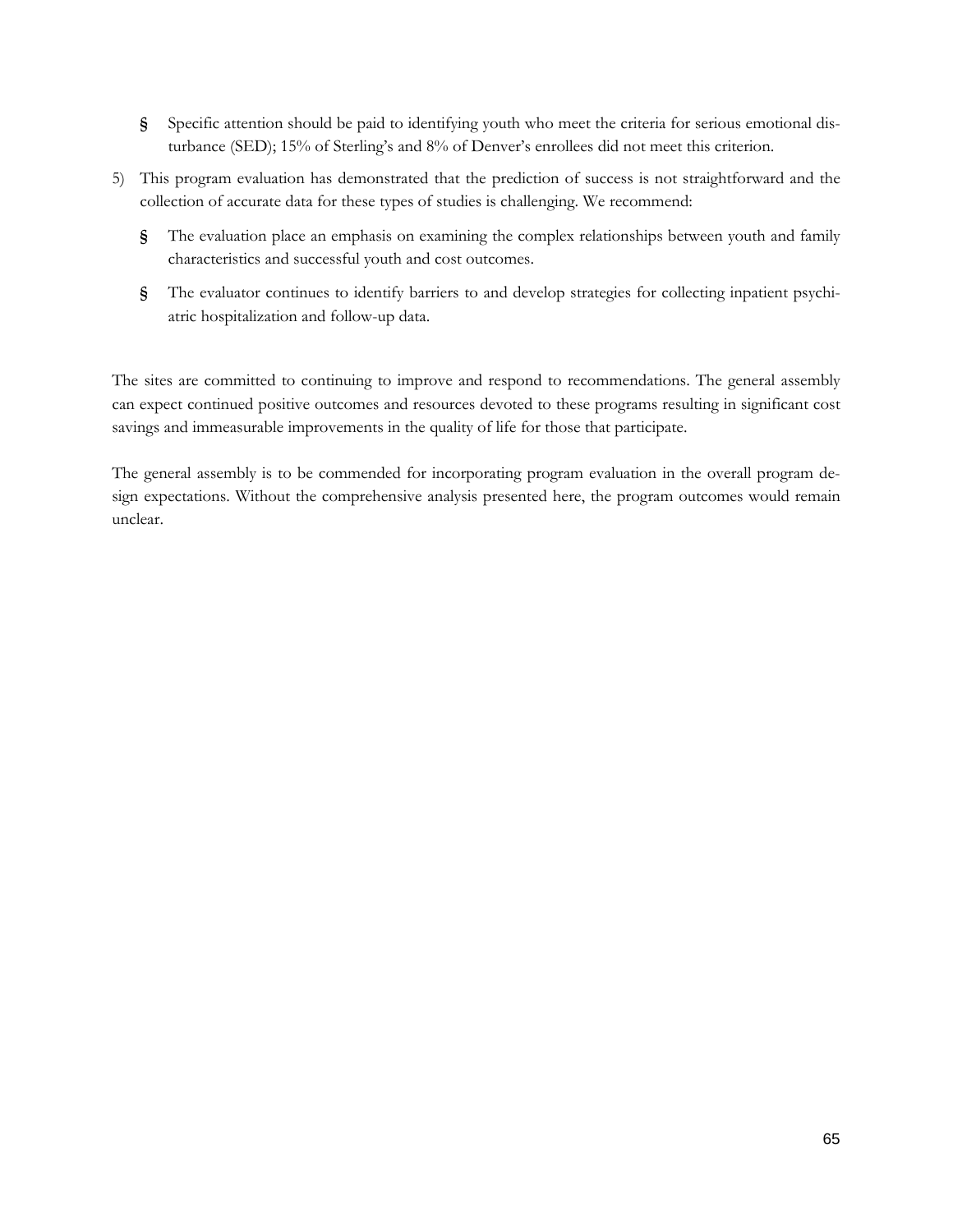### **REFERENCES**

- Altschul, D.B., Wackwitz, J., Coen, A.S., Ellis, D. (2001). Colorado Client Assessment Record Interrater Reliability Study. *Colorado Mental Health Services*, Denver, CO.
- Butts, J., & Snyder, H. (1997, September). The youngest delinquents: Offenders under age 15. *Juvenile Justice Bulletin.* Office of Juvenile Justice and Delinquency Prevention, Office of Justice Programs, U.S. Department of Justice.
- Cohen, M., *The Monetary Value of Saving a High Risk Youth*. Unpublished Paper, Vanderbilt University, January 1996.
- Colorado House Joint Resolution 99-1042. Concerning Creation of an Interim Committee to Study the Treatment of Persons with Mental Illness who are Involved in the Criminal Justice System., Colorado House of Representatives(1999).
- Colorado Legislative Interim Committee (1999). Report of Recommendations Pursuant to House Joint Resolution 99-1042. (pp. 169). Denver.
- Davis, M. & Vander Stoep, A. (1997). The transition to adulthood for youth who have serious emotional disturbance: Developmental transition and young adult outcomes. Journal of Mental Health Administration, 24 (4): 400-427.
- Division of Probation Services (2002). *Pre-release Termination and Post-release Recidivism Rates of Colorado's Probationers: FY 2001 Releases,* Denver, CO.
- Dresser, E. & Utsumi, D. (1991). Cost of human service use by ten San Francisco children with severe emotional problems.
- Greenbaum, P.E., Dedrick, R.F., Friedman, R.M., Kutash, K., Brown, E.C., et al. (1998). National adolescent and child treatment study (NACTS): Outcomes for children with serious emotional and behavioral disturbance. In M. Epstein, K. Kutash, & A. Duchnowski, (Eds.), *Outcomes for children and youth with emotional and behavioral disorders and their families:* Program and evaluation best practices (pp. 21-54). Austin, Texas: Pro-Ed, An International Publisher.
- Greene, J.P. (2002). High school graduation rates in the United States. Black Alliance for Educational Options, Center for Civic Innovation at the Manhattan Institute.
- Kaufman, P., Kwon, J.Y., & Klein, S. (2000). Dropout rates in the United States: 1999. National Center For Education Statistics, Statistical Analysis Report.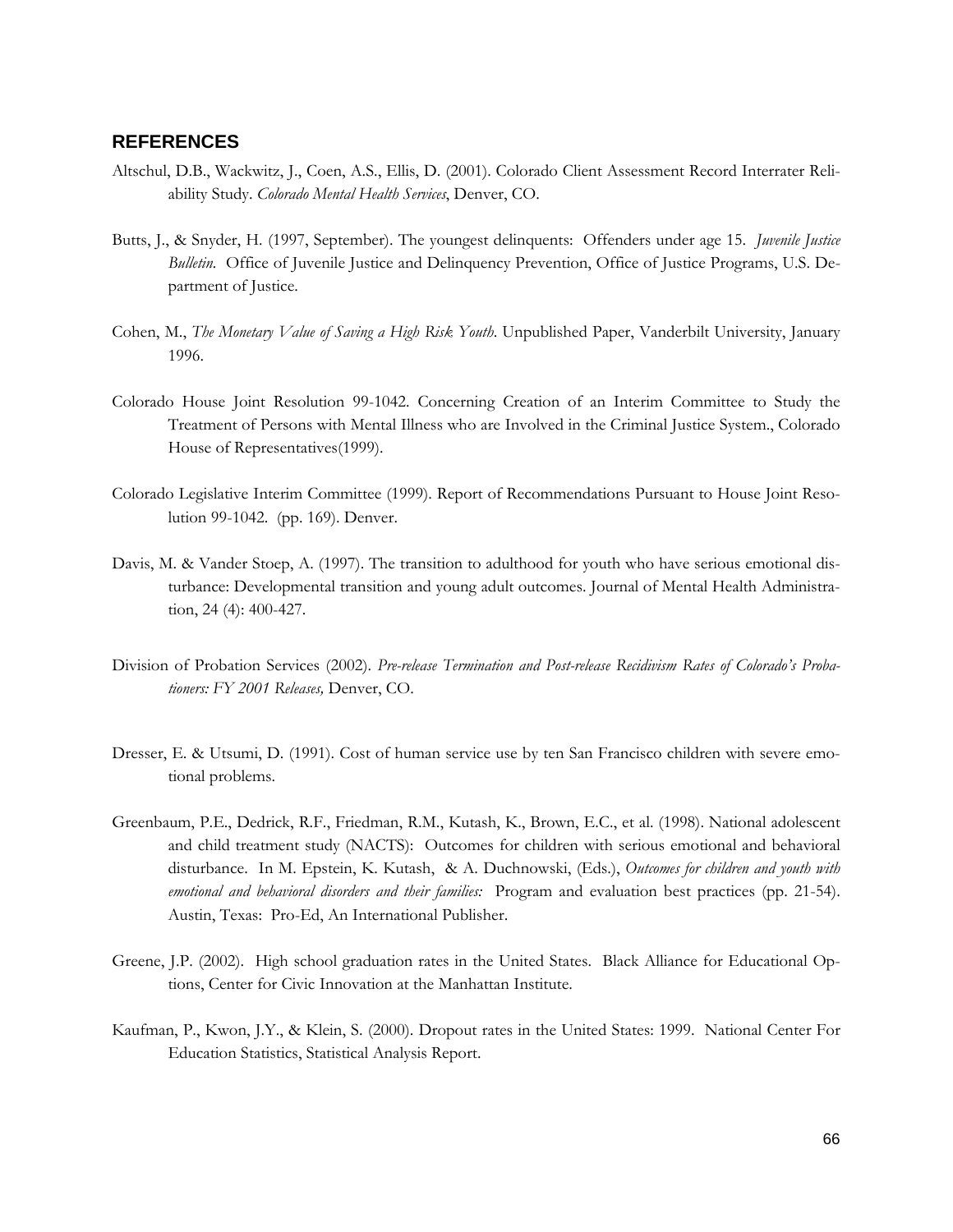- Loeber, R., Farrington, D., Stouthamer-Loeber, M., & Van Kammen, W. (1998). *Antisocial Behavior and Mental Health Problems, Explanatory Factors in Childhood and Adolescence*. London: Lawrence Erlbaum Associates, Publishers.
- Kutash, K., Greenbaum, P., Brown, E., & Foster-Johnson, L. (1995, March). *Longitudinal outcomes for youth with severe emotional disabilities*. Paper presented at the eighth annual research conference: A System of Care for Children's Mental Health: Expanding the Research Base, Tampa, FL.
- Keir, S. (2002). Multnomah County Dept. of Community Justice Recidivism Report on Juvenile Offenders in 2000, Multnomah County, Oregon.
- Pullen, S. (1999). Report to the Colorado General Assembly and the Legislative Audit Committee Concerning a Consistent and Common Definition of Recidivism in the Juvenile and Criminal Justice System, Colorado Judicial Branch, Denver, Colorado).
- Readio, S., Harrison, L., Wanberg, K., and Erickson, G. (2001). Evaluation of the Denver Juvenile Justice Integrated Treatment Network, The Health Resources Consortium, Boulder, Colorado).
- Schwartz, W. (1995). School dropouts: New information about an old problem. ERIC Clearinghouse on Urban Education, New York, NY Digest Number 109, 1995 EDO-UD-96-5 ISSN 0889 8049.
- Taylor, J, Iacono, W.G., & McGue, M. (2000). Evidence for a genetic etiology of early-onset delinquency, *Journal of Abnormal Psychology*, 109, 4, 634-43.
- U.S. Department of Commerce, U.S. Census Bureau (2000). Educational Attainment, *Current Population Survey*. Washington, DC: Author
- U.S. Department of Health and Human Services (2001). *Youth violence: A report of the Surgeon General*. Rockville, MD: U.S. Department of Health and Human Services, Centers for Disease Control and Prevention, National Center for Injury Prevention and Control; Substance Abuse and Mental Health Services Administration, Center for Mental Health Services; and National Institutes of Health, National Institute of Mental Health.
- Valdes, K., Williamson, C., & Wagner, M. (1990). *The national longitudinal transition study of special education students. Statistical Almanac*: Vol. 3. Youth categorized as emotionally disturbed. Menlo Park, CA: SRI International.
- Vander Stoep, A. (1992, March). *Through the cracks: Transition to adulthood for severely psychiatrically impaired youth*. Paper presented at the fifth annual research conference: A System of Care for Children's Mental Health: Expanding the Research Base, Tampa, FL.
- Vander Stoep, A., Evens, C., & Taub, J. (1997). *Risk of juvenile justice system referral among children in a public mental health system* [Electronic version]. Retrieved August 2002, from FirstSearch: Full Text, Periodical